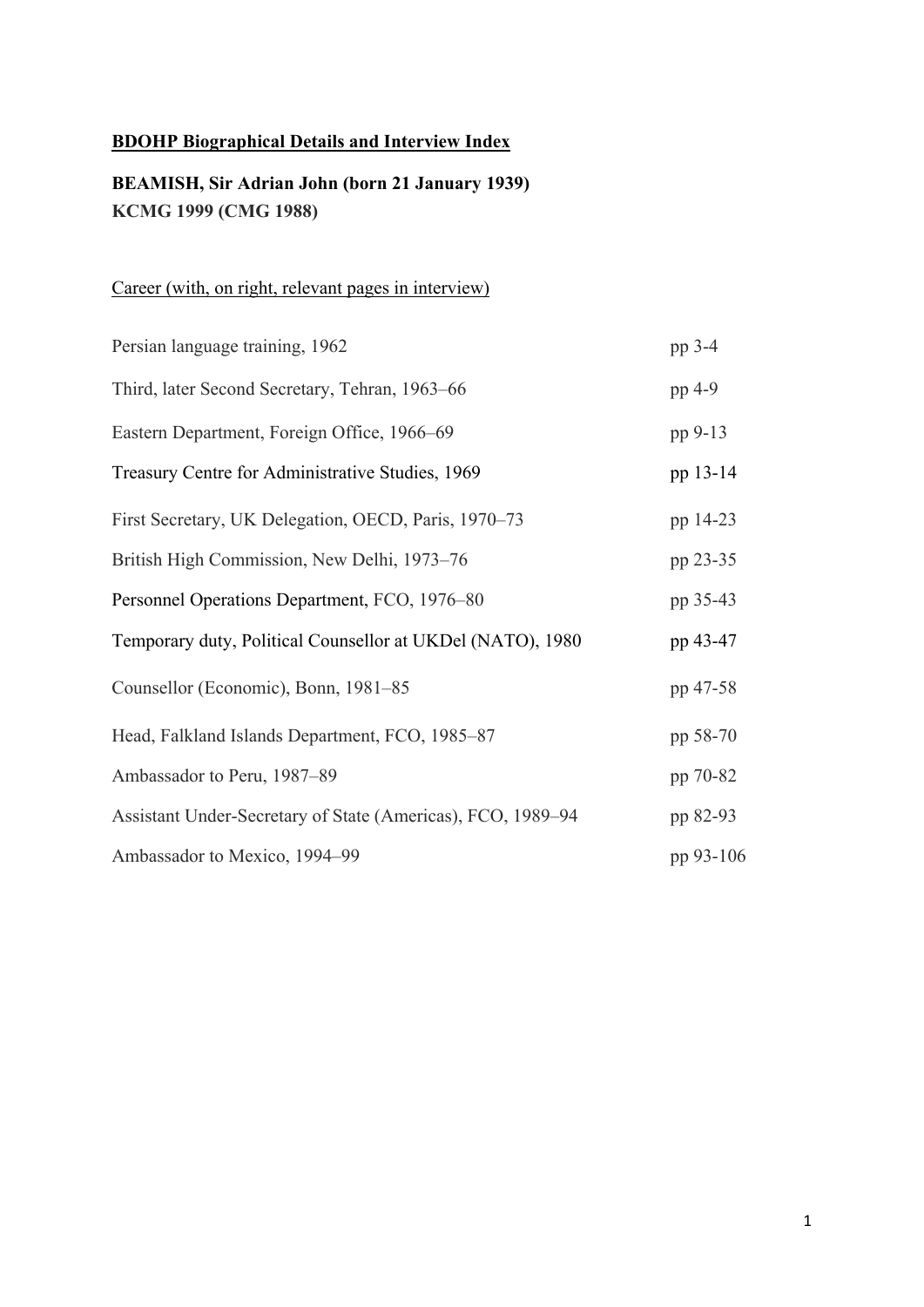#### **BRITISH DIPLOMATIC ORAL HISTORY PROGRAMME**

# **RECOLLECTIONS OF SIR ADRIAN BEAMISH KCMG, RECORDED AND TRANSCRIBED BY SUZANNE RICKETTS**

SR: This is Suzanne Ricketts recording Adrian Beamish on 5 February 2019. Adrian, tell me why did you join the Foreign Office?

AB: It's a question I've asked myself several times! I think I'd start by going back to 50s London, over which lay the shadow of the Cold War. We lived not far from the junction of Cromwell Road with Gloucester Road. The buses, big and red, went to Shepherd's Bush, Victoria, Baker Street, Clapham Junction. But there were other buses, low, grey singledeckers with a section at the back above the luggage hold. Bearing the livery of British European Airways (BEA), they were bound for the airport - the front indicator panels marked variously for Cologne, Berlin, Vienna, Warsaw, Budapest, Moscow names suggestive of rubble, ruin and defeat but intriguing nonetheless. Some evenings, my brother and I would surf the radio waves and listen, uncomprehending, to all sorts of voices fluent and full of energy, angry, soothing, confident, reasonable coming from the zone; a confusing picture. On the one hand, Radio Moscow in English, on the other Radio Free Europe in Russian but what were they really saying? The Voice of America was a great comfort. On both sides there was fear and anxiety. It was an anxious time, made all the more so by episodes of high drama, most notably the Berlin Airlift, immense relief when it was over. Other alarms, stories of treachery and deceit made a big impact -the Burgess and Maclean affair - wall-towall coverage for days, possibly weeks; - Nunn-May, Pontecorvo, Kroeger were the names of other traitors and spies and there was the Budapest uprising in 1956.

The BBC had a programme to teach Russian. My brother and I wrote off and got the book published in Moscow by the Foreign Languages Publishing House, which was, as we subsequently learnt, a huge enterprise with worldwide reach. We stumbled about, listening to the programme and trying to pronounce the Russian words, to conjugate the verbs and so on. We didn't get very far and all that slipped into the background. I was only a teenager and not thinking about anything very much. It was only later, when the question of what I was going to do after getting my degree arose that I began to focus. Because I was studying English, I was aware that a lot of our great, and not so great, poets had been, not in the Diplomatic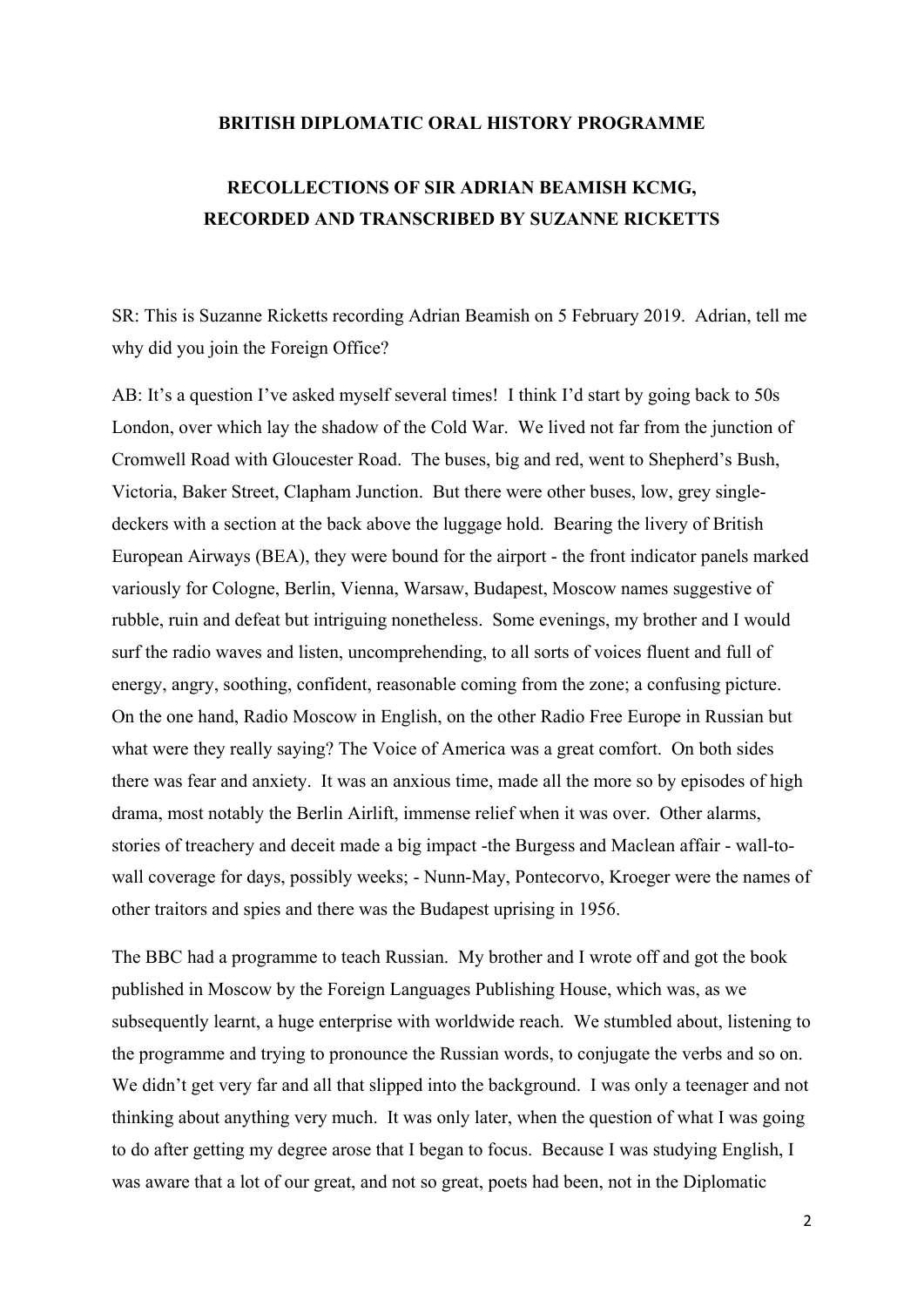Service, but had gone abroad on missions of one sort or another. That seemed to me an interesting thing to do: it was the lure of the exotic, I suppose. So, I felt I wanted something that was a good job and that involved being abroad. Then, one day, one of my friends with whom I'd been discussing what to do said, "If you get into the Foreign Office, I'll buy you a meal at the "White Tower" at that time a top London restaurant, way beyond my, and as it turned out, his means. So, with that spur … that's how I joined!

#### **Persian language training, then British Embassy, Tehran, 1962–66**

While I was learning Persian, I went to see Lawrence of Arabia. An electric moment was when a road sign appeared with some Arabic on top and below '*Damas'*, on which my eye automatically focussed, but not understanding, switched to the Arabic which I saw at once meant Damascus. That was encouraging. The Arabic script had taught me the French word for Damascus. This was real not just a course text book.

SR: So how were you selected to do Persian language training? Did they give you an aptitude test?

AB: No, they didn't do that. But you were invited to offer a language. I didn't really have any languages. I had O-level French, but it was really low level French. Our English master at school made us read a bit of Dante. It sounded very melodious. I began to study it in my own time. So, at the Civil Service competition, I offered Italian. They gave me a test and must have concluded that I was enthusiastic.

SR: You went to SOAS. What was that like?

AB: It was quite an unglamorous place, in the lee of Senate House. A very utilitarian building, I think from the 1930s. It may even have had steel window frames, very characteristic of that period. Our teacher was the redoubtable Professor Lambton. She was a remarkable woman. She must have been in her 50s and looked a bit like Katharine Hepburn: fine bones, erect carriage. A very handsome woman. My memory of her is in a dark tweed suit, a skirt and jacket and I think they're called Lisle stockings and sensible shoes. I cannot picture her in anything else. She was a ferocious squash player and taught Persian as though it were Latin, which wasn't very efficient actually. Persian is a living language.

There was a programme every year to which the Foreign Office sent one or two people. Alternately they would go on either to Tehran or to Kabul. In that way, the Office wanted to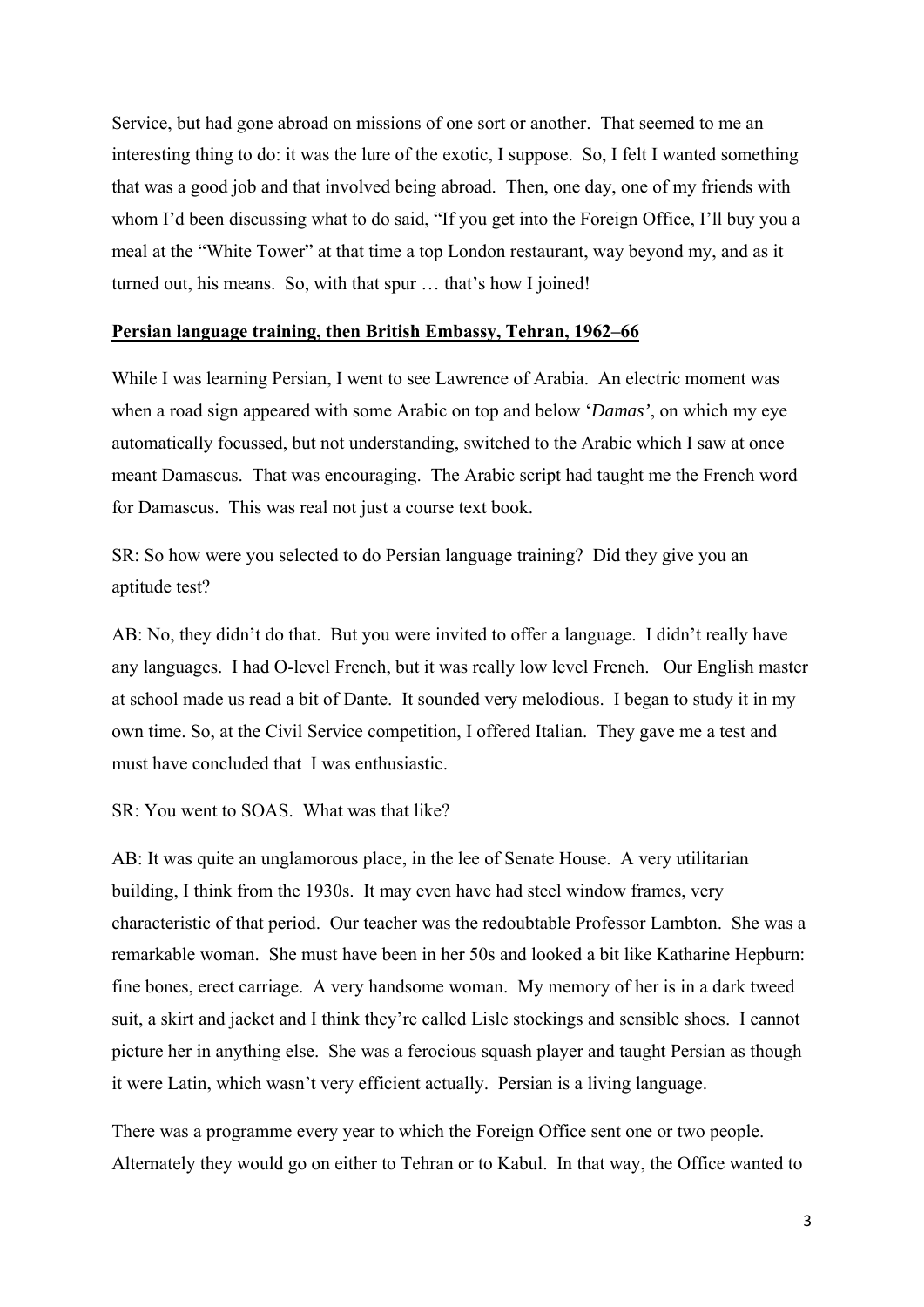build up a cadre of Persian-speaking officers because one of the conditions when relations were reopened in 1953, after the Mossadeq affair, was that no one who had served in Iran before could come back. The Iranians were so suspicious of us because we had played such a heavy role in their history. They didn't want any 'experts' who'd be nosing around in the bazaars and finding out what was going on. We had to build up our expertise from scratch.

SR: Did you get up to a very proficient level after a year? Was it very intense?

AB: What happened was that we had an introductory course to the Service and then, to my disappointment, instead of getting a job, they told me that I wouldn't be needed until October before going to SOAS for a full academic year, which only took us to intermediate standard. We were aiming at advanced standard. When I got to Tehran the following August, the programme was to spend half my time in Chancery, shadowing my predecessor and to do some more language training, including immersion. The exams were the following spring and took us to advanced standard.

SR: What was Tehran like for your first job? It must have been quite exciting.

AB: Well, it was. When I arrived in August 1963 there was a curfew. Only a week or two before, the Ayatollah Khomeini had led some riots, protests about the Shah's so-called White Revolution which had been launched in March, I think. Among other things, the programme included votes for women and agricultural land reform. That united the clerics who were against votes for women and the huge landowners. Some of the estates were colossal in terms of acreage. Some of it was desert, of course, but there was immense wealth in very few hands. So there was an unholy alliance between the landowners and the clerics and this resulted in considerable violence. In the holy city of Qom, which is where Khomeini had his presence, a lot of the clerical students who'd been the most eager supporters of this uprising were just liquidated, really, by the Shah's police, army. Khomeini himself was exiled to Baghdad, well to Karbala actually, where he spent the next fifteen years or so, inveighing against the Shah. Every Friday he would preach in the mosque in Karbala and that would then filter into Iran in audio cassettes. In that way people learnt of all the insults that were heaped on the Shah, all the accusations of despotism and corruption and lack of freedom etc.

For us, our business was to keep the Shah on the throne and part of the method for doing that was the CENTO alliance (a mutual defence pact, cf. NATO) which had been constructed some years earlier to embrace Turkey, Iraq, Iran and Pakistan and the UK. However, there'd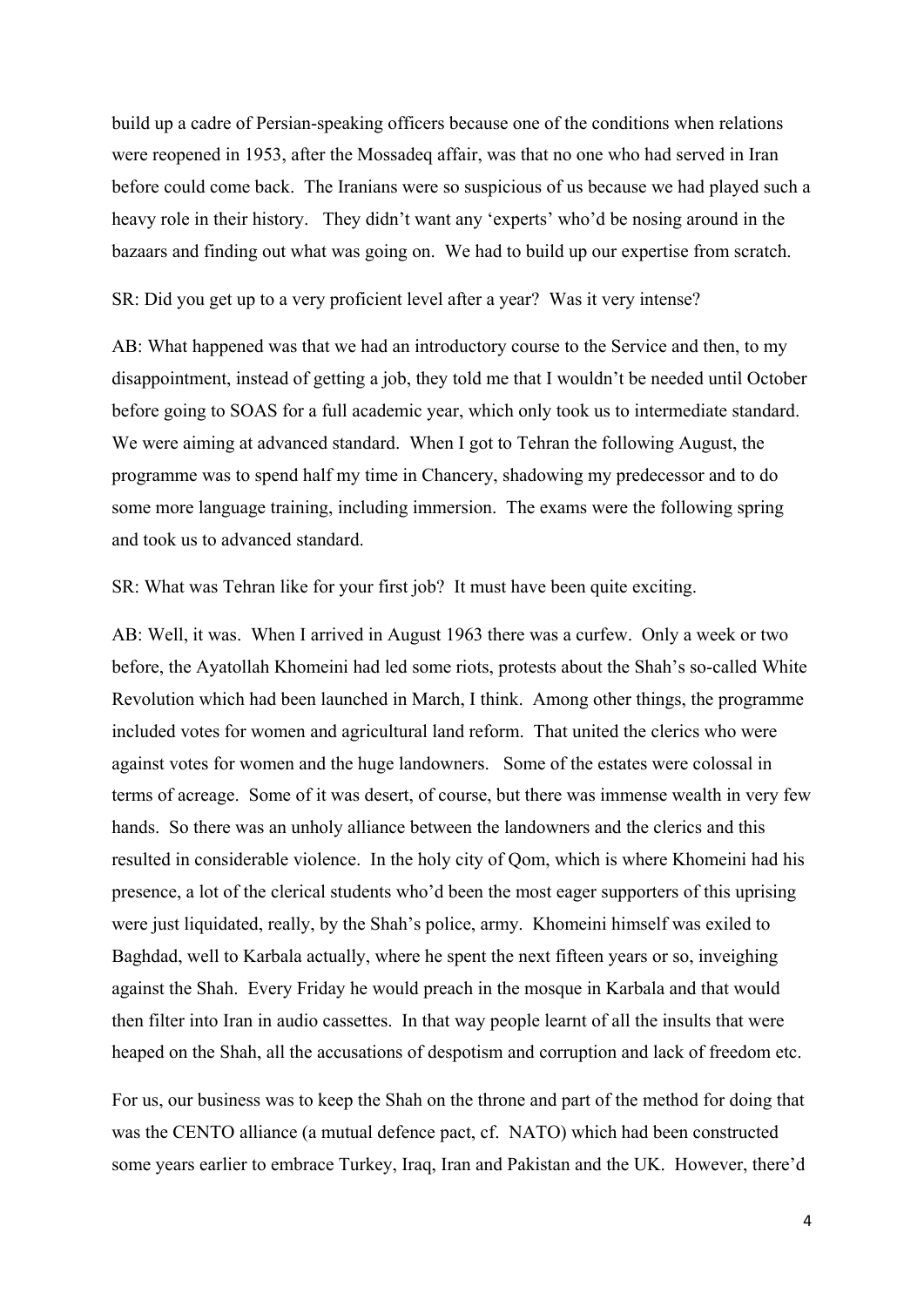been a revolution in Iraq so they'd come out, but CENTO still existed and that was linking with NATO and then with SEATO in South East Asia to restrain Soviet Communist expansionism. In return for that political support via CENTO, one of the things the Shah gave us was the CENTO route to the Far East. At the time we had, as you know, troops in Singapore, Hong Kong, Malaysia and Brunei. And we had our position in the Persian Gulf. One of my duties was to manage the military overflight régime - we had about 800 a year, I think. Each one had to be cleared diplomatically. Occasionally, the Iranians would make a difficulty, just to show that they could. The route was crucial because the planes then didn't have the range they have today. We had another base in Libya and we had Akrotiri in Cyprus. We could stage in Turkey. We could stage in Iran. We could stage in Pakistan. But not in non-aligned India. It was an important asset that we had and we had to keep the Shah on the throne: that was the business of the day. And then of course there was the oil, BP, nationalised in 1951 came back in 1953 as part of the consortium with the Americans.

But I should speak a little bit about Denis Wright, the Ambassador, who was an exceptional man. He'd joined the Consular Service just before the Second World War and had been based during the war variously in Turkey, Romania and Yugoslavia and had really had quite an adventurous time. To begin with, he was just a volunteer, I think. The war was breaking out and he turned up at some Consulate and asked if he could help. They said yes. I don't know how much he got paid, but not a lot. It took the war for him to become a properly established civil servant. He was married to a charming lady, Iona. They had met at Oxford. She was a 'leftie'… well perhaps that's too strong a term, but she certainly had a very open mind, as did he. They made a very strong couple, absolutely devoted to one another. They had no children, but a couple of dogs. They loved horses. That served him very well in Iran because Iranians, like the Arabians, are really keen on horses. There's a long tradition. I think the Iranians invented polo.

The confiscation of the Anglo-Persian Oil Company (BP) in 1951, masterminded by the Prime Minister, Mossadeq, was greeted with immense jubilation in Iran. At last, they were getting rid of the British, the oil company (aka. BP) at any rate, and British interference had been such an irritant for so long. The chagrin in London was great and diplomatic relations were broken off. In 1953, when agreement had been reached to resume relations Denis Wright, a forty two year old First Secretary, with a string of obscure commercial and consular postings behind him, was sent out as Chargé to reopen the Embassy. He obviously did a first-class job. Ten years later, he returned as Ambassador. By the time I got there he had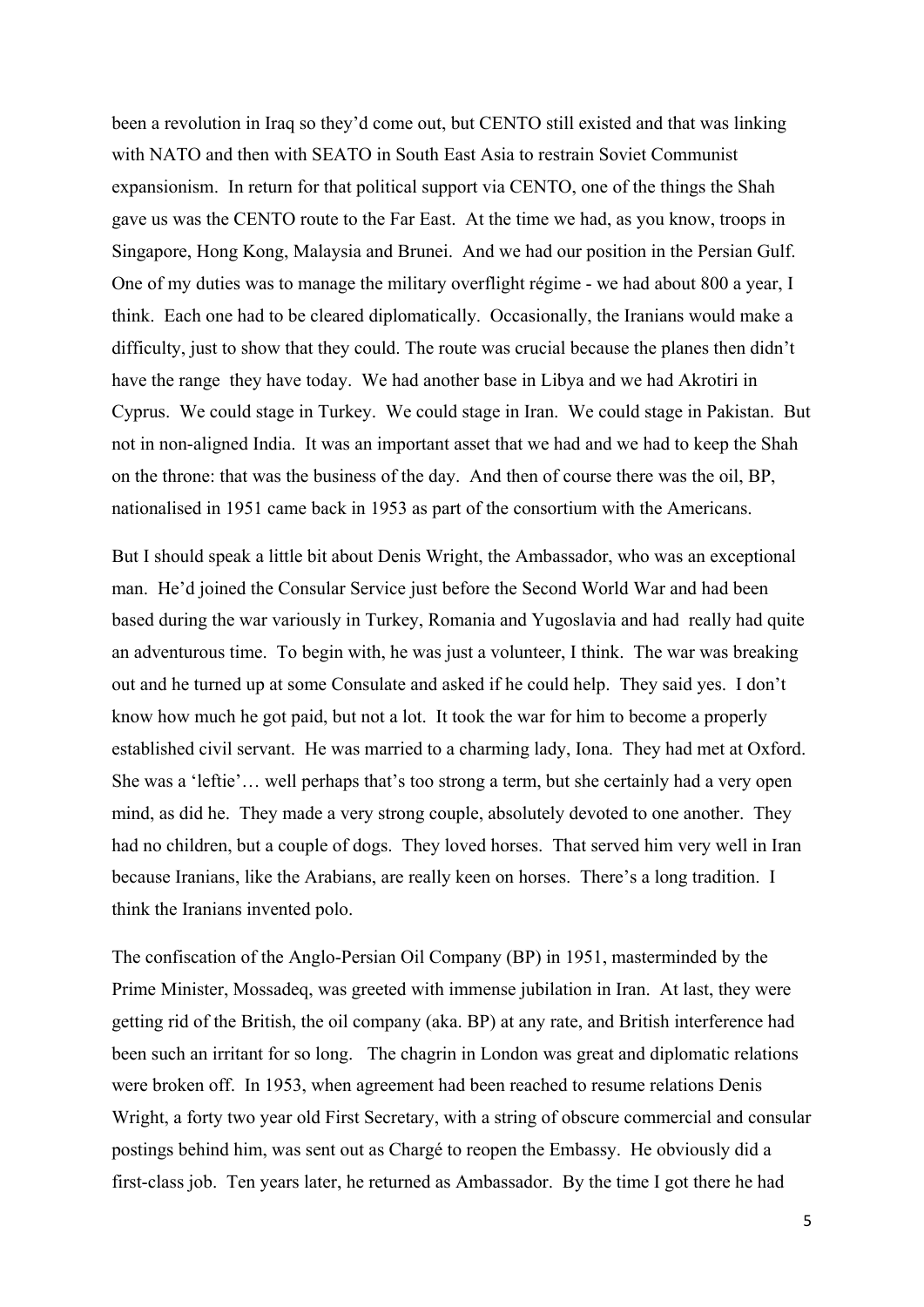established himself very firmly. In particular, he had become very friendly with the Minister of Court, Asadollah Alam. Minister of Court sounds like the Head of Protocol but in fact, after the Shah, he was the most powerful person. He was the Shah's confidant, gatekeeper and mouthpiece. He was a keen horseman and had huge estates in eastern Iran on the Afghan border. Every Friday morning, which is Sunday morning in Islamic countries, he would invite Denis Wright to ride. Sometimes he would invite Iona, because she too rode well: Denis had been Ambassador in Ethiopia where they'd done a lot of riding. Every Friday he would go and get a full briefing from the Minister of Court about what the Shah was thinking. A valuable connection, you might say.

#### SR: As Third, later Second, Secretary did you have an opportunity to travel?

AB: Yes, I did quite a bit. I went North, South, East and West. My immersion language training was in Mashhad, in north eastern Iran, and from Mashhad, about 50 or 60 miles, you got to the then Soviet border with Kazakhstan. I went up to the border. There was a big fence with towers and so on. Later, I went there later with a colleague: we looked through the same fence sensing Central Asia's vast inaccessible expanse stretching … without limit. We thought we would never see it. Paul was a brilliant linguist. Later, after he'd retired, when Tony Blair's government was searching desperately for expertise on Central Asia, they identified Paul Bergne and turned him into an Ambassador. He opened our Embassies in Uzbekistan and Kyrgyzstan: the languages there, similar to Persian, he learnt in no time. (He'd also served in Cairo, so his Arabic was extremely good.) He was an excellent choice.

In Tehran, we felt the Cold War. Our Embassy, in the centre of Tehran, was on Stalin Avenue, on the other side of which rose the wall of the Soviet compound. A similar configuration obtained around the corner on Churchill Avenue where the Soviets found themselves across the road glaring at our compound wall. These designations commemorated the Tehran Conference in 1943 when the big three, Stalin, Roosevelt and Churchill, met as allies. I recently heard that Churchill Avenue has long since been renamed Bobby Sands Avenue. History is never still. In my time, the Soviets eager to unseat the Shah, were busy supporting the Tudeh (pronounced *tooday*), the Iranian Communist Party, driven underground years earlier.

One day, when I was in Mashhad doing my immersion - very daringly, I thought, -I succeeded in visiting the tomb of the  $10<sup>th</sup>$  Imam. In Shia Islam, the  $10<sup>th</sup>$  Imam is the so-called Hidden Imam, Imam Reza, and he will come back at some point. His tomb in the Shrine in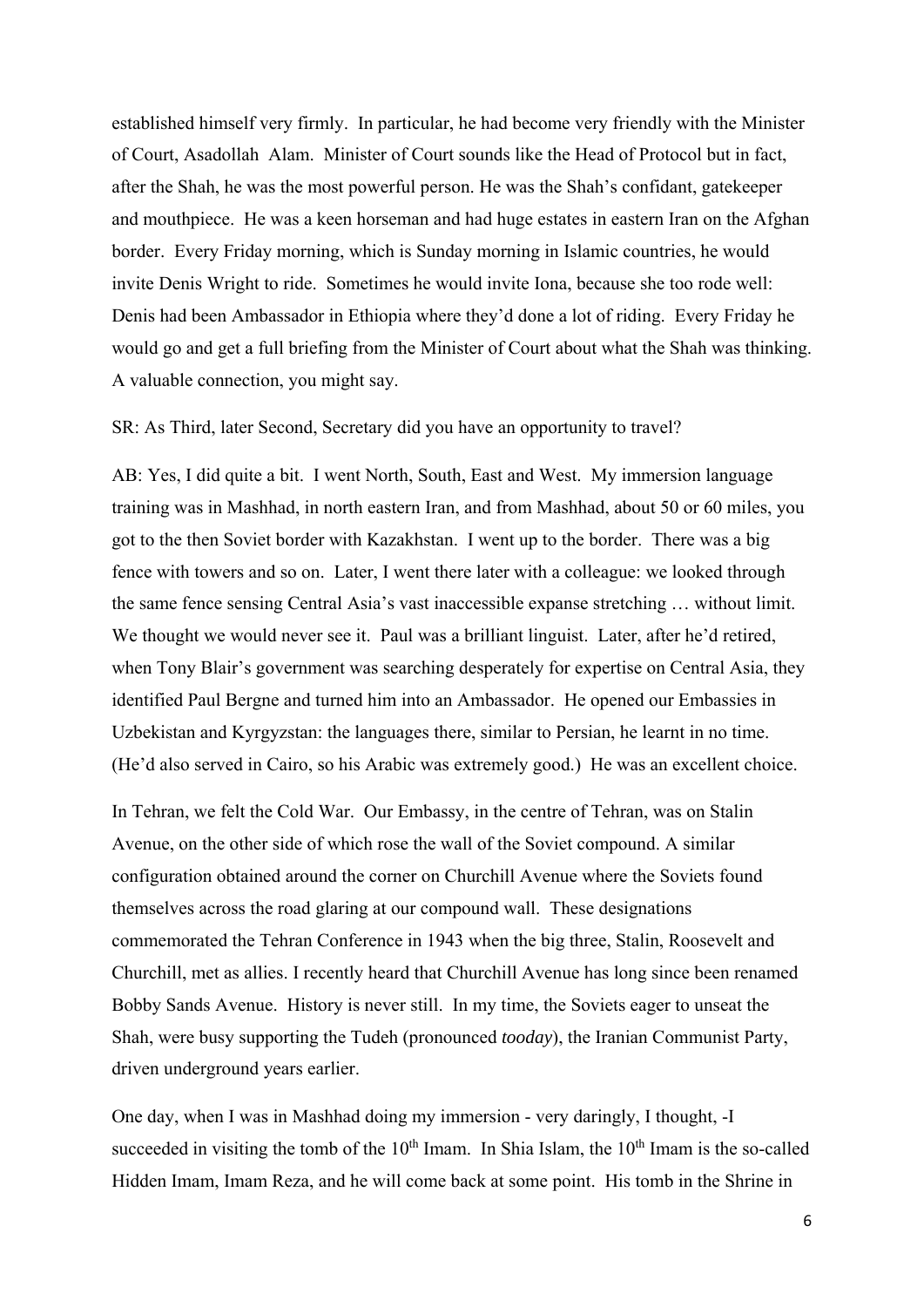Mashhad, is surrounded by a great silver cage around which the pilgrims circulate. You're not allowed in if you're not a believer. So, I had to disguise myself as a local which meant a shabby Western suit and shoes with heels trodden down. These I borrowed from one of the waiters in the hotel and, to complete the disguise didn't shave for a few days. I shuffled anxiously around with all the others, feeling that I was treading in the steps of Lawrence of Arabia and liable to be found out at any moment.

Then, on another occasion, I managed to persuade my Ambassador that I should investigate the rumours that Nasser, the dictator of Egypt who was then causing a lot of trouble in the Middle East, was shipping guns across the Persian Gulf into Baluchistan in south-east Iran. I think the Ambassador thought this showed a bit of initiative, so he agreed that I could go for two weeks, provided one was taken as leave. That was typical of him: he would give but would also have regard to the rules. One week's jolly might be at the taxpayers' account, but not two!

 It so happened that Professor Lambton, the Professor of Persian, was in town, she used to come out every year, and hearing of my plan said she would come with me. I couldn't say no. In fact, I was delighted to have such a knowledgeable companion. We set off in an aeroplane and flew to Zahedan in south-east Iran, near the Pakistan border. Then we got a jeep and drove 100 miles south down a dried river bed to Iranshahr; a very rocky ride.

 The rumours were that the guns were for the Baluch, a tribal people who could be troublesome. In Iranshar, we linked up with the people who were hiring camels. Our objective was to get to Chahbahar, on the Gulf coast, about a week's ride. To do that, we had to cross a mountainous sandy desert, overnighting in oases. We hired our camels and off we went. We had a fairly uncomfortable (average noonday temperature  $40 +$  degrees Centigrade) but interesting time. We rested the camels at midday, resting ourselves in the shade of their humps. On one occasion, one of our guides using his camel as stalking horse got near enough to a wild gazelle to bring it down with one shot. He and his colleague later cooked and kebabbed it for our meals. We didn't discover any arms. Hardly surprising, because the Iranians insisted that our lives were in danger from ferocious tribesmen, so we had to be accompanied by two gendarmes. Our every moment was observed.

There wasn't much in the way of political work for me in the Chancery. Mostly what I seemed to be doing was tailing the Ambassador and any time there was an empty seat at the dinner table, I occupied it.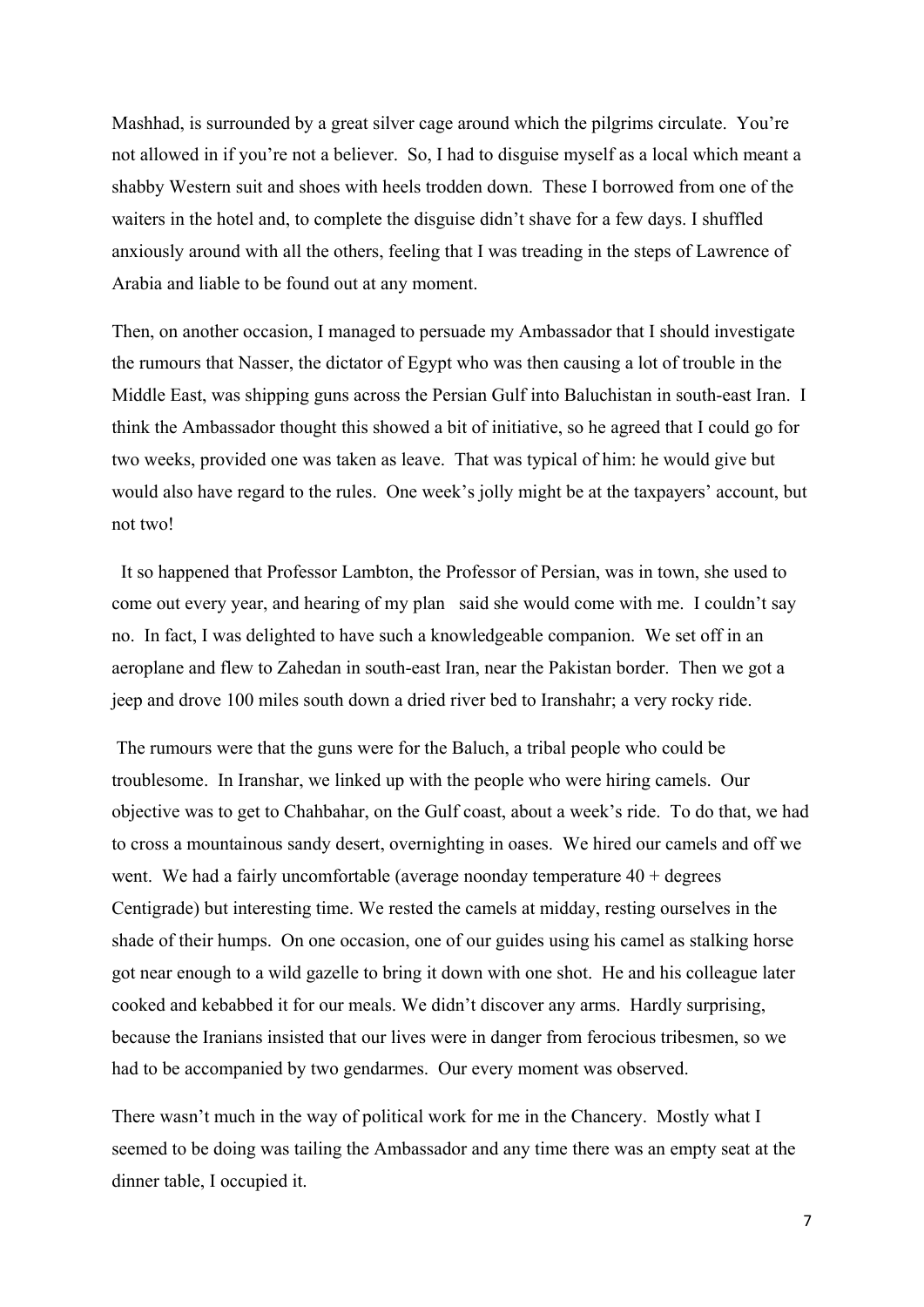SR: Did you do any interpreting and translating?

AB: Yes. Most of the upper crust could speak English quite well. But there were some who couldn't. Denis took the view that it was good for the Embassy's reputation for some of these upper crust people to see that there were people in the Embassy who could talk to them in Persian. I being so low and they being so high, the conversations wouldn't last for very long. But it was a signal.

The situation was very tense politically. On one occasion, one of my Iranian friends rang up to tell me that the Prime Minister, Hassan Ali Mansour, had been shot. He was still alive lying in the street under my friend's office window but could not be saved notwithstanding the attentions of some top medics flown in from France and, I think, the US. The following year, the Shah was attacked by one of his bodyguards who just turned his gun on him. I think he took a slight flesh wound, but there was a terrific crackdown after that. The Communist Party, quite numerous and active underground, was persecuted and people we knew were taken in to the dreaded Evin prison and came out shadows of their former selves. Quite soon after some applied for visas at the Consulate. An American colleague told me that they had had quite a flood asking for visas. So, it was pretty unpleasant, really.

SR: Were there any signs of anti-British sentiment?

AB: Not really. There was the occasional demonstration outside the Embassy. When you were talking to Iranians, some would make pointed remarks about British interference in the past and how we had stunted their political evolution, notwithstanding the fact that the British government had promoted the movement for a constitution, before the First World War. The Embassy had indeed sheltered 4,000 or more merchants from the bazaar with their families from the then Shah's wrath at their opposition to his disregard of the recently agreed constitution. In my time, the dashing young President Kennedy, having faced down Khrushchev in the Cuban missile crisis, was their hero. The Americans were the role models of the day; we were on their team, but second fiddle. Among the young, a significant percentage were pro – Western.

I knew the Prime Minister's Private Secretary quite well. He had been to Cambridge. One day not long before I left, he asked me if I would like to have a valedictory audience with the Prime Minister. It did not take me long to say yes. The Prime Minister wasn't a Muslim but a Baha'i, a very small sect which had grown up in the  $19<sup>th</sup>$  century and had suffered much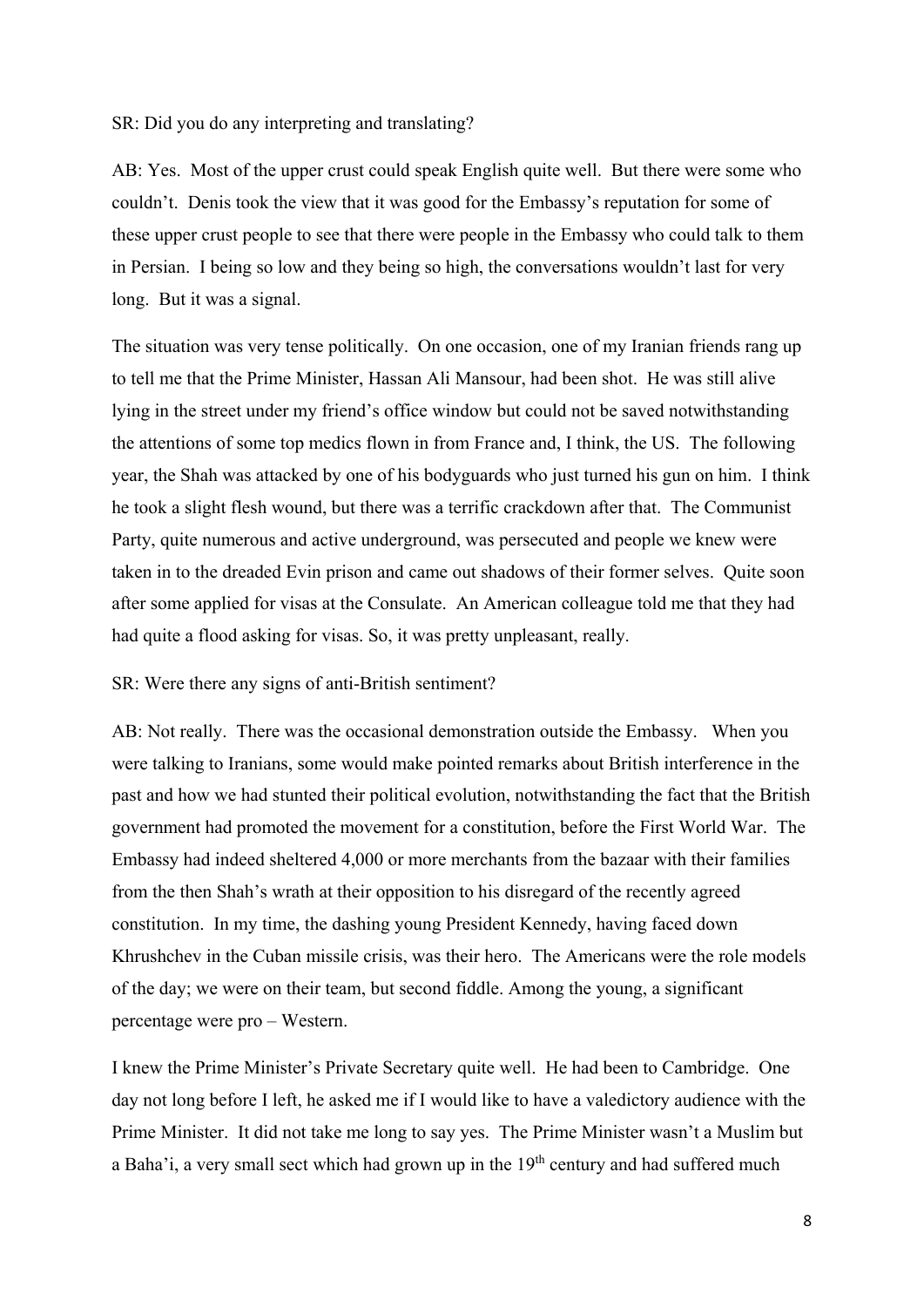persecution. He was very gracious. I had shaken his hand several times before in the Ambassador's house and elsewhere, but we'd never really had any conversation. After courtesies, he said, "There's one message I'd like to give you. 25 years ago, your job in the Embassy was to draw up a list of people who were to be elected to the Majlis (Parliament)." I knew that he was telling the truth. He continued, "Today, you are having a farewell call on the Prime Minister. In 25 years' time your Ambassador will be lucky to see the Foreign Minister once a year." Well, it didn't take that long!

Anyway, when I went back to the Embassy, all eager, I dictated a minute recording this conversation. The Ambassador, who didn't stand on ceremony, came pounding down the corridor and said, "Did Hoveyda say all this?" I replied that he had. "Cheeky so and so!" he replied.

SR: Was it a small Embassy? How many people were there?

AB: We had an Ambassador, two Counsellors, one Commercial, one Political, and a Head of Chancery who was another Counsellor. There were quite a few First Secretaries and then some Second Secretaries like me. We also had a Military Attaché and an Air Attaché (who shared an aeroplane with his counterparts in Ankara and Islamabad) and a Naval Attaché who visited from Ankara. With all the support staff, it was quite a big family.

# **Eastern Department, Foreign Office,1966–69**

SR: So you had three years in Tehran and then they moved you back to Eastern Department in the Foreign Office, where you had your first experience of that wonderful building in King Charles Street. What was it like?

AB: Yes. There's a tower in that building which overlooks the park. I was up in the tower on the Jordan desk. When it was cold, the floor to ceiling windows let in a lot of air. There was no central heating. The messengers came and laid the fire and when we came in, we lit it: it took time to get going. Some of the time we sat in our overcoats. The people who really felt the cold were our clients because they were mostly from the Middle East. They would come in their overcoats too and keep them on.

In those days there was a bit of technology for the transmission of paper. You could still see them when I was a child in certain shops.

SR: You mean those pneumatic tube things?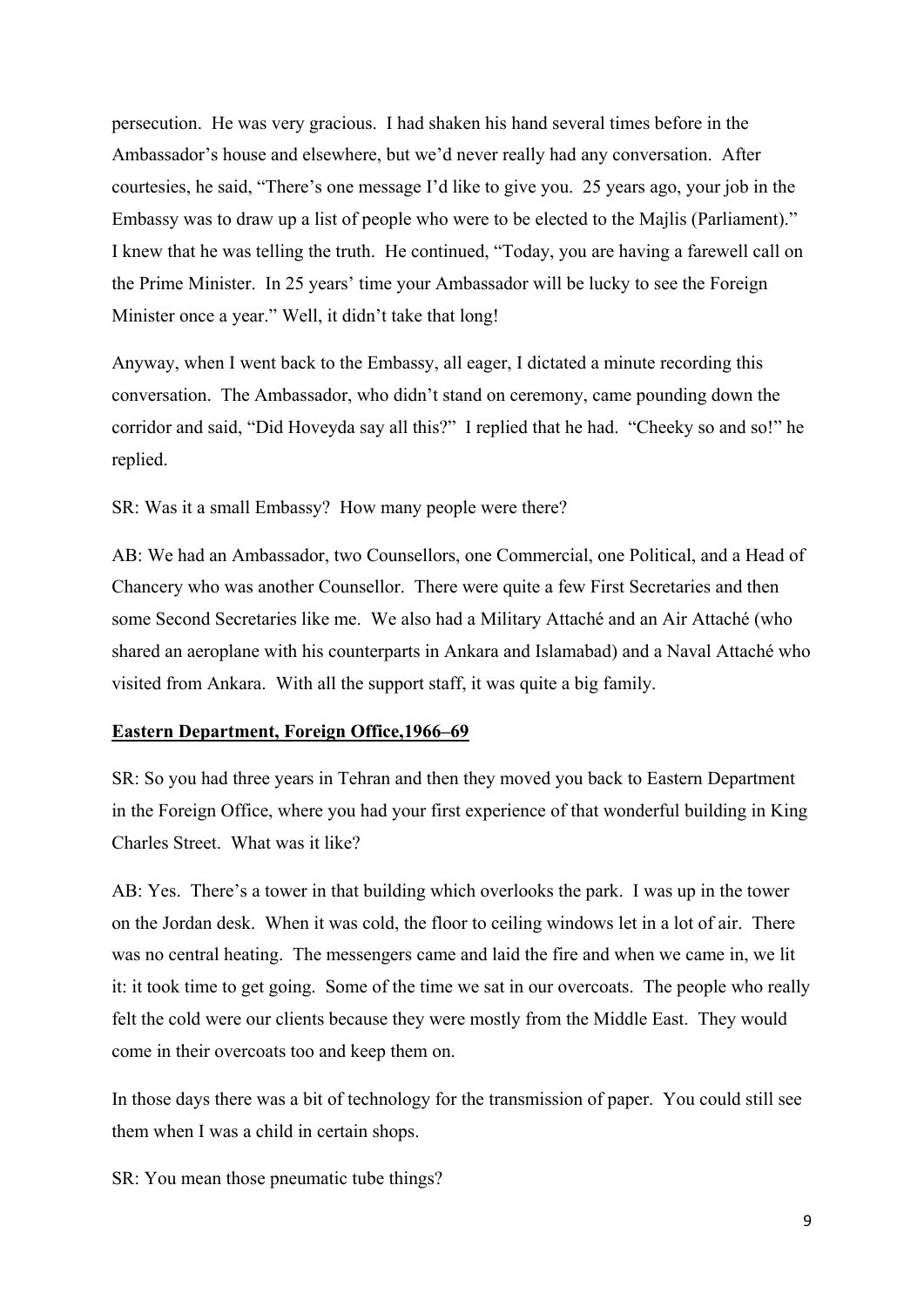AB: Yes, these tubes would fly around overhead. Were they called Lamson Paragon tubes? That's what we had in the Foreign Office. These cylinders would arrive at strategic points on each landing. The messengers would bring them to us: there was a place for a label. We had a key, but they didn't have a key. So, in that way, the confidential telegrams were brought to us. All that is now gone. Other things that disappeared were wooden desks, a lot of wooden desks, and brass table lamps with green glass shades. I'll never forget my horror when I came in to my office one day and they were doing some renovation. My desk had been moved to the wall, my desk lamp was on the floor the shade broken. My colleague's desk lamp met the same fate. When we asked what was going on, they said they were putting in new lighting. Neon strips were then fitted. That kind of impulse strengthened the notion that the Foreign Office would be knocked down and rebuilt in a modern style. We owe it to Geoffrey Howe that that plan was thwarted. It was a long time in the cooking, I think, and he became Secretary of State in time to stop it. So, we've still got Gilbert Scott's palace.

I'd spent an academic year at SOAS but I'd never been into the Office. I had no idea of the layout, of who sat where nor much idea of the protocol or of what I would be doing. In my early weeks I had to call one day on a very august figure - Viscount Hood: he was what would now be called the Political Director. He lived in one of those offices with an oak door which 12 or 14 feet high. Amazing doors: you opened them and the silent hinges still worked perfectly! What I had to do with him was to confirm that I had brought our contingency plan for the evacuation of the Jordanian royal family up to date. So, I came down from my tower and found my way to his distant corridor. Awed, I knocked on the imposing door. The plan had a nickname or codename. He was supposed to know what it was. So, I said, "I have come to discuss Blue Thread." He looked blank for a moment and then said "I thought it was Pink". There was a distinct pause. Such a mis-match could clearly have security implications. And who was right? I can't remember which of us was right. But it was a moment full of wonderful possibilities.

So, there we were in this strange building with lofty ceilings, freezing to death. One issue gave me a little trouble. One of the Secretaries in the Jordanian Embassy came to see me one day to say they had been talking in the Embassy about the Sykes-Picot agreement and he had been instructed to ask if he could see the original text and, in particular, the maps prepared for it. In my innocence, I agreed and sent a message to the Library to ask if I could have it. A day or two later, there came back a few papers, typed papers, with a map from a school atlas. There were these red and blue marks designating which territory was British and which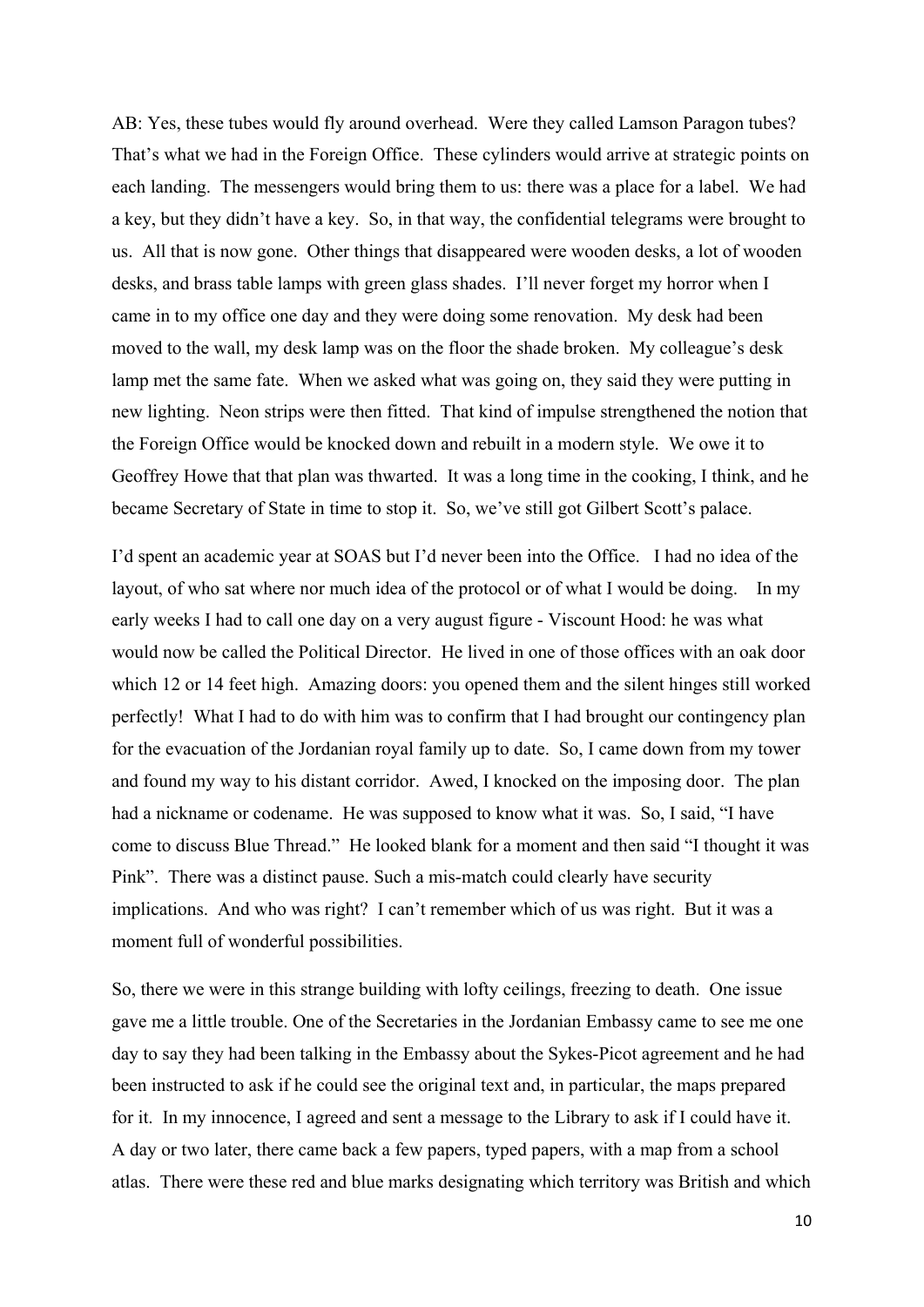French. The bold blue and red crayon boundaries were perhaps 2 or 3 millimetres on the map. God knows how far they measured on the ground. I thought to myself that we couldn't just hand this over. I honestly don't know how the story ended, but I referred it to higher up the chain. It was a moment of embarrassment! But it didn't trouble our relations with the Embassy.

But then came the Six-Day War. I shared an office with another colleague who was on the Israeli desk: beforehand, as the tension mounted, the Israelis were in to see us several times a week. The Israeli Ambassador - a man called Remez – also called frequently on the Secretary of State, George Brown. On one occasion, I was summoned to the Private Office to take the note. The Israeli Ambassador had been an RAF pilot during the war. I think he was demobilised as Wing Commander. He knew England well. It was 11 o'clock in the morning. George Brown asked me to fetch the sherry and glasses from the cupboard. I was surprised to see that the glasses were large goblets. The S.o.S poured two bumpers and the two men got down to business. I started taking notes. It was not long before I heard the S.o.S. say "Won't you have another?" The ambassador declined but the S.o.S beckoned me over for a top up himself. The conversation ran its course. The ambassador took his leave. As I returned to the Department, I noted that it was not yet midday. "Two large bumpers and lunch to come", I thought. Things didn't get better.

The Six-Day War hit us in Eastern Department from the organisational point of view. The Office just wasn't really equipped for the surge in activity. I mentioned earlier the distribution of telegrams. An extra distribution was organised, once the war was in train. But it was very hierarchical. And photo copiers had yet to be invented. This often meant that we, the operative Department, only got one copy, or sometimes not even that. The telegrams came in a flood, obviously, from Washington, from UKMis. (New York), from the Middle East capitals, those that hadn't closed, and from pretty well all over the world. We spent quite a lot of time chasing around the Office looking for where the latest news was and for telegrams that had not reached us but were referred to in telegrams that had. Mostly, what we needed was found in the Private Office, of course. We worked very long hours and the Head of Department, Willie Morris, a legendary figure among Middle East experts, highly regarded by everybody and a very good boss, had to sleep on more than one occasion on a couch in the corridor. It was at the end of the sixth day that I met the Assistant Head of Defence Department. He said, "We have something called the War Book. I wonder if we should open it?" This was a set of procedures, designed for war. But, obviously, we were not at war.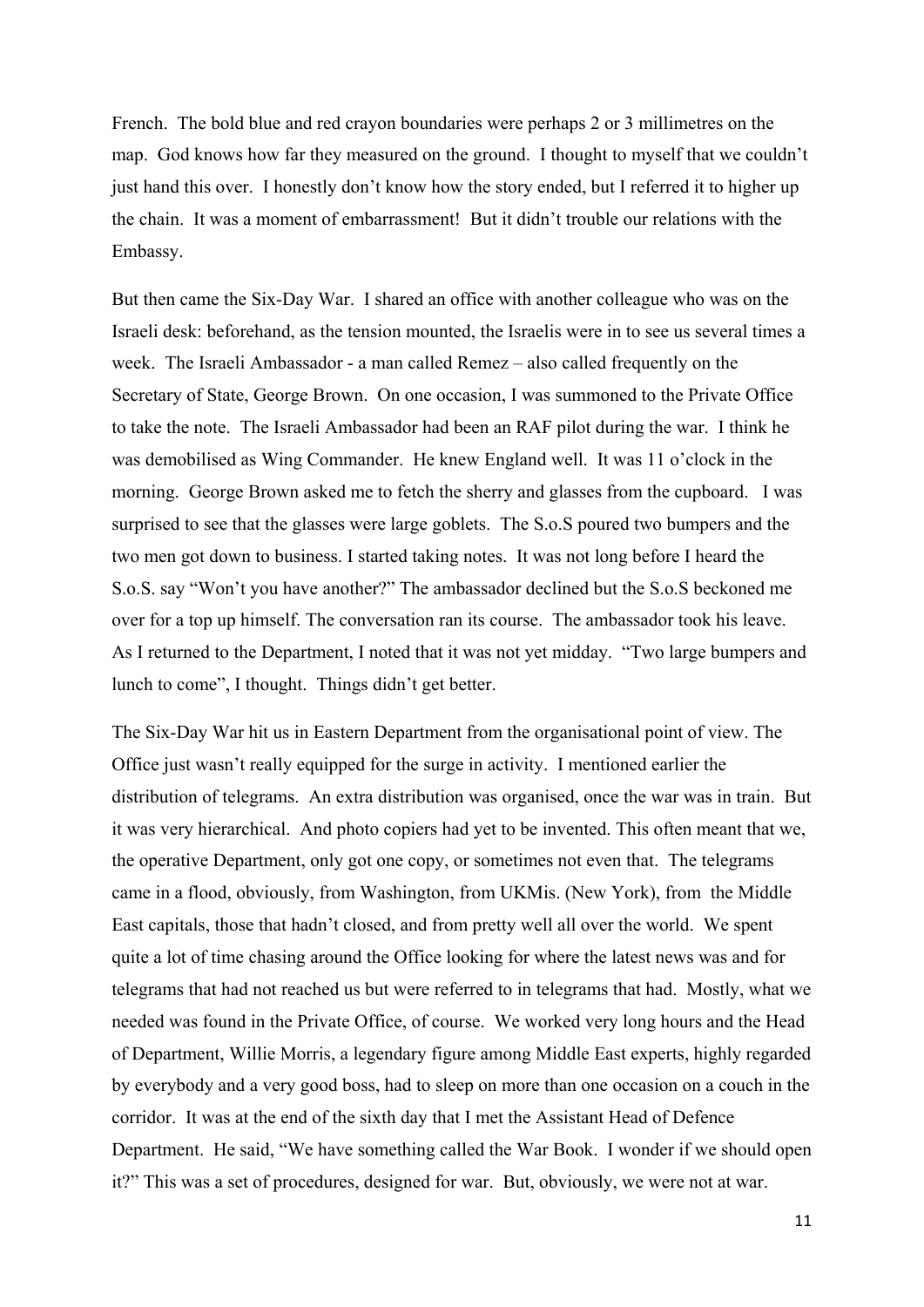From a logistical and organisational point of view, there would have been helpful things that might have been done. It hadn't occurred to us. So that was the sort of level that we were at: just desk officers, chasing around and trying to make sure that papers got to the right place and that we were able to produce drafts in time for the senior officers and Ministers constantly at meetings and difficult to get hold of. Lots of foreign representatives who wanted briefing from Ministers, which had to be recorded and circulated in the Office, Whitehall and to posts overseas. And then we had to bunch up, as it were, to accommodate officers evacuated from Damascus, Baghdad, Amman and Cairo where the British communities were evacuated and the Embassies closed. There wasn't really much room for them: we had to get extra chairs as we were all sitting three or four around a table. So it was all very ad hoc. But as quickly as it started, it was over, although, in a way, it's been going on ever since.

We took some pride - and I think it was largely due to Willie Morris's deft drafting - in the famous Resolution. Was it 142? It got through the Security Council and insists on the preconflict borders being respected. That is more or less a dead letter now, but it is quoted constantly. It was our drafting which was accepted by the Secretary of State and, I suppose, Number 10 and went on to be accepted by the Security Council. That was a feather in our collective caps. In the midst of all the hectic activity, I had the pleasure of sending a telegram to my former Ambassador in Tehran who was still there, instructing him to be prepared to receive a twenty-seven -vehicle convoy from the Embassy in Baghdad carrying the Embassy staff and members of the British community! It gave me some satisfaction. It was a good bit of staff work. We got all the material we needed from Baghdad and we turned it into a telegram of instructions: he had about six hours to prepare. My former boss, as I tried to explain earlier, was quite a firm officer: it was good to be giving him directions!

Before we go on, let me just add something from the chaos of the Six-Day War. On one occasion, I was sitting in my room which was filled with other people camping, and a lady came in. She looked at me and asked, "Is Adrian Beamish here?" I put up my hand. She had been evacuated from Jordan on the advice of the Embassy. There were standard terms: anyone whose presence was not necessary should get out. She'd had to give up her job and had had to pay the fare back. She was aggrieved and asked me what I was going to do about it. I hadn't a clue what to do about it. But I mention this, because she managed to get into the Foreign Office. Nowadays, it's very different. But in those days, things were much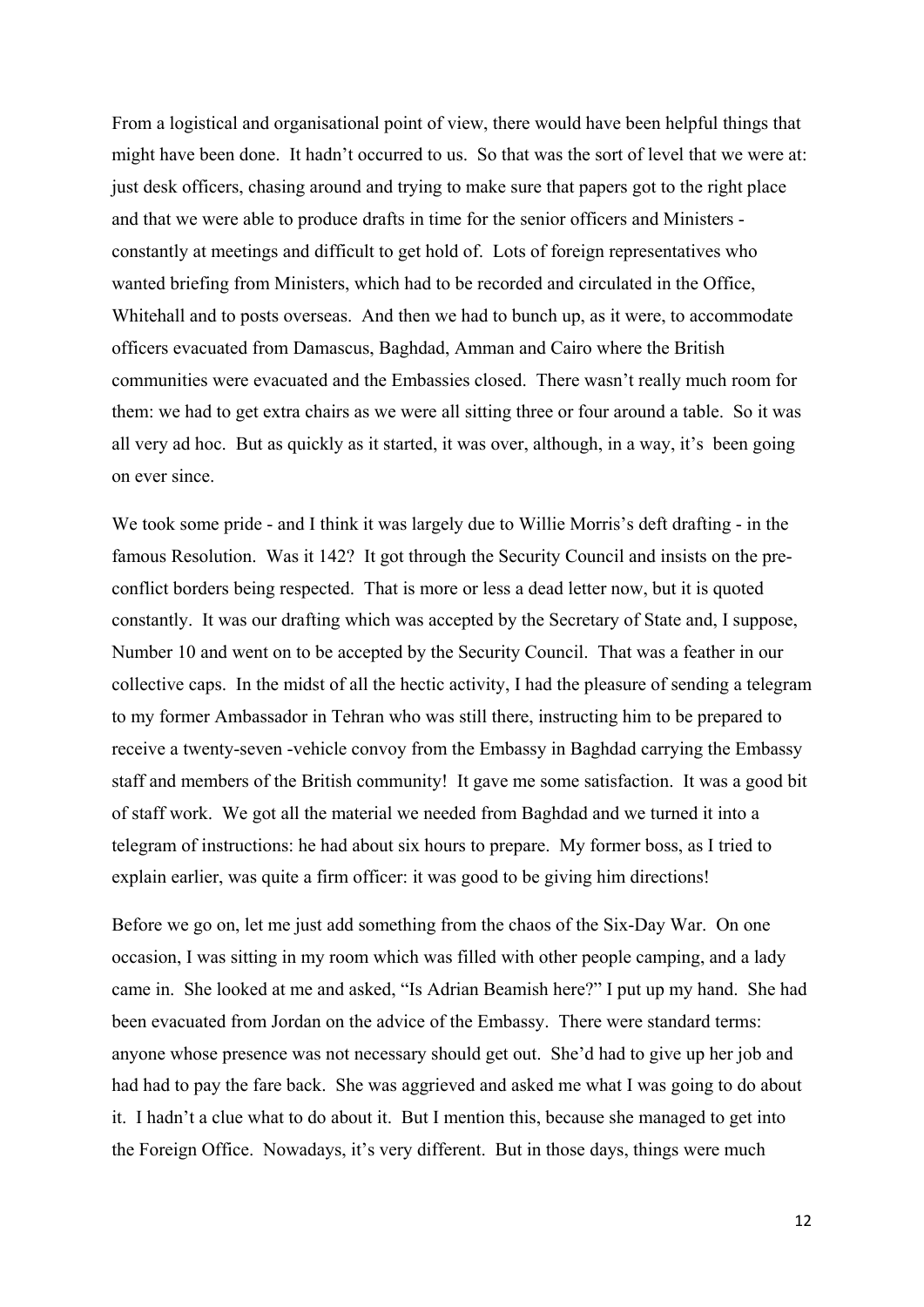easier … I won't say laxer, necessarily, but you could talk to people in a way that you can't today.

SR: But how had she got your name?

AB: Maybe she had said she wanted to see somebody to do with Jordan and some helpful receptionist had given her my name?

Anyway, that was just an aside.

### **Treasury Centre for Administrative Studies, 1969**

SR: So, then you were sent to the Treasury Centre for Administrative Studies. Tell me about your time there.

AB: Yes. I think it later became the Civil Service Staff College. It was in some rented premises in Regent's Park, near Cambridge Gate. We were divided into three syndicates of maybe a dozen each. People at Assistant, or possibly Principal, level. Each group was in the charge of a senior officer, one of whom was Mark Marshall from the Foreign Office who was an Arabist and also the son of the great Professor Marshall, the Cambridge economist. So, he knew all about supply and demand curves and things like that. The other one that I remember was Peter Middleton, who was very brisk and slightly fussy, from the Treasury, later Sir Peter and PUS there.

It was a crash course, designed to remedy the defects of our education as far as economic and social policy was concerned. I don't think there were many people who were economists, or much less sociologists. We badly needed what was on offer and we were drawn from the FCO, DTI, MoD, the Ministry of Labour and more.

SR: Did you find it hard?

AB: It wasn't that hard in the sense of too much work but, in the sociology, for example, there was anecdotal discussion that did not seem to me very rigorous. In the economics, we had to follow over several weeks a course on macro-economics, based on a number of equations for equilibrium. I found that a bit impenetrable, I must say.

SR: There's a lot of maths, isn't there?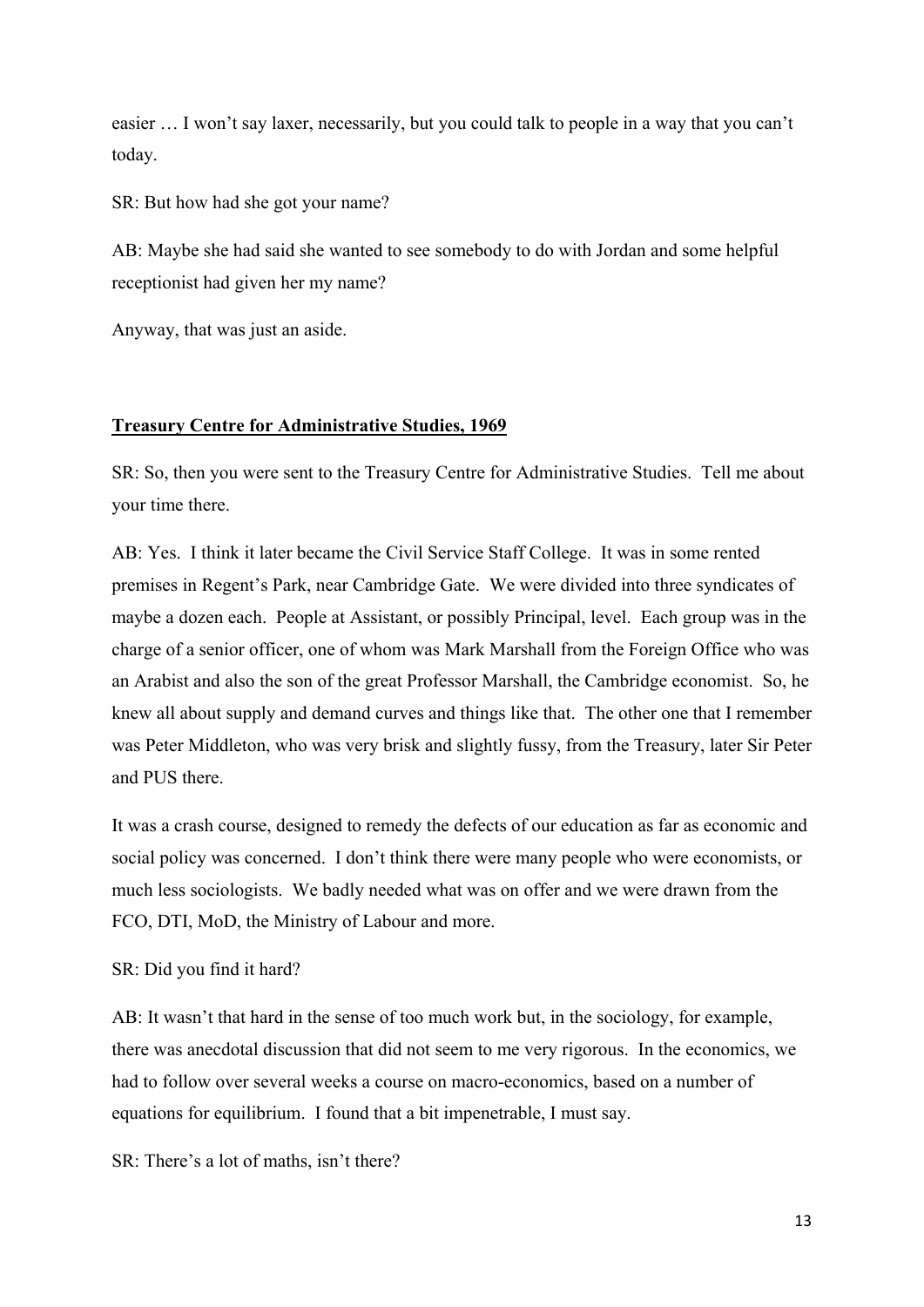AB: Yes, but we learnt some useful mathematical and statistical conepts. It would have been much clearer had we had more focus on actual fiscal and monetary management. It seems to me, from my subsequent experience, that those are the things you really need to get your head round. Perhaps it was a little too theoretical. There was an American academic called Samuelson who had written a primer on macro-economics and I think that was taught in British and American universities. But I didn't find it very enlightening.

SR: Did you go there because you knew you were going to be posted to the OECD?

AB: No, no. I was just sent there. Every year, when they weren't quite sure what to do with somebody, they asked how many places they could have on the Treasury course. I didn't know I was going to the OECD until some weeks after the course had ended. But I did have the interesting task of writing a paper on a single European currency. I enjoyed doing it, I must say, and found it subsequently useful to refer to. I did learn about economics, in terms that I was able to make sense of the financial pages. I think that's probably what it was designed to do. It was also interesting to meet colleagues from other Departments - the Ministry of Labour and the Ministry of Defence in particular. No Treasury officials, as far as I know: they were all getting it in-house.

\*\*\*

 $SR: Good morning$ . It's the 15<sup>th</sup> of February, the second recording session with Adrian Beamish.

#### **UKDel OECD, Paris, 1970–73**

SR: Adrian, last time we finished with the Treasury Centre for Administrative Studies. You were then packed off to the OECD in Paris, so you just missed the student rioting there in 1968. What was Paris like then?

AB: When I was told I was going to OECD, I didn't really register. But I thought to myself, 'This is good fortune, to be paid to live in Paris.' Then I had to focus a bit on the OECD: it was a rather amorphous topic, as far as I could see. There weren't many books in the library. There were lots of OECD reports, but they really didn't give you the overall shape of the organisation or what it was doing.

There was a man in Trade Policy Department who was appointed to brief me. That didn't take very long. I don't think Trade Policy Department took a great deal of interest in the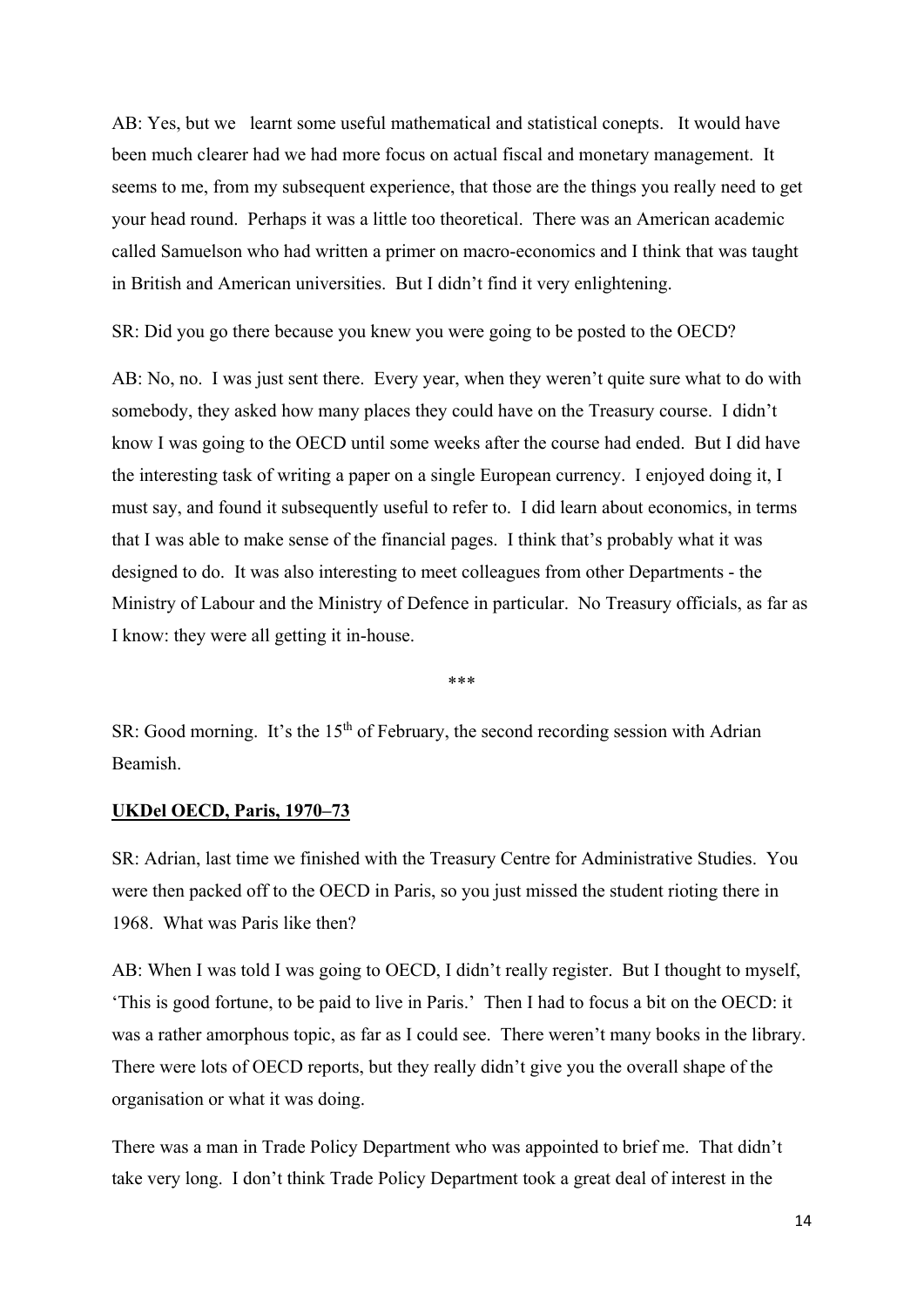OECD nor indeed did the FCO seem to register much interest in its activities either. As I was later to discover, the Treasury had more interest, but I wasn't invited to go there for any briefing. So we arrived in Paris, more or less innocent of the OECD and all its works.

We travelled to Paris in circumstances which I think, while not unique, were certainly to be seized at that moment in time. I'm not sure they endured for very long. We drove down to Lydd in Kent – or it may have been Lympne - and spent the night with a former colleague who lived nearby (actually, the man I succeeded in Tehran, Hugh Arbuthnott). The following morning, we drove to the airport and were told to park near a rather bulky aeroplane, from which a broad gangway had been lowered. At our turn, we drove up into the belly. It may have been, a Belfast Freighter. It took about half a dozen cars. It wasn't long before all were on board. We then went up a staircase into a cabin on an upper deck, perhaps a dozen of us altogether. This vehicle trundled along, finally becoming airborne. In no time, a matter of minutes, we had crossed the Channel. We felt very close to the wrinkling water, a thousand feet below. It didn't seem more; highly memorable. We landed at Le Touquet - Paris Plage, as we were going to Paris, an aptly named landfall.

### SR: It's quite a long way from Paris, though!

AB: Well I know. But that's where we landed. Then there were the formalities at the Customs. So long dispensed with but now, alas, with us again, thanks to Brexit. We encountered a rather genial Customs officer who said, "Welcome to France!" He asked what we had to declare. We thought we had better be honest as we were part of official Britain, and didn't want to let the side down. "Cigars, silks, liqueurs, precious stones, gold, silver etc.?" he queried. We didn't have anything in those categories save for half a dozen place settings of silver which we had put together, expecting that we would be giving smart dinners in Paris. He took an interest. We had to show him what we had. He said, "*Ah, du massif* (solid silver)"! I felt chuffed that he had identified we had solid silver. He then learned that we were going to be diplomats in Paris. His smile became broader. I got back into the car, wound the window down and asked the way. He replied, "*Tournez à droite et voilà la N1. Paris, c'est tout droit".* As I turned onto the N1, I thought '*massif' -* 'Massive!' - what a wonderful welcome and felt completely at ease from that moment.

So, we got to Paris and moved straight into our predecessors' flat. He and his wife didn't have any children with them. We had two small ones, Kitty and Antonia. The flat was very close to the Delegation Office, in the 16th *arrondissement* in Passy, and I could walk through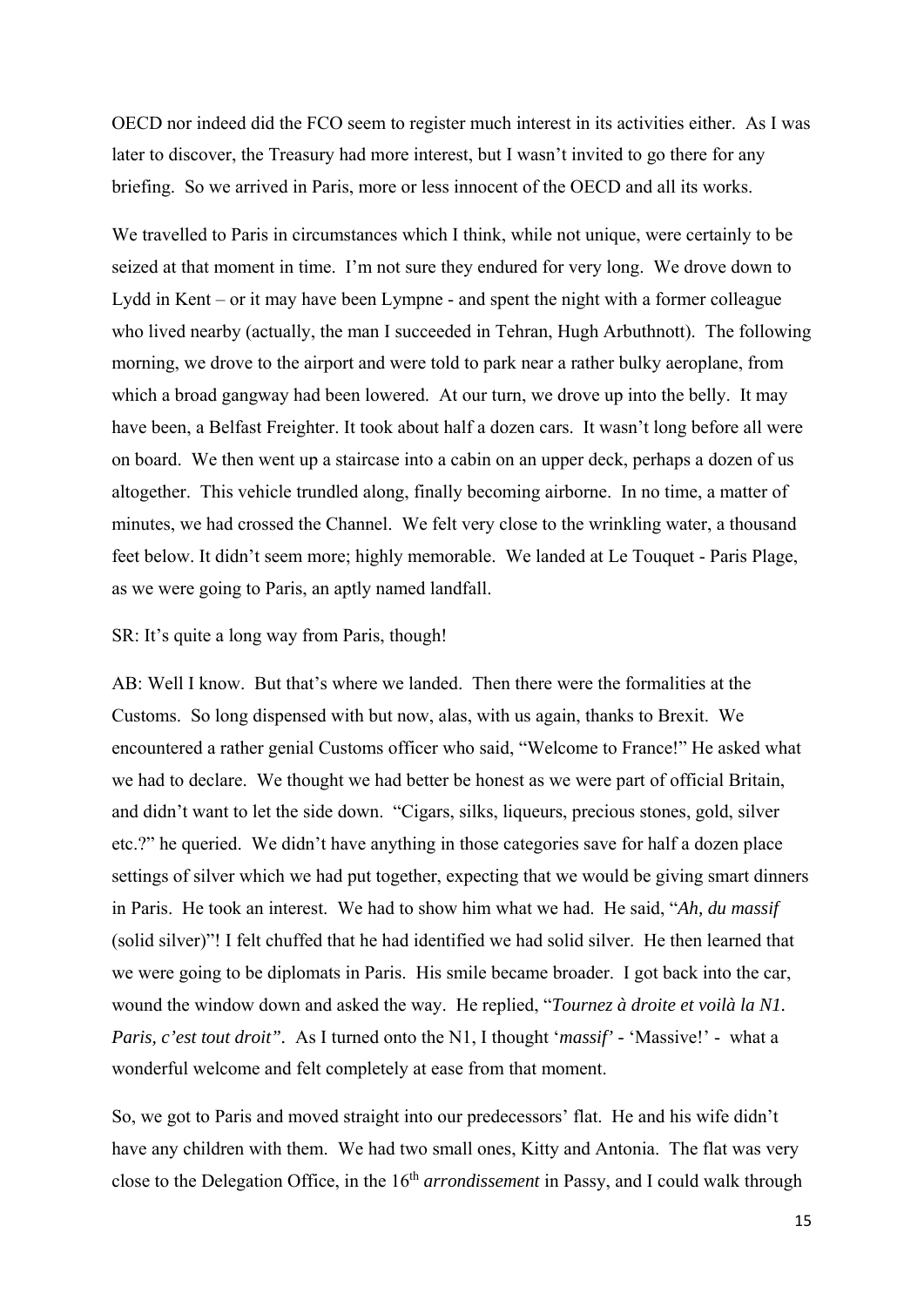the Ranelagh Gardens to the office in 10 minutes but it was in a basement. That was a disappointment, very convenient but underground and that ruled out smart dinner parties. The Embassy admin section was very helpful and found us a another flat on the Boulevard Saint Germain, not as convenient for the office but in a more interesting part of town. So we moved in after a month or so and enjoyed being on the fifth floor with a balcony over the Boulevard.

## SR: Did you speak French already?

AB: No. I'd been trying to read books and so on but hadn't made much progress. Caroline, my wife, was a graduate in French so she was fully functioning pretty well immediately: I was trailing in her wake, but eager to advance. I thought the job would give me an opportunity to learn French and be at home in the French language. A good investment of time.

You asked about the 1968 riots. The University at Nanterre was still a pocket of discontent and there had been a few strikes but by and large things had calmed down. However, in August 1970, at our first "smart" dinner party on the fifth floor of this *immeuble* on the Boulevard Saint Germain, when we were just pouring the coffee, we heard a commotion from the street below. We went out onto the balcony and saw, eastwards towards the Odeon people streaming westwards. And there was a horrid smell. It was teargas, drifting up. There was a regular riot going on, at 10 o'clock at night. An attempt had been made, not very successfully, to block the Boulevard, and there were some cars mis-arranged in the middle of the street. In addition to the tear gas, there was also the smell of burning rubber. Some cars on the Boulevard had been set alight. Then, as it was all coming nearer and the crowd was being pushed back, people began to run for their lives with the forces of order in hot pursuit. Right under our window, we saw a young woman, flaxen hair streaming behind, dash down a side street. It was painful to watch the pursuing riot policeman gaining so rapidly. Within an instant or two he was close enough to grab her by the hair. The wig came away in his hand. By the time he, and we, had recovered from the surprise, his prey had vanished. What gave the evening a certain piquancy was that one of our guests was an official from the Quai d'Orsay who had been abroad during the 1968 rioting. For him, it must have been an embarrassing, not to say mortifying evening.

We didn't last very long in Boulevard Saint Germain. In fact, just before we were going on leave later that month, we were given a month's notice to quit by Mme. Liebeherr, the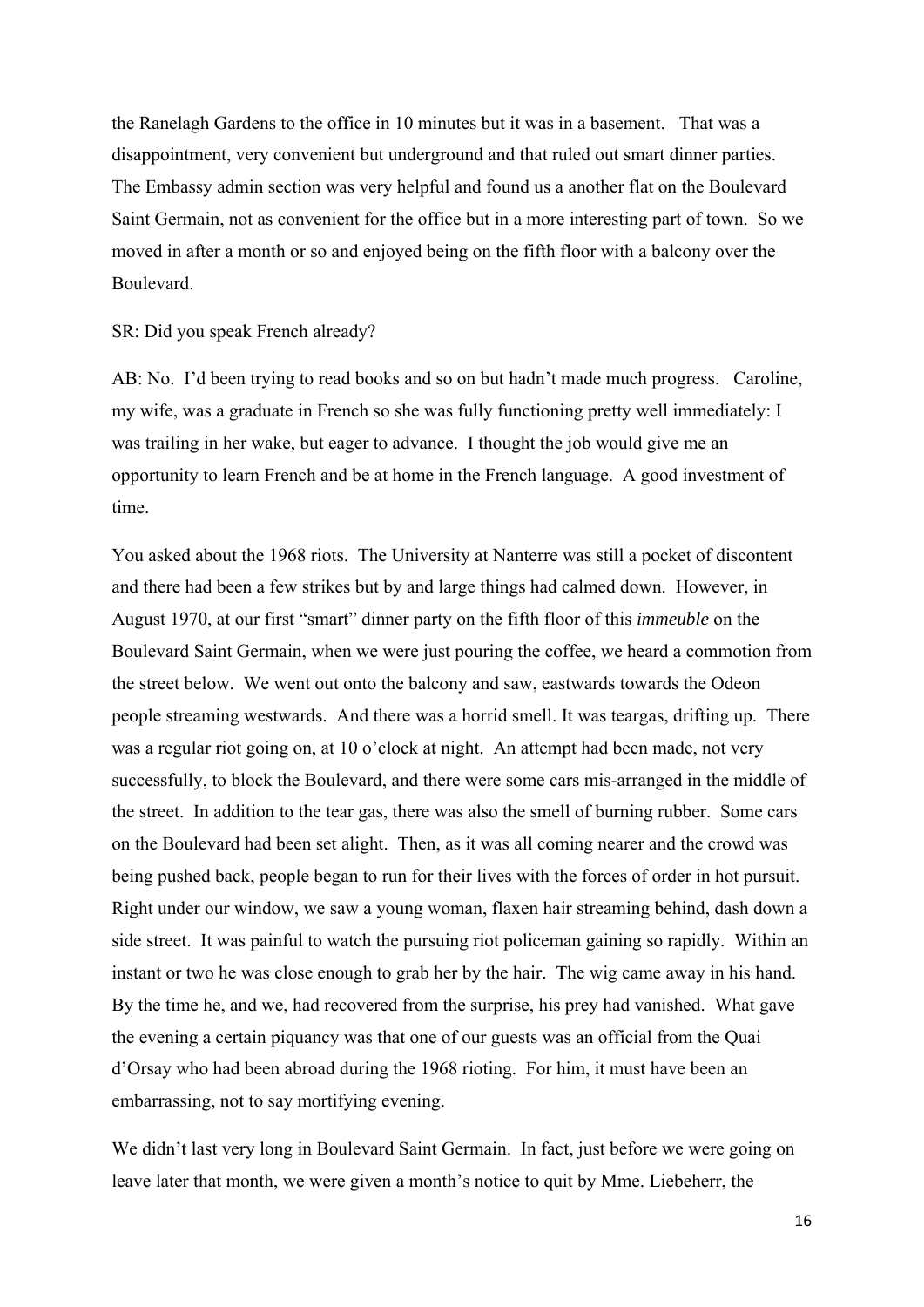landlady who lived underneath. Quite apart from anything else, she was no charmer. She accused the children of emptying their chamber pots onto her balcony! So, back from leave, we scrambled to find something and finally got a house with a garden on the other side of the Seine, across the Bois de Boulogne. It was much more suitable for the children than a fifth floor flat in Saint Germain and I could bicycle across the Bois to the Office.

Our first months were thus taken up with domestic matters and exploring the OECD which constitutes an eloquent part of European post-war history. Its origin lay in the rather ad hoc arrangements for administering Marshall Aid that became the OEEC (Organisation for European Economic Cooperation) which, ten years later(1960), basic European reconstruction done, transformed itself into the Organisation for European Cooperation and Development (OECD). In the course of the 10-year life of the OEEC, the GDP per capita of the OEEC countries had increased by something like 270%, which was colossal. In the 10 years to 1970, there had been another giant increase in GDP. That was very evident in France. Though we didn't know it at that point – 1970 - France was reaching the beginning of the end of that long trajectory called *les trentes glorieuses annees de croissance*. The comparison with London, especially with penny-pinching Whitehall, was dramatic. The headquarters of the OECD was in a bogus but well - appointed 19<sup>th</sup> century château called the Château de la Muette. Just down the street a spanking new building had been built to house the Secretariat and some Delegation offices, including ours. The needs of the Secretariat and of the Delegations, were well and conveniently catered for. I'd landed in a very comfortable place to work. The French, it seemed to me, were behaving with amazing confidence, ease and enjoyment of life - so far from where we in the UK were at that moment in time. In 1970, we, the UK that is, had entered a very difficult decade -the Seventies. In Paris, the evidence of opulence was unmistakeable.

The organisation consisted of a Council of Ministers directing the work of a range of specialist Councils and Committees. The Executive Council where Heads of Delegation sat, met regularly. Weekly or monthly, I cannot remember. Subjects covered were economics, finance, agriculture, industry, trade, foreign aid and development, science, technology, each one of those Committees shadowed a corresponding Department in the Secretariat, under the overall control of the Secretary General. Our job was to service the Committees, in so far as they weren't serviced from London, and to lobby and report as the business needed.

SR: What was your particular role?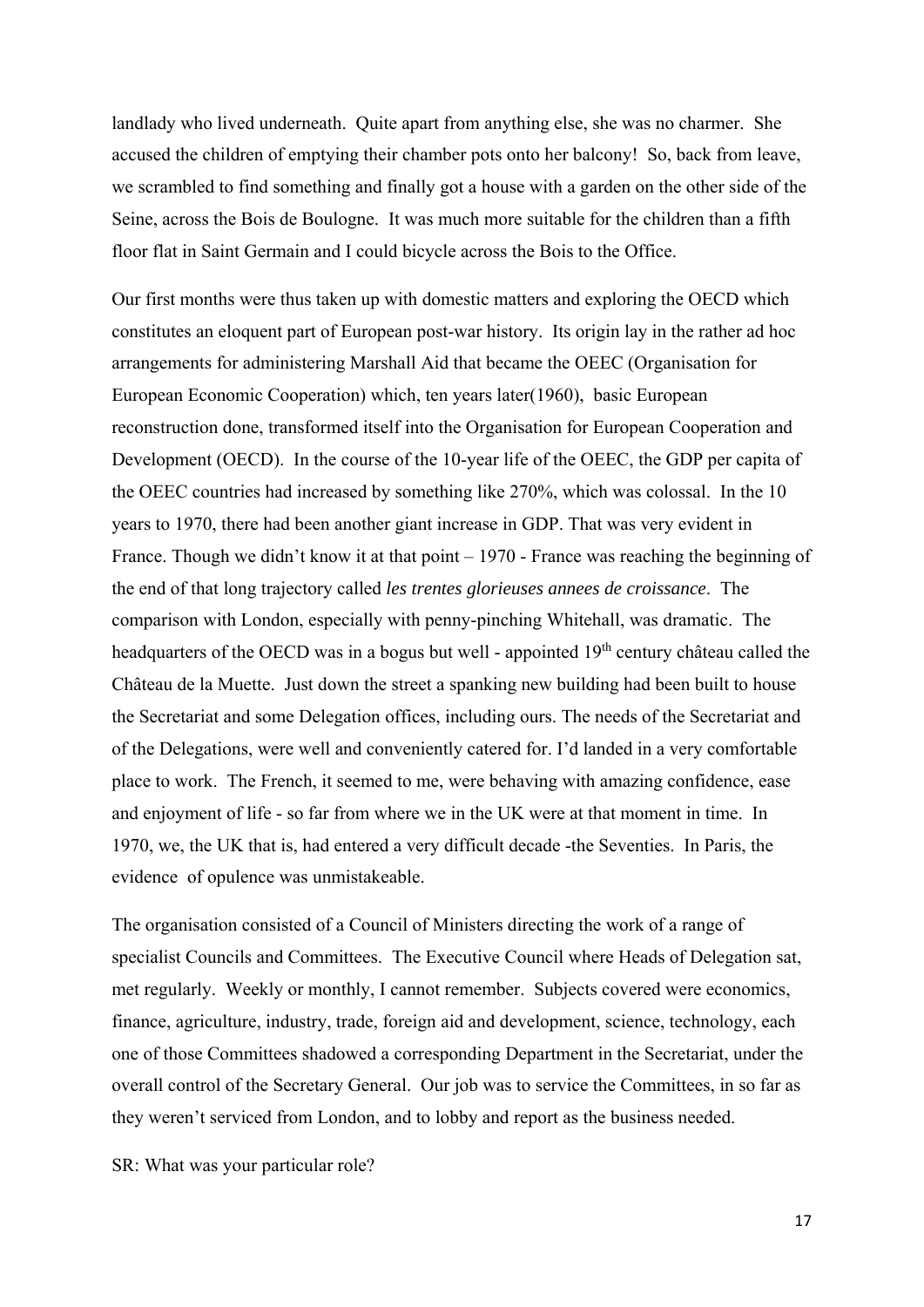AB: I was told that this was a training assignment; a bit of a disincentive. I wasn't long out of university, had spent time learning Persian and had been on the Treasury course and now here was a bit more training. The first year, I was our man on the Budget Committee, the Development Committee and the Agriculture Committee. In the second year, I was relieved of the Budget Committee by the new arrival and then serviced the Economic Policy Committee and the Finance Committee. There was also an organisation called the European Monetary Agreement, of which I was the Alternate Governor for the United Kingdom. It sounds very lofty but I can tell you it wasn't! There were three First Secretaries: two from the Foreign Office and one from the Department of Trade. The Trade person did industry and trade and we did all the rest.

The most important committee as far as London was concerned - and London meant the Treasury - was the Economic Policy Committee. It had four Working Parties which focused on the four areas identified at Bretton Woods as key: growth, prices, employment and balance of payments. The Bretton Woods credo was to aim to keep these always in balance so that sustainable growth could be achieved. It is an almost impossible task to keep them in balance for any length of time, except for places like Switzerland. I didn't know that then.

For us, the most important forum was Working Party N0. 3, of the Economic Policy Committee, which at its frequent meetings attracted the Treasury knights and usually the Deputy Governor of the Bank of England. The UK was already well along a path which meant we had a more or less permanent balance of payments crisis. It was interesting watching these top men, how the personalities played and how, to a certain extent, the personalities were strengthened by the economic performance of their respective countries. For example, the Deputy Director of the Bundesbank, the redoubtable Otmar Emminger, was always full of geniality, generosity of spirit, smiles and bonhomie, because of course the German economy was powering along as usual, and no one else seemed to be able to figure out how or why it was so successful. We played in a lower key and could not always challenge criticisms of British policy offered by colleagues but had to take them on the chin. For us, our main speaker was Sir Douglas Allen, a very distinguished Permanent Secretary at the Treasury, later Lord Allen of Croham. That was all fascinating to watch, but rather laborious to write up because they wanted it in great detail.

What was noticeable about the work, which was fairly menial - record taking, passing on messages and that sort of thing, was the absence of any clear or immediate objectivies, apart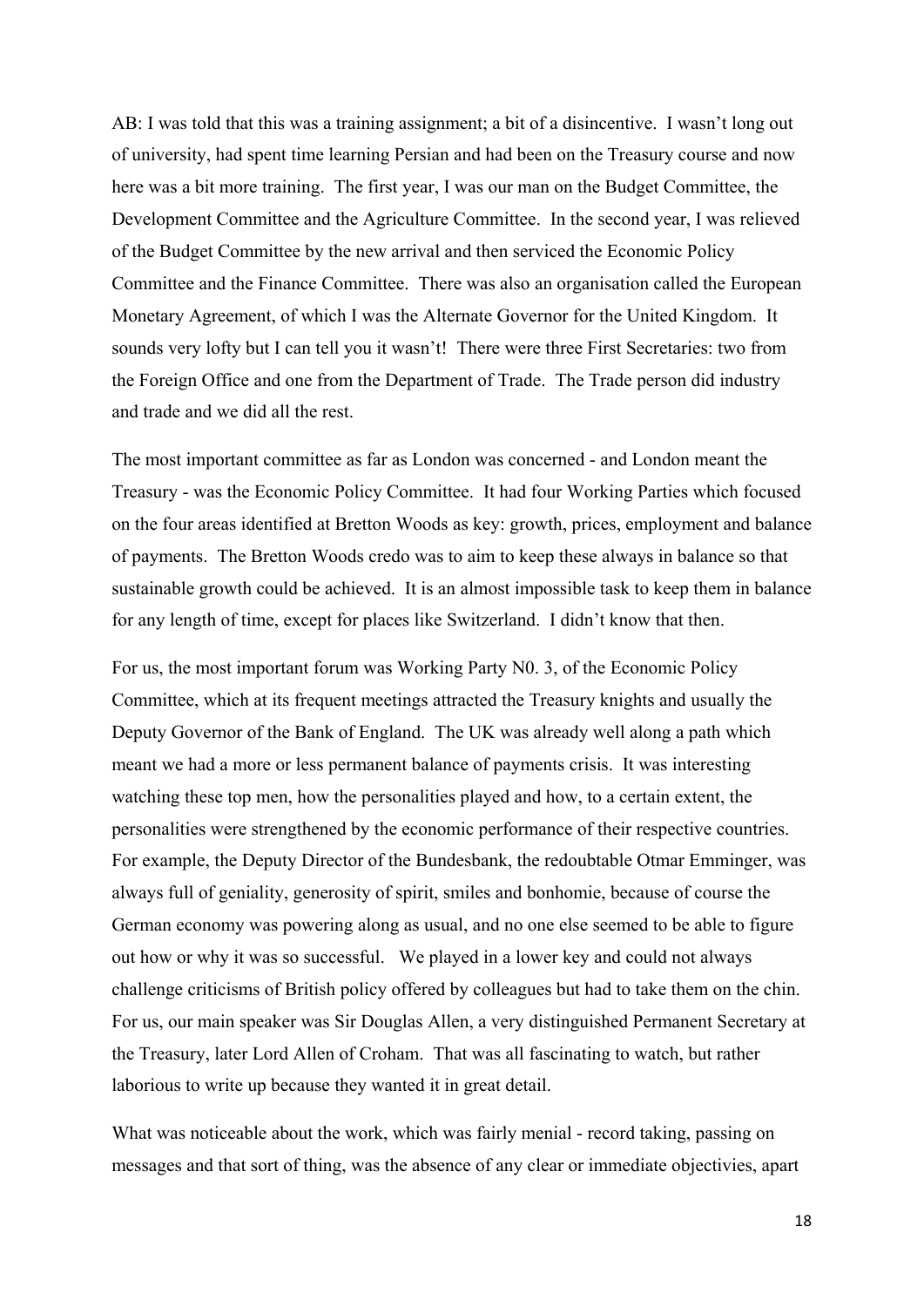from checking the growth of the budget; something of a will o' the wisp. OECD was, and as far as I know, largely remains essentially a consultative organisation. Its main value to all the members was the way it enabled them to pool data and methodologies and gradually develop models of best practise for national and sectoral policies designed broadly to advance the Bretton Woods ideals; a process that favoured coordination. The Statistics Department played a great pioneering role developing a framework into which the participating countries could slot their statistics on a more or less comparable basis. That statistical framework became ever more sophisticated enabling people to read their own and other people's economies much more accurately. The participating countries, in the privacy of these Committees, couldn't really expect to pull the wool over one another's eyes about what they were doing or what they were trying to conceal as far as the management of their economies was concerned; valuable transparency. Politics nearly always trumps economics in the real world but examples of best, or at least better, practice, did and do emerge. Education, of lively interest to voters, is a good example. This was useful and could be a helpful discipline on governments, in so far as it would enable domestic lobbies to point out that other OECD countries were doing better.

But, as far as Whitehall was concerned, there was no great impulse coming to us. There were close links between the academic world and the Secretariat: the Secretariat were in many cases either ex-officials or would -be officials or ex-academics or intending academics. There was a great deal of coming and going between the three. It was a high level community of bright well informed people. Visiting officials had to recognise that they were talking to people who often knew far more than they about their particular subjects.

It was and remains a valuable organisation. I must say I learned a good deal.

SR: You mentioned in your notes, Adrian, that there was a source of tension when the Treasury specified 'an unrealistic position for us to take up'. Can you expand on that a bit?

AB: This was particularly the case in the Budget Committee. For many members, especially the smaller countries, the Organisation was of immense value, because many of them were far further back in terms of economic and social development than we were. We had solved or were often well on the way to solving problems which, in many cases, they were encountering for the first time. Their political structures, at the beginning of the 1970s, were as chalk and cheese compared with our political and economic structures before the Second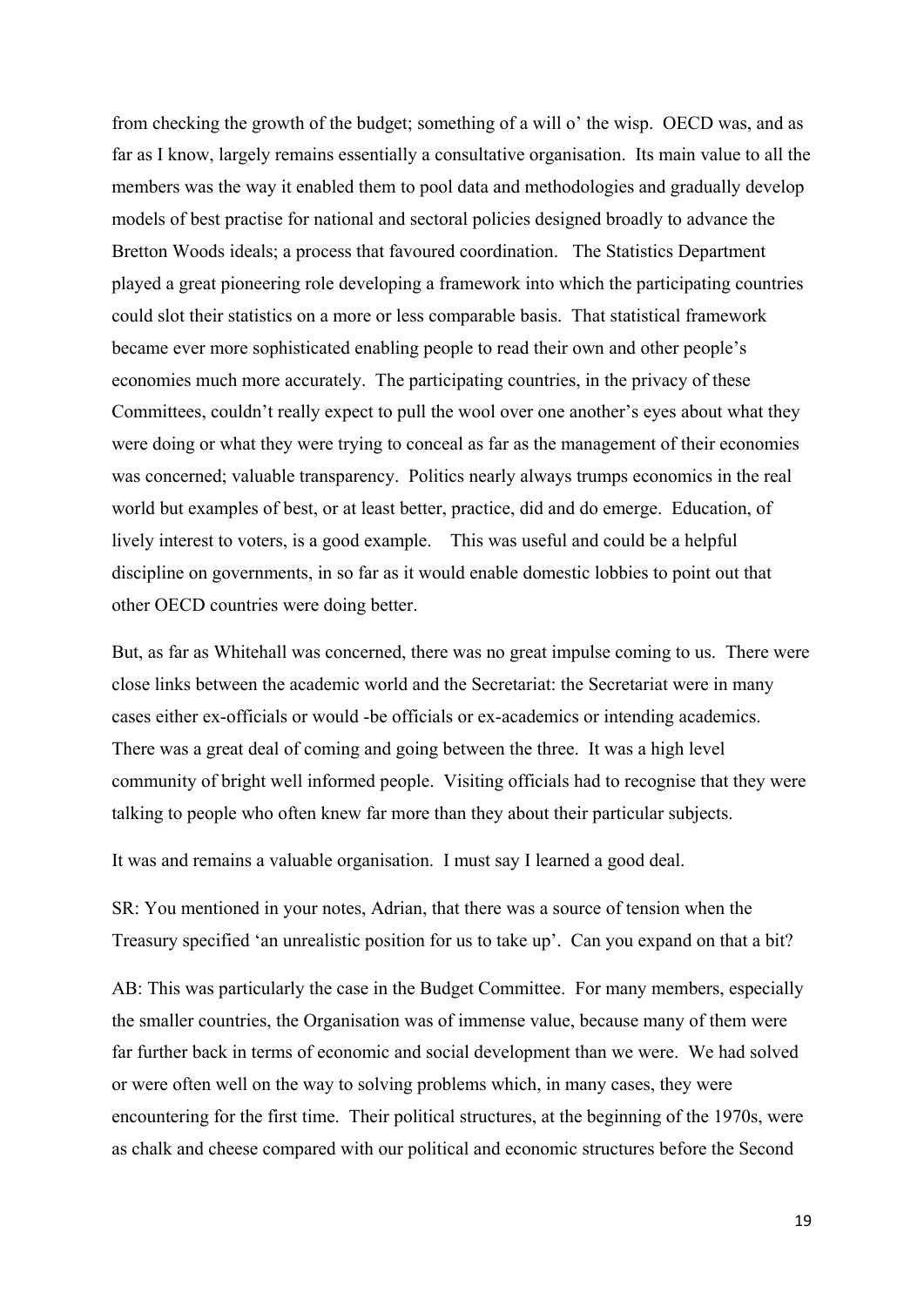World War. They weren't exactly starting from zero, but from quite a low base and encountering, in the process, a whole range of new political, economic and social problems

Membership of the OECD was of great importance and utility to them and naturally they were eager to see its capacities and its reach improved and enlarged. The US contribution was 20% of the budget. We had a contribution in proportion to our GDP which was quite large relative to a lot of the smaller and newer countries. All the other contributors paid according to the same scale. It was only the US who were on a scale apart. Whereas for e.g. the Germans, the French, the Japanese the annual subscription was not a problem for us it was, or we thought it was. So, our policy was in the familiar Treasury tradition collecting candle-ends; irritating everyone. Because of our concern about foreign exchange, we were under very tight instructions on the Budget Committee: we had to oppose practically all new ventures, even a new bicycle shed for locally engaged staff. For me, the culmination of this absurdity was that it was decided, at the ministerial level, that the question of an Environment Directorate or Department should be examined. Were it to be thought advisable, then the existing Science and Technology Department could form the nucleus of a new Department. Now, as you probably know, the Club of Rome reported in 1960, voicing concern about limits of growth and the impact of human activity on the planet. Gradually during the 60s that had gained momentum and it was becoming quite an issue internationally. The proposal came forward in the 1970 budget that we should have an Environment Committee in the OECD. My instructions were to say no, we didn't need a committee. I had to maintain this position over several sessions. Everyone got very irritated. They knew we would cave in and, in due course, we did. It's a style of negotiation we haven't abandoned!

So, there was tension on the Budget Committee but, in a sense, it was a very minor issue. I think that person who dealt with it in the Treasury was a Grade 9. If he didn't get 500,000 francs off the budget, his promotion might be delayed: there was no consequence beyond that.

 The tension was political rather than economic. In addition to the Economic Policy Committee and its satellite working parties, there was another committee called the Economic Review and Development Committee (EDRC). Every year, the Secretariat submitted a draft report on each member country's economy to the Committee for publication. These meetings were usually characterised by a good deal of plain speaking. Pleas from e.g. Turkish delegates that the text on Turkey could cause the collapse of the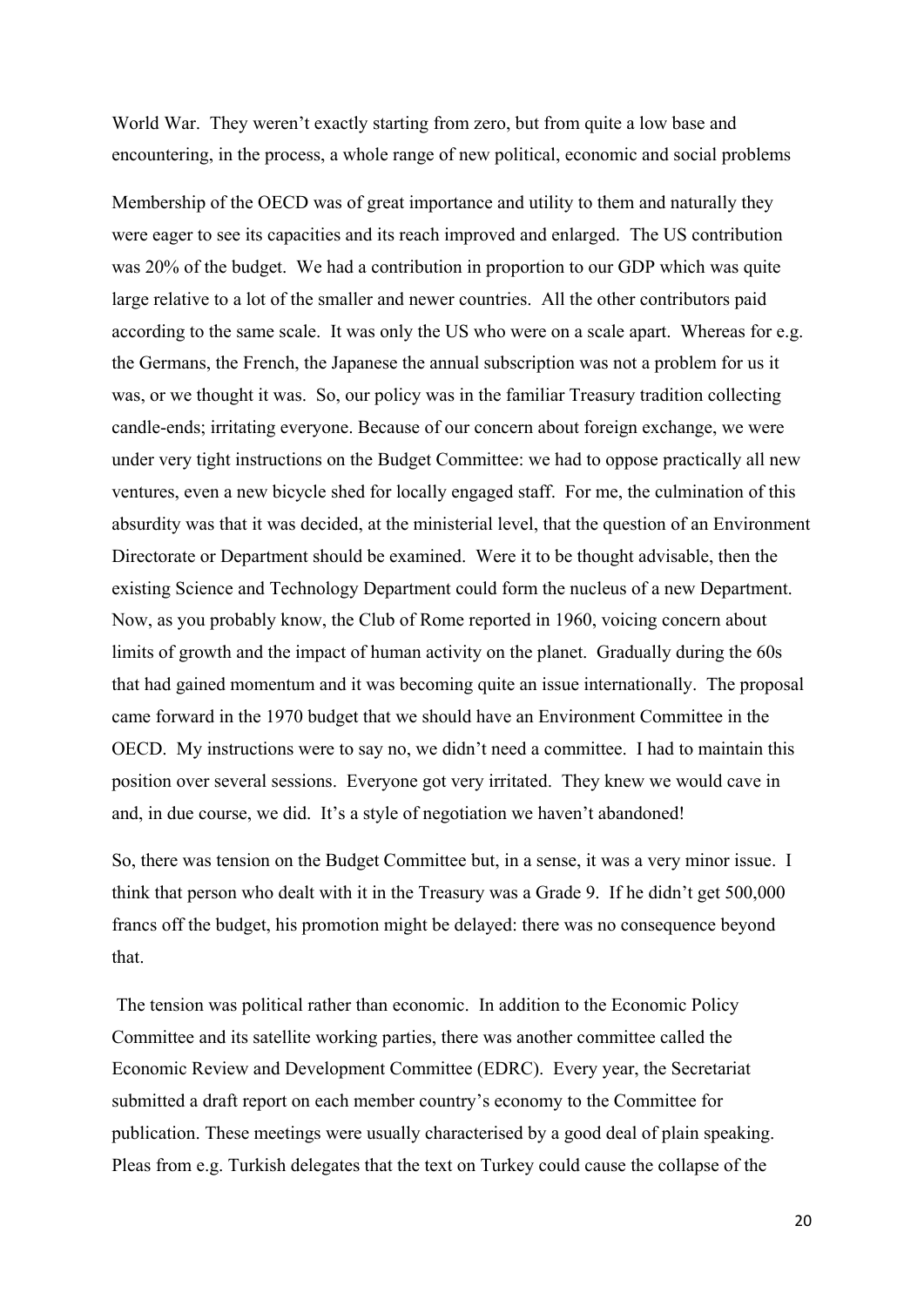government or, more realistically perhaps, the jobs of its representatives in the EDRC, might move the chairman to sympathise with some of the adjustments and deletions proposed. The case of the UK was, however, different. The UK had not only given birth to John Maynard Keynes, who had played a key role at Bretton Woods, but HMG was regarded as having broad enough shoulders and being generally sufficiently grown-up to have a public debate on its economy on the basis of an impartial, expert economic analysis published by a highly regarded international organisation of which the UK was a founding member. Treasury officials found these discussions in pursuit of an acceptable text often quite awkward..

 The seventies, was a poor one for the British economy characterised by slow growth, increasing inflation and industrial unrest e. g. 'the three - day week'. Defending government policy in public was a challenge. I was on the edges of several rather tense discussions between Treasury officials and members of the Secretariat trying to agree draft conclusions. That tension, the presence of this corrective view in Paris at the OECD, was resented by Treasury officials at that level, middle level. It coloured their attitude towards the organisation quite a bit. Our cooperation was not wholehearted.

SR: And what about the personalities? Who was your Ambassador?

AB: To begin with, Sir John Chadwick was in charge. He had joined the public service as a Trade Commissioner which must have been before the Second World War and had spent time in the Trade Commissioner Service in places like India and other colonies. After the war, it was all brigaded together and he joined the Foreign Service. Before coming to the OECD, he'd been Ambassador in Romania. He sat in the Executive Committee and he was very active promoting the idea that there should be an agency under OECD auspices, perhaps part of the OECD organisation, charged with studying problems of the transfer of technology from developed industrial countries to developing countries. This was quite an interesting concept and a lot of academic economists and people in the Secretariat thought it was a good idea. But, of course, the Treasury were not very keen and they didn't see why our man in Paris, was promoting something which was going to cost more money. Notwithstanding, he battled on. I think that the notion that this was a good idea was adopted and there may even have been an outline proposal for some sort of agency. But I'm not actually sure if it ever happened. He was well - liked and well-respected.

At the number 2 level, there were two Counsellors. A Foreign Office Counsellor and a Treasury Counsellor. The Treasury Counsellor, Owen Williams, had been there for years,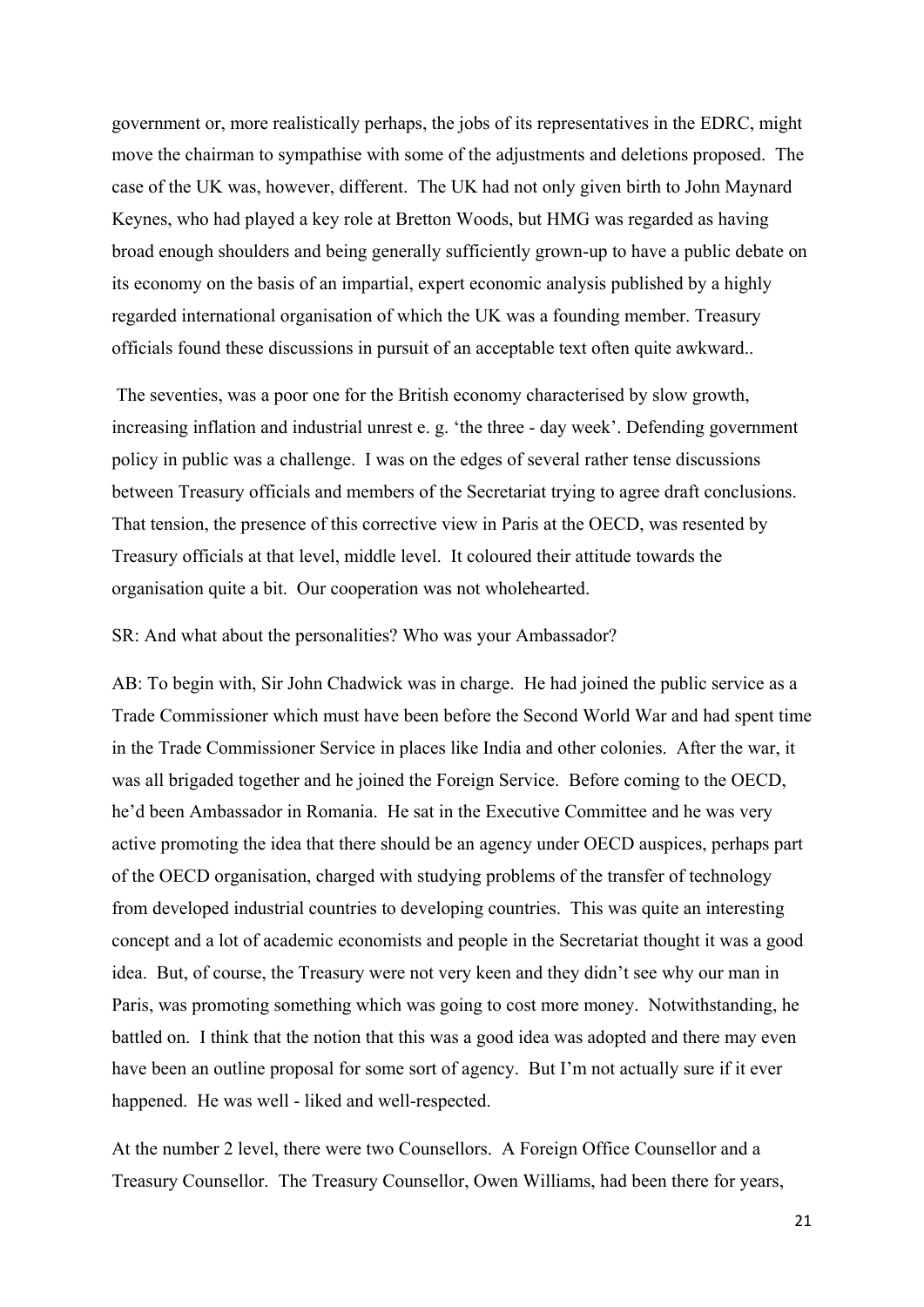indeed saw out his career there. He was an agreeable and cultured man, who knew his stuff - Invisibles – backwards. Although he was a Treasury man, he didn't really take me under his wing. We got on very well, no problem. But in relation to the Economic Policy Committee, I had to do all the work! He was respected in the Treasury for his expertise. But he didn't see himself as someone who needed to take up the cudgels on the Treasury's behalf in the Budget Committee, for example. He was very keen on music and he and his German wife had met before the war but the war came between them. Years later, after the war, they managed to rediscover one another and got married. He was well regarded in the French Treasury and got on there especially with Jacques de Larosière. They often lunched together but I was never invited. De Larosière went on to become head of the IMF.

The Foreign Office Counsellor was John Roper. He had been parachuted into France in the Second World War and got up to all sorts of exciting things. He was no stranger to explosives, firearms and that kind of thing. Like Owen he was also quite a long stay officer in Paris. He had suffered quite a bit, health wise, from his time in the war. He later went on to become Ambassador in Luxembourg where he stayed until retirement.

Then there were three First Secretaries, an Archivist and, I think, two UK-based shorthand typists. We were all kept busy, but it wasn't a hectic place. I won't say it was stately, but we weren't overworked.

Before we move on, there is something I should mention about Paris. I said there was a fundamental incompatibility between the four goals of ideal economic policy. At that time, the US was getting further bogged down in Vietnam. The burden of the convertibility of the dollar was forcing US economic managers into choices they would rather not have had to make, distorting their economic policy. They were coming to the conclusion that the problems they were having with the dollar were not dissimilar to the problems we'd been suffering with the pound for so long. In other words, the limits of reach of a reserve currency based on gold. Indeed, in the following year, 1971, in August, during the holidays, Nixon surprised everyone by taking the dollar off the gold standard and bringing to an end the Bretton Woods system of fixed exchange rates. The OECD got into crisis mode … difficult to imagine. They had some meetings which, if I remember correctly, were presided over by the US Treasury Under Secretary, Paul Volcker. He was a very big, tall man, representing the biggest and strongest economy in the world and with commensurate competence and authority. One had the impression of a giant figure who was very cautious, not only about all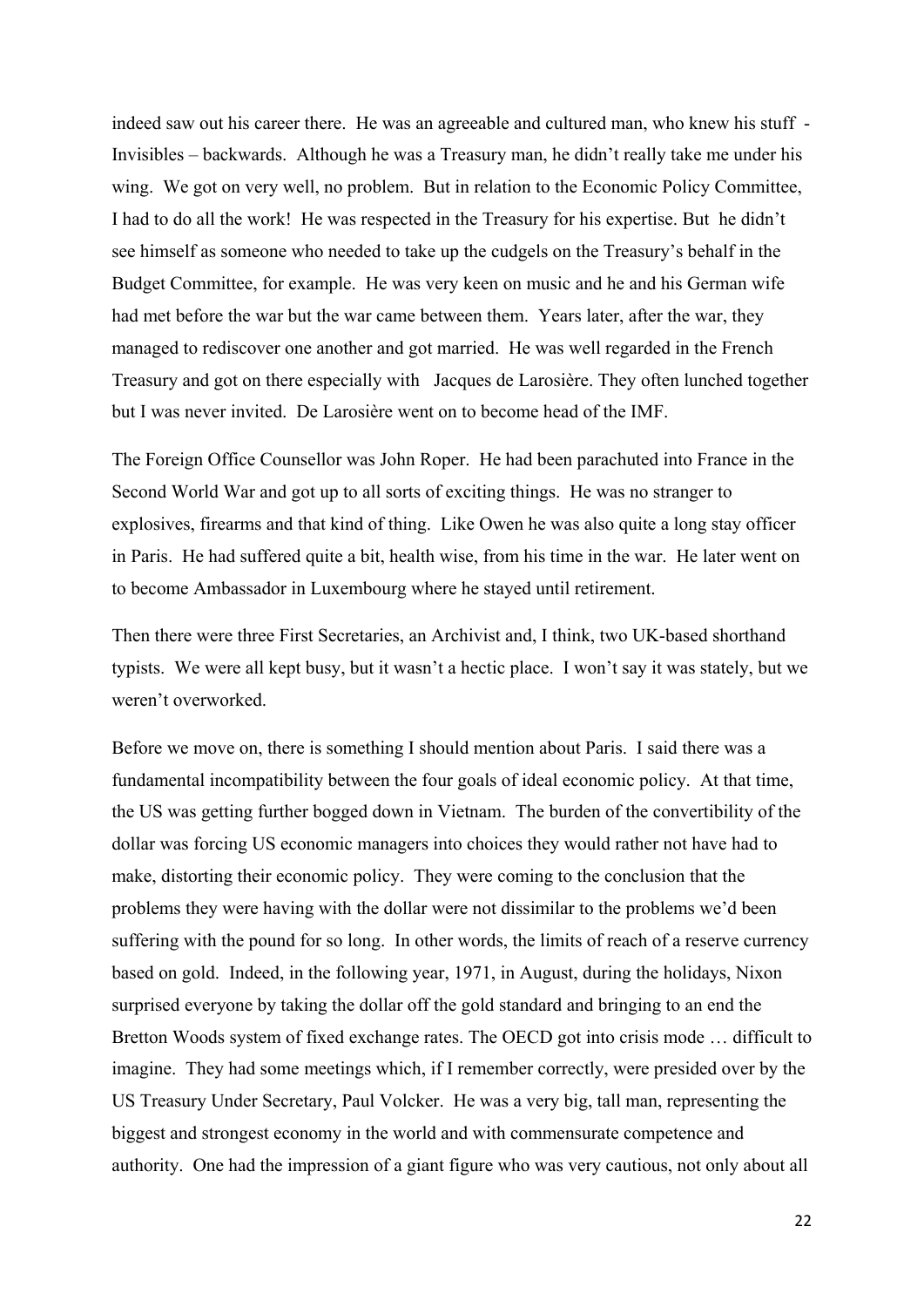his movements in case he might knock over a precious vase, but also in what he said in case he upset the markets. He was a great expositor in committee: the sort of person people wanted always to agree with. A commanding presence.

I should also just mention one or two of the personalities in the Economic Department. It was led at that time by Christopher Dow, who'd been in the Treasury himself for many years. At some point, the job in Paris had come up and the Treasury had put him forward: that job had been regarded for some time as a British Treasury fief. The number 2 was also British. There were several other people at the upper echelons of the Secretariat in the Economic Department who were British academics or British Treasury officials, or had been. This meant that there was a very good osmotic relationship between the OECD Economic Policy Department and the Treasury. The OECD budget did not figure in those exchanges! Those of us who were outside that charmed circle were scurrying around dealing with the housekeeping, if you like.

In summary, I should say it was a valuable posting, not least for what I learnt about international economics. And I got my French to a reasonable standard. That had been one of my objectives. The other one was to learn my way around a French menu, but I never managed to do that.

SR: And to learn something about French wines, perhaps?

AB: Indeed. I mentioned earlier that the new Secretariat building was very well designed to support the sort of life we were leading. There was, for example, a little restaurant called *Le Snack* where you could have a snack, and there was *Le Restaurant des Délégués* where you could invite your important contacts for a proper French lunch. More important than any of those was a shop. The wine they had there … nowadays they are way off the map expensive! But in those days, they were actually quite manageable.

SR: Happy days!

\*\*\*

# **British High Commission, New Delhi,1973–76**

SR: Good morning. It's Tuesday, 19 February. I'm with Adrian Beamish for our third session.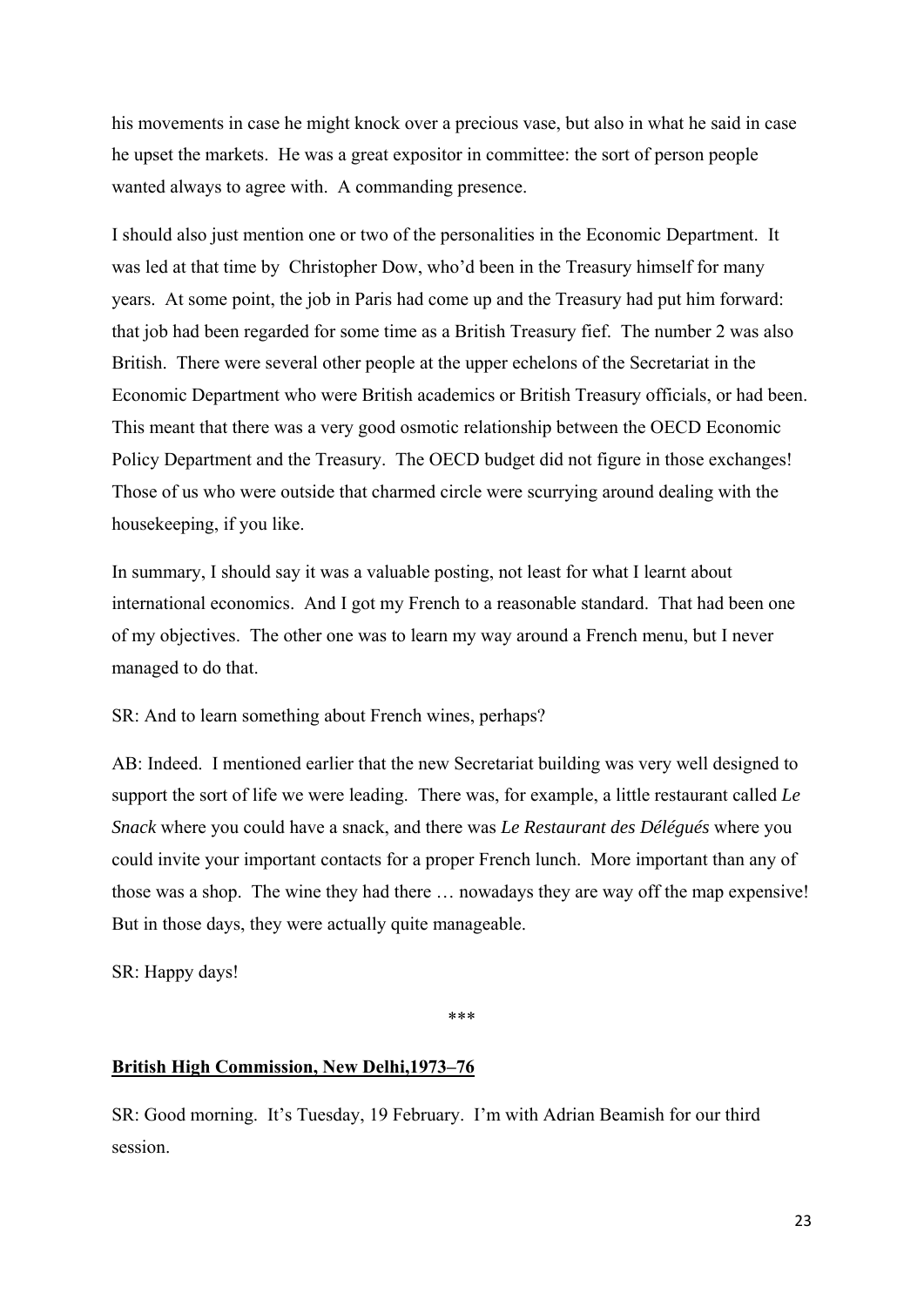Adrian, tell me how Delhi came about? Did you ask to go? Were you just summoned to Personnel and told that's where you would be going?

AB: I could speak a bit of Italian and every time the post preference form came round - an annual ritual - I would put down Rome. I thought I would put it down yet again. And when I was in London on leave, I went in to see the Department who said they had already got a few names down for Rome. Anyway, my Personnel desk officer at the time … one of the names was his! So off he went. I didn't go to Rome, but went to India instead.

#### SR: Was this something you welcomed?

AB: No, not at all. I remember, I was fairly taken aback because, having joined the Foreign Office, it never occurred to me that I would be posted to the Commonwealth. Of course, when the two services were amalgamated, clearly the possibility arose. But I was frankly disappointed that it arose so soon! However, it's a question of doing what you're told largely and that's what we did.

I mentioned in relation to Paris that we took the approved route. Well, the approved route to India at that time was to travel by car to Venice, take ship from there for Bombay and then the train to New Delhi. You will recall that there was the Six-Day War in 1967: all sorts of shipping had been strafed and bombed by the air forces of the various combatant countries and the Suez Canal, littered with sunken shipping, remained impassable. Going via Bombay by boat therefore meant rounding the Cape of Good Hope. We motored to Venice and found our boat moored on the island of Giudecca. This was a convenient base for seeing something of Venice in the two days we had there. A good start. We sailed at sunset, memorable, and coasted down to Brindisi where I was disappointed to notice that Italians were now largely dressed like other Europeans, in jeans, and then out through the Pillars of Hercules and down the West coast of Africa, crossing the line on the way. No landfalls were scheduled but we made one stop, at Walvis Bay, where someone who had died a day or two earlier was disembarked.

On the boat there were several members of the Service also going to India, one to be the Deputy High Commissioner in Calcutta. He was voted as King Neptune and ducked us all into the pool in traditional fashion! We had fun. It was our first experience of a long journey by sea and we all thoroughly enjoyed it. It was an Italian boat. As I mentioned earlier, I was an enthusiastic student of Italy and Italian and Caroline's degree was in French and Italian.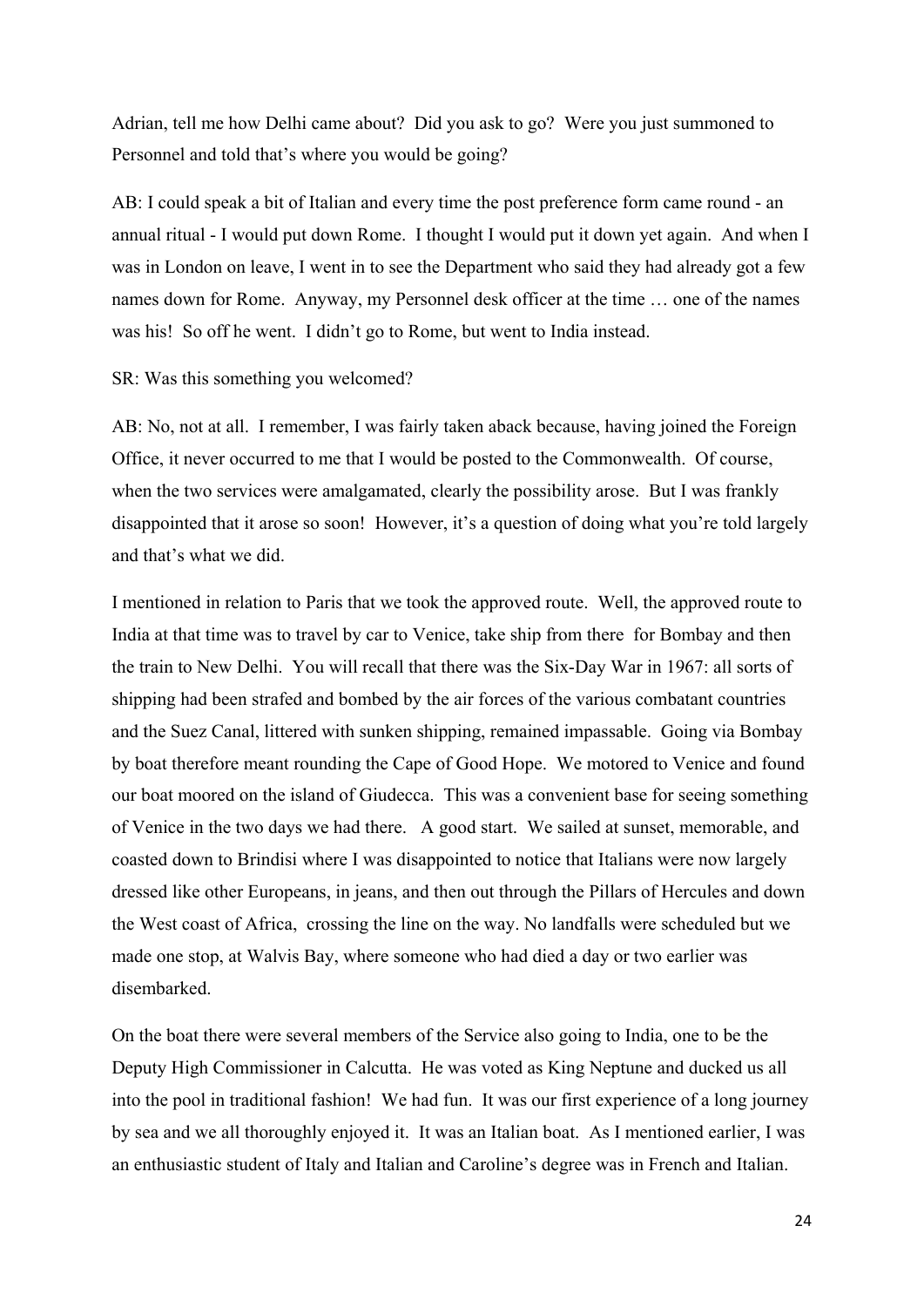So, we felt comfortable and, because we were able to talk to the crew, got a certain amount of special attention, particularly from the major domo who used to come to our cabin every evening to go through the menu with us to see what we would like.

 Kitty had her seventh birthday on board and Antonia was two years younger. The crew made much of them. They quickly learnt the word *gelato*. I'm not sure we travelled POSH but it was was a very gentle and agreeable way to travel to India. Our approved route was disapproved not long afterwards, as I suspected it might be.

During the voyage, there was the great emergency of the oil price rise: OPEC decided to jack up the price of oil four-fold, I think, in March 1973. As a result, the Captain of the ship - a Lloyd Triestino ship - received instructions from his base in Trieste to steam more slowly to conserve fuel. That added a week to the voyage, so it took us five weeks to get to Bombay. Giacomo, the major domo, was very mournful about the fact we were going more slowly, because he knew he was going to run out of pasta! No bulk supplies in Mombasa, our only port of call.

There couldn't have been a better way of going. But I must say, when we arrived in Bombay, my heart was in my boots. The heat was intense - I'd never experienced anything like that.

#### SR: This was in April?

AB: Yes. It was just beginning to hot up. Somebody from the Deputy High Commission had come down to meet us and help us off the boat, which was wonderful. One of the astonishing things was how our luggage was taken off the ship: half a dozen porters with nothing on but loincloths came storming down the corridor and, within seconds, everything was gone. We had something like 24 boxes between us. Then we stood in the customs shed, looking out into the blinding sunshine to watch our motor car being hoisted and put down gently on to the quay.

We were then whisked away across the metropolis to take refuge in the Deputy High Commissioner's residence. He put a bedroom at our disposal to pass the heat of the day. I really felt some sympathy for him and his wife. They had grown up children and they were alone in this immense city. There was very little in the way of British community: I think they must have felt quite lonely. Anyway, we got the night mail train and arrived in Delhi the following morning.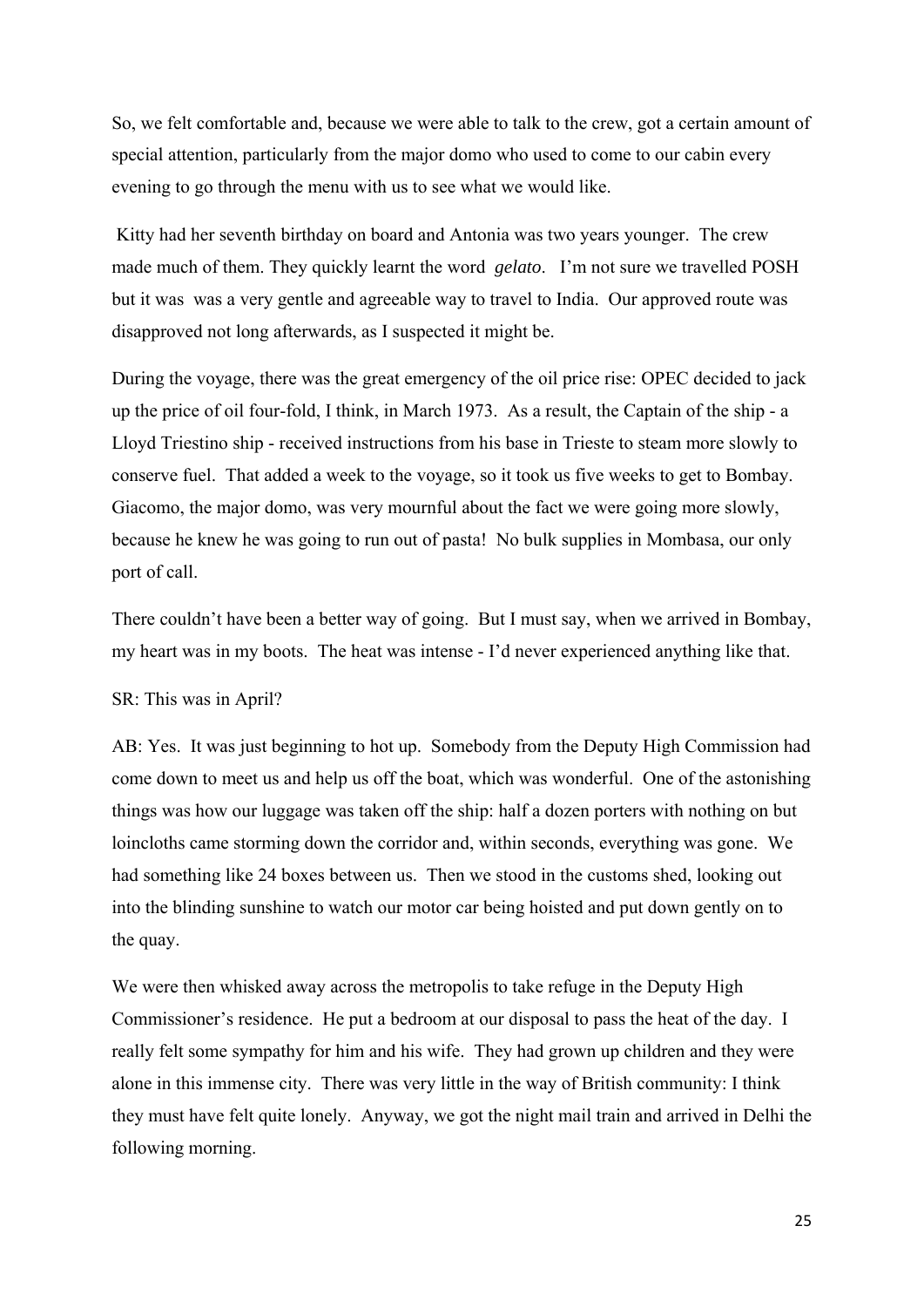#### SR: You put the car on the train?

AB: Yes. Well, it was magicked there by the Deputy High Commission. In Delhi, we were greeted at the railway station and taken to our lodging in the 26-acre High Commission compound. Twentfive years earlier, Nehru – at Independence - full of idealism throughout his life - had designated in New Delhi a diplomatic quarter called Chanakyapuri, named after the great Indian political philosopher from around the  $4<sup>th</sup>$  century BC. Opposite us was the Chinese Embassy, in an even bigger compound. Then there was the Russian Embassy, the American Embassy and the Pakistan Embassy and many others. The Pakistan Embassy was empty because there were no diplomatic relations at that time following the breakup of Pakistan and the creation of Bangladesh two years before. One didn't have to go far to meet diplomatic colleagues. Every compound had swimming pools, tennis courts and other amenities which are a great relief in that kind of climate - summer temperatures before the monsoon oscillating around 40C.

In our compound we had a large office block, about 4 or 5 storeys high, air-conditioned. There were four blocks of flats for staff, called Dorset, Radnor, Lanark and Antrim, also airconditioned. Virtually all the staff were accommodated in these flats. Some of the senior staff had houses or flats outside. You were allotted your flat according to family circumstances and rank.

SR: You were a First Secretary at the time?

AB: Yes. In addition to the tennis courts and a swimming pool, we had a cottage hospital (with a First Secretary (Medical) who was a fully qualified doctor) and a sort of village hall building where we put on Christmas shows and that kind of thing. Then there was a bar run by an Indian, Lal Singh who was also in charge of keeping our Commissary stocked, which was quite a challenge at that time. In one corner of the compound there was custom built accommodation for 1,000 servants. We had four: a cook, an ayah for the girls, a sweeper and a kind of butler figure. The butler was in charge: Bachiram was his name, a tubby chap, quite bossy. One day, the sweeper, convalescing from TB was sent back to his village to recover fully. Of course, in his absence, there was no sweeper. And because Bachiram was a higher caste, he couldn't do the sweeping. The cook obviously wouldn't do sweeping, nor would the ayah. So who did the sweeping? The memsahib - Mrs Beamish! an insight into into Indian life.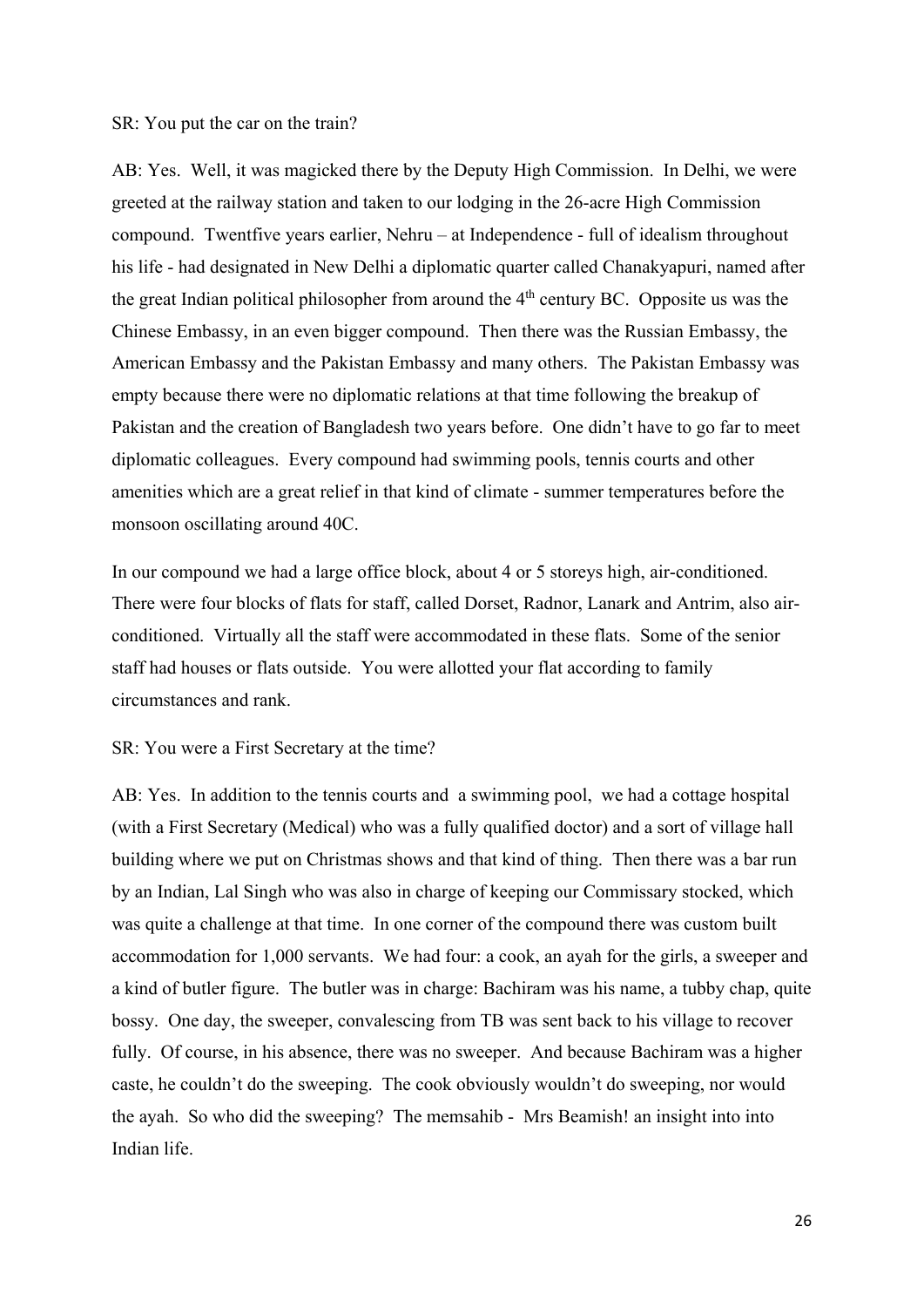I was the Head of what was called the British Information Services (All India) and I had around 80 people working for me: several had degrees and one a Ph.D. (Personnel Operations Department had explained that the posting would give me useful management experience). We had a printing press and issued press releases every day. We had a large library of documents and over 1,000 films about Britain, although the film collection had stopped receiving new acquisitions some years earlier. We also had a branch of Her Majesty's Stationary Office (HMSO) and a separately housed reference library and reading room.

My staff were drawn from all over India, many from the South where they speak Dravidian languages (e. g. Tamil and Malayalam) which are quite distinct from Hindi: another important aspect of the Indian reality. But in the Press and Information Department, we all spoke English.

My job was to cultivate editors and columnists in Delhi, the main press centre and also in the other principal centres: Calcutta, Bombay and Madras, or I should say Kolkata and Mumbai and Madras, now called Chennai. (When I was there, we never heard these alternative names.) I had to travel quite a bit. Not only to the three places where we had Deputy High Commissions, but also to other major centres like Bangalore, Hyderabad, the Indian Punjab, Kashmir and so on.

On one occasion, I decided to take the British gospel down the Ganges. The Head of Chancery agreed provided I took my own car. It was a six hundred mile round trip. But I was allowed a driver from the High Commission pool. Omo was his name. A Burmese, his English was poor and from what I could tell, so was his Hindi. I had two speeches in my pocket, one about Indo-British relations, the other about the changing international scene at a time of East-West détente. Our first halt down those rough country roads was Meerut where the Mutiny had started. Thereafter, our route led on to Allahabad, Lucknow, Kanpur and finally Benares. We stayed in three- star (Indian grading) hotels. In the early 70s, the Indian metric was some way off the international standard. It was an instructive excursion.

At that time, millions of Indians, possibly hundreds of millions, for whom English was the main language outside the home, might never have met nor could expect to meet a live, native speaker of the language. Accordingly, the appearance of such a person aroused great interest, curiosity and, in my own experience, easy fellowship. English culture forming such a significant part of their own, it was, if not a treat, then at least a novelty to come in contact with the real thing. This novelty factor no doubt explained why I had a full house wherever I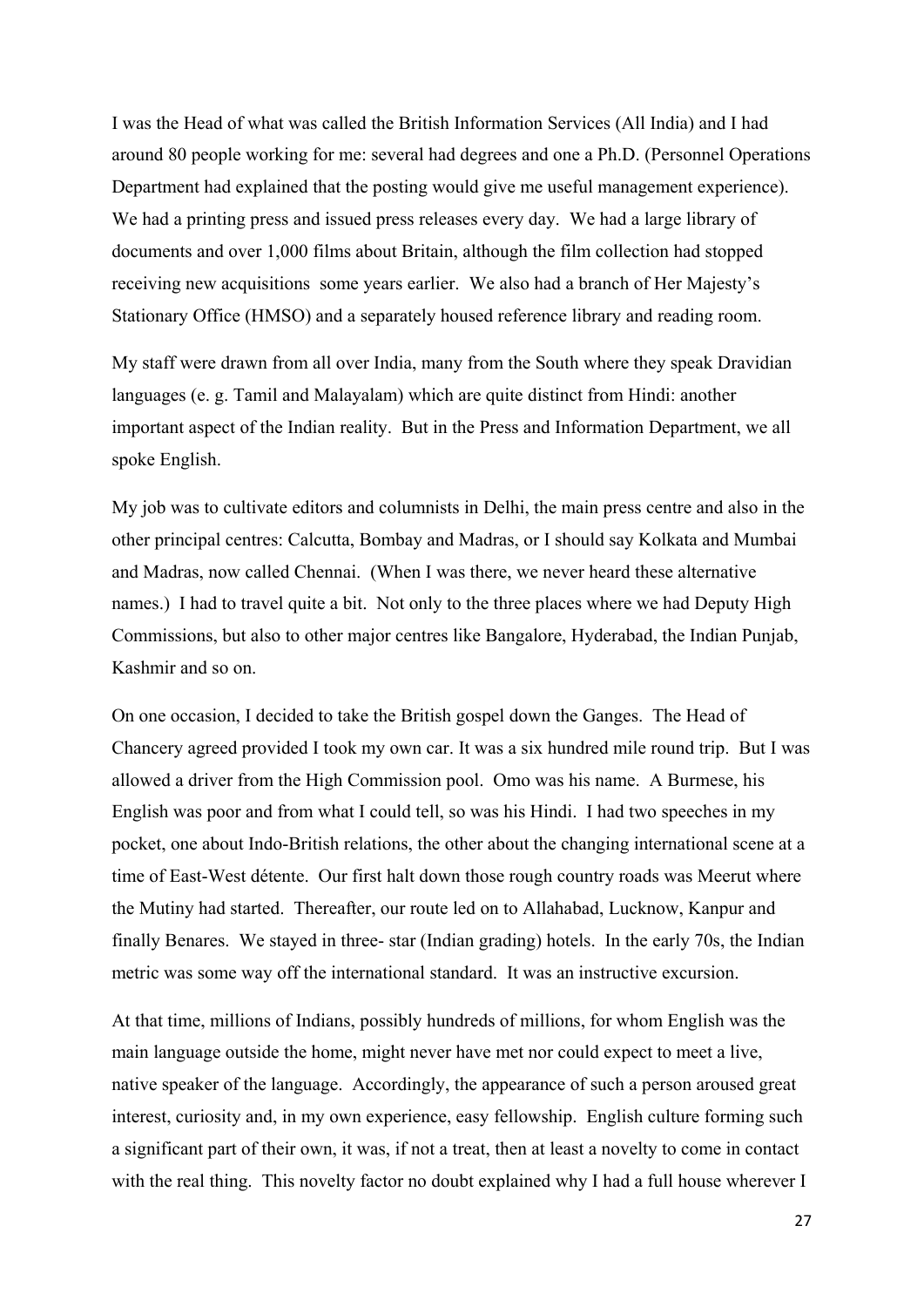spoke. As I made my way down the Ganges Valley, there was no mistaking the enthusiasm warmth and friendliness with which I was received.

But familiar though we were through a common language and a shared history, not just cricket, there would nevertheless be gaps between us that could suddenly yawn disconcertingly wide; mismatches between our respective social conventions. The question, 'How much does your missus earn?' was frequently put to me. Less frequently, but often enough to put one on one's guard were questions relating to other aspects of family life.

In Meerut, my topic was 'Recent developments in Indo-British relations'. At the end, misled no doubt by my unaccountably grey beard, a man leapt to his feet demanding to know how the speaker, notwithstanding his great age, had managed to retain his youthful vigour. Before I could reply, and ignoring calls from the floor to shush and sit down, he made his second demand, namely how could he get an Entry Certificate to the UK for himself and his family. In that instant, the audience were all ears. Everyone wanted to know how to do that. As for developments and perspectives in Indo-British relations, they would have to wait for another day.

Immigration was a major part of the High Commission's work. We had ten, possibly more, Entry Certificate Officers (ECOs). Their work was stressful. The interface with their clients could be scratchy. We had our regulations and, for the clients, the issue was potentially life changing. There was a lot of disappointment and dissatisfaction. Part of the problem was that the Immigration Section was under-staffed. There was always a long queue. To join it you had to apply months beforehand and, for many, it entailed a long and expensive journey to Delhi. Alex King, a Minister of State at the Home Office, came out to see the situation at first hand. After Delhi, he went to Bombay, Calcutta and Madras and then on to Bangla Desh and Pakistan, where the situation was broadly similar. Like the rest of us, he discovered that the question of an Entry Certificate could crop up in any conversation with anyone, high or low. Among the top level Indians he met many had numerous second cousins.

SR: Did you have much to do with the High Commissioner?

AB: Not a great deal, actually. I'm not sure he knew what I did a lot of the time, because I travelled quite a bit. It's interesting, there were two High Commissioners. The first was Terence Garvey, an East European and East/West specialist, later Ambassador to Moscow. He was rather left wing and, like many people, he felt uneasy about British India and the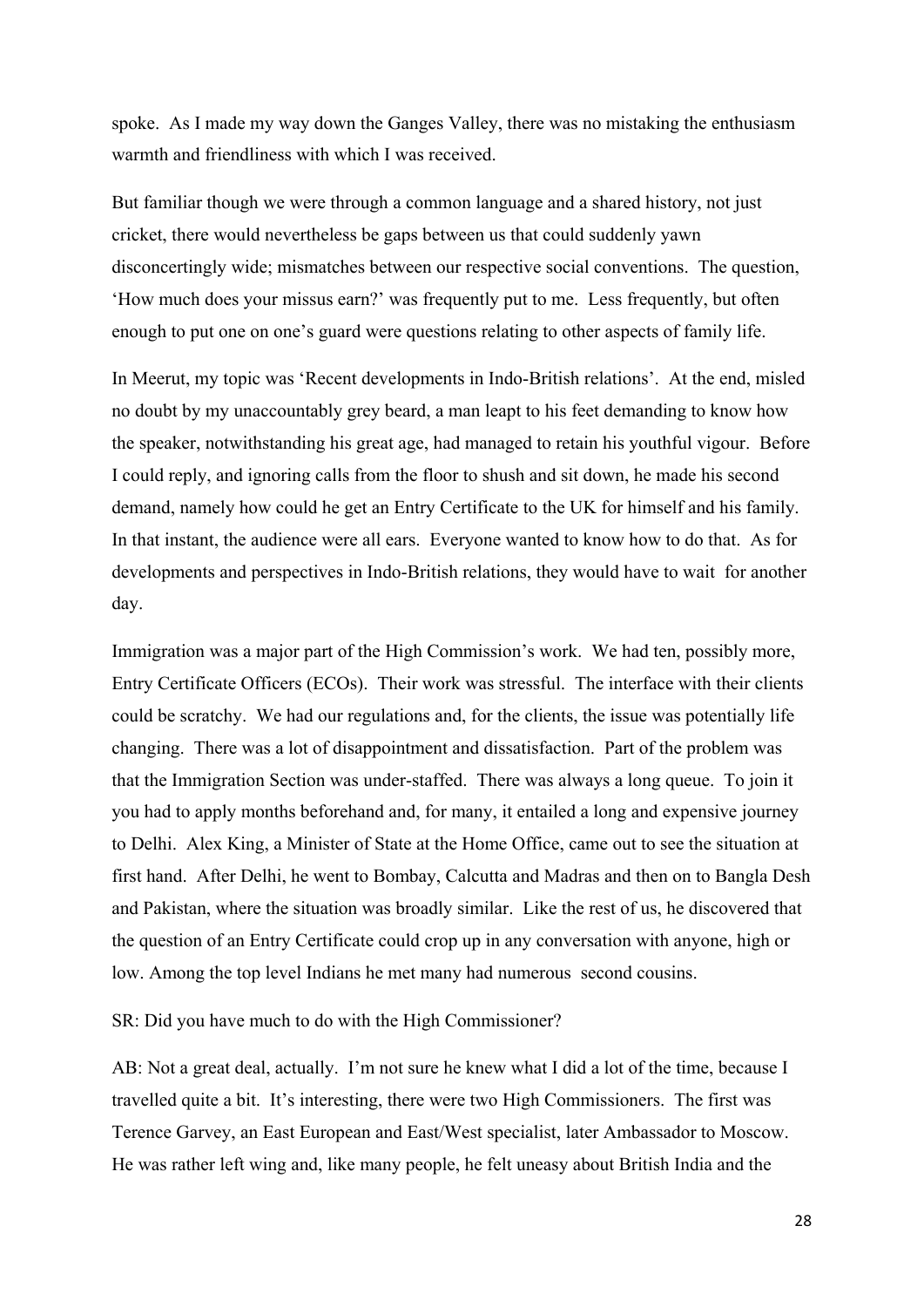poverty. At the political level, we were inhibited because of this. We felt we should somehow compensate. One of the things we had to do was to be super-respectful so as not to offend the Muslims, the Hindus, the Jains, the Buddhists or the Sikhs … all the different communities in India. And the tiny Christian community, of course, tended to look to us as a natural ally and felt we should be sympathetic towards them.

The Head of Chancery was a Commonwealth man who had served in pre-independence West Africa and had become very attached to the people there. He used to give us pep talks from time to time about what the correct behaviour was: it was always to be meek and to make every allowance for Indian demands and statements, however outrageous they might be; concentrated political correctness. That I found inhibiting, because when you're in a foreign country, a normal foreign country which is really foreign, you know where you are. Whereas with all this historical baggage, there were lots of traps you could fall into. Among the Indians, there were those who had been abroad, or otherwise exposed to foreigners … senior civil servants, military men, business people, politicians and so on. Among them, you could often find a good deal of hostility because they knew their history better, they knew that India was trying to forge her way on the international scene, they knew that we didn't really approve of their non-aligned stance. Often, they had negative stories of their own which involved the British in the pre-Independence days, whereas the people who hadn't been outside India were much more natural and relaxed in their dealings with us. But, at the end of the day, there is no doubt that we were regarded with affection - I don't think that's too strong a word - by the vast majority of the people we met.

Terence Garvey's successor was Sir Michael Walker, who had grown up in the Commonwealth Relations Office and, I think, in the Colonial Office before that. He came from a military family and had served in India before.. He had a much more relaxed attitude to India: he was quite free of these inhibitions about the Raj. All his instincts were contrary to that: he enjoyed playing golf with Generals and going around the country as a sort of latter -day Viceroy. In a way, that was a healthier posture than the previous one. But we still didn't seem to have much policy and it was only later, under John Thomson and Robin Wade-Geary, that our policy began to make more sense. It may have been just the time we were there.

In Delhi itself, the High Commission had very good relations via the Defence Attachés with the Indian Armed Forces and, in particular, with the 61<sup>st</sup> Cavalry, an élite unit from which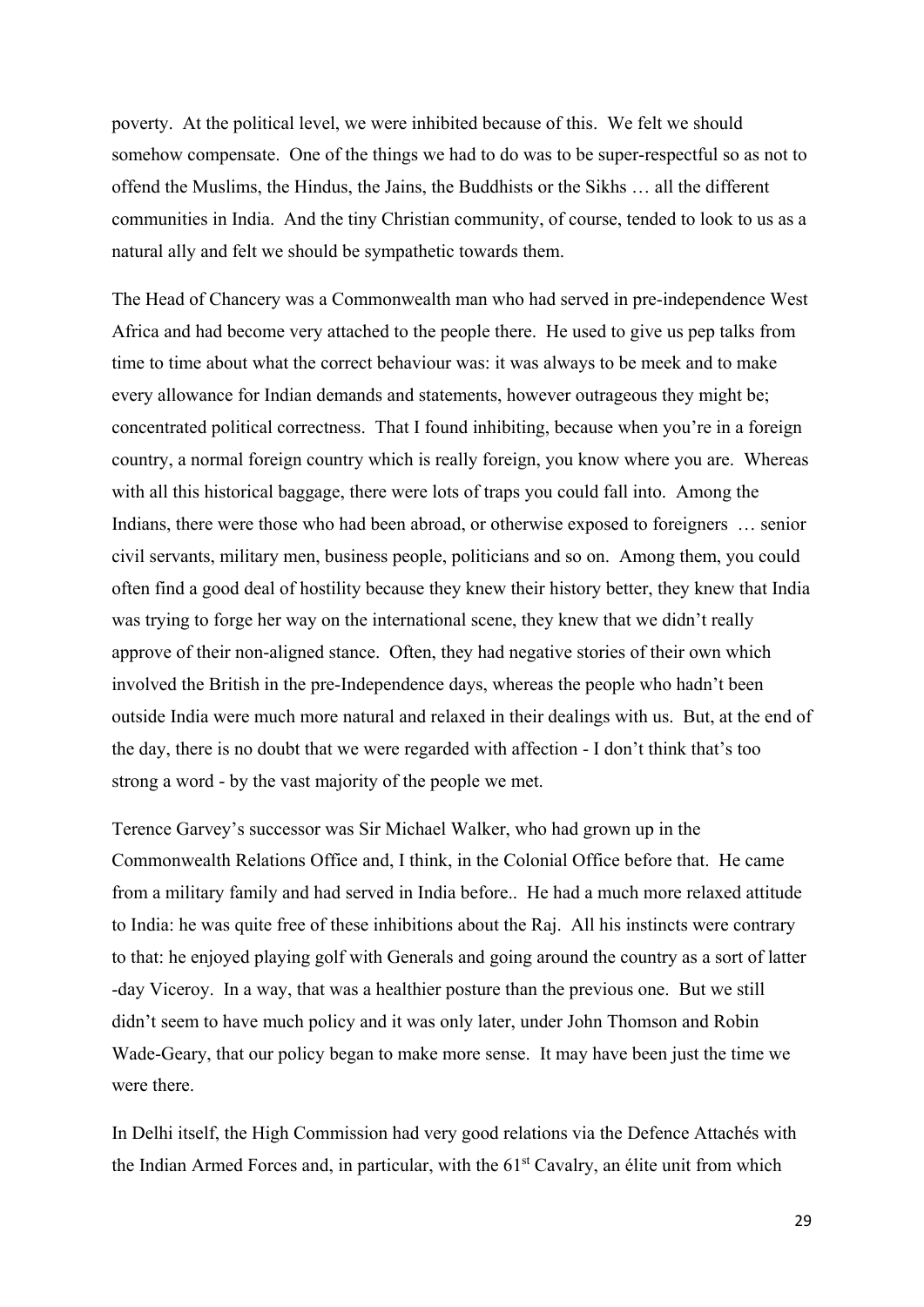was drawn the presidential guard. They were absolutely splendid looking chaps, like the Bengal Lancers. They generously put their polo ponies at the disposal of anyone in the High Commission who wanted to play, and several did.

My deputy was a retired Major from the Lancashire Fusiliers, a member of the MCC a good and enthusiastic cricketer. He got in touch with the main cricket club in Delhi, the Roshanara Club, and floated the idea of a match between them and the High Commission. This came to the ears of Bishan Bedi, later Captain of India and a very brilliant left arm spinner. So, thanks to the initiative of Ian Dowdall-Brown, we got a fixture with the Roshanara and some other clubs in and around Delhi. I might add that Ian D-B, with his MCC tie and Jaguar, recalled Osbert Lancaster's image of Major Thomson in the Daninos books. Concerned to improve the High Commission XI, he wrote a poem to Personnel Department, describing how we were getting on with the Indians on the cricket field and begging that the next person to be sent out should be good at cricket. The next person duly arrived, the new Head of the Immigration Section, and to every one's delight, played for one of the Minor Counties. Rather a coup!

We went on family holidays into the hills. Simla, obviously, but also some of the other hill stations which were not as grand. You could stay in what was called a *dak* bungalow. These were a network of bungalows, put up during the Raj. *Dak* means post or messenger. It was going back in time, all the servants seemed to be still in place. The service was a bit ramshackle but good-natured. They made you feel at home. I don't know whether it was a lost opportunity or if I was guided by my guardian angel … we were staying in the *dak*  bungalow in Ranikhet. I went into the library and it was full of books, English novels in particular, from the first decades of the  $20<sup>th</sup>$  century up to 1947. What really excited me were three or four Evelyn Waugh first editions – Black Mischief, Scoop … some of the books he'd written in the 30s. They were all there and nobody was in the slightest bit interested, as far as I could see. I felt sorely tempted just to put them in my bag and walk off. In Bombay, on one of my visits, I'd gone to some old bookshops and found a first edition of one of his earliest books, for about 20 rupees. Mind you, it had been eaten by termites, authentic evidence of its time in the tropics.

Turning to political matters, Mrs Gandhi's Emergency happened while I was there. She was caught out in some electoral malpractice in her constituency. It went from court to court and finally the Supreme Court pronounced her guilty. This would debar her from office. A very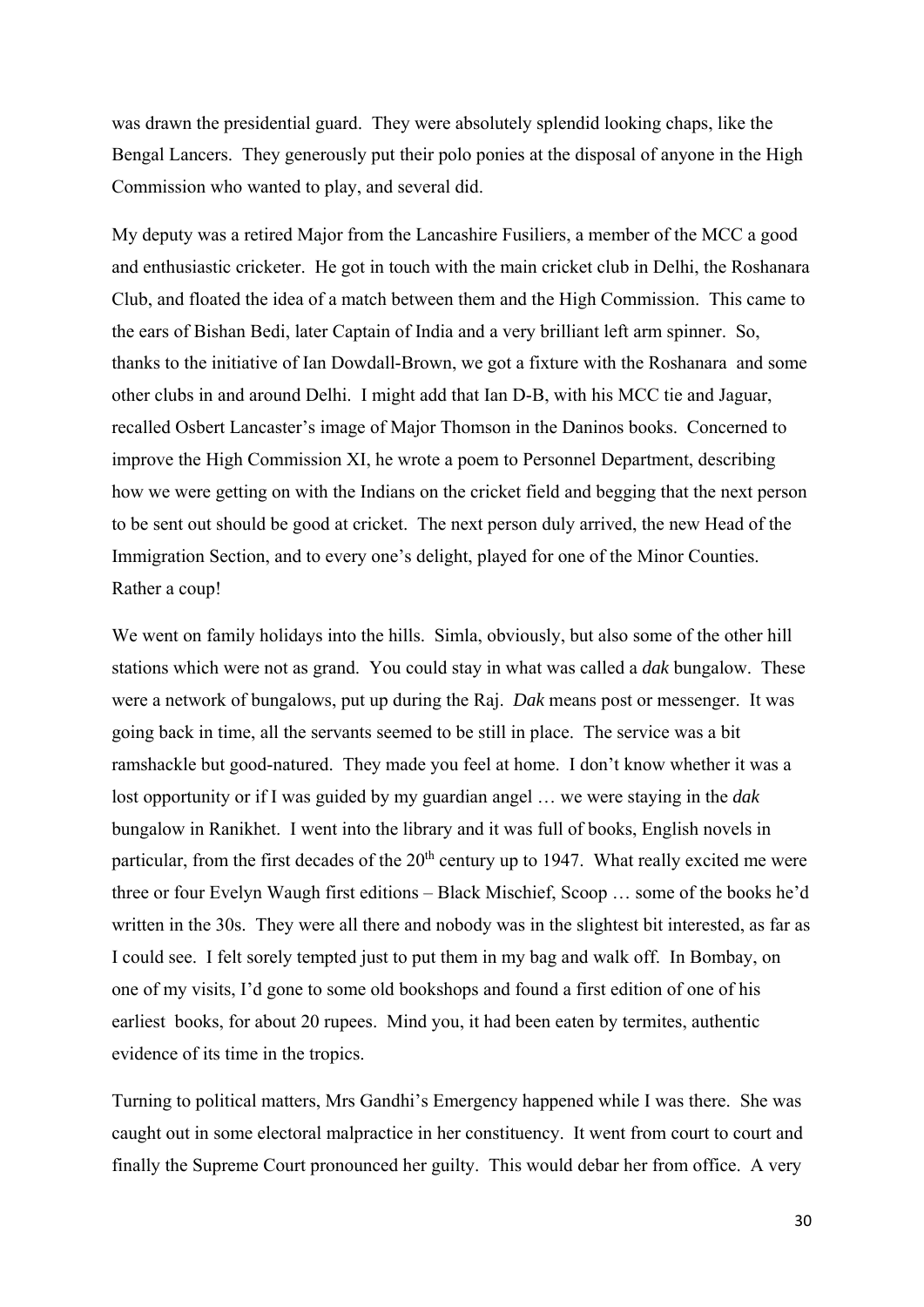serious matter. It would have meant the unseating of the Nehru family from the position they had achieved at the head of the Congress Party pre-independence and, since independence, at the head of government. Nehru had ruled India from independence in 1947 to his death. Mrs Gandhi, his daughter, became Prime Minister in 1966. It was all very difficult for her. I heard about the Emergency from Mark Tully, the long-time BBC correspondent. He rang me about 5 o'clock in the morning, so we were slightly ahead of the curve.

The Emergency was declared under legislation which we had installed in India: the so-called Defence of India Rules (DIR). The Viceroy could invoke these Rules in cases of serious unrest. Mrs Gandhi invoked the DIR and approximately 10,000 people were arrested that night. There was chaos. Was Indian democracy going to survive this? Hundreds of foreign journalists appeared. One of the first acts of the Information Minister was to impose censorship on all media, which made even more journalists want to come in. My job suddenly acquired a new focus because though Indian journalists had all the news they could no longer print or broadcast it. The paper would come out, let's say The Indian Express or The Statesman (incidentally, the New Statesman is so called because the Calcutta Statesman came first) and the front page would have several black columns. I would go along to see all the editors I'd become friendly with. They would tell me what had happened - what they could not print. Then I would report back to the Chancery: their contacts were in difficulty because they were often in Ministries. So that gave my job a bit more point than it had had until then.

I don't know if it was touch and go. Some of us who were new to India, as most of us were, really thought that Indian democracy might not survive. But some of the wiser heads, the Deputy High Commissioner in Delhi - Oliver Forster who had served in Delhi before for the Commonwealth Relations Office – and later became High Commissioner in Pakistan, knew his sub-continent better and had more faith in it. He tended to tone down our reporting which was a little apocalyptic, I suppose, when first drafted.

One evening, I'd gathered some of the British correspondents: The Times, The Guardian, the BBC of course, The Telegraph and Reuters. Peter Hazelhurst turned up from Tokyo: he'd been a distinguished Times correspondent in India some years earlier. Before long, we had American correspondents, other British, German, French, even Japanese: there must have been about fifty people in this rather small flat. Hazelhurst from Tokyo was suddenly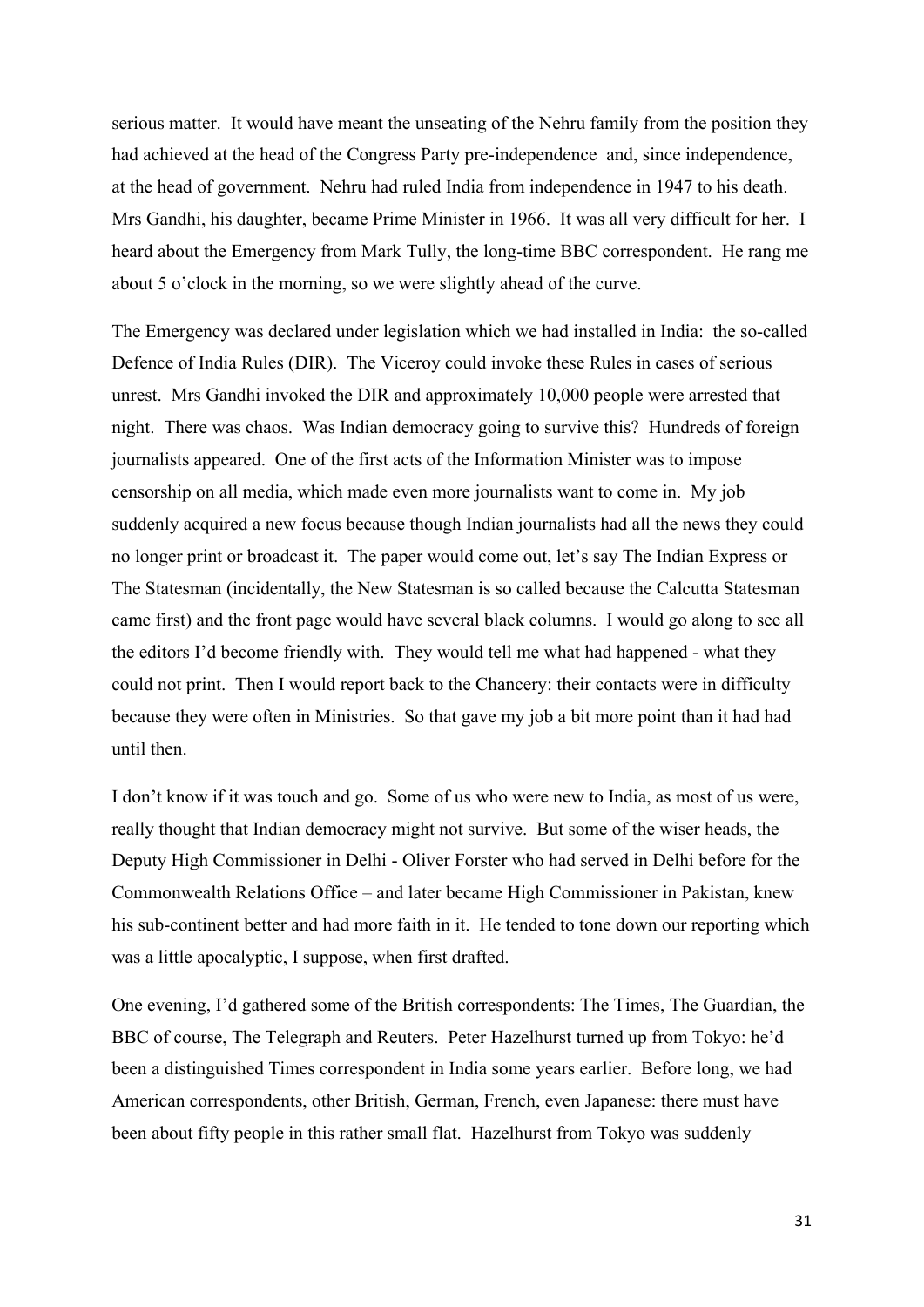prompted to make a very good and stirring speech about freedom of the press and Britain as champion of that freedom. In self -congratulatory mood we all drank gladly to that.

I want to say a word about our policy. It seemed to me we didn't really have any policy. We had this uneasy conscience about India, so India was our top aid recipient: I think the budget then was £100 million. We had an Aid Section in the High Commission which had very good relations with the Indian opposite numbers in various ministries. What was greatly welcome to the ODA was how good and well managed the Indian projects were. This, good in itself, also meant that the Indian recipient machinery for aid could easily absorb the £100 million programmed and more. Our trade with India was £100 million. A lot of people felt that it should be a bit more. But there wasn't really much emphasis placed on commercial work and Indian government policy was resolutely autarchic. The Indians, because of their non-aligned stance, at the official level - the Foreign Ministry in particular - kept us at a distance. They tended to be rather pernickety about the letter of the law or the letter of the agreement. The man in charge of the Department that dealt with Western Europe was very bright and used to write a column in the New Statesman. His and other columns there and elsewhere frequently gave him an edge over the Director of the British Head of Information Services in discussions about HMG's policies on a whole range of issues which the latter was trying to promote or defend!

In contrast, I had to brief the Indian Ministry of Finance from time to time about how the British economy was doing, or rather, how it wasn't doing. This was a difficult time (midseventies) for the British economy (cf. above for discussions at the OECD). The man I had to brief, the man who was gracious enough to receive me, was called Manmohan Singh. He later went on to serve as Prime Minister of India for 10 years. He was a brilliant economist who trained originally in Amritsar, I think, and then had gone to Cambridge and got a PhD. I was just repeating the Treasury line which came through - we got frequent bulletins. He would hear me very courteously and say, "I quite understand" or "Quite so, Adrian". One day I realised that he understood far more about the UK economy than I ever would. So after a time, I thought it was better to stop wasting his time and discontinued my visits.

There is another point worth mentioning. One day, I was surprised to hear someone shouting on the balcony above our flat. I went down into the garden and looked up. He was speaking in a foreign language, calling for the police and was on the balcony where our Administration Counsellor lived. But there was no sign of the Administration Counsellor. Then he jumped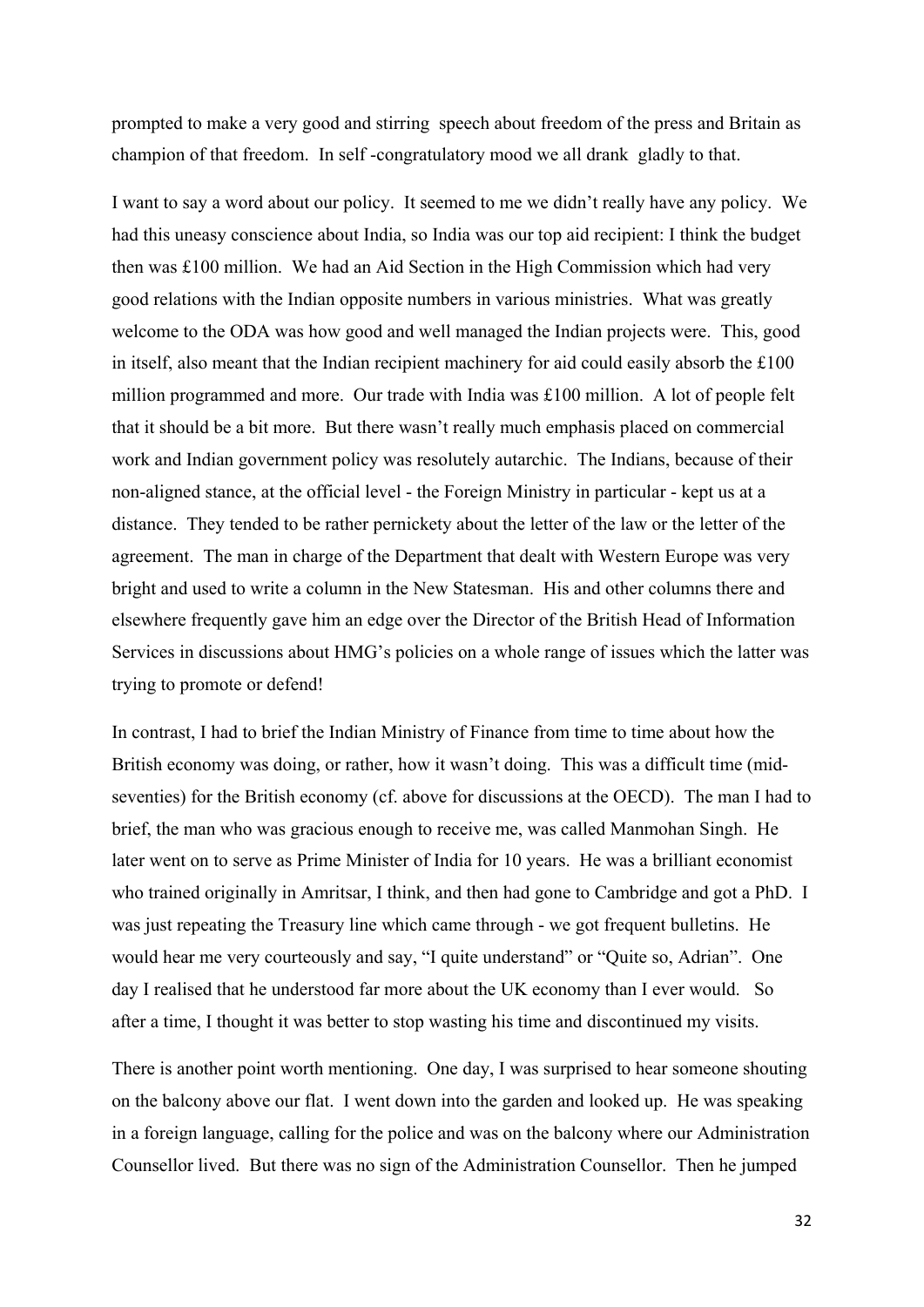but broke his fall, and his ankle I think, on the first - floor flat balcony. Other people came, including the Defence Attaché and a party of ex-Gurkhas (our security guards) with their rifles. Then this chap jumped again and landed on the grass. Two or three Gurkhas rushed forward to hold him and the doctor from the compound hospital, with his Gladstone bag, injected him with a sedative. I was a dumbstruck witness of this amazing scene. It turned out that he was a Russian who was transiting Delhi from Chittagong to Moscow and was making a break for freedom.

#### SR: But how had he got into the compound?

AB: I thought you'd ask that question! He'd come on the back seat either of an American Embassy or High Commission car under a pile of blankets. He'd first visited the Americans who thought that he might be of interest to us. Overlooking the High Commission compound on the other side of the road was the Ashoka Hotel, one of the biggest and best hotels in Delhi at that time. The Deputy High Commissioner was at a reception there and became aware of the commotion. Others at the Ashoka had seen it too.

On reflection, we concluded that this chap wasn't all that interesting. He was driving a crane in Chittagong harbour which was blocked with sunken vessels after the war with Pakistan. I think the Indians must have found out pretty quickly. Of course, this was something they were very hot on because, as you may remember, Svetlana Stalin did a bunk in Delhi and caused a great deal of trouble between the Russians and the Indians. This was something similar. We had to hand him over to be returned to Russia.

It blew over. It suited none of the governments to let the story drag on. But, at the time, what concentrated the drama in the whole issue was that the PUS was visiting. He, quite wisely (although it struck me as odd at the time), stood back and said it was something that the Office had to decide, in consultation with Ministers.

There's another incident I'd like to mention. At that time, in the mid-70s, Lord Mountbatten was Chief of the Defence Staff. His retirement came and he decided that he would retire from the world and embarked on a round the world trip to say goodbye to everyone! A valedictory documentary was being made of the trip for showing on the major networks. In India, where of course he had some form, much was made of him. The High Commissioner gave a party. One of the people I was talking to in the garden of the Residence was the head of the nascent Indian television service. We are talking about 1974, I suppose. Their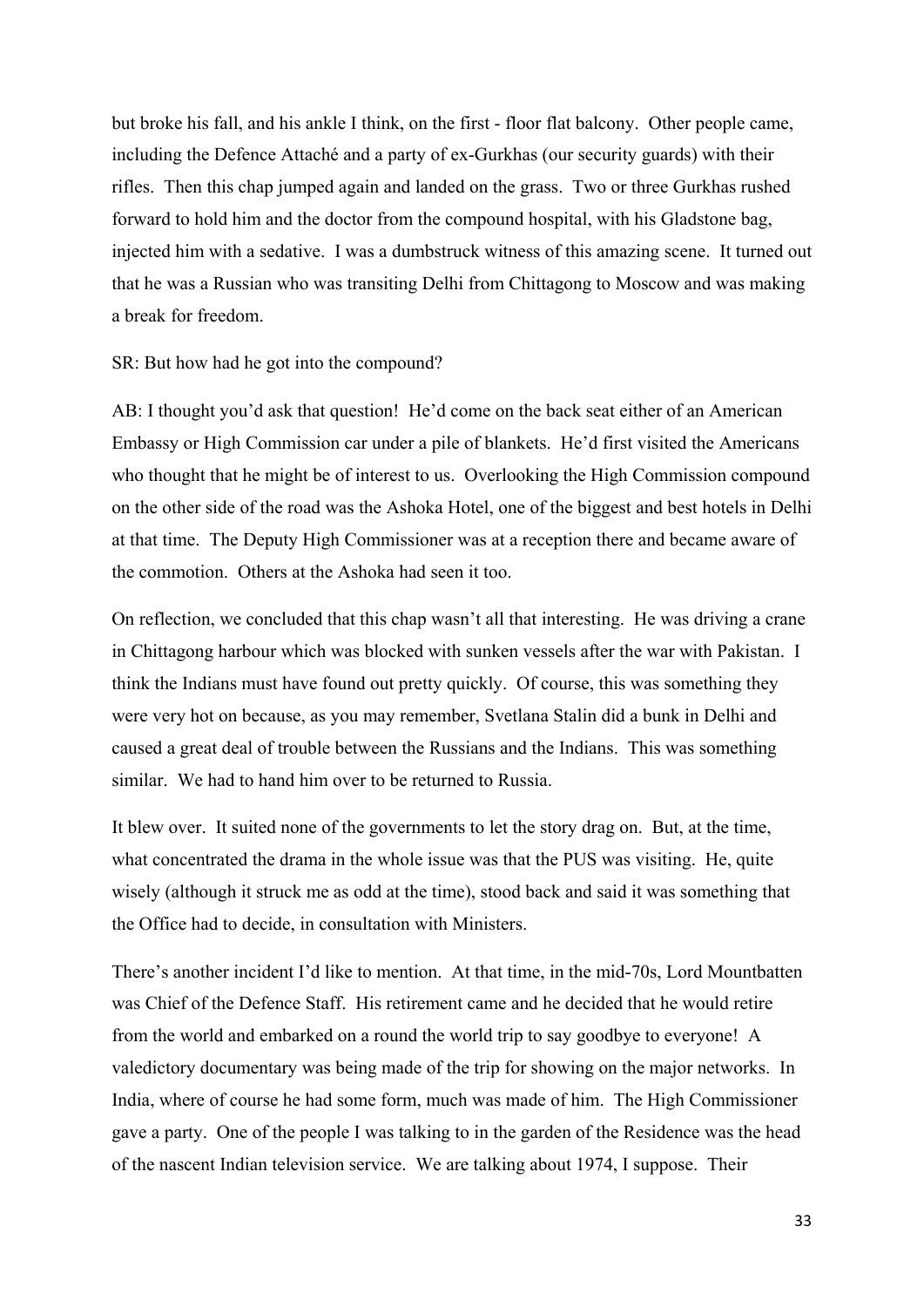audience was very small: I think it was in the hundreds of thousands and limited to the Delhi area (population of India then approximately ca. 650m. The man who ran it, A N Kidwai, a very refined and cultivated individual I knew well, was not a pushy media type at all. He asked me if I could introduce him to Lord Mountbatten. Mountbatten was a big man, Kidwai rather slight: one looked up, the other down. After a few exchanges, Kidwai said, "I wonder if you would let us show your film?" Mountbatten might have said something positive, but his immediate reply was, "You've got no audience, too small." And that was the end of that. Imperious to the last.

I mentioned earlier the question of our policy. It wasn't clear to me. There was an economic disequilibrium and there was a kind of political disequilibrium, arising largely out of India's commitment to the non-aligned position and her determination not to tilt westwards.

Of course, the economic relationship they were grateful for. But I remember myself thinking and discussing with some colleagues in the High Commission that our £100 million  $(£1.5$ billion in today's money) sounded a lot to us, but it was just a drop in the ocean when you put all the Indian metrics against it: they would themselves ultimately achieve self-sustaining growth. So, neither economically nor politically did we have much purchase. This wasn't reflected in our policy in any productive way, as far as I could see. The implication seemed to be that we would ride with the punches and try and stay within hailing distance, if you like, hoping for better times. Now maybe that was the right decision, but it was disappointing. The individual operations, getting out the word on Britain, handling the aid programme - all of those mechanical things worked well, that was good. At that level, they were satisfactory and kept one busy. But there was no overarching shape, as far as I could see. The Russians were gaining ground and others were gaining ground, e.g. the French with arms sales. When I was there, the Americans had two outstanding American personalities as Ambassadors: Kenneth Galbraith, the economist, and Senator Moynihan. They were like princes. They held court and everybody wanted a bit of them.

Our High Commissioners were outstanding members of our Service, but they were in a different league from the Americans. I mentioned Sir Terence Garvey, who came from a stable where the predominant sense seemed to be that we should accept that the Indians had plenty of reasons for resenting us, but make clear that ultimately, we were on their side.

But, against that background, when in 1974, far out in the Rajasthan desert in a place called Pokhran, the Indians let off their first atomic device, the shock and horror were considerable.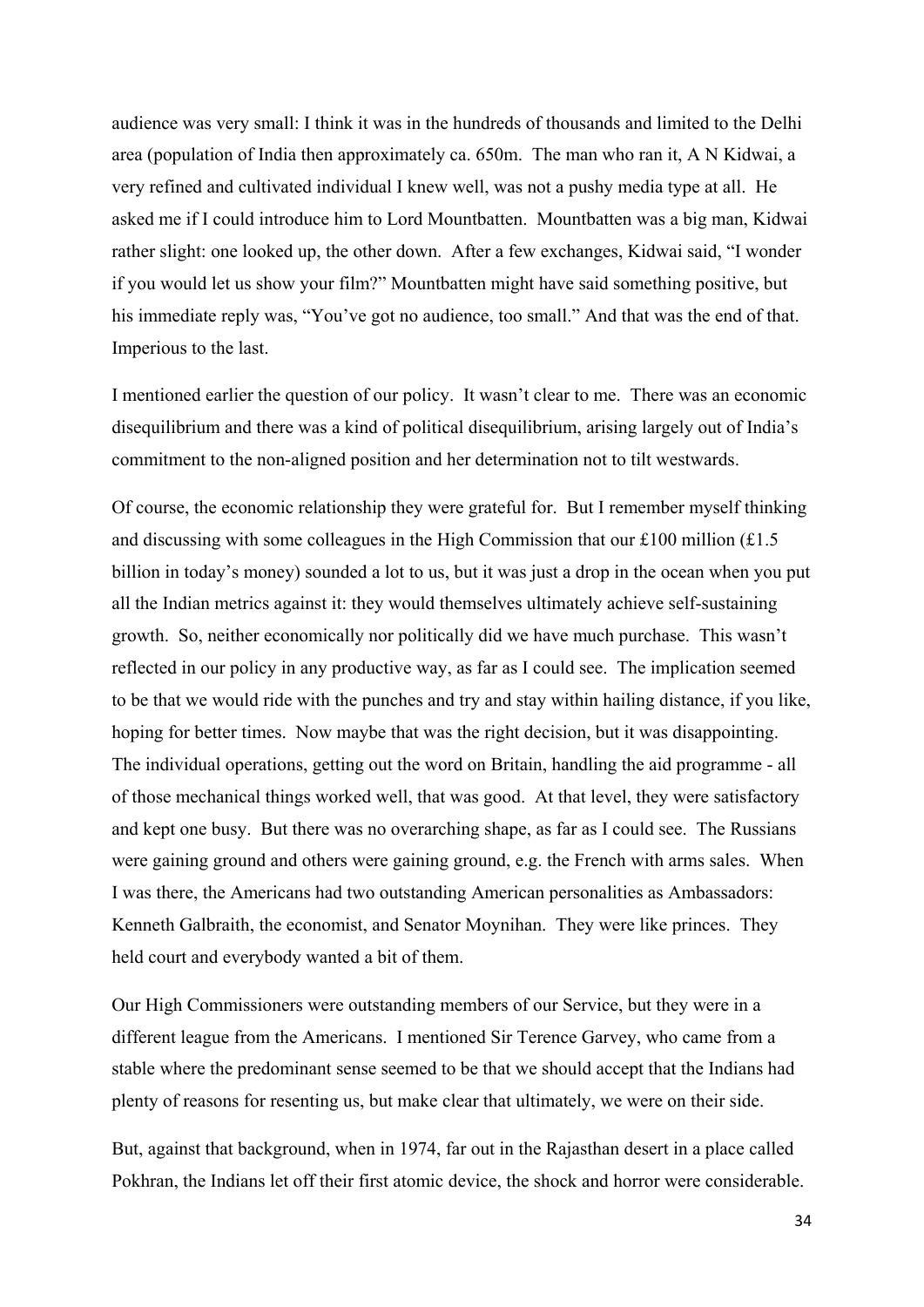I don't think anyone said, "Why didn't they tell us beforehand?" But I think people felt that somehow we ought to have known. It was a complete thunderclap. At the time, one of my clients was the Guardian correspondent in Delhi, a very nice man called George Schwartz. That very morning he came to see me. He and his family were going on home leave that afternoon and I had agreed that we would look after his car on the compound while he was away. I asked him what he made of the news. He hadn't heard about the bomb. You could see his hair growing grey at this major story breaking, just as he was about to go on leave. So he didn't leave the car but beetled back to his place to file a story. I have no doubt that we condemned this thing in public, but there was nothing we could do about it. It was perhaps the final step in India's emancipation from the mantle of tutelage that we had cloaked her in so many generations before.

We had a language training programme. The First Secretary (Political) spent three or four months doing immersion training, usually in Benares, before coming to work in the Chancery. The standard reached in Hindi was never very high. But the notion that we should teach people Hindustani or Urdu was never suggested because it would have been somehow not accepting India's modern concept of herself i.e. not politically correct. Hindustani or Urdu would have been more useful and easier to learn. So that was part of the same mindset I have been trying to describe.

One further note on which to finish. When I got to India, 25 years after independence, I had a strange feeling that we, the British, had only just left. And, at the same time, that we'd never been there.

\*\*\*

# **Personnel Operations Department (POD), FCO, 1976–80**

SR: Good morning. It is the  $8<sup>th</sup>$  of April and I'm back with Adrian Beamish. How did your posting to POD come about exactly?

AB: I was in India when the letter arrived and it shook me to the core. The last thing I had ever thought about was working in POD or in any kind of administrative function. In Delhi, the Christmas show was called 'Alice in Blunderland' and was based on a visit by the inspectors. One of the songs was sung to the tune of 'I'm getting married in the morning' (originally sung by Stanley Holloway in 'My Fair Lady' – the refrain went 'With a little bit, with a little bit of bloomin' luck'), but our refrain was 'There's an element, there's an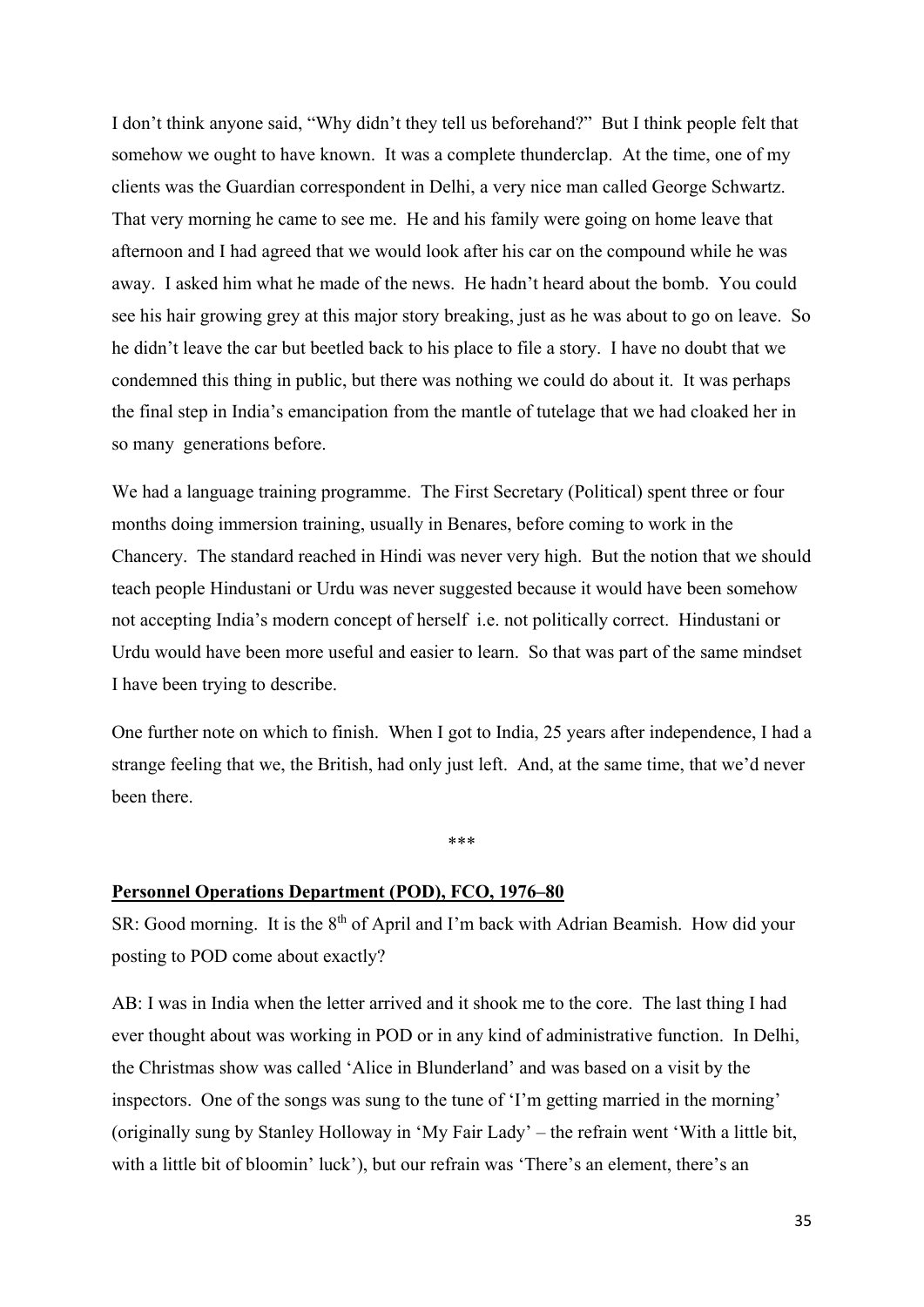element …' Anyone who has suffered an inspection will get the reference! And I'd written the script with the collaboration of Richard Thomas who was later Ambassador in Eastern Europe. We had a lot of fun. I needed to be restored after getting the letter from POD. The High Commissioner said, "You know, this is an invitation. It's not an order. You can't be forced into Personnel Department against your will. You are perfectly at liberty to say no and it won't be held against you. But my advice is that you should accept." So I accepted it.

I turned up in Curtis Green in the summer of 1976. I was welcomed by the Head of Department, Richard Parsons, who was leaving the following week. His job was taken over by Hooky Walker who then ran the Department for most of the time I was in it. The Deputy Head was Roger Carrick, later High Commissioner in Canberra. I met the Chief Clerk, Curtis Keeble, who later became our Ambassador to Moscow. The Deputy Chief Clerk was Oliver Forster who had been the Minister in Delhi during the early part of my time there, a familiar and welcome face.

I think I should give a detailed description about POD for purely historical reasons as it has been the subject of a great deal of readjustment. There were three personnel Departments: Personnel Policy Department (PPD) which considered high policy issues such as the shape, size and quality of the Service; Personnel Services Department (PSD) which dealt with financial matters, mostly allowances and pay, although pay was, strictly speaking the province of the home Civil Service; and Personnel Operations Department whose role was to man the establishment (i.e. postings and promotions). As Michael Alexander, who took over as Head of Department after Hooky Walker, said, "PPD look after the policy, which is the boring bit. PSD look after the money, which is the even more boring bit. We in POD look after the people, which is the important bit." At that time, the Department had about 100 people who dealt with all appointments in the Service, in all grades, for every kind of job.

In the Curtis Green building there were five floors: the inspectors were on the top floor and the lower floors were occupied by the three personnel departments.

The way the Department was structured was a function of the selection boards. The Number 1 Board dealt with appointments in what was later called the senior grade, DS 1, 2 and 3. The Number 2 Board dealt with DS4, Counsellor grade. The Number 3 Board dealt with Grade 5, First Secretary grade. Then there were the Number 4 and 5 Boards which dealt with lower grades. The Service at that time was divided into 10 grades, 1 at the top and 10 at the bottom. Vertically, the Service was divided into the Administrative and Executive branches.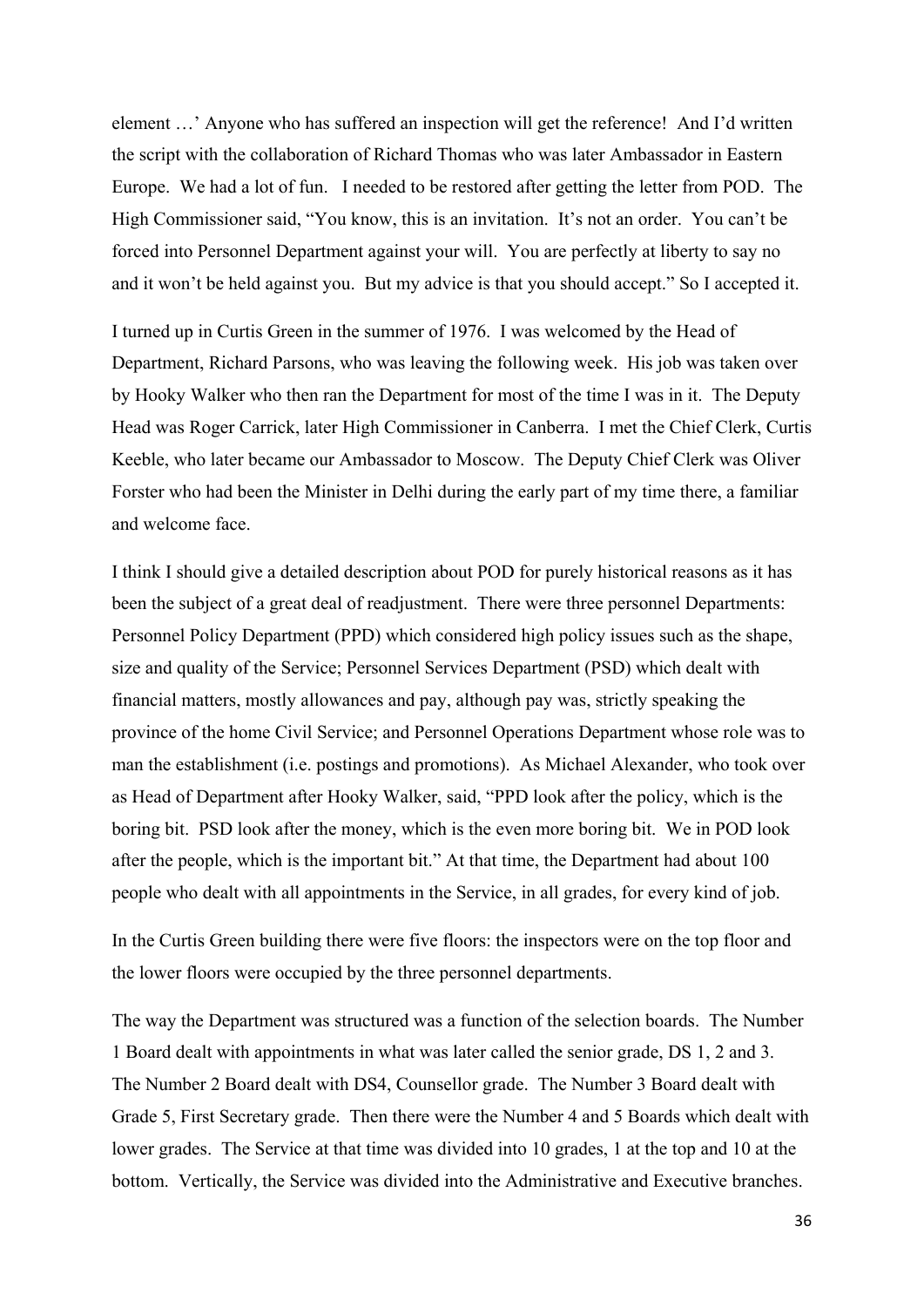Within the Department, there were four areas: the Home area; the European area; the Middle East and Africa area: and area 4 which dealt with the rest of the world. Each area was in the charge of a Grade 5, supported by a Grade 7 (usually from the Executive stream). The responsibility of these two was to draw up proposals for staffing every job within their area. I They met regularly in a so-called 'grid'. I can't remember how frequently, probably, monthly, to prepare the monthly Boards.

My job was to be the chairman of the Grade 5 grid, covering both the Administrative and Executive streams. At the grid meetings, the area officers would all meet together with me. We would have a forecast of all the upcoming vacancies and there would be proposals to fill them. The more savvy area officers would do deals among themselves before getting to the grid. Frequently, this meant that I would be presented with a bit of resistance; two or more of them trying to present me with a *fait accompli.* These meetings were quite lengthy and sometimes difficult. Often, they didn't finish until people were wanting to catch their trains home. On the basis of those decisions, we would prepare the Board meeting. The Board had to have a piece of paper which proposed candidates for all the vacancies, supported by notes on each proposal. At the Board, which was chaired by the Head of the Department, and was attended by a selection of Heads of Department from the Office, more negotiation went on. But at that point, there was far less room for us to negotiate, given how interlinked so many of the proposals were. If one fell through, then there would be consequential knock-ons. The Board needed what you might call firm direction! Occasionally, the chain would be broken and then we'd have to go back and repair it. That was the basic discipline, for every gap we had to find a body within a given time frame. The very nature of this framework ensured posting and promotion proposals were closely scrutinised. I think it was a pretty fair system. First of all, it would be true to say, as a general remark, that those responsible for choosing people were guided by doing a good job, not simply by trying to ram pegs into holes, irrespective of the geometry. There was, in my experience, a real concern to try and make a good fit between the candidates and the slots. To the extent that that was true - and I think it was largely true - people worked with a clear conscience and tended to get satisfaction from the job, because they felt they were doing the right thing by their colleagues.

SR: How did it actually work, Adrian? This was in the days before computers. Did you have large wallcharts? Did you move things around? What was it like in practice?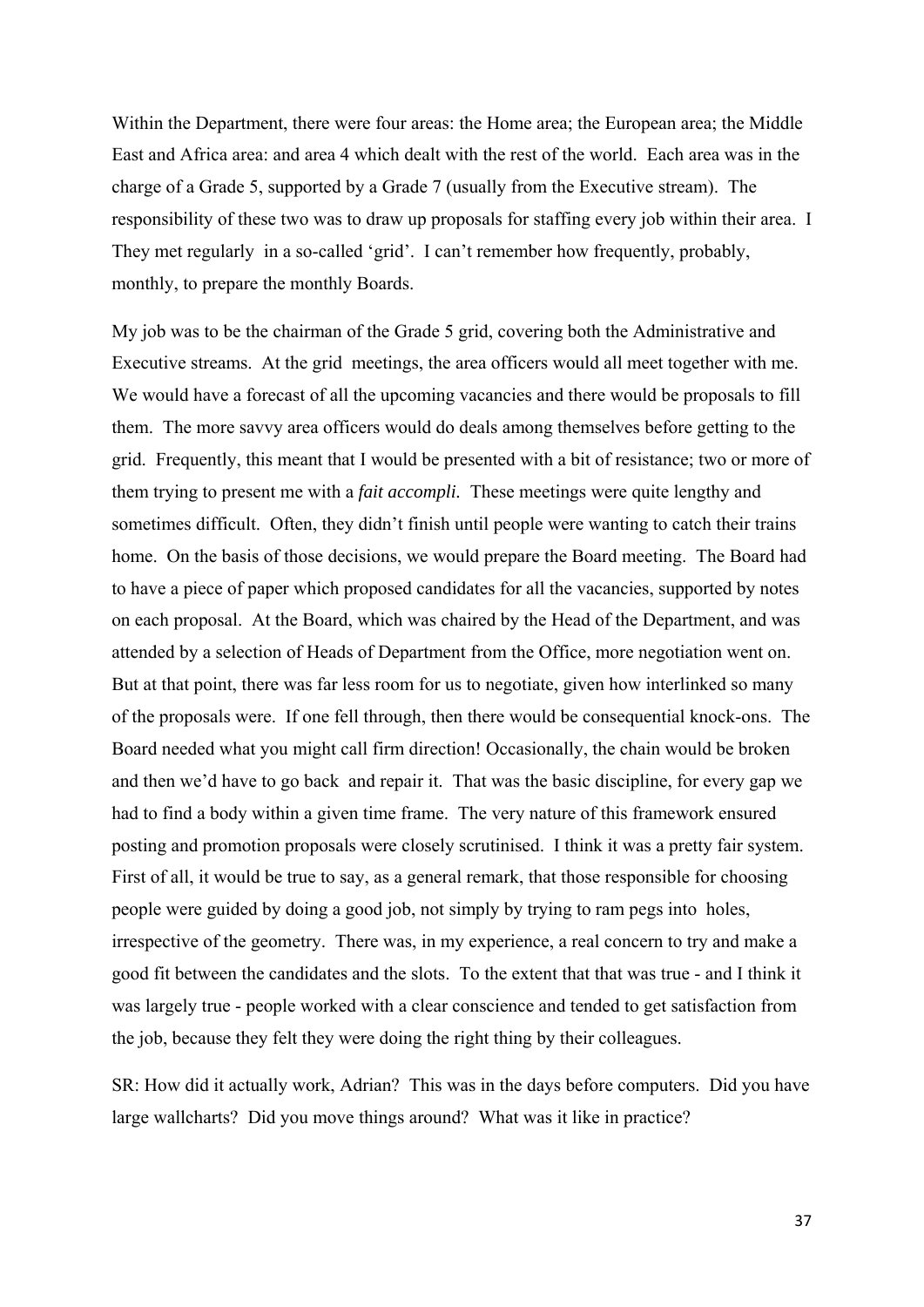AB: Upstairs, there was a room which housed thousands of punched cards, about A4 size. They had holes made with knitting needles, although I can't actually remember what any of the holes stood for. There were two or three very devoted officers in charge of that room.

SR: So, this was a way of coding?

AB: Yes, they were punched to indicate some kind of experience. Home, abroad, language … it was a very crude system. We did rely on it, but it wasn't all that serviceable because, with the passage of time, the holes got larger and there was a good deal of Sellotape … you couldn't quite see what the hole referred to! It was an asset, but quite difficult to manage and maintain. Apart from that, our basic tool was the individual file. This consisted of all the confidential reports on each officer plus related correspondence. And then, at the front of the file, there was a summary sheet with the officer's name, date of birth, promotion and so on. There was a space for any other remarks: some of these were quite random. I can remember one which laconically said 'Tallest man in the Service.' Another entry for an officer whose wife was German simply said, 'Wife is a sprinter.' Now I have heard 'Wife is a bolter', but I hadn't heard of sprinters before! Apart from that, there was no summarised information at all: you had to go through the file which made for an awful amount of reading. Because each file was individual, all the information it contained was random e.g. date of birth, name of spouse, quality of confidential reports. For me assigning sets of such random data was quite a challenge. I had a very good PA and I told her we needed to do something about this. So I designed a form to go at the front of the file which, with colour coding, tracked the officer's box markings. At a glance, you could see whether this was an average officer or above or below. It took us about six months. We would sit for half an hour each evening. She would have the sheet and I would go through the file pulling out the markings so that she could put them down.

When I'd completed this system, I offered it to everyone in the Department. We had put it in all the Grade 5 files. But no one was really interested: I think we were all very busy. But, for me, it was very helpful to get into my mind the progress of an officer.

There were also brown envelopes. In some files, you would find a sealed brown envelope, with an initial in the corner, usually the initial of some senior officer. Unless you knew that senior officer, or you were him or the same rank as him, the convention was that you didn't open these envelopes.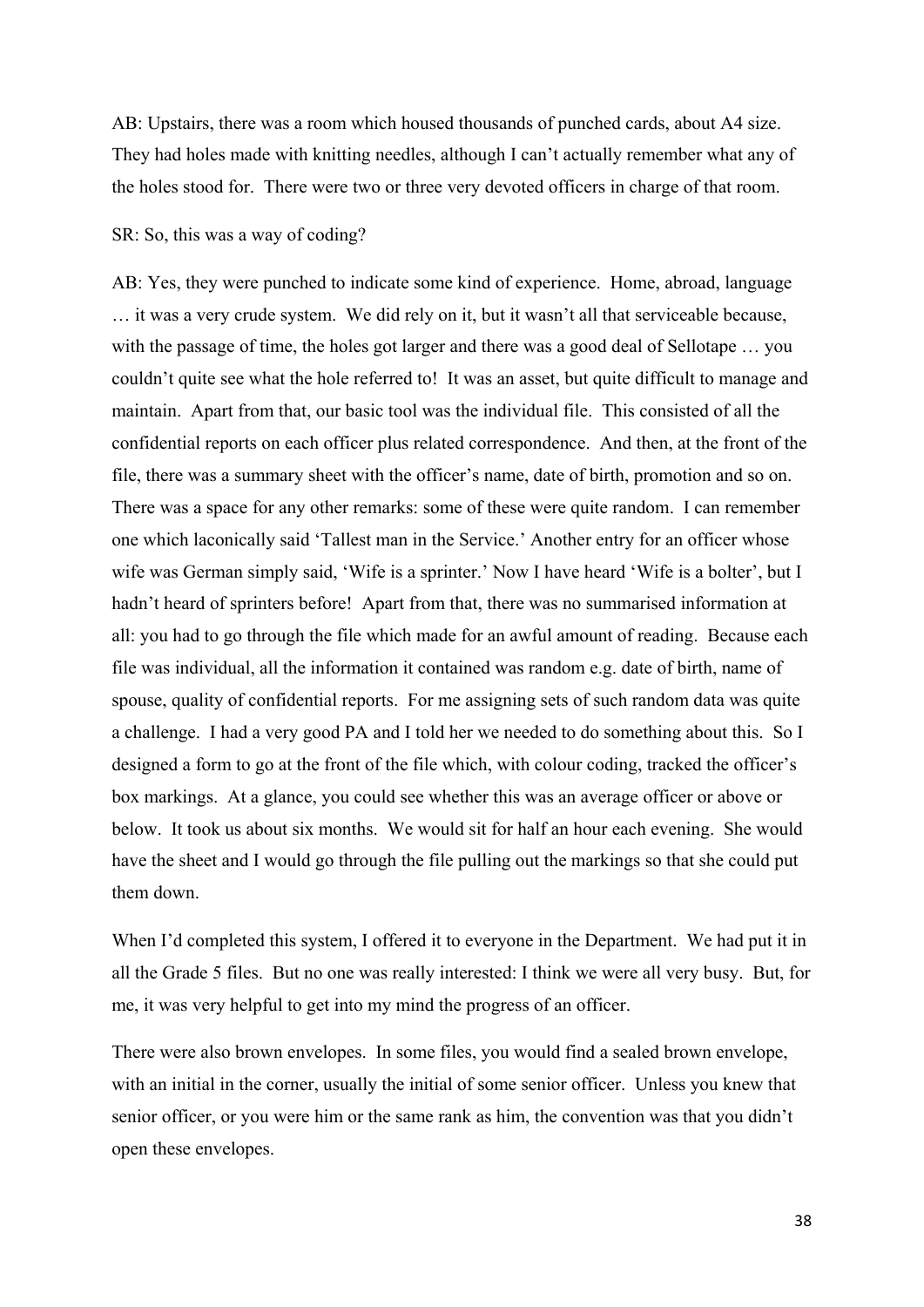#### SR: And what was in said envelopes?

AB: They contained information about an officer of a particularly personal nature which it was thought appropriate to withhold from anyone casually flicking through the file. Probably the material would have been topic for gossip. As it was, we were licensed to talk about our colleagues all day long! At the beginning, a lot of the people you were dealing with you hadn't met. There was one officer called Harbottle-Reed. Everyone thought this was a very funny name. Not many people knew who he was. He'd been in Hungary a long time, I think. Every time his name came up, there'd be another feeble witticism and the tension in the grid would be released for a moment or two. There was another man who we called Master of the Foxhounds (MFH) So and So and I don't think any of us had ever met him. He was a Treasury officer who had been seconded to our UN Delegation in New York, in charge of input to the UN budget. He had been there maybe twenty years. Just lodged comfortably. He knew the situation from back to front and could be relied upon to say 'no'.

I should add that a good deal of our time was spent interviewing officers, at our initiative or theirs. We had an 'open door' policy.

SR: While we are talking about peculiarities of the system, Adrian, is there any truth whatsoever to the rumours that POD sometimes played games, sending Benson and Hedges or Dickins and Jones to the same post?

#### AB: No!

SR: All right. We'll put that one firmly to rest!

AB: Anyway, that was the rhythm and the basic structure. We did think we were doing the best for our colleagues. This positive attitude meant we were quite protective, not only of our own proposals but also because we didn't like interference. We felt that the people intervening didn't necessarily have the officer's interests or those of the Service in mind. When I say intervention, I mean things like the report of the Central Policy Review Staff (CPRS), Tessa Blackstone and Mig Goulding. They recommended the abolition effectively of the Diplomatic Service and its amalgamation with the home Civil Service. The head of PSD at the time, Alistair Hunter, a good friend with whom I served in Bonn, was rather seduced … well, he could see there was something in the CPRS argument. I think he was allowed to travel to Ottawa to talk to the Canadians who have just such a system. The CPRS was described as a Think Tank. We established in the Office something called the anti-Tank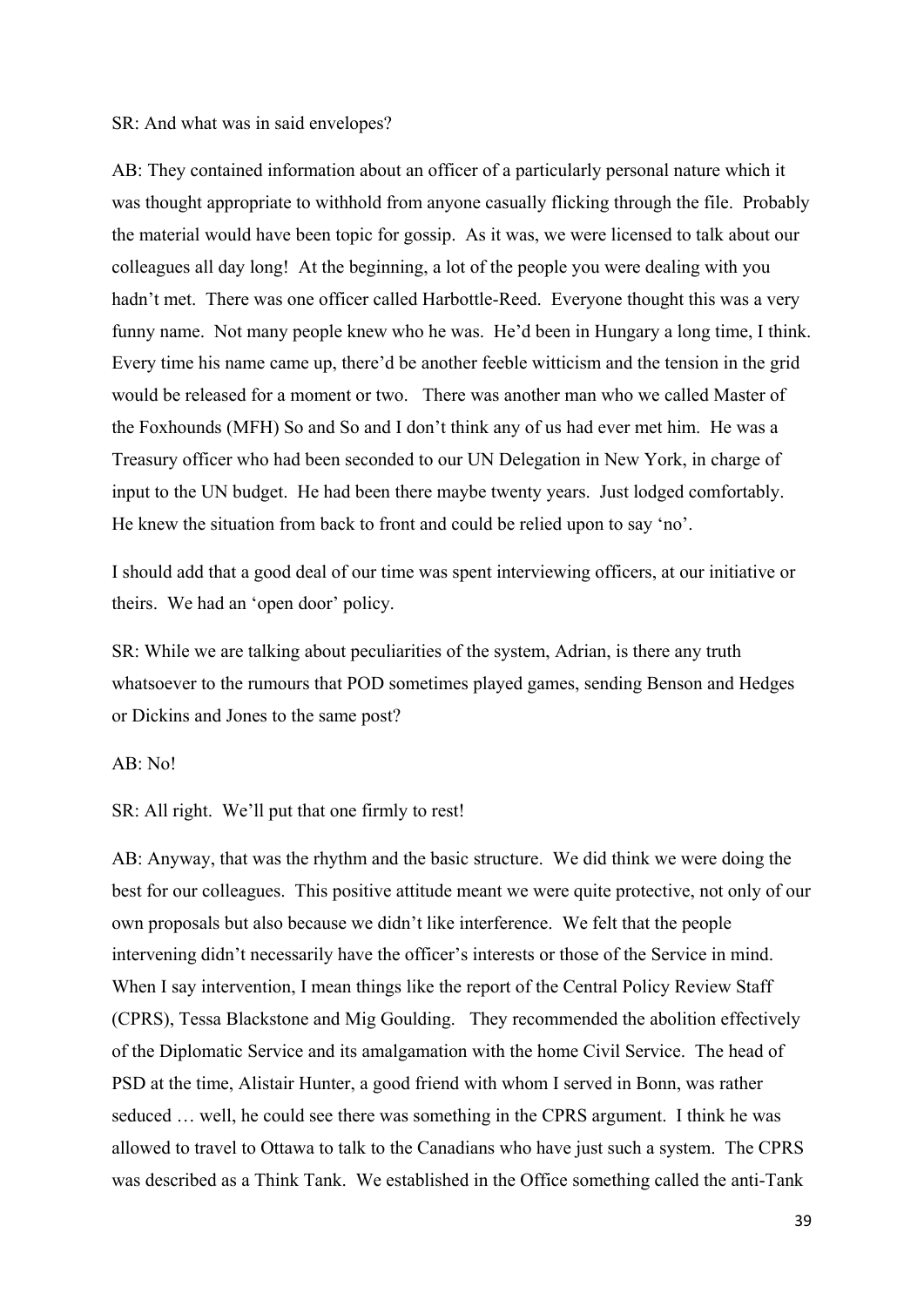Unit in the charge of Laurence Pumphrey, who'd been - I think - High Commissioner in Pakistan. He was a very doughty warrior, I must say, very good at rallying the press, lobbying MPs and doing all sorts of useful things. A few of the CPRS recommendations were implemented but the great bulk of the report was shelved. We saw it off.

But it infected the atmosphere. It became a slight irritant in our dialogue with the rest of Whitehall. One of its recommendations was for more interchange of personnel between Ministries. There was a certain amount of cross posting: we would second people to the Treasury and they would second people to us. In theory this was a good idea but, in practice, we weren't all that in favour, because home departments, naturally enough, were ready to contemplate posting people to our missions in the countries where they had big interests – Brussels, Washington and so on. But they were no good at helping us to staff Bujumbura, Montevideo or Papua New Guinea. The number of European and North American 'civilised' postings was limited and, to the extent that it was inhabited by people from other Departments, then our ability to cycle our people through more comfortable and at the same time more demanding posts was reduced. That obviously had some negative impact on morale which meant that we had to be very vigilant about these jobs and, to the extent possible, hang on to them and stop others from getting their hands on them.

There were other interferences, notably from the PUS and powerful Ambassadors in places like Washington, Bonn, Paris and Brussels. There was interference from senior officers in the Office and, occasionally, interference from Ministers. I remember once that a very senior Minister came back from a visit abroad. We got a minute from his Private Secretary saying that the Prime Minister had thought our man in country X was useless and that we should get rid of him. That was the sort of thing we didn't like: it's very difficult to sack anyone in the Civil Service. The say-so of somebody, however grand, isn't adequate in a labour tribunal. It must be confessed or admitted that some of our colleagues for one reason or another were no longer firing on all cylinders, as is the case in many large organisations. Changing job, country every few years produces stresses not only for individuals but also their families. Medical problems, divorce, drink all featured. We sometimes had to send officers for medical checks. The usual result was that the officer was declared 'fit for normal duties'; not always what we wanted to hear! . It was important to be able ... not to put too fine a point on it …to shelter people, to have places to hide them. But under the relentless downward pressure on budgets, that became more and more difficult. I do not think in my time I sacked anyone.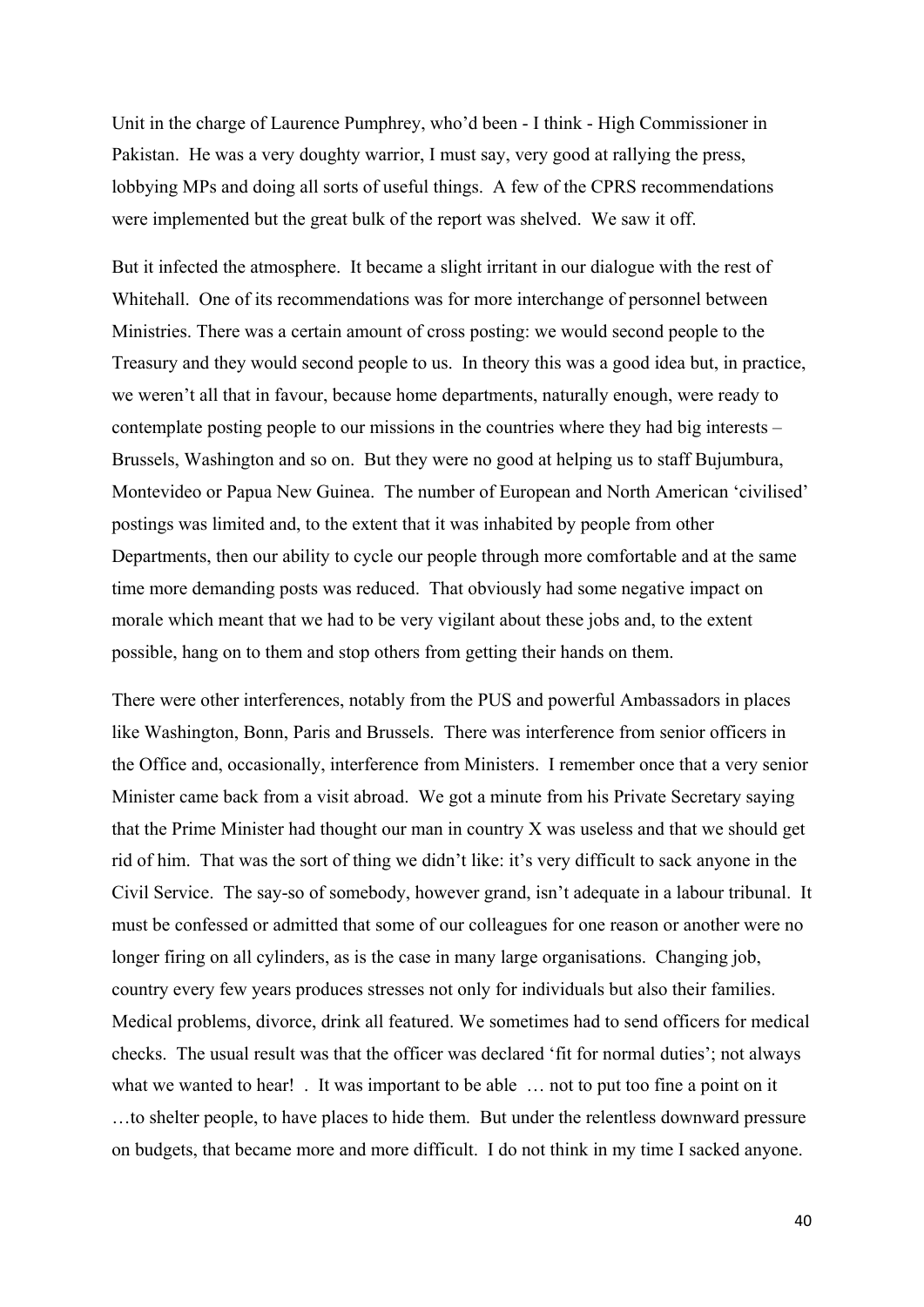I suppose we were defensive because we felt that we were relatively weak. The Foreign Office wasn't really in control of its budget. Which department is, apart from the Treasury? The Foreign Office is also a very exposed department, both abroad and at home and to Ministers. Moreover, stereotypes live a long time and can be taken out of the cupboard and used to beat us fifty years after they have ceased to have any validity. So,we were a bit defensive. But we fought hard.

We saw the CPRS off, but there were other changes. Suddenly, we had to have interchange and the Cabinet Office sent round people to interview us to ask where we could take on staff. How many people could we take? Could they be from the academic world? We would say yes, but most of these placements were not very productive. Particularly the academics, because, avid for history they would come in and just couldn't stop reading all the back files, instead of making use of the phone, drafting telegrams, in short doing some work.

Then things changed in relation to homosexuality. We had to take a position: even to this day, there are still countries where homosexuality is a capital offence. In the 1970s, there were far more of them. So that was a problem on two grounds: postability and security. But the PUS, Michael Palliser, came over and explained it to us at a meeting. He told us that this was what the government had decided at the highest level: homosexuality should not be a bar to top-secret clearance, unless there were very specific circumstances. This was a revolution. And then there was the fact that if you could only post homo-sexual officers to the 'civilised world', that reduced those comfortable posts available to others who could be sent instead to Uganda. So that all had to be managed carefully.

Then there was the question of women. It didn't affect me very much but one of my officers was an admirable young woman, a good officer. Unlike the stereotype of the young woman officer who had to be found a nice comfortable billet, this young woman wanted to go to a hairy place. We discussed a number of postings with her. She opted for one. We were pleased. We put it to the High Commissioner but had to twist his arm. Back on leave, however, he met her and everything was fine. We were all congratulating ourselves. But, not long before she was due to go, she decided to get married so she wasn't up for the posting after all. Anyway, things have moved on since, in both directions I think.

I'd like to make another general remark relating to the interface in the Foreign Office between Ministers and civil servants, compared to the interface between Ministers and home civil servants. I don't have much experience of the home departments, but I did spend an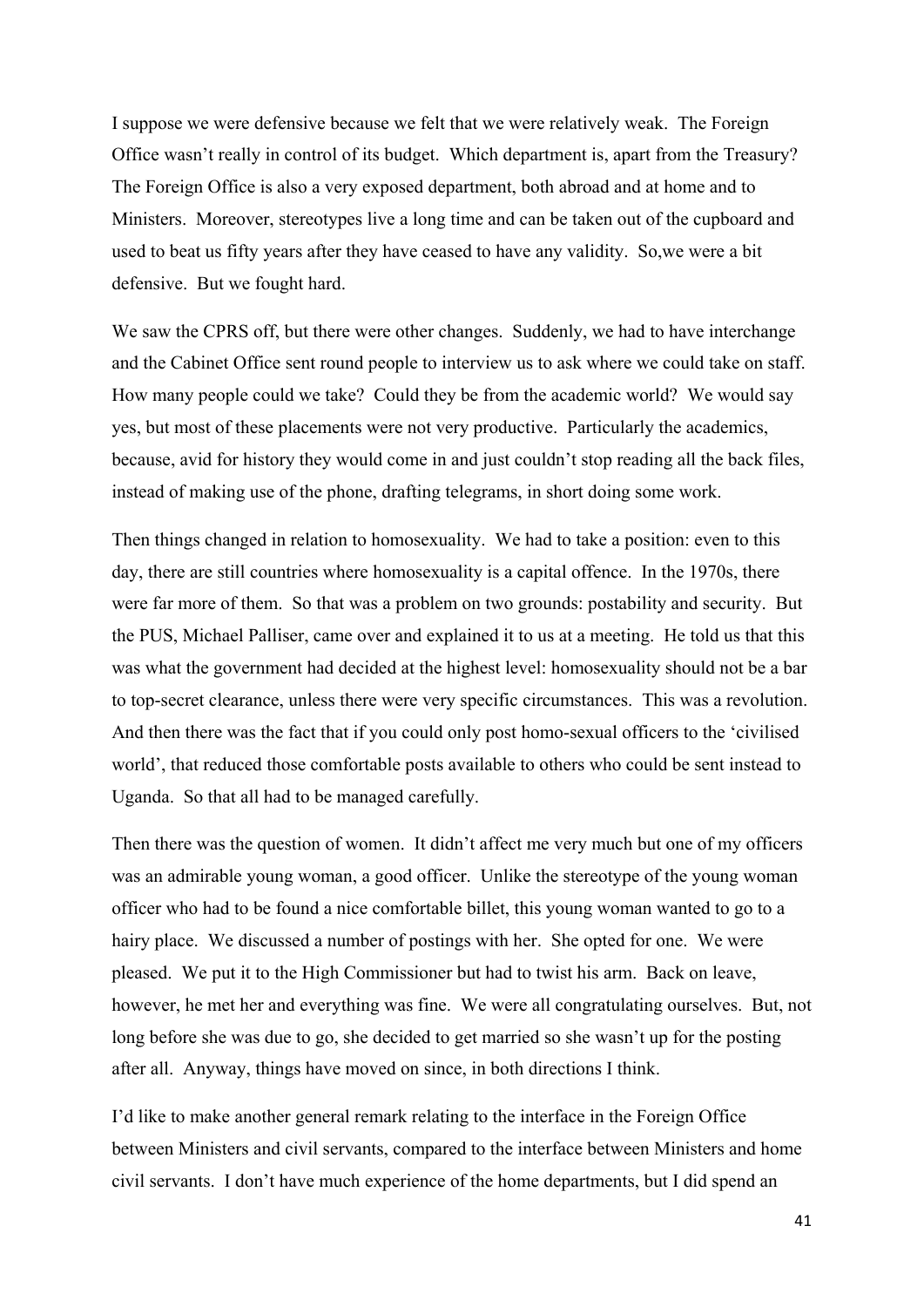illuminating two months in the Treasury, before I went to Bonn. I was staggered, frankly, by the contempt some of the officials had for their Ministers. Not so much on party political grounds, although that was a factor, but on competence grounds. As a result, the attitude towards Ministers could be frankly disrespectful. In the Foreign Office, some junior Ministers may not cut the mustard or whatever the expression is, but I think we respected them, on the whole. (I am somewhat ashamed to admit that, one day, sitting in my office in Curtis Green, the telephone rang, I lifted it up and the voice at the other end said, "David Owen (then Foreign Secretary) speaking." With the telephone in my hand, I immediately stood to attention!) Thinking about this difference, it occurred to me that it could be that in the Foreign Office there is a premium on unity, because the issue is national security and prosperity, whereas in the home departments it's not - it's specific areas of policy. There's less at stake.

I should also perhaps say a word about special operations. Not what you might think. But one special operation was staffing the High Commission in what used to be called Salisbury, now Harare. This hung upon the success of political talks. Assuming that the talks succeeded, we needed to have a team that could arrive the next day, because Smith and Co. would go and Sithole, Muzorewa and Mugabe would take over. The Prime Minister and Lord Carrington were happy to send Christopher Soames. He needed staff and they needed to be good, *disponible*, with their bags packed while carrying on with their existing jobs. We had to identify this team. And keep it up to date. On - going postings meant constant and unpredictable roulement. It was all hypothetical until, suddenly, the talks were a success, and off the fully staffed team flew. Some of the original choices were still in but there had been many changes. Not even the tiniest footnote in history hat a good operation. Our methodology had worked.

Another special operation arose from a minute that the PUS, Michael Palliser, sent over about the Prince of Wales. The Prince was now in his 20s and it would be appropriate for him to have a counsellor who could help with foreign affairs. I was tasked to find the right person. We put up three names and, I'm glad to say, the person I wanted to win was chosen.

# SR: Who was …?

AB: Oliver Everett. He worked for the Prince, he worked for Diana. Then he went to the Royal Library in Windsor. He was the first in a long succession of Foreign Office people who went thereafter to the Palace.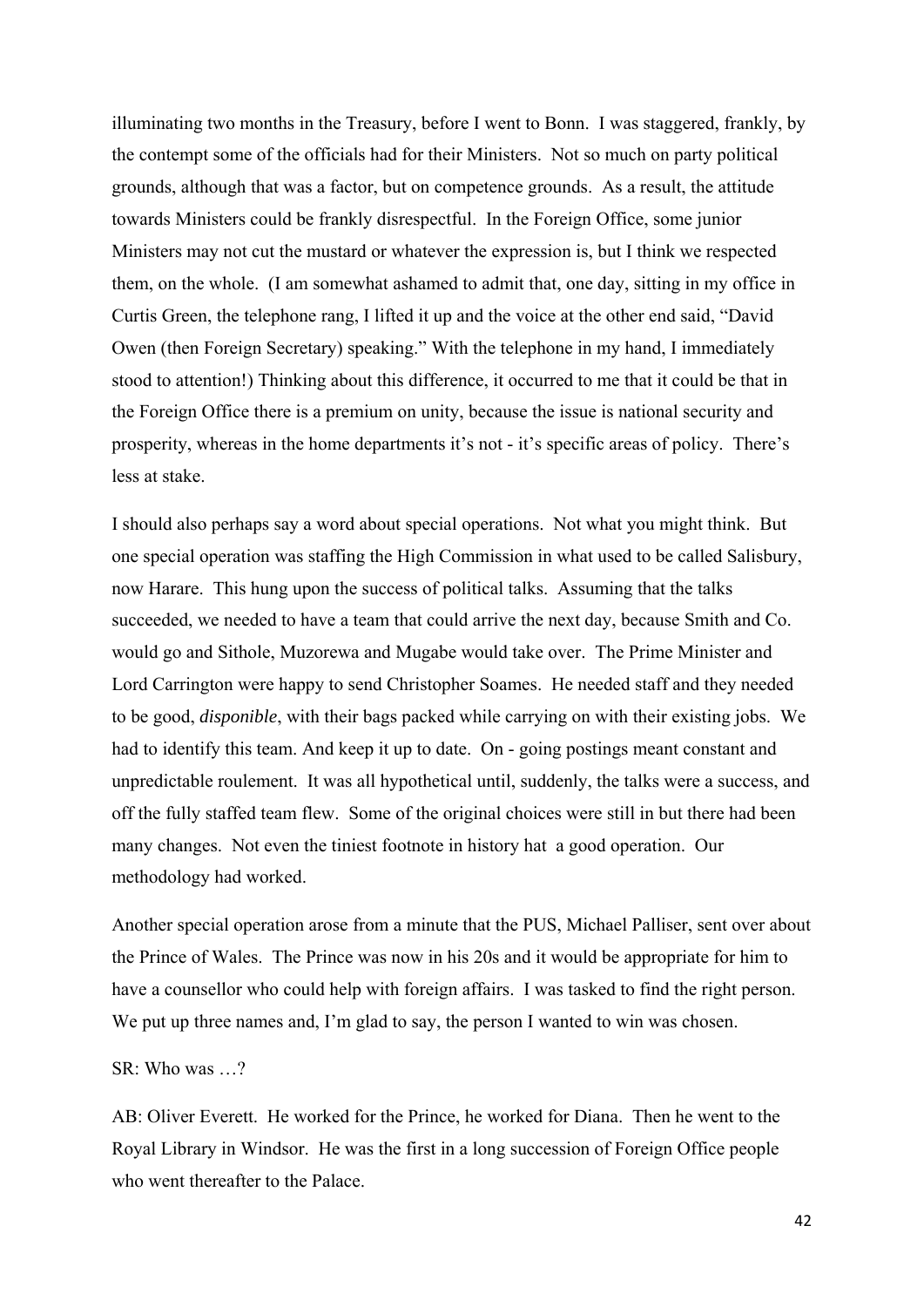What else can I say? I've mentioned that the Diplomatic Service is very exposed. I used to sit *ex officio* on the final selection board which was run by the Civil Service Commission, both for the Diplomatic Service and the home departments. I did this in two of my jobs, as Deputy Head of POD and as Assistant Under Secretary. It was instructive to me to see how different the profile of candidates needed to be as between the home Civil Service and the Diplomatic Service. I think I'm right in saying that the gradings were A1, A2 and then B, C. The home departments would take Bs and Cs and be glad of an A2. But we only took A1s. That related obviously to intellectual capacity, but also personality. The key difference between the home civil servant and the DS officer is that one is a bureaucrat, the other has to have the potential to be both. The roles are different.

SR: And the diplomat has to be something of a chameleon, because every three or four years you have to reinvent yourself to take on a new role.

AB: Absolutely. Furthermore, one of the things you don't really realise until you are abroad is that the Foreign Office has no jurisdiction. When you're in Belgium or Mali or wherever it may be, you can't tell anyone to do anything. Except perhaps your driver. The home departments have their own jurisdiction … agriculture, fisheries, transport or whatever it is. That imposes a huge difference in attitude, because you can't order people, you have to persuade them. And, as I said before, we are very exposed, both as individuals and as a Service. So I wanted to get that on record because I think it is a key distinction. It's not always apparent.

### **Temporary duty, Political Counsellor at UKDel (NATO), 1980**

SR: Let's move on now to your next job. How did your spell of temporary duty in Brussels come about?

AB: Having spent four and a half years labouring in the salt mines of POD, the appreciative management there agreed that I needed to be properly prepared for my next job. The outgoing Ambassador in Bonn was particularly insistent that I should have German good enough to start working effectively on day one. Because I didn't have very much German at all, that meant devoting some time to the language. The first module was a month in Munich with a family where I was very well looked after. My tutor, the wife of the house, was very assiduous and comprehensive. She had worked out a big programme, visiting, meeting people and so on and so forth, all of which was extremely helpful. The only fly in the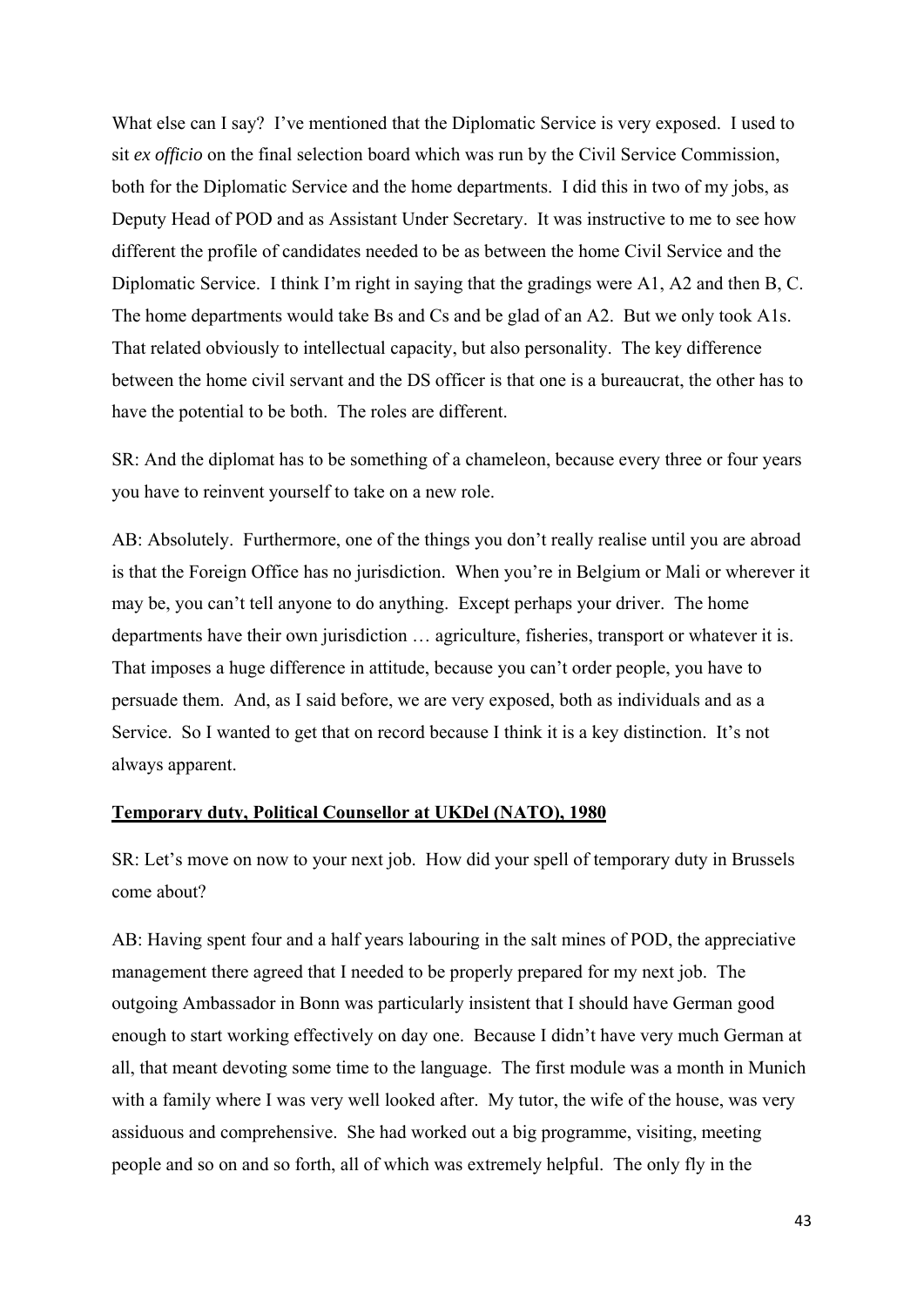ointment was that, for the whole of that July, the rain poured down more or less incessantly as it can do in Munich as it's on the wrong side of the Alps. That was to be followed, after the summer holiday, by a three-month stay in Freiburg am Breisgau, right down near Switzerland on the Rhine, where I was to be a student at the Goethe-Institut. I was plugged in there and quite happy. It was a good class. My German had reached a point where I was beginning to read a little poetry. That combined with the most splendid golden October. The streets in the centre of Freiburg where I lodged were cobbled and medieval and thickly planted with maples and planes, so that the light invading these little squares and alleys was filtered through the golden leaves. It was most intoxicating, particularly as the air itself was scented with the newly crushed grapes. Memorable. After a week or two, I could recognise that the chambermaid had a different accent from the locals. She explained that she was from Berlin. My ear was becoming attuned.

All of that was going very well. There were distant sounds of strife elsewhere. In the class, we had a young man from El Salvador who was constantly being called to the telephone. That was at the time of bloody civil conflicts there where one of the leading personalities, Duarte who, at one point, had been a kind of liberator later turned into a dictator. All very troubling. Earlier in the year, Cardinal Romero had been murdered. And then we also had a young Polish priest who was also called to the telephone frequently. That was September of 1980. You will remember that on 18 September 1980, Solidarność was established as a recognised trade union in Poland. It was unique in the sense that it was the only trade union ever to have existed in the Eastern bloc which was not under the control of the local Communist party. So that was a very interesting development. It became clear that a cloud or a wave - of tension was beginning to spread across Europe as the situation there deteriorated. We read in the newspapers about shortages of bread, shortages of meat, protests, marches, lockouts ... all the ingredients of an unhappy brew. But it all seemed very remote from me as I was sitting on the banks of the Rhine in this rather charmed location, beginning to get an appetite for the poetry of Rilke! Then, one morning, I got a call from POD to the effect that there was a problem in the Delegation to NATO: the Head of Chancery had fallen ill and nobody knew when he would be able to resume; there was the crisis in Poland, NATO's major focus, there was also an inspection looming and, further down the track, a royal visit scheduled. So they really needed a Head of Chancery. I had learnt from my time in POD that it is usually wise to do what the Department ask. So I asked when I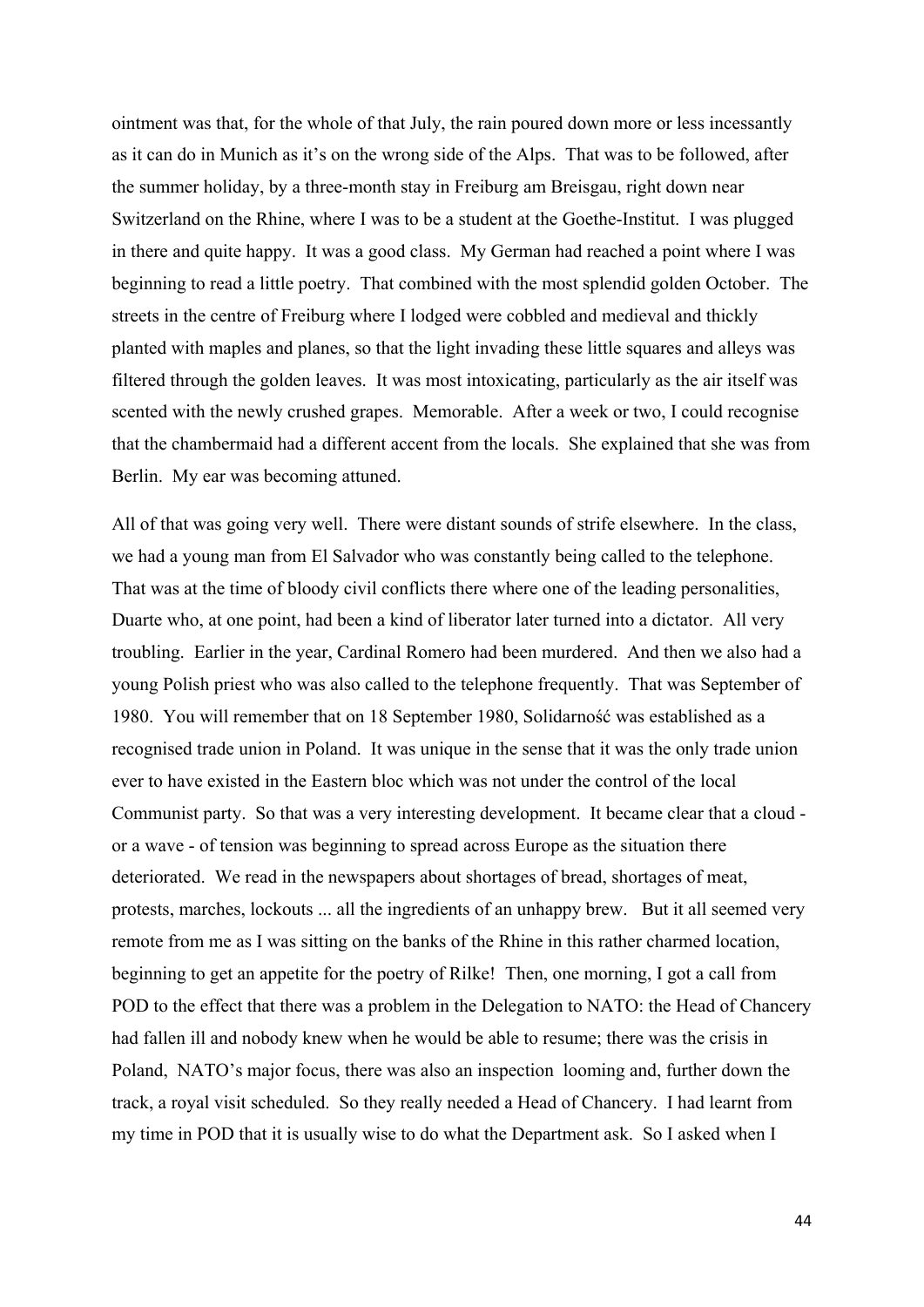should start they replied that they wanted me to get the train the following day. So no passing go. A direct transfer. And that was the end of my German language training.

I arrived and was put into what they called an Aparthotel, something I'd never heard of before, right in the centre of Brussels. The wife of a former colleague kindly lent me some sheets and I bought a teapot and various other things. And I found my way out to the rather forlorn suburb of Zaventem, near the airport, where the Delegation was located. I was warmly greeted by Ken Scott, who was the Minister, a genial MoD Counsellor and, of course, the Ambassador, Clive Rose.

Anyway, I knew nothing about East/West or defence issues. The Head of Personnel Policy Department (PPD), who had overlapped with me when I was in POD, had had some involvement with defence issues. He told me, "It's terribly dreary. They spend all their time counting glickums and slickums."<sup>1</sup> I didn't know what these were so he explained: it didn't sound terribly appetising to me. But, in fact, the issues on the table were really much larger, namely how was NATO to respond to what was clearly a difficult situation in Poland, getting more difficult by the day and of such delicacy both locally and internationally, indeed globally. It was plain that it would be miraculous if things went right and anything could go wrong with unforeseeable consequences. So NATO was on the *qui vive.* 

Part of my job was to sit in the UK seat on the Political Committee. I don't think we met every day, but we met quite frequently, as did the Military Committee. One of my lasting memories is of General Rogers, who was then the  $SACEUR<sup>2</sup>$  at  $SHAPE<sup>3</sup>$ . He was always standing when he briefed the Political Committee which sat in a semicircle, with Joseph Luns, the Secretary General of NATO, in the chair. The picture in my mind is quite clear: General Rogers would stand inside the semicircle and brief the assembled delegates. I couldn't help wondering whether his standing and our sitting was symbolic of the superiority of the civil power: a fundamental principle of government of all the nations represented in NATO. I don't actually know if that's the case. I also subsequently learnt that General Rogers was rather a hawk, but I can say that his briefings were extremely clinical and

 $14$  A GLCM (glickum) is a ground launched Cruise missile; a SLCM (slickum) is a sea-launched Cruise missile

<sup>2</sup> Supreme Allied Commander Europe

<sup>3</sup> Supreme Headquarters Allied Powers Europe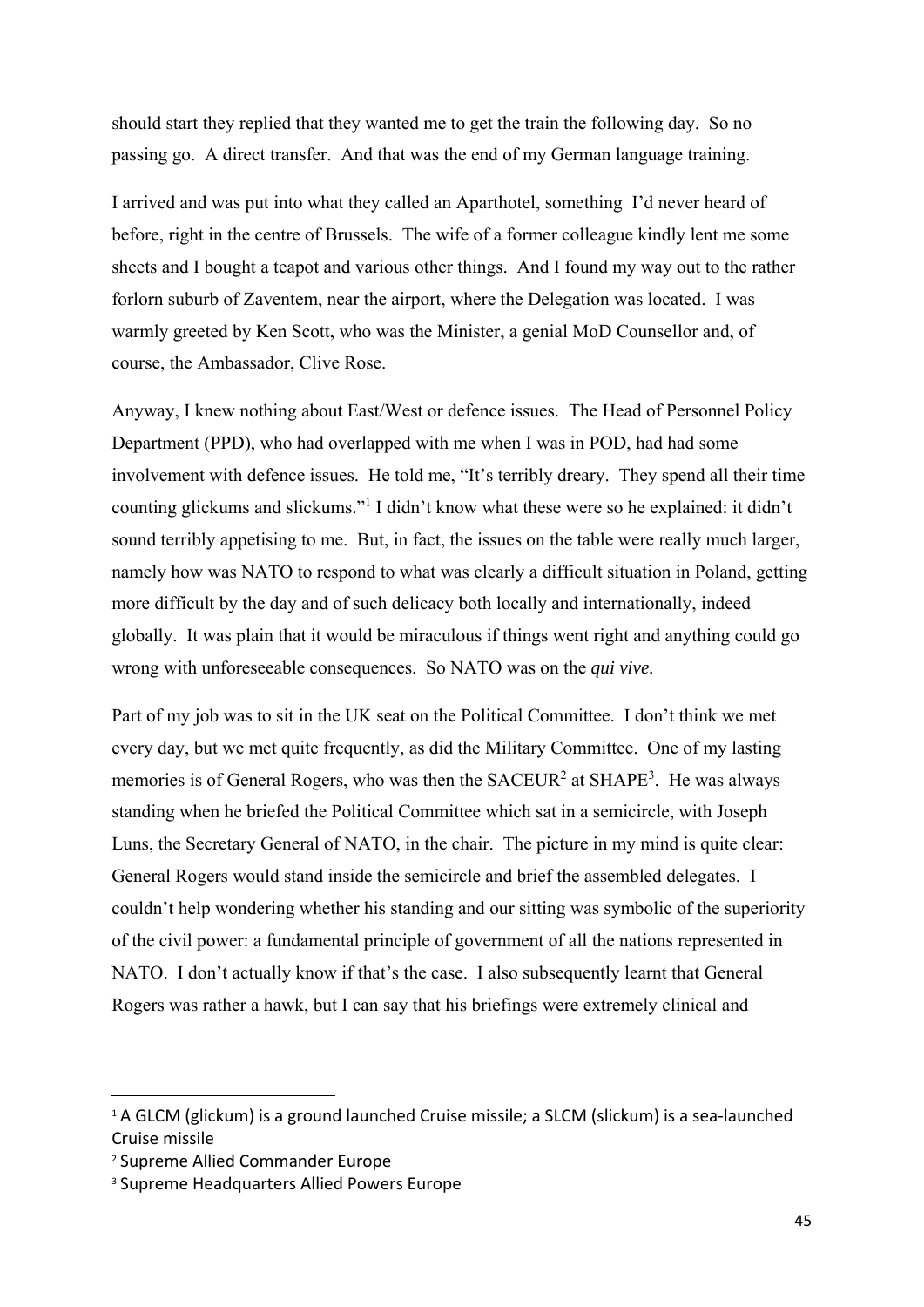objective, to the point that one never got a clear view of what he might be thinking. I thought it was very professional and I was impressed.

The situation in Poland was deteriorating. The shortages were real and even in Poland - just imagine - there were shortages of coal because of the insufficiencies of the distribution network. The grievances of the greater public were very real and could 'legitimately' boil over at any moment. The tension arising from that - what you might call legitimate discontent - gave cover to Solidarność in pushing for political objectives. In other words, because the authorities were unable satisfactorily to meet the 'legitimate' demands of the greater Polish public for bread, meat, coal and other essentials the only other way they could stave off growing public discontent y was by making political concessions. This meant that Solidarność became bolder, but at the same time more cautious because they could see that they could push more, but recognised that it had to be done very prudently. At all events, that was evident and it made everybody even more alert to the prospect of things going wrong. It speaks a lot for how delicate the situation was that the Polish authorities didn't feel that they compelled to impose martial law until about a year later. It was a raw situation for which there was no adequate legislative or jurisdictional framework and therefore could get out of control at any moment.

As the weeks passed, NATO's focus became how to respond and, of course, collectively, because it is a collective defence organisation. With Christmas approaching, the search became more urgent. The question was what response could or should be made, bearing in mind that the last thing we wanted to do was to provoke the other side into pre-empting whatever response they thought we might be thinking of making. There were various suggestions, naval deployment in the Baltic (no, no, no!), naval deployment in the North Sea (no, no, no!). So the suggestions came and were batted down. Finally, the focus was on doing something about Christmas leave. We were, of course, listening to Russian traffic, some of which was *en clair,* no doubt deliberately so. There was a great deal of business being reported to the Military Committee from our assets in and around the Soviet 2nd military district which bordered Poland. And no doubt our discussions were not as secure as we thought they might have been. So should leave be cancelled for Christmas? Would that be a clear, unprovocative gesture? Some people were slightly uneasy about that: if people didn't get their normal leave, families would know and it couldn't be kept from the public. What would the Soviets do? Would that be a provocation if they needed one? The Germans thought it would: they had a very forceful and articulate Representative in the Military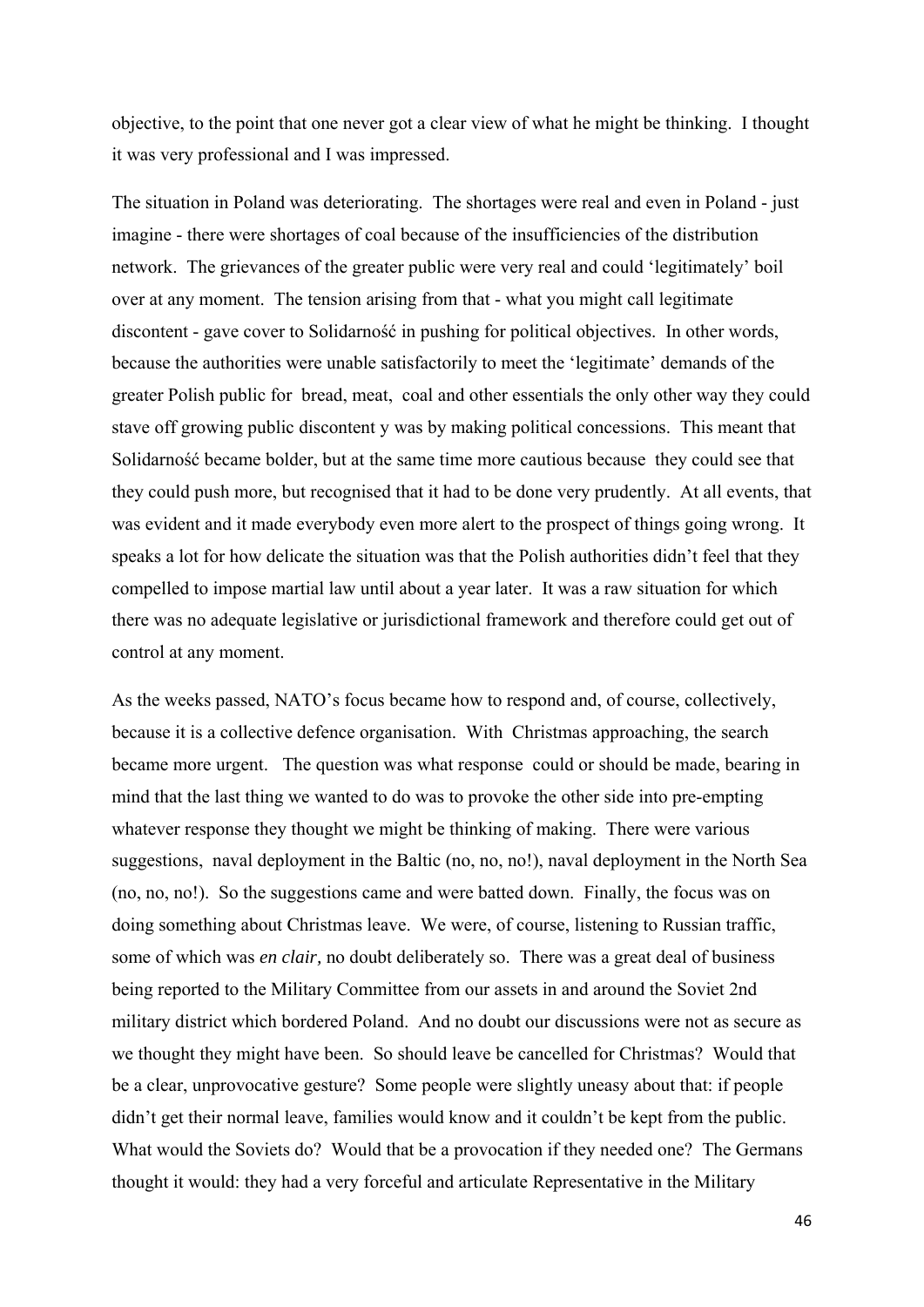Committee, so that was ruled out. And a succession of less united, less visible proposals followed, none of which found favour with the Germans. I can't actually remember what NATO finally decided to do as a gesture. I think what may have happened was that it was left to member states whether or not they wanted to cancel Christmas leave or to reduce it. But, by then, my time was running out.

I'd spent some weekends going round the battlefields of Belgium and, my God, they are depressing, particularly compared with the ones in Normandy. The displays in the accompanying museums of photographs of the distressed landscape and bodies hanging on telegraph wires and the terrible weapons used are truly horrific, enough to disband all military alliances for ever.

Anyway, my time ran out. Christmas came. We all went on holiday. My German training had ended long before. The next bit of my preparation was time in the Treasury, but that's another story.

I must say, for me, it was an absolute eye-opener to be in NATO at a time of such tension. One got a very clear picture of the solidarity between the nations, but also of the credibility of the organisation because it was plain that getting any kind of agreement to any kind of collective intervention on an issue like this - not offering a direct threat to any of the member states - - was very difficult. Prudence, particularly emanating from the Germans, which always has to be the battlefield if there is going to be a major conflagration in Europe, was the key variable for the health and resoluteness of the Alliance. Although the unity was there, division was there too. The actual commitment to action had a big question mark over it. I could not forget the last words that Admiral Tony Morton, our representative on the Military Committee, said to me about the Germans, "You know, these chaps are never going to fight. We should just accept that."

On that sombre note we should end this little interlude. But, of course, that all has disappeared now.

SR: Indeed, if you'd looked in your crystal ball then, you wouldn't have predicted what was to happen afterwards?

AB: Absolutely not!

# **British Embassy, Bonn, 1981–85**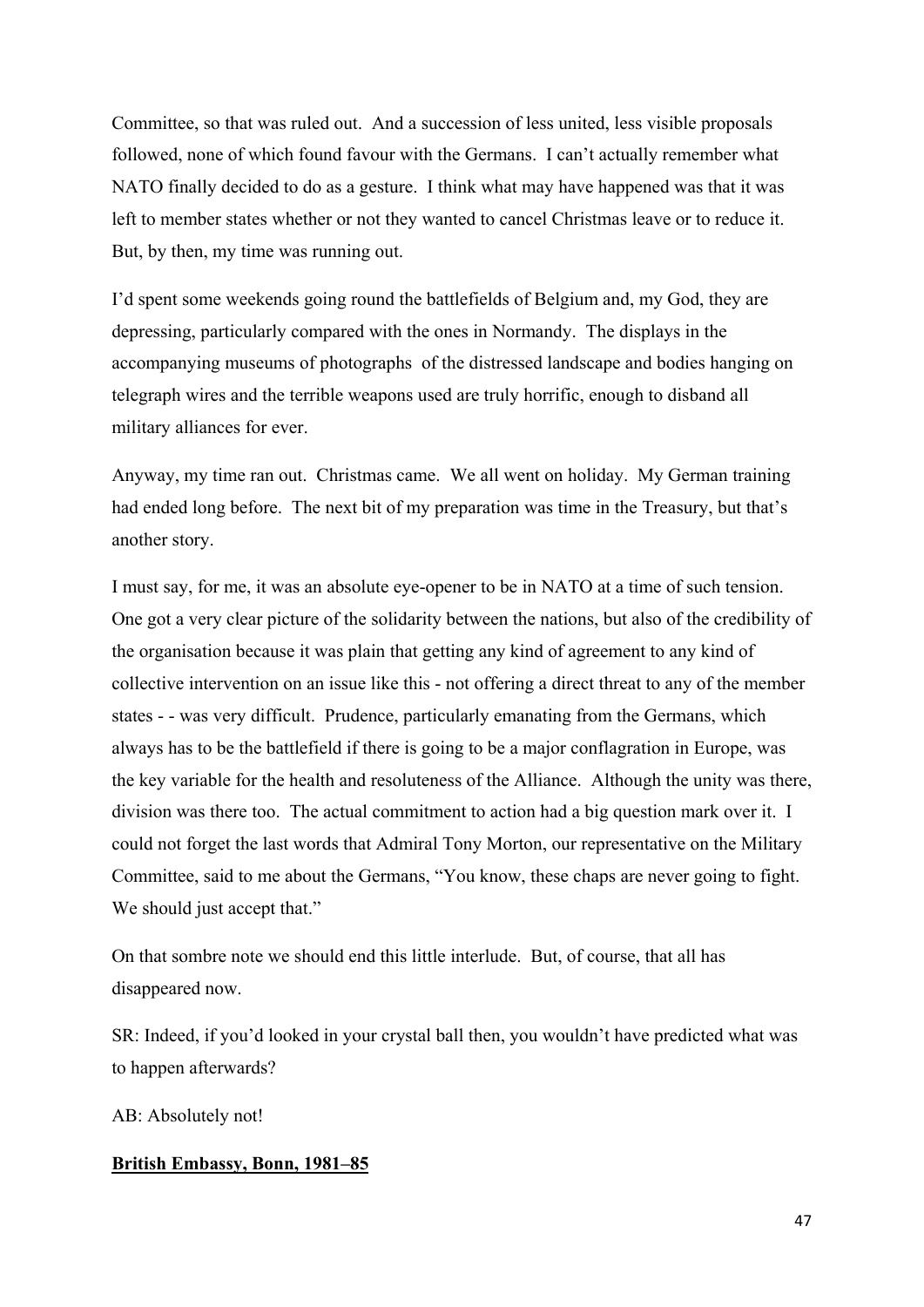SR: So now we move to 1981. You went to Bonn as Economic Counsellor. How did that come about, Adrian?

AB: Well, there is a convention that, after time spent in the salt mines of Personnel Operations Department (POD), officers can expect to have some influence over the choice of their next posting. I was very keen to go to Bonn. I'm not sure that at the time I would have been able to say why, but since then, I realise that part of my interest was that a great deal had happened in Germany down the centuries that was important and continued to be hugely important to us. The same could be said of France of course but in every way France and the French were familiar to us in a way the Germans were not. Or rather the Germans were familiar but as stereotypes fashioned by the British reaction to the two World wars. I felt that Germany and the W.Germans had in some degree been withheld from me and wanted to find things out for myself, to get beyond the stereotypes that had left me feeling that W. Germany was not so much a foreign as an alien place. In my pre-posting training /briefing, one thing I noticed was that whereas down the centuries the western frontier of Germany was broadly speaking the Rhine, in the East it was a very different story, the frontier going in and out like a concertina. It must have had some impact on their outlook. In contrast, we have always had the sea.

#### SR: What was your German language like?

AB: A bit shaky. I had taken lessons in India, of all places. I then studied in the language lab in London to show my interest. But my German was not what it should have been as I'd had to cut short my training to go to UK Del. (NATO) on temporary duty: I hadn't even got the intermediate level. The Ambassador, who was leaving anyway, emphasised how important it was for people to have proper German, but nevertheless accepted me.

 I went to Bonn, full of high hopes and deep apprehension. The job was to be the Economic Counsellor, covering European Community issues (no EU yet) and the W. German economy. I was trying to see how Germany in my head differed from other foreign countries, in particular European countries, which were places in which mostly you could feel at ease. I didn't think that would be the case in W. Germany. As I read about post-war Germany and all the problems that the German people had had to confront, I could see they were rather wary in their contacts with us, and perhaps with other foreigners too. The Major in Fawlty Towers had it right "Don't mention the war!" It was a real phenomenon, because at any moment it was a theme that could go wrong, however sensitive the handling of it might be.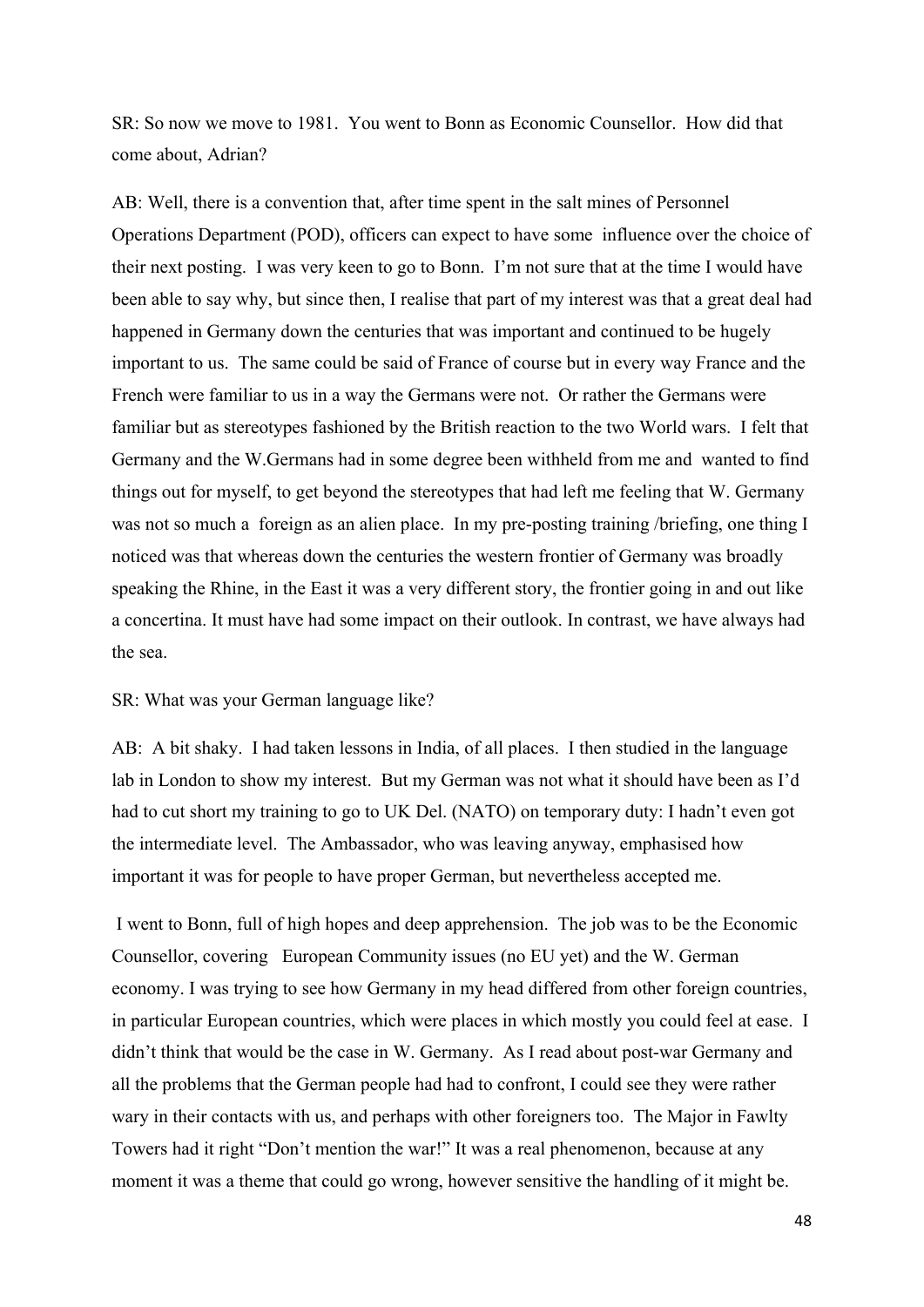With thoughts such as these I set off for Bonn. Crossing the frontier near Aachen, I felt a sensation for which I later learnt the German word - *Beklommenheit*: 'a feeling of uncertainty and concern, of anxiety about nothing in particular'. If I committed some minor traffic infraction, would a furious man in uniform come to deal with me? One couldn't expect a Mediterranean shrug to ease matters. When I got to Bonn, I found the Embassy on Friedrich Ebert Allee, the main road along which the tram ran, linking Bonn to Bad Godesberg. The Embassy seemed to be neither in one nor the other. Friedrich Ebert was leader of the SPD (Social Democrat Party) during WW1 and the first president of the Weimar Republic. His untimely death, the collapse of the Weimar Republic, the drab thorough fare and the dreary Embassy building (rumoured to have originally been designed as a hospital) reinforced the ideas I had that W. Germany was more likely to be bracing than charming.

SR: John le Carré called Bonn a small town in Germany, didn't he?

AB: Indeed: David Goodall, the Ambassador's private Secretary in real life and in a *A Small Town In Germany* , was Minister in the Embassy when I got there; a tower of strength. On the first day, I met my secretary, the other people in the economics department and called on the Ambassador.

# SR: Was that Jock Taylor?

AB: Yes. An engaging, encouraging, enthusiastic person. I liked him.

And then I sat down at my desk. Before my secretary could get back to hers, the phone rang. I picked it up to hear a voice rattling away in German. "This is it", I thought, "and it is real". It was a powerful stimulus.

SR: It's hard on the telephone in a foreign language though, isn't it?

AB: Yes. No body language. My job picking up the European Community dossier and following the German economy was to inherit the contacts of my predecessor, John Boyd, and go the rounds - very frequently - of the Finance Ministry, the Economics Ministry, the Federation of German Industry, the Agriculture Ministry, the Aid Ministry, the Transport Office etc.etc. I also needed to go to Berlin to talk to various agencies dealing with invisibles, especially insurance, and to the Bundesbank in Frankfurt and the Economic Research Institutes in Munich, Kiel and Hamburg. And then there was the Foreign Ministry. The agenda and tempo for covering much of this range of contacts came ultimately from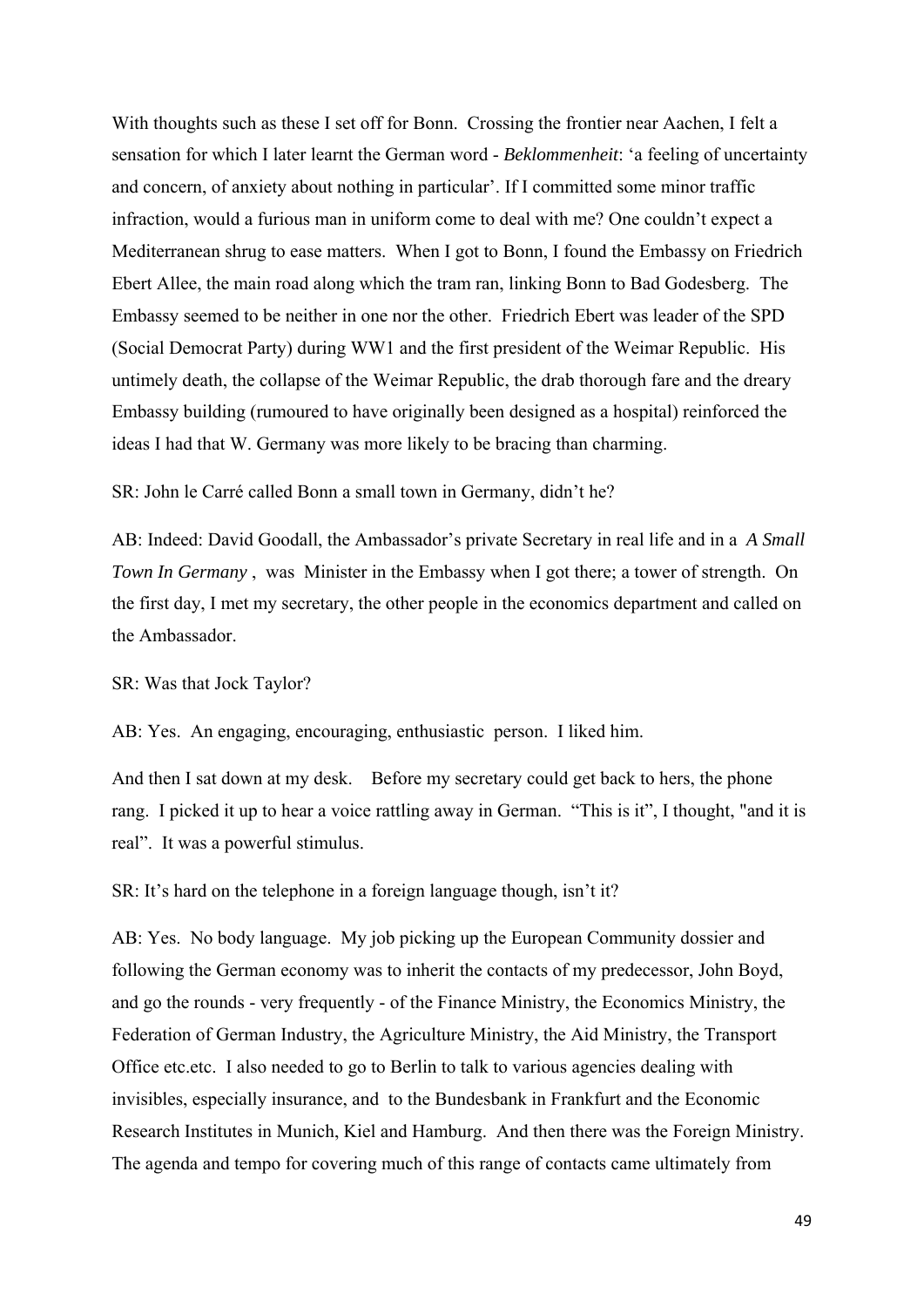COREPER but, apart from that, there was a healthy appetite for news from Bonn in the FCO and Whitehall more generally.

I learnt quite a bit about the strength of German economic management, the strength of the economy as a whole and also how the Germans were using structures within the European Community to support their competitiveness abroad. The liaison between the government departments other quasi-governmental agencies and industry seemed to be far more productive than I had the impression was the case in London. Maybe that's because when the Germans are doing something, they really focus. They're not so concerned about clocking off at 2:30 on a Friday to play golf or anything like that. That was one of the points that was borne in on me. But when, as happened several times a year, groups of Assistant Principals would come from Whitehall to have a little exposure to the German economy, the question I was always asked was, "How do the Germans do it?" I didn't really know the answer to that. But it seemed to me that a salient feature of German society was that, in W. Germany, one could get a qualification for acquiring skills at all sorts of levels. For example, in the tourist business, there were three grades of waitress. This reflected a very thoroughgoing analysis of the work that people actually did and how they should be rewarded for it.

SR: And with that a sort of recognition or status?

AB: Exactly. Often in Germany, for what we would regard as quite menial, unskilled jobs, you would require a certificate. One of the great benefits of the system, it seemed to me, was that once you'd achieved a qualification, however modest, it gave you confidence to go up another step. So, I felt that, in that way, the whole of the population were involved in the economy. Skills were important and craftsmen were recognised and rewarded. We have master craftsmen and apprentices, but not as comprehensively. So that was one point I always emphasised.

The other point was that when a German leaves school, whether it's to go to university to become an apprentice or whatever, he or she has to answer the question, "How am I going to provide education and healthcare for my children?" The education arrangements vary from one Land to another - because this is a regional subject not a federal one - and in some cases you have to pay, in some cases it's free and in some cases it's a mixture. But it's a question you have to answer. And, where healthcare is concerned, as far as I know, everyone has to have health insurance or pay the penalty. If you're 21 or 22, you have to address those questions. It is quite a sobering thing to have to do. (That is not to say that the National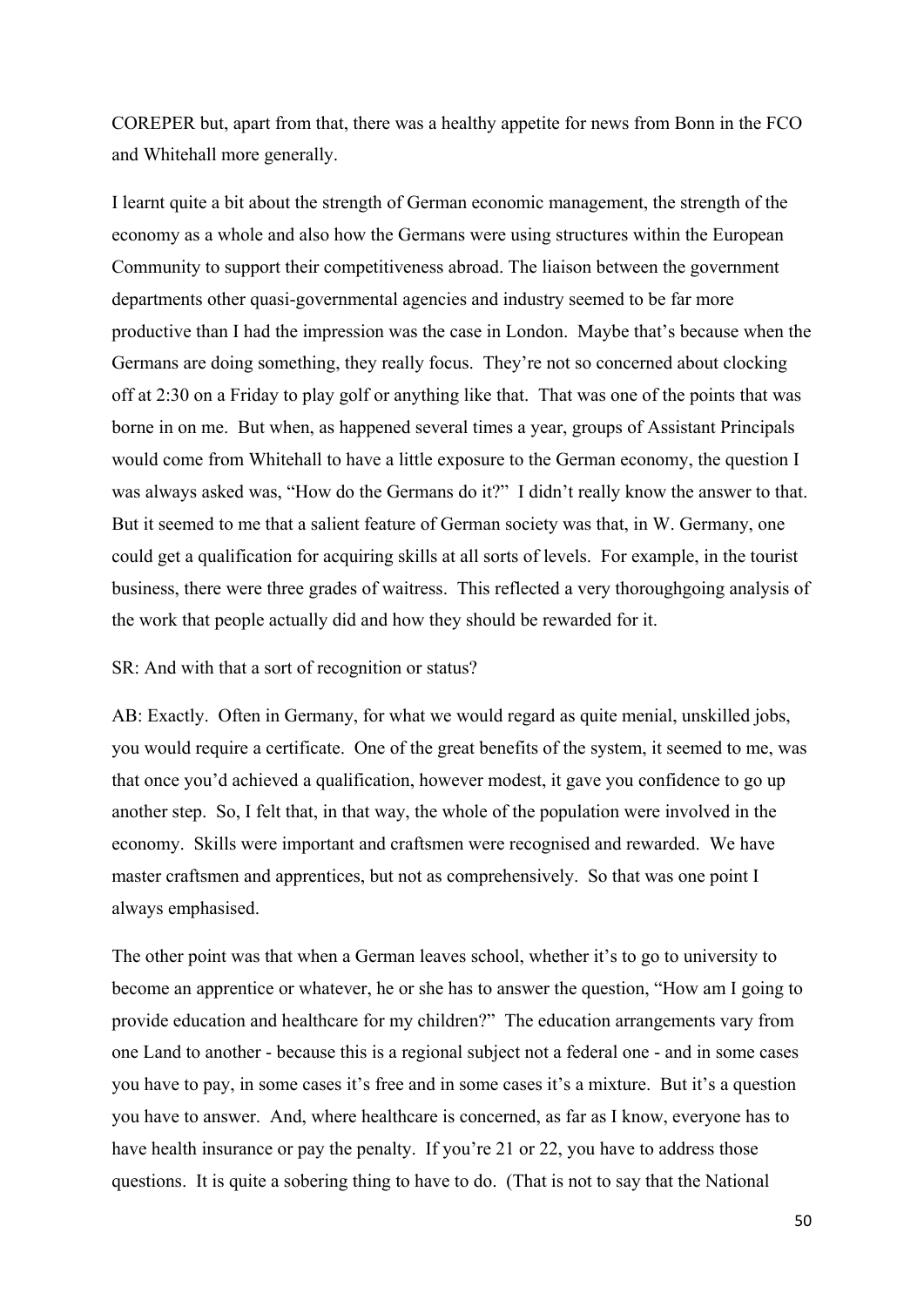Health Service, our great treasure, is a bad thing. On the contrary.) But it meant that people in Germany, individually, had to be aware of their economic situation for which they had to take a considerable measure of responsibility. And it's also the case, as we know, that one of the great strengths of the German economy is the so-called *Mittelstand,* the medium-sized businesses. Whereas at that time in the 80s (and things have changed, of course), it would be true to say the overwhelming majority of economically active people in the UK were employees, a corresponding figure for Germany would have shown that relatively far more were self-employed, though I never saw any statistics to support this. But just going round and talking to people, the economic worlds in which they lived were ones in which they didn't just go and collect pay, they had to take decisions about where to get supplies, how to keep customers happy - all on a small scale. People used to make fun in Whitehall about the German agriculture sector, because it was very costly at that time in the European Union context. There were a lot of half-time German farmers. In southern Germany, Bavaria and the Palatinate, Hesse and places like that, a quite typical social phenomenon was that, in the smaller towns and villages, people would have maybe a few hectares of land which they would till. But that only occupied the afternoons, so in the mornings they would work, for example, for Mercedes-Benz or one of its sub-contractors in Stuttgart. Neither job on its own would have kept them. We did write a few reports about how the Germans, notwithstanding the professions of purity they were inclined to make from time to time, used subsidies cleverly without attracting much attention … according to the European rules something they shouldn't have been doing. And how the German coal industry, which was very polluting as a lot of the mines were producing brown coal, was kept going via the so-called *Kohlenpfennig,* the coal penny, a low tax but levied over a wide base.

In the early stages, what dominated my life was Mrs Thatcher's wanting 'our money back'. You may remember that at the Dublin European Council in 1979, the combination of Charlie Haughey, the Irish Prime Minister, and Giscard d'Estaing made plain their dislike and dissatisfaction with Mrs T. I think it was her first appearance at a European Council. I don't know whether it's true that when she spoke, Giscard noisily rustled he pages of his copy of *Le Monde b*ut there was some pretty overt discourtesy and anti-feminism, or whatever the right expression is. That of course made an impact on her and on us because, whatever our political inclinations might be, we didn't want the Prime Minister to be humiliated in the European context. Some German media outlets were inclined to echo this deplorable display in Dublin. But, to my delight, most of the people I dealt with were welcoming – in the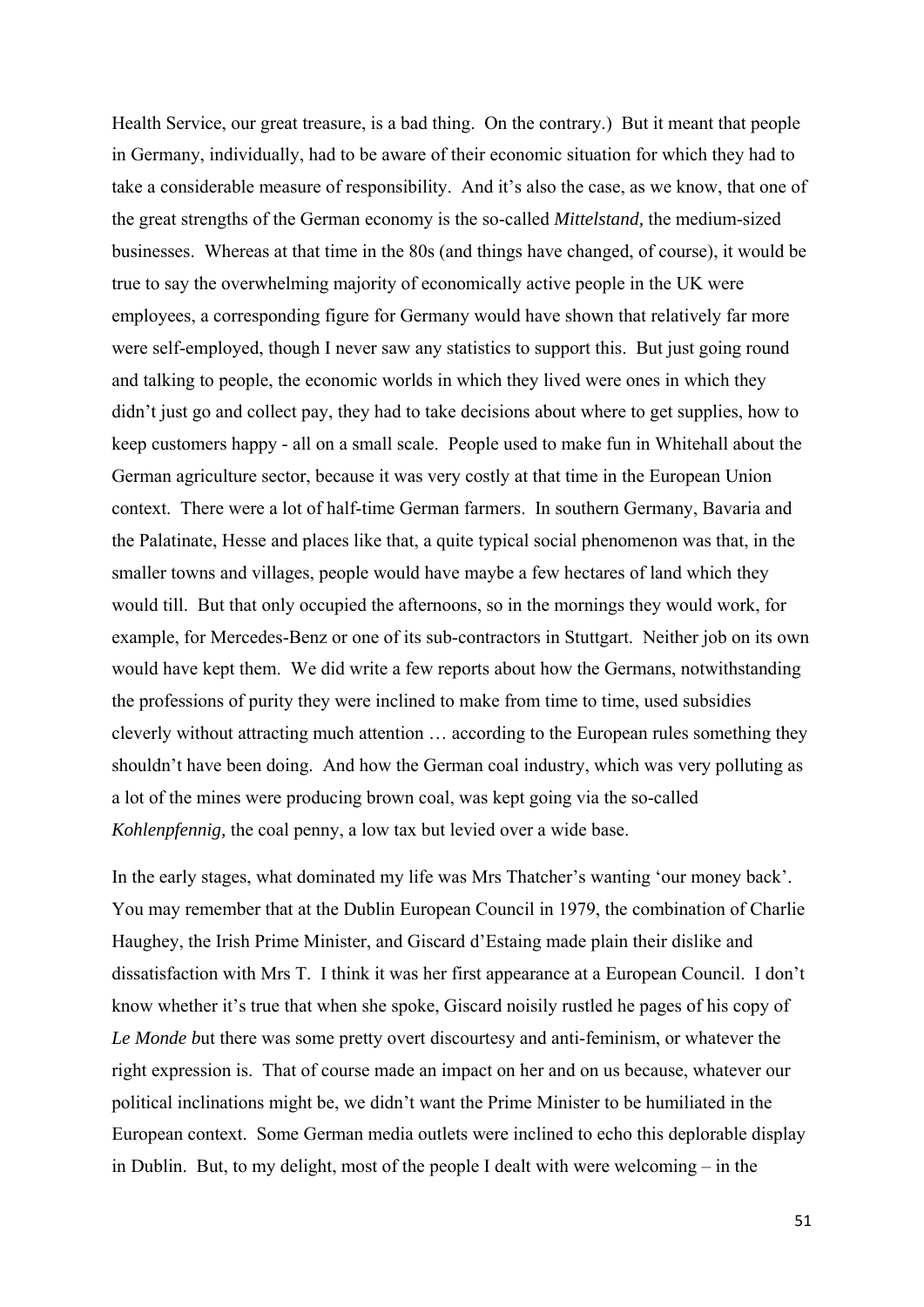Ministries of Economics and Finance and the Foreign Office (Auswaertigesamt), of course, and the other ministries and agencies. A difference between London and Bonn in my time was that in Bonn on European policy, the lead department was - and I imagine remains - the Foreign Office. Which is where it should be, wouldn't you agree?

### SR: Yes, but what about the Chancellor's Office?

AB: The Chancellor's Office is of course the supreme source of authority. Of all the people I dealt with those in the Chancellor's Office (*Kanzleramt*) were possibly the friendliest and most helpful. That, I think, was partly the way they were: they had a mature view about what the Community's requirements were at that time and the great benefit of having a more contented Britain as a partner. Some were not like that, but the great majority were. One indeed, a charming man from the Foreign Ministry, knocked on my front door one evening at about 9 o'clock. He came with a sheaf of policy papers which he just handed over, saying, "Adrian, I want you to see all these. See what the French are doing." I felt slightly embarrassed. He was so pro-us and believed so much in Europe and closer Anglo-German links. That was an eye-opener to me and also extremely helpful. Part of the welcome I got was due to the way my predecessor, John Boyd, had cultivated his contacts: his German was very good (although I think he did Chinese at Cambridge). It was all very positive.

But the way of true love doesn't run smooth. There were lots of hiccoughs on the way to the final deal in Fontainebleau three years later.

It slipped my mind when I was talking about this official in the Foreign Ministry, but something I hadn't appreciated was an expression that you would hear in German: *die feine englische Art* which means the fine or elegant English way. The Germans admired the way the British behaved towards one another, admired many of our social conventions and they also admired the way we dressed or rather perhaps I should say British fashions. I never really thought about this. I suppose I should have been more awake to it … Mary Quant and all those people, but particularly men's tailoring. Some of them sought to be like us, you know. We had what you might call a cultural, social influence: they wanted to be near us. It was genuine and of course it was an asset. In British embassies, there are usually amateur dramatics of some sort. One of my first jobs in Tehran was to produce the cabaret for the Ambassador's ball at Christmas. In Bonn, the Head of Chancery was Alistair Hunter who was very keen on amateur dramatics. He took charge and put on a performance of Twelfth Night at New Year. He was looking for a theatre because in the building we had … there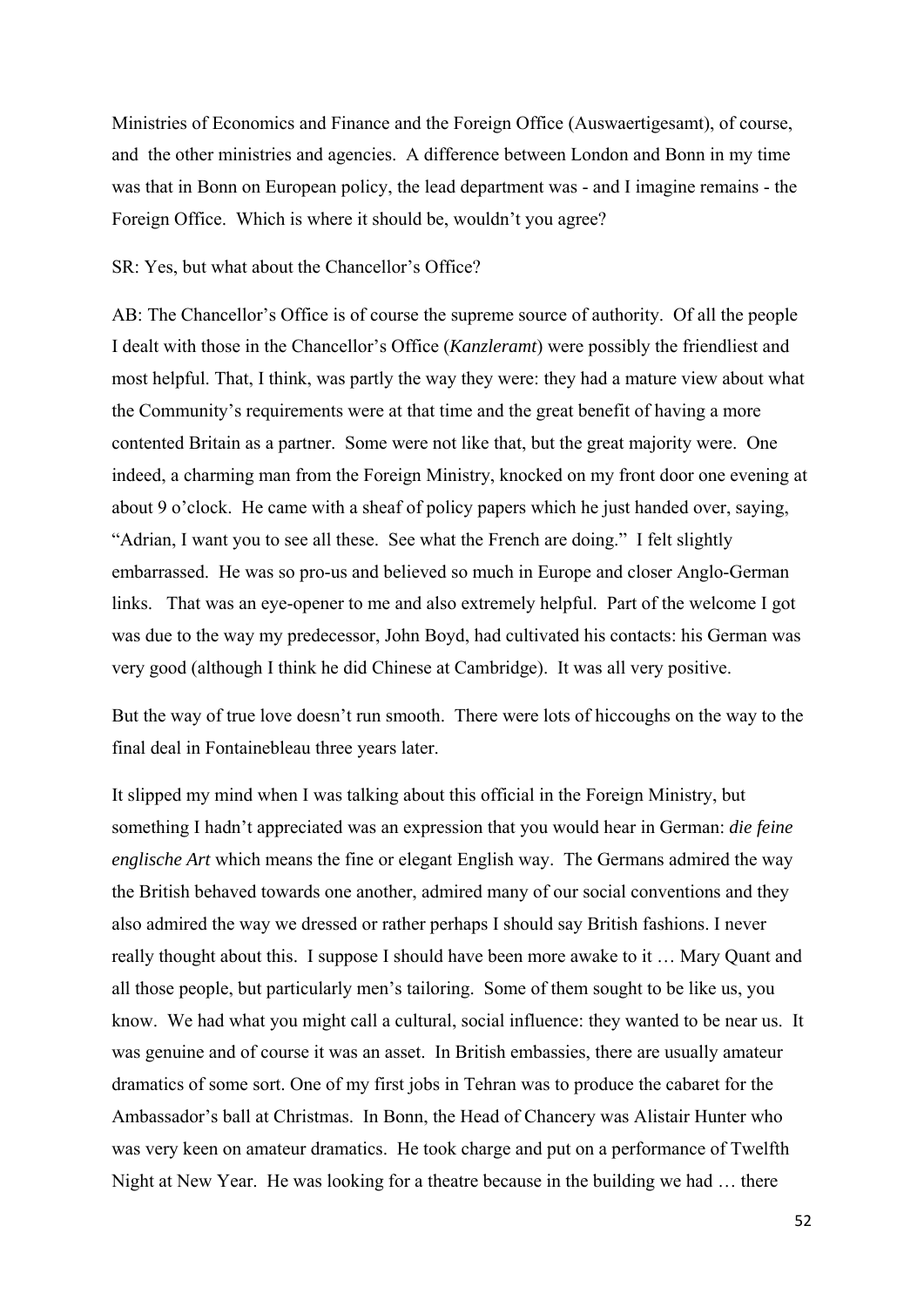were no amenities, really. He asked around and somebody suggested the City Theatre, the Stadttheater in Bonn, a regular destination for international opera stars. They said yes. The show was a sell-out over several nights. It may even have played for a whole week. Odd to think back on it, the Burghers of Bonn (a small town in Germany) queuing up to buy tickets to see the British Embassy doing Shakespeare. So that gives you some idea of the closeness. Some members of the Embassy staff, unlike me, were not exactly hostile to France but not sympathetic to France and French culture but,very positive towards Germany. And that was evident in our contacts: there were real enthusiasts, both on our side and on theirs. Basil Eastwood, later Ambassador at Damascus, used to organise carol singing at his house where we sang not only traditional English carols but also learnt through the German guests to sing German carols some very beautiful but to us then quite unknown. So, we actually felt very welcome and that alienation that I sensed at the very beginning dissipated quite quickly.

We had a number of things to deal with, one of which didn't concern me directly, but it certainly had an impact: the Falkland Islands. The Germans couldn't believe what was happening and how nationalist we'd all suddenly become. We had to tell them that the Islanders had been there for five or six generations, which is more than could be said of most Argentines in Argentina. One snapshot I haven't forgotten. Some years earlier, an official Anglo-German Economic Committee had been set up. It met at six monthly intervals alternately in London and Bonn. The Germans always took us to what was called a *Schlosshotel*, some old castle which had been turned into a hotel. They pushed the boat out. In London they had to pay their own way. We just gave them a dinner or something meagre like that. One of these meetings, at a Schloss not far from Bonn took place shortly after the loss of HMS Sheffield. The atmosphere was a bit edgy. One of the Germans sat me down after dinner and, over coffee, said, "You know, for us, in the twentieth century, it's inconceivable that military force should be used in diplomacy." And I thought to myself, "In the twentieth century?" But I dare say he meant in the post-World War II period. Plainly, he was shocked, as many Germans were. But that didn't last very long, particularly as we won. Had it gone the other way, that would have been a different story.

SR: You talked about Jock Taylor being charming. Then you had Julian Bullard. He was quite a character, wasn't he?

AB: A1! An amazing man. I first encountered him when he was the Political Director. He'd come to Bonn from Paris for a meeting and we were received by the German President. So,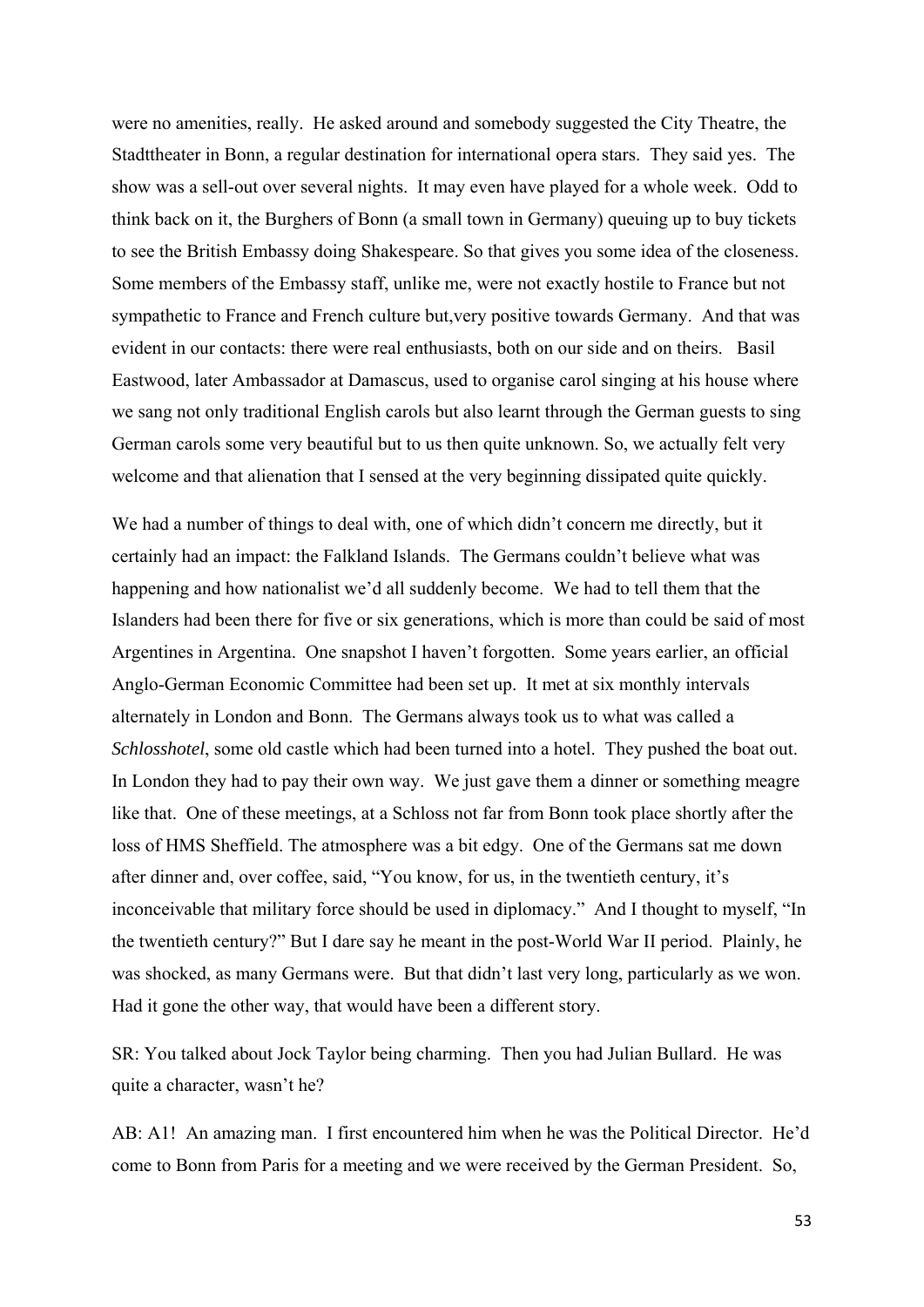he must have been coming with Lord Carrington or someone like that. Tom Bridges was there on the economic side. There was a reception in the President's palace. As we went in, Julian said, "I don't think I know many people here and I've got a bit of work to do. Any where I can go?" I was not familiar with the inside of the palace. As we both scanned the large reception salon into which we had been ushered we both spotted at the same time a giant palm in a correspondingly sized pot, to which Julian made a bee line. I kept my eyes averted throughout the proceedings but glimpsed him at one point kneeling down behind said palm. As we were going out, pushing some papers into my hand, he asked, "Can you send these telegrams? They need to go quite soon". Use of time! I was impressed.

The Germans liked him and respected his cerebral approach. He was influential in London with officials, although I believe Mrs Thatcher didn't like the cut of his jib very much. There were rumours that she wouldn't have him as PUS, which is why he came to Bonn. But he went down big time in Germany. He could see the opportunity for us in the arrival of Helmut Kohl at the top. Helmut Schmidt, Kohl's predecessor, for all his high reputation in the Alliance and internationally was of course a Socialist and he and Mrs. T. didn't share the same agenda, especially in Economic policy. Whereas Kohl and the Tories at that time were more or less singing from the same hymn sheet. Julian did a lot of advocacy on the opportunity that Kohl's arrival presented to us for getting alongside the Germans in a more productive way than had been possible until then. But I think Mrs. Thatcher took against Kohl personally. There was no animosity, as far as one could tell, but she just thought he was too German, you know!

SR: He was this rather larger than life character who loved his food, wasn't he?

AB: Yes, he was a huge man physically. But very intelligent, of course, with tremendous dynamism. I watched some footage of a debate between him and Schmidt, before Genscher betrayed Schmidt and started the coalition with the FDP and the CDU. Kohl had this energy! He was very cordial. I used to accompany Julian Bullard to call on him from time to time. On one occasion, Kohl said, "Ambassador, you don't come to see me very often." And Julian replied, "Well, I don't want to wear out my welcome, Herr Bundeskanzler." To which Kohl replied, "You must come here any time you want!" So that was all to the good. But it didn't of course bear the fruit that it might have.

We wrote a paper in the Embassy with the title 'False Friends', like the translator's *faux amis*  in French and English. The paper was arguing that we and the Germans understood one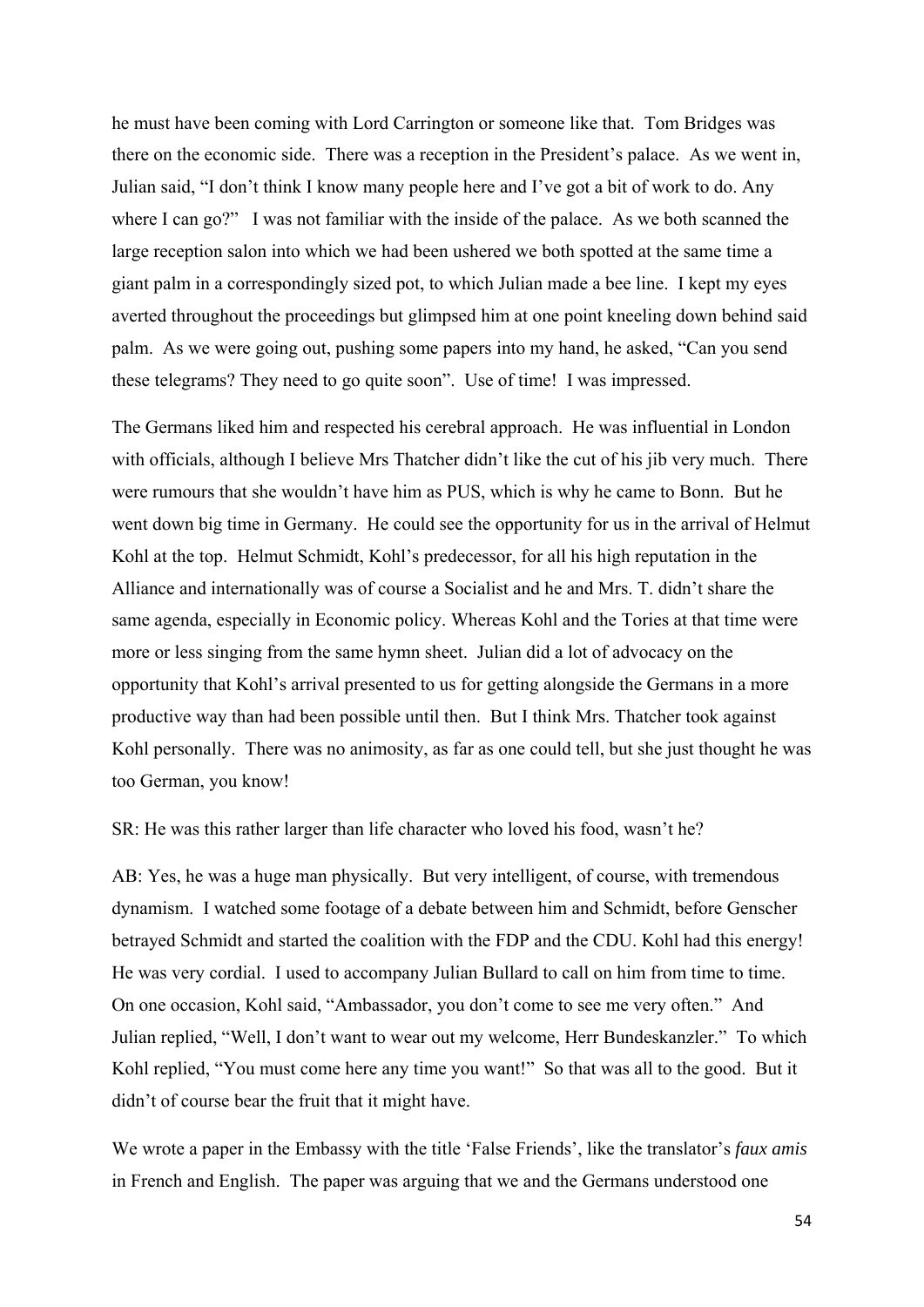another in a ... I was going to say visceral, but that's not quite right … an almost organic way, because we were the same people, linguistically and racially. We had these natural affinities and many policies in common and expected them to be on our side more frequently, especially in the European context, than they chose to be. When as frequently happened, they sided with the French rather than us, the disappointment was all the keener. We suggested that we might try to talk to the French about this, but the Office decided that wasn't a good idea! I think the Office, saw that, within the European context, the Germans could not go forward without warm regard from the French. That was something that had to be preserved. It wasn't just about horse-trading on particular issues: they had to make the relationship with France their top priority. Everything else would have to be subordinated to that. I think that explained our disappointment on Black Wednesday. We needed help and the Germans were concerned about the impending French referendum, for which the polls were not very encouraging. Had they bowed to our requests the likelihood was that that could have unsettled the economic situation yet further and that could have rebounded badly on the European Union's reputation in France and put the referendum in peril. And, of course, they also had huge bills to pay for the integration of East Germany into the Federal Republic. So, both financially and politically, they felt caught in a trap. Mind you, it was all pretty clumsy, the way it was done by the Bundesbank. I think the French and the Germans don't have to pretend they like one another: they need one another in the European context. Without Germany, the European adventure is nothing really. And Germany needs somehow, like Gulliver, to be controlled. So that was something for us to talk about.

And then there was all of the *Ostpolitik* and the way that affected business. The Germans wanted it to progress and people like Mrs Thatcher were always very suspicious. Finally, the Wall came down. She and Mitterrand both expressed doubts publicly about whether reunification was a good idea. When I was there in the mid-1980s, the notion of the reunification, *Wiedervereinigung,* was something that as a concept trumped Europe. But of course, at that time nobody could conceive of it as a possibility. And then, it happened, suddenly, just like that. Nobody had any idea it was just around the corner.

In talking about the *Ostpolitik,* the *Bild Zeitung* – the Daily Mirror equivalent – that had its offices overlooking the Wall had a museum within its building dedicated to the so-called *verlorene Gebiete* (the lost territories) of East Prussia, Pomerania and so on. There used to be rallies in Bonn every year by the refugees who had settled in West Germany. People would give sometimes quite inflammatory speeches. But I don't think it had much purchase on the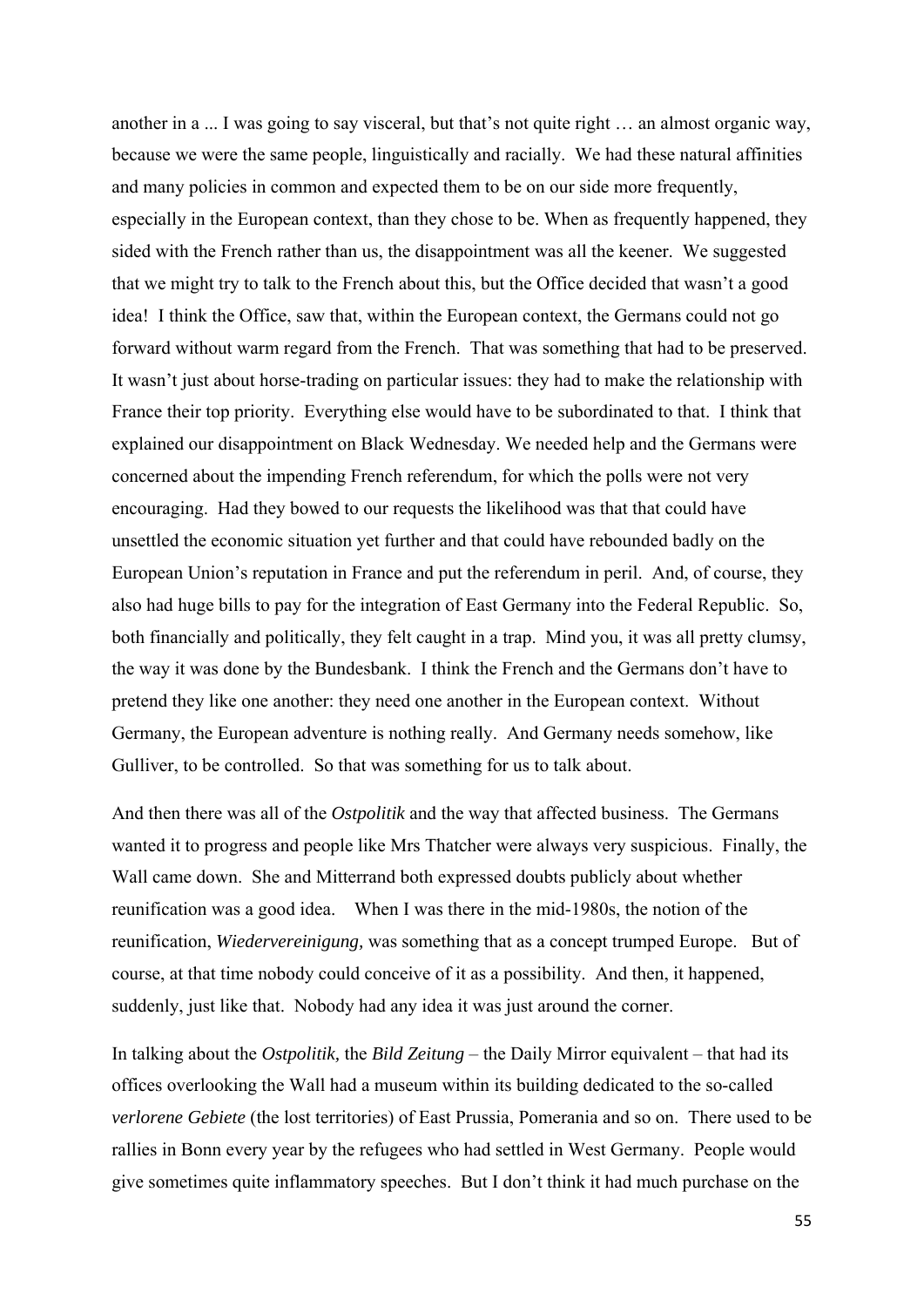national political mood, so we never thought it was really serious, but occasionally there would be flashes of temper and irritation at the fact that foreign troops were still in Germany, that Germany was divided and that the capital of Germany was, as one man scathingly put it to me, *das Provisorium* (a provisional entity) i.e Bonn.

What else can I tell you? Something I shall never forget is the Stuttgart European Summit when we were all very tense because it looked as though we might get the budget deal then. Michael Butler, the Economic Director, and David Hannay were there. The Minister-President of Rheinland-Pfalz pushed out the boat for the Heads of State/Government. The great and the good were all invited to a huge reception in the Minister-President's palace. There was going to be a dinner for the Heads and then we could all go home to bed. The Heads sat in the morning, they sat in the afternoon, but the afternoon session didn't break up as scheduled. It went on. Suddenly, word came through that the reception had been cancelled. Still the meeting went on. Then, after a bit, word came round that the dinner had been cancelled. Could sandwiches be sent in? We were twiddling our thumbs in the delegation office. I think it was one in the morning, it might have been two. Mrs Thatcher came back with Geoffrey Howe who was Secretary of State. Room was made for Mrs Thatcher on the sofa. She sat down and said, "What a shower they all are!" She kicked off one shoe and rubbed her foot. Then somebody who knew her better than I came forward with a glass of weak whisky which she knocked back. Then it all came pouring out. At one point, David Hannay put up his hand and said, "Prime Minister, could you just clarify?" And so she clarified. And then said, "I don't know how you can bear this stuff! I'm told you've been working on Europe for over 15 years. You must be a saint! How could you possibly stand it?" At another point, she made some savage remark about the other Heads. Geoffrey Howe demurred in his characteristic way … perhaps it's unkind to say sheepish? She retorted, "Oh, Geoffrey!" and shut him up. But then we had to wait for the draft communiqué. The Germans, as the host delegation, were in charge of producing it. After an hour or more, word came that it was ready. It was just coming off the press. Michael Butler sprang out of his chair and volunteered to go and get it. He bounded down the corridor and came back a bit later with the text. He read it out to us in German and in English. We all listened very intently. Then I can't remember whether it was he, or David Hannay or someone else, asked, "Net? Is it net?" "No, it's not!" Michael was off again. He came back a little bit later with 'net' written in very clearly. I don't know whether it was a typo or an attempt to pull a fast one … That was another unforgettable moment. From the same Summit, I recall a clearly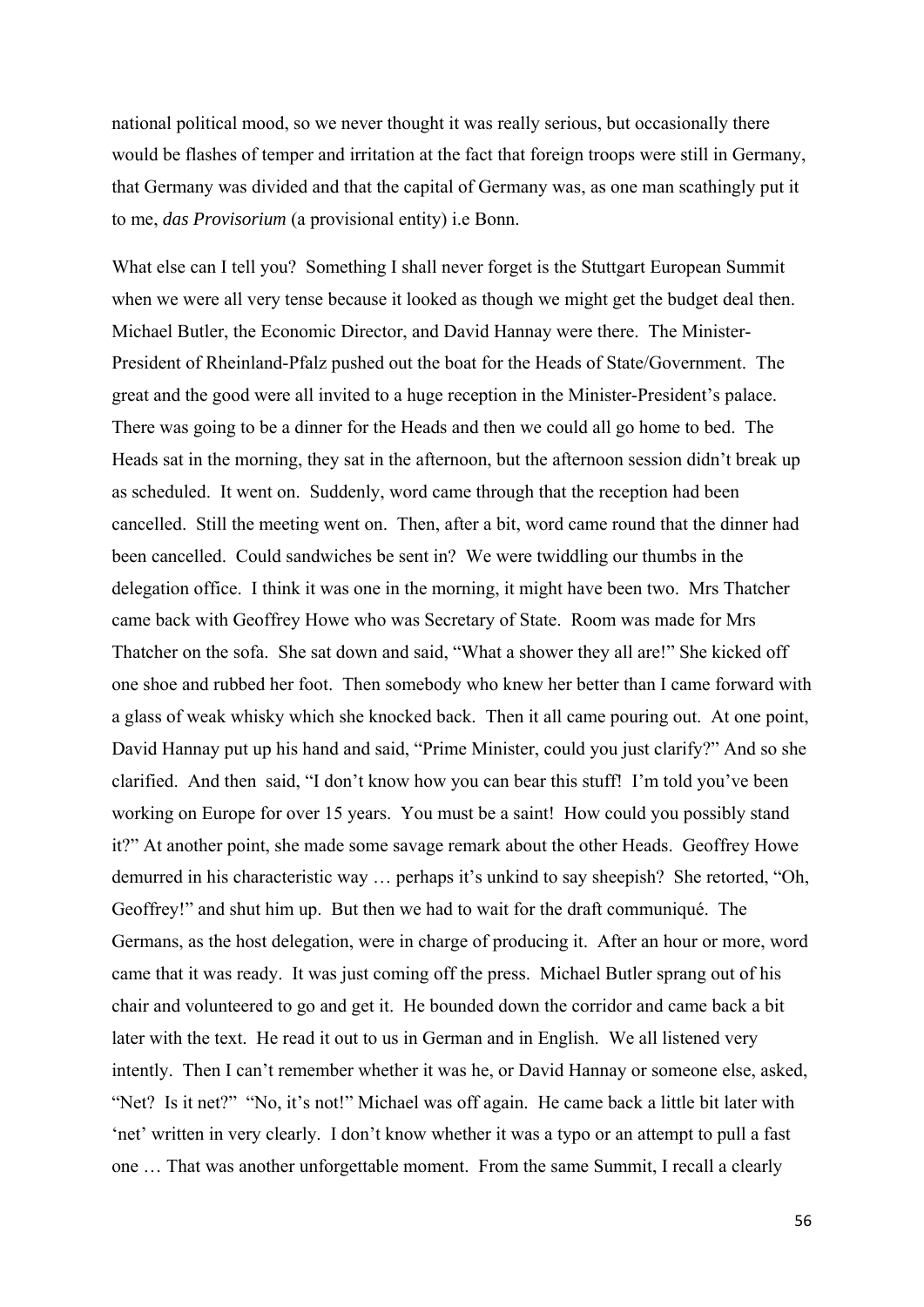less dramatic moment. The Heads were all locked in their conclave. I was in a nearby corridor talking to a colleague when Garret Fitzgerald, the Irish P. M., suddenly appeared. You may remember his thick pepper and salt hair and rather weather-beaten face. Combined with his Donegal tweeds and jaunty air, I could have sworn he'd been whistling before he caught sight of us. At all events, the effect was certainly carefree, verging on the bucolic. Such a contrast to the stress and strain in the British camp.

Let me just add one thing, going back a bit, about the Anglo-German Economic Committee. It was one of a number of initiatives we had taken to try and get ourselves into a position visà-vis the Germans which rivalled, in some measure, the one they already had with the French. We had the six-monthly exchange on economic issues at official level. But then we had a programme of bilateral Ministerials. That then grew into having joint Cabinet meetings. All this was very good and positive, but there was no way we could supplant the French. And so the disappointments … At official level preparing for some Foreign Affairs Council, everything would be right: we'd gone round all the German Ministries and agencies, all the ducks were in a row, or seemed to be. And then, on the eve, someone in the Elysee would ring the Kanzleramt. I think, in the end, there was never really any way of dealing with that.

We were at dinner in Jock Taylor's house for the visit of one of our Cabinet Ministers. One of the guests was Hans-Werner Lautenschlager who was the official State Secretary of the Foreign Ministry: in German ministries at that time there were two so-called State Secretaries, the official and the political. He was a man of considerable charm, cultivated with impeccable English. I remember sitting on the sofa with him and David Goodall. He asked David a question to which David replied rather slowly, "-ish." "What a wonderful language you have!" was Lautenschlager's rejoinder. An exchange that seemed to me to reflect remarkable amity and intimacy.

At that very same dinner party, when pudding was being brought, the Cabinet Minister said, "Oh, I must tell you a joke!" The company inclined forward to hear some British humour from a Cabinet Minister. With a sort of bogus German accent, he started, "There was this German camp Commandant who summoned all the POWs. He told them he had both good news and bad news and asked which they wanted first." The horror … I dare say I wouldn't have done it, but I certainly wasn't near enough to kick him on the shins. Unhindered, he told his crass and feeble joke. There we are. Basil Fawlty's retired Major was spot on.

SR: Do Germans really get humour? I'm not so sure.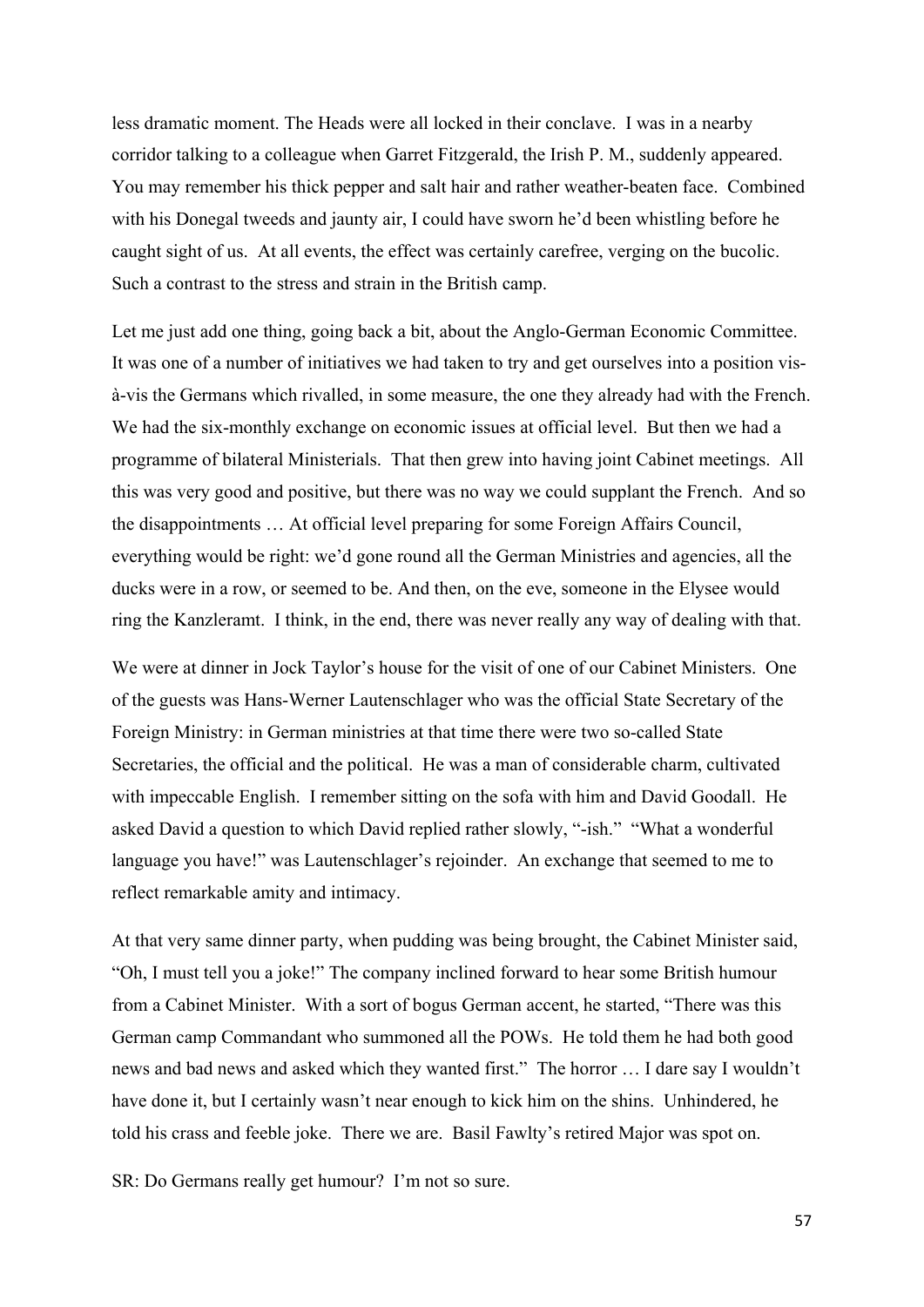AB: I must say I objected to one of their cartoonists who drew a cartoon of Mrs Thatcher in an inelegant pose for a lady, with her drawers down, looking behind her at what she had done. The caption was 'The British contribution to the European Community.' I had a word with the Editor about that. We can be very coarse as well. Are the Germans a coarser version of us? Is that why they admire *die feine englische Art.*?

\*\*\*

#### **Head, Falkland Islands Department, FCO, 1985-87**

SR: Good morning. It's 21 May 2019. Adrian, now we come on to your time as Head of Falkland Islands Department (F.I.D). What was it like running your own Department?

AB: I enjoyed it! I may say that it was a surprise to me. I'd finished in Bonn. I'd served in Paris, was familiar with Italy. I could speak the respective languages and was looking for something European: this could hardly have been further away.

So, I accepted my new job with a certain resignation. But I quickly began to see that it was quite meaty. This was 1985. The conflict had finished three years earlier. But there was a sea of problems to address. And there were lots and lots of elements in the situation, all of which needed quite a lot of attention.

I think I could start by talking about Number 10, where Mrs Thatcher sat. I was reading a book about Thomas Cromwell recently and I learnt that a familiar phrase around Hampton Court at that time was 'the King's great matter', referring to the divorce, rarely referred to explicitly. In retrospect, I think the Falkland Islands at that time enjoyed a similar kind of character as a concept and piece of business. People didn't want to get involved if they could avoid it as, at some point, it was likely to come before the Prime Minister. Someone who didn't have that option was the Foreign Secretary, Geoffrey Howe. In Bonn I'd seen a little of the body chemistry between them, a particularly sensitive interface. I remember talking to one of the Private Secretaries at the time whose name is familiar to us both [Peter Ricketts]. We were discussing a draft which I wanted to send to Number 10. From our discussion I learned a new phrase: Hovian periods! I cocked an ear; clearly this particular officer was an expert in Hovian periods. That underlined how delicately one had to tread.

In addition to Number 10 and the Foreign Office, there was also Whitehall. The Departments closely involved were, of course, the Ministry of Defence, the MAFF (Ministry of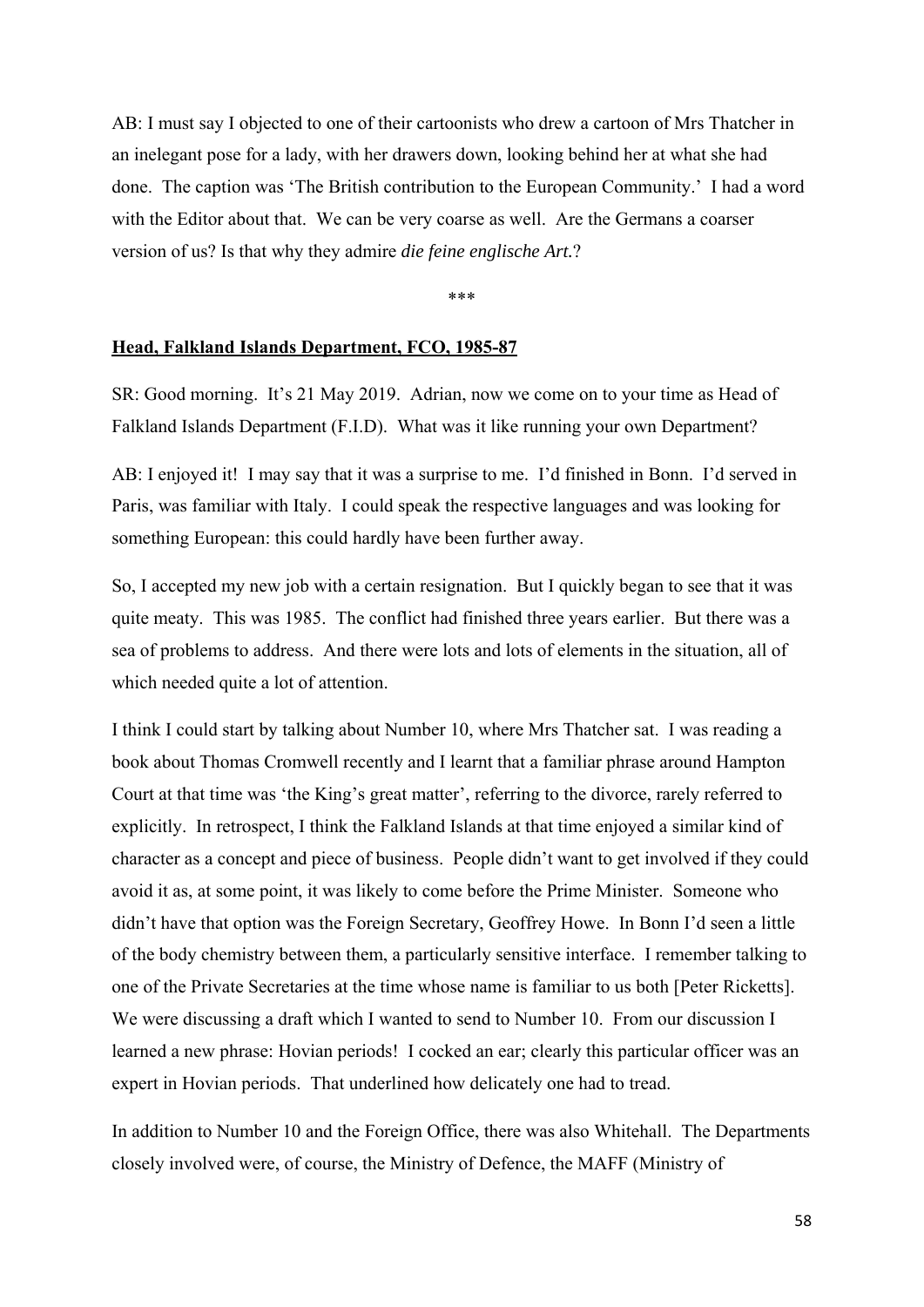Agriculture, Fisheries and Food) for reasons that will appear later, the ODA (Overseas Development Administration) and the Treasury.

Then there was Parliament. The Opposition, of course, was very keen to prod and tease the government as the opportunity presented itself. In his obituary, it was written of Tam Dalyell M.P. that he had asked 119 questions on the whereabouts of the Belgrano before it was sunk. And there many other pressure points the Opposition could exploit.

But all wasn't entirely peaceful on the Tory side either, because interest in the Falklands touched on British sovereignty - a familiar theme - but also on the environment and, at times, the two collided. So, there was a very lively interest among backbenchers that had to be addressed. And then there was the Falkland Islands Office (F.I.O.) in London which reflected very well the views of the Falkland Islands Government (F.I.G.). And F.I.G. via the (F.I.O). in London and directly, was in constant touch with and able to play like a piano the Falkland lobby in London, led by people like Lord Shackleton and the ex-Governor Rex Hunt. It's worth pointing out that, at that time, all telephone communications between London and the Falkland Islands were serviced by Cable and Wireless, one of the biggest employers in the Islands: this also meant that the Governor's conversations were easy to overhear if you worked for Cable and Wireless. One of the members of the Executive Council did. We felt under scrutiny in Parliament, on the telephone, not to mention in the Media - everywhere! Domestically, there were lots of actors, most of whom were supportive, but all of whom had their axes to grind: the Government wasn't being forthright enough, careful enough about environmental issues, wasn't wanting to make peace … After all, the war was over and we didn't even have diplomatic relations with Argentina, not even consular relations: it was ridiculous that this regrettable episode had led to such a breakdown and we should be working hard to restore matters to a normal situation as soon as possible, and then there was the cost of the garrison, a figure well into the hundreds of millions per annum. These were the main issues of concern to parliament and the wider public.

In addition to that, there was the external factor, the diplomatic factor, notably the question of our sovereignty over the Islands. During the conflict, allies and partners had given us prompt and effective support, bilaterally and in multilateral fora. But three years on that was beginning to change. If I remember correctly, even New Zealand and Australia abandoned us in some UN fora, abstaining when we needed them to vote for us. Others were also getting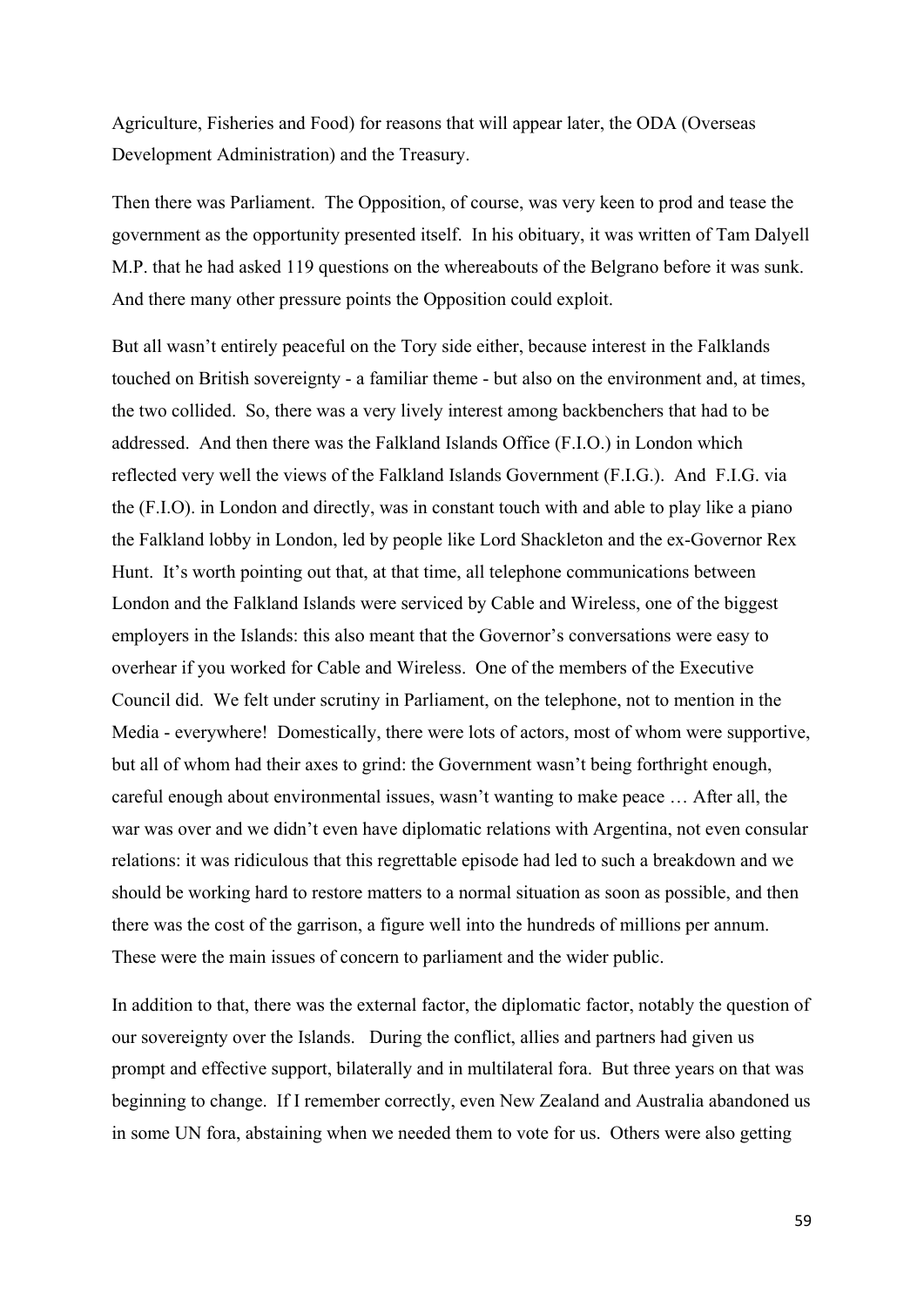wobbly in the face of the Argentine campaign for bilateral talks on sovereignty. all of which meant there was plenty to do.

SR: Did you ever go to the Falkland Islands?

AB: Yes, I went several times. That was one of the dimensions: it's a very long way away and very difficult to get to. At the time there were no regular communications between the Islands and the South American mainland not to mention with the UK. This meant that the only reliable, regular connection was provided by the RAF. They ran a weekly flight, I think, from Brize Norton to Port Stanley, primarily for military purposes but civilians on government business were also carried. I don't think any member of the public could buy a ticket.

There are hardly any trees on the Islands. The climate is similar to here, but there's more sunshine and more wind. So it feels - and is - very exposed. Although it looks a long way from here, you have still got to go 2,000 miles further to get to the South Pole.There's a lot of empty space: the winds play this way and that. It's very difficult to grow trees, but you can grow sheep: that was the main economic activity which was virtually a monopoly of the Falkland Islands Company (F.I.C.), a company that belonged to Coalite, the producer of light coal. It was a fairly small operation, but it did own most of the land on the Islands. There were a few private farmers but, in sociological terms, the 1,800 people who lived there were overwhelmingly employees, rather than farmers. That probably explains why, at that time, there was very little entrepreneurial spirit. It was just sheep for wool. Teams of shearers would come from Australia. As far as I know there was no abattoir, no meat industry. From the economic point of view, it was extremely underdeveloped. The major priority was to correct that.

But a precondition for that was security. Given the distance and the isolation, it was vital to have credible assets in place. When I got the job, the Navy had a frigate on permanent station. They had a submarine - they're always a bit cagey about this, but there was a submarine whose duty it was to protect the Islands. Then there were three offshore protection vessels with guns. I'm not sure if they had anti-aircraft batteries. Then there was the military garrison. I can't remember whether it was at battalion strength, but it was more credible than the single platoon we had to repel the invasion. Then there were attack aircraft - at least a squadron plus land based anti-aircraft missile batteries. All of that was quite expensive.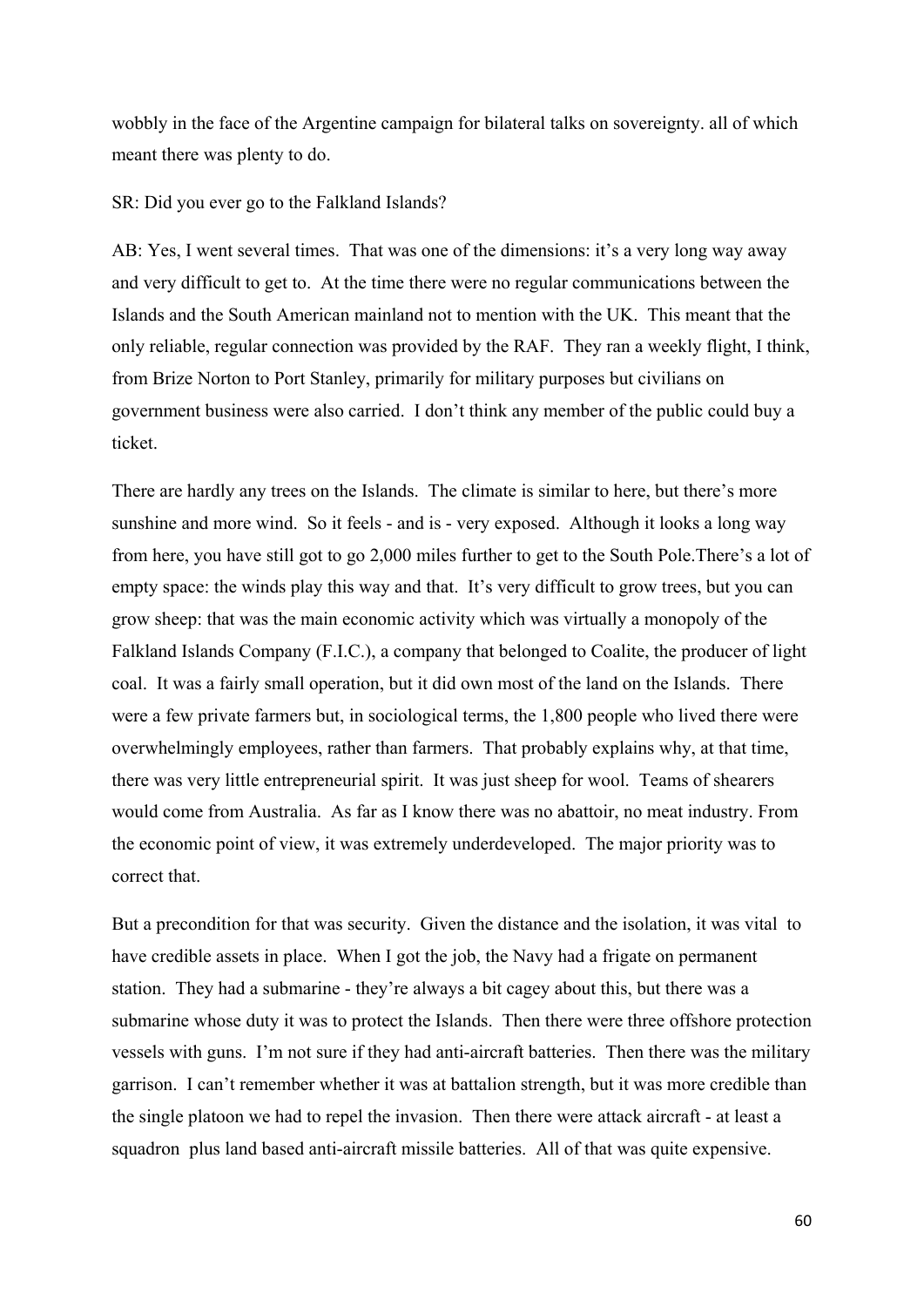Again, the figures are a bit hazy, but they were in the hundreds of millions: you can see the temptation to do a per capita calculation!

So that was the policy: we had to make sure the Islands were defensible. Another part of defending the Islands was defending our sovereignty position: we had no doubt about our sovereignty and we had been running the Islands successfully and peacefully for over 150 years. And we weren't going to talk about it: not wanting to talk about it was very unwelcome to lots of people in Europe, even in NATO, in Parliament, in the media and, a fortiori, outside Europe, particularly in places like Latin America.

Before I joined the Department, under the pressure that we should be prepared to talk to Argentina, an attempt had been made to restore relations and the first meeting - and, as it turned out, the last - was held in Switzerland. The Swiss looked after our communications with Argentina and acted for us, and the Brazilians acted for the Argentines. The meeting was convened and broke up within hours, I think: it started in the afternoon of day one and ended before lunch on day two. The reason it ended was because there had been some briefing to the press after the first meeting. Confusion had arisen over something somebody in the UK delegation had said in Spanish: the two phrases at issue were '*no estamos listos'* and *'no estamos preparados de hablar soberania',* we were not going to talk about sovereignty, let it be understood that we were not going to talk about sovereignty. I can't remember which of these verbs was used: *listos* means ready, *preparados* means something more solid than that, for example, "Are you prepared to sign the contract.?"

### SR: So it implies a willingness, then?

AB: Yes. You have prepared yourself for this encounter. And, of course, we had, because it was serious diplomatic business but we were NOT going to talk about sovereignty! So the various interpretations of this caused panic. I didn't hear this first-hand, but our delegation was told to pack up and come home.

### SR: When was this?

AB: I took over in September 1985 and I think this attempt had been made earlier that year or perhaps in 1984, I'm not sure. That put a damper on everything: all the sensitivities and hostilities were aroused, yet again.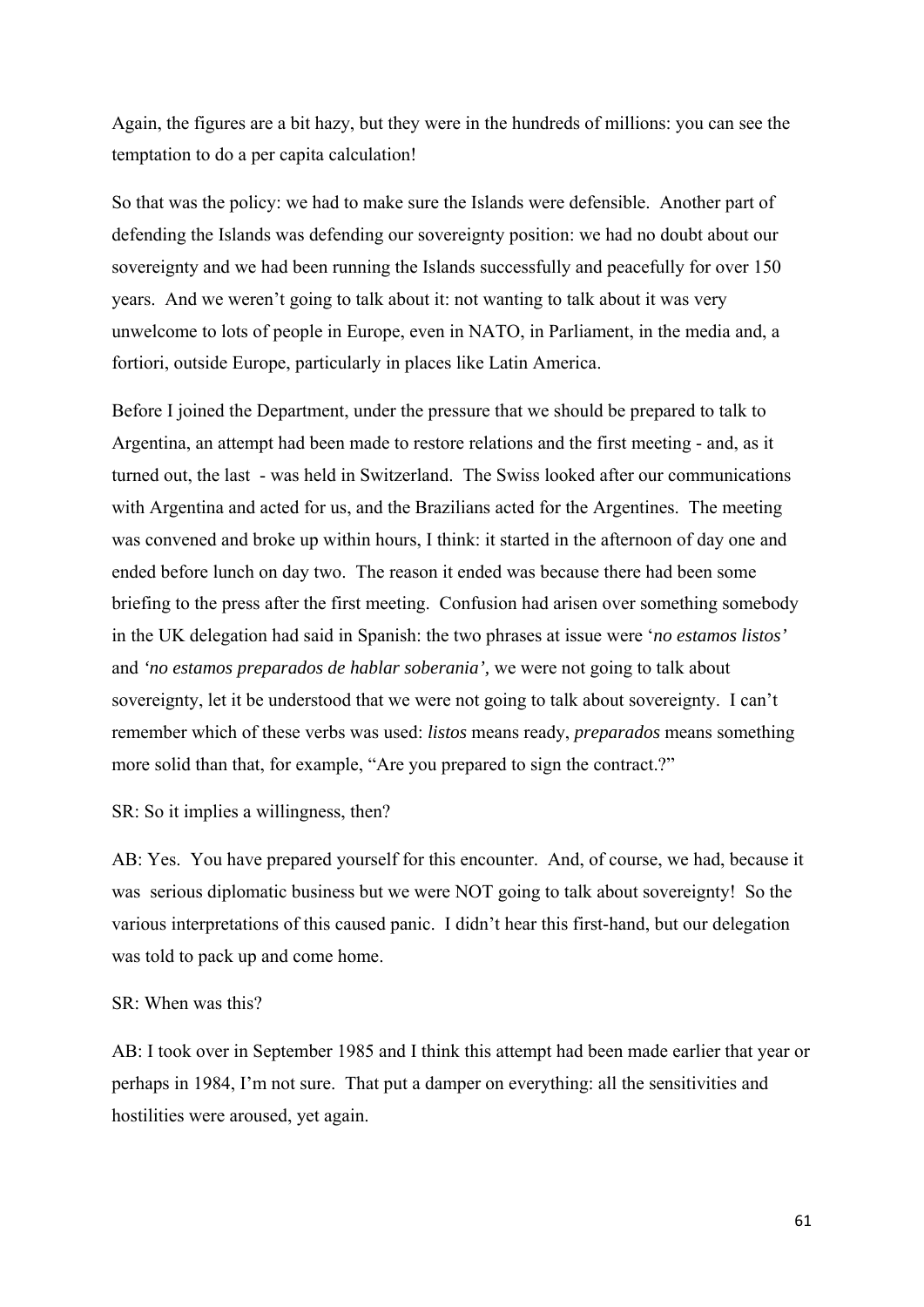So there was a very active diplomatic effort being coordinated by us abroad. And before every meeting, every conceivable body in international organisations was briefed against forthcoming meetings where the Argentines, for their part just as actively, were going to raise the question of Falklands sovereignty and why it needed to be discussed: if it could only be discussed, they argued, a solution could be found and peace could be made and so on and so forth. But Mrs Thatcher - talk about the Iron Lady - was absolutely immovable. Quite rightly so, given our situation at that time.

I remember in that context that a meeting of Heads of Mission in the Americas was held in early 1986, I think. I was produced at the meeting to tell them about our position on the Falklands, because most of them - individually and as a group - felt there wasn't a great deal of mileage to be gained in bashing people's ears in their local capitals with this topic.

A lot of them hadn't been in Whitehall in the immediately preceding years and weren't aware of the atmosphere. I remember telling them that what they had to remember was that the Falklands looked British, the islanders thought British, they walked British, they talked British – in short … they and the Islands were British and they just had to get that into their heads and pass it on! For some of them, that was quite a revelation.

We had to brief our missions on a regular basis for meetings of one kind or another. Since the 1930s, Argentina had been run by a series of dictators. As a result of the war, the military caste had been abandoned by the public on the grounds of failure but also because they had caused the disappearance of possibly as many as 30,000 of their own citizens. They were very unpopular and the people voted in President Alfonsin, the only parliamentarian of any kind who had raised his voice against going to war. He had a strong record, with social democratic credentials behind him. His Foreign Minister was an academic, Dante Caputo. The main justification for their position was simply what they called the *integridad territorial*: this was the precious *patrimonio* which had been handed over to the Argentine Republic, the Republic of the Rio Plata, by the Spanish Crown. It was cast-iron, rock solid. There was a strong strain of legality in their approach to things. Because the position was so clear for them, and because the principle of national integrity is very important in international law, that's all they could see, really. In fact, it rather handicapped them. Certainly, it was as difficult for them to admit that there could be any dilution of the principle of territorial integrity as it was for us to admit there could be any question about our national sovereignty. So those were two very hard positions.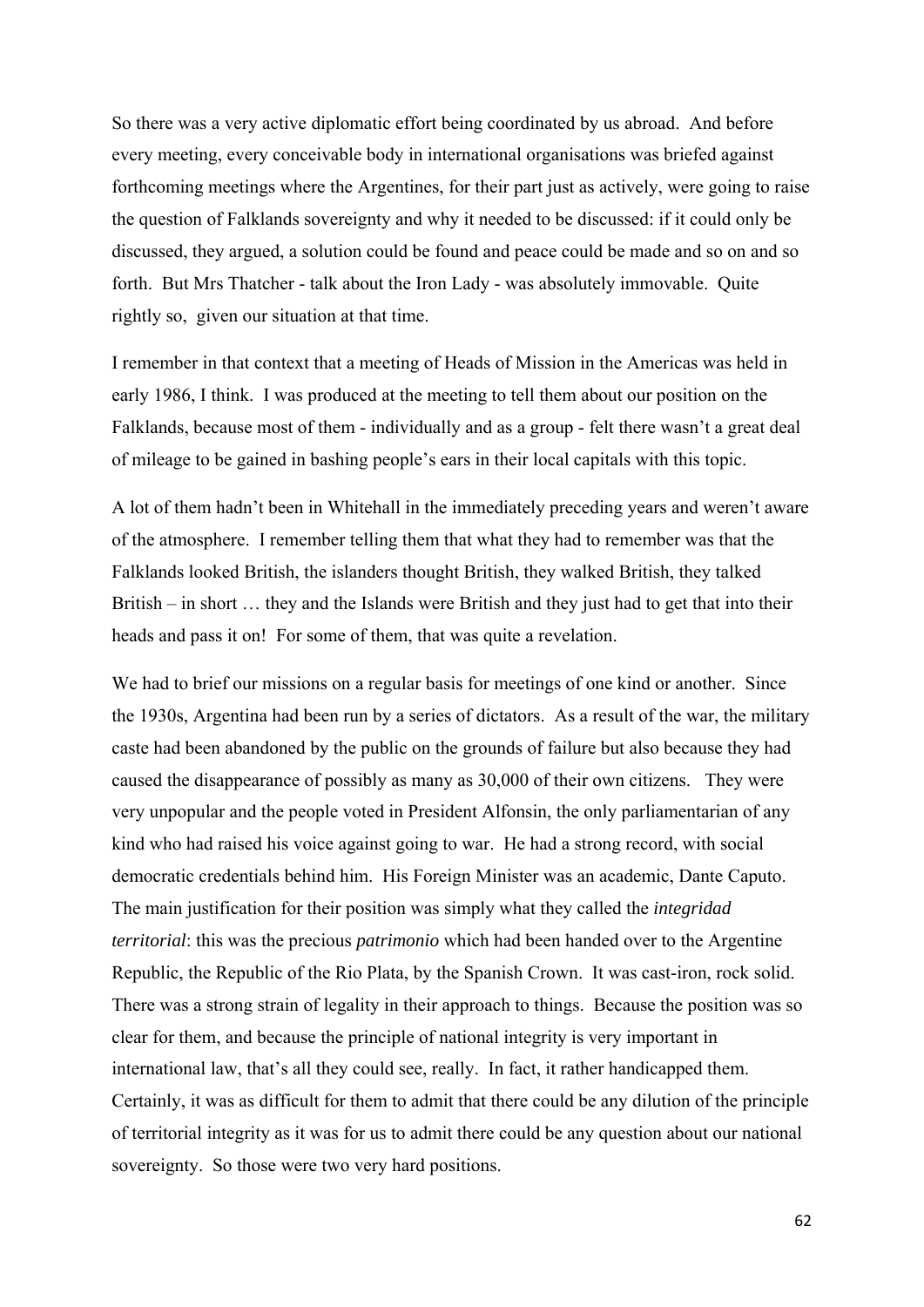A lot of what went on abroad was replayed in London in Parliament and the Media. Promoting and protecting sovereignty was important.. We also had to look after the people of the Islands: what you might call the economic situation. My recollection is that the income of the FIG in 1985 was around £5 million. This came mostly from the sale of stamps to philatelists and interest on money in the bank. As a result of the conflict and all the public attention it had got, it became clear to lots of people that conditions in the Islands were pretty primitive. Something needed to be done to justify the loss of life which, for many people, was scandalously high. There was no secondary education of any kind. Much of the primary education was conducted by itinerant teachers. There were small settlements spread over this very large territory: there'd be a Falkland Islands Company house with common amenities and families would be lodged in smaller units. Some of the people were bachelor shepherds who would be in a kind of bunk house. The road between Stanley and the airport was the only road in the island outside Stanley but it wasn't asphalted To get around a 4x4 was the solution.. Teachers travelled on horseback. They would stay maybe three weeks and then move on. The level of education and information was pretty low. For those who could afford it (those, in the main, were the independent farmers, of whom there were very few) before the conflict, they had sent their children to bilingual boarding schools in Montevideo (Uruguay) or Buenos Aires, often run by Catholic orders of one kind or another. They got a good education there and learn't Spanish! In the wake of the conflict, they were regarded by some people as unreliable quantities.

Health was the same. There was a doctor and there was a cottage hospital. But if there was anything serious, you had to go to Montevideo or B.A. There was a ship that went to Montevideo once a month.

So, faced with this, HMG had spent quite a lot of money in the immediate aftermath of the conflict to build up amenities for the people: medical, educational, recreational. But that was a short -term programme. The next step was to find a way to make the islands self -sufficient economically. HMG had already spent £3 billion on the war! The Department for which the supply is voted is the ODA.

The obvious answer to that big question was of course Fisheries. Lord Shackleton, the son of the famous explorer, had a lifelong interest in the South Atlantic, particularly the Falklands. He had been there several times and had produced a report on the feasibility of commercial fishing.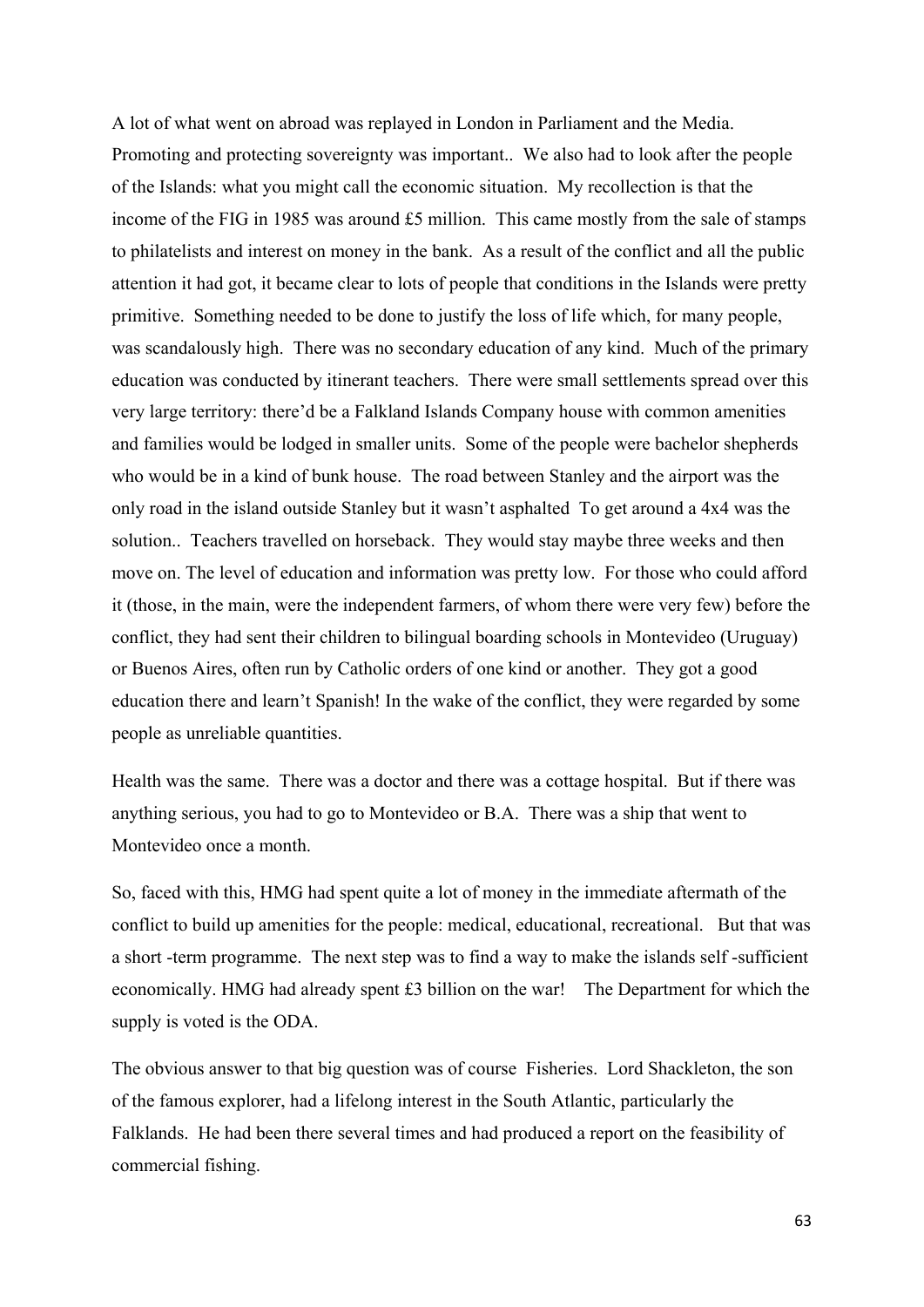Most fish live on the continental shelf. Many years earlier the Argentines, in accordance with developing international law, had claimed their right to extend their territorial sea out to 200 miles and the logic of their claim to the Islands meant the Islands' waters out to 200 miles too. Our position was in line with practice around the UK where we claimed only out to 12 miles. The islands over which we claimed sovereignty were therefore totally surrounded, out to 200 miles, by water claimed by Argentina.

Whatever about the political factors, there were also practicalities to consider. How do you set up a fishery? How much might it cost? How would you manage and protect it? Who would pay? Would it lead to tensions at sea?. It all looked pretty unappetising. You need an infrastructure to run a fishery; scientists to do the conservation measures; you need fishery protection vessels to make sure you haven't got people poaching. And, in the case of the Falkland Islands where the waters were disputed, the fishery protection vessels themselves needed to be protected because, at any moment, opinion in Argentina could spark something. There was a lot to the downside. Apart from Argentina there were also the fishing nations the USSR, Poland, Bulgaria, Japan, Korea. Taiwan and Spain. None recognised our sovereignty. Indeed Spain, our NATO ally and about to become our EC partner was a fierce protagonist of the principle of *la integridad del territorio nacional*- think Gibraltar! and supporter of the Argentine claim.

During the conflict, we had established around the Islands a Total Exclusion Zone at 200 miles. The fishing nations' fishing effort had increased considerably after the conflict. But the Argentines had not sought to interfere with this "poaching" as, given their position on sovereignty, they reasonably might . "Poaching "was increasing substantially giving rise to a growing clamour in this country and in international fora for something to be done to protect the stocks. What's the Navy for? The answer to that is that the Navy never does fisheries protection: that is always the responsibility of the civil power. RN vessels were down there to protect against enemy attack, nothing to do with fish.

 On one of my visits, I went up with the RAF and we flew around our waters. The crew took lots of photographs of those fishing. They sent us the photographs and I was interested to see that the vessels we'd actually seen from the air were Spanish. They were trespassing in our waters, inside the 12 mile limit, and apparently fishing. Another reconnaissance found some Soviet vessels doing the same thing. So here were people *in flagrante*: what were we going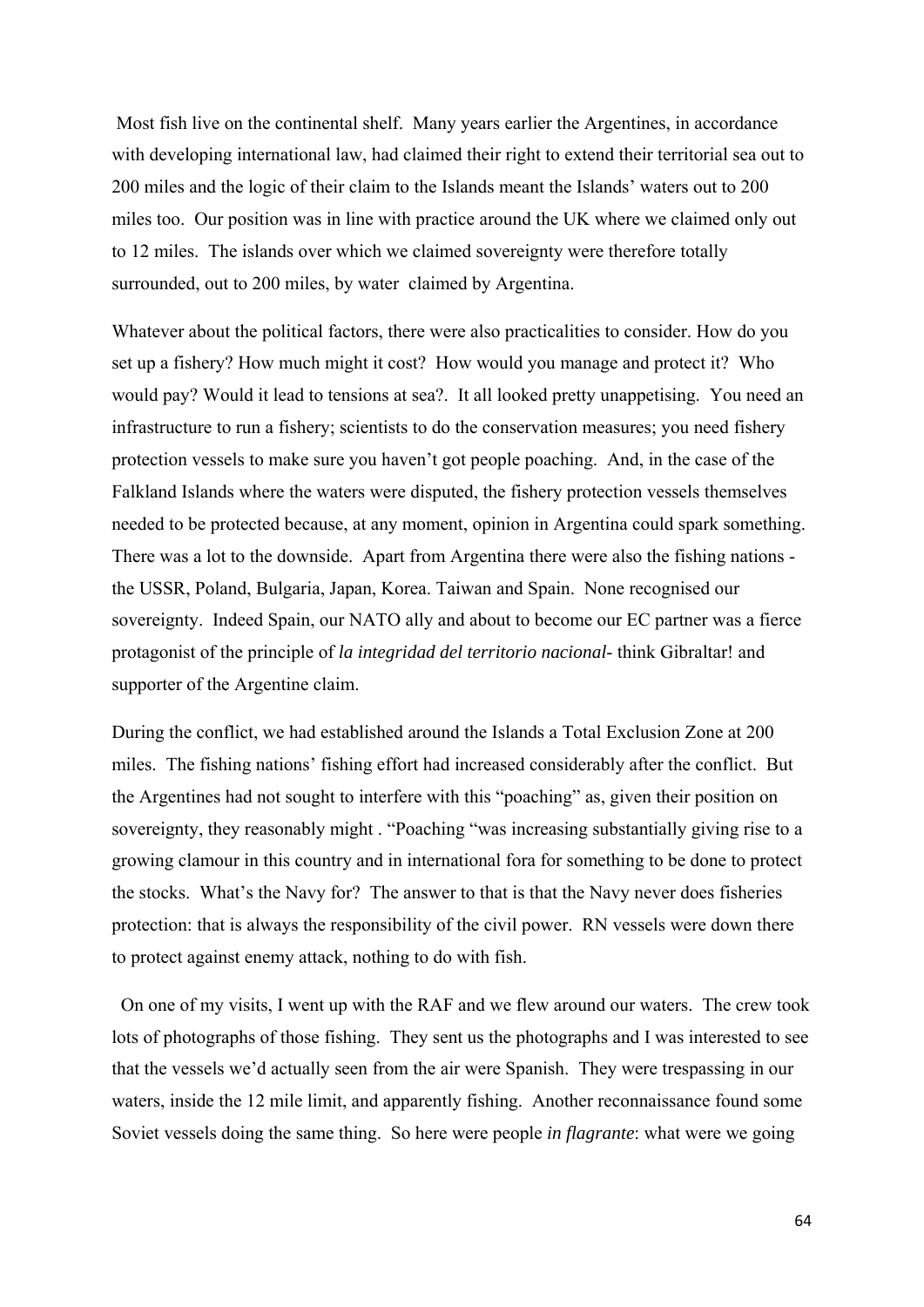to do about it? What could we say to them? Would they say that they didn't recognise our sovereignty?

A bit later, back in London, as we were mulling over this, my secretary got a call from someone visiting London: this person was Spanish and wanted to talk to someone about fishing in the Falklands. He was from the fisheries association in Galicia, north-west Spain, and wanted to know whether there was any likelihood of us doing anything about the fish. They were worried as they had now become dependent on South Atlantic fish: it was very important for them to continue to have access, particularly as they would have to survive a lengthy transition period before, as members of the EC, about to happen, they would be granted access to EC waters. He sketched out a beguiling picture. The Spaniards would go down in their ocean-going trawlers, not the factory ships. The holds would be full of Rioja and other Spanish delights which they would sell to the Islanders. They could then fill up with fish for the return trip. Everyone happy!

SR: It was interesting that he had come to you.

AB: Yes, the murmur about conservation had become something of a chorus as the fishing effort had increased. I asked him if he would be prepared to pay a licence. He replied that he would: they needed the fish. Then we got in touch with the Embassy in Madrid to report what we had been hearing and asked them to identify a few MPs for us. The result was some pointed questions from Galician MPs about the Spanish government's policy. So that was a hopeful development.

Then the question was what about the Russians? The argument seemed to be quite simple: they'd trespassed, they should be reproached and told not to do it again. Did we believe in our sovereignty or didn't we? Should we call in the Soviet Ambassador? Northern Department recommended that our approach should be made by our Ambassador in Moscow, away from the British Media and Falkland ears. Sound advice. To our relief, the Soviets said they were sorry and wouldn't do it again.

 This was promising. However, there were still the brute financial aspects of it all: where was the money to come from? As our Legal Counseller, David Anderson, said, "If you are claiming jurisdiction, you have to be able to enforce it. That's a fundamental principle." At the ODA, someone had done a back of the envelope cost, estimating that running a fishery would cost about £15 million a year. If your income is £5 million, how much could you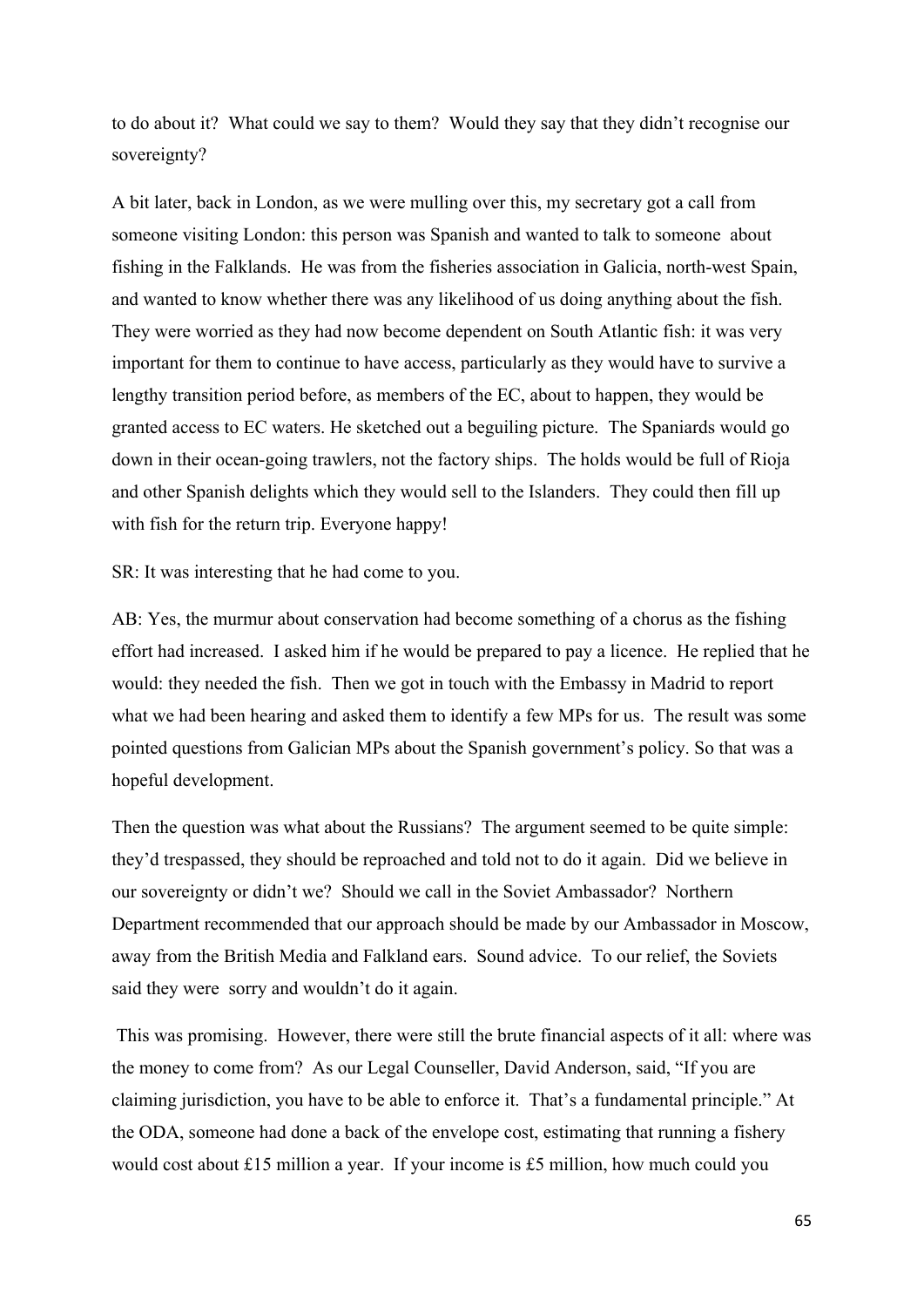spare to set up a fishery. What would you get from a fishery? The figures didn't stack up. The MoD maintained that it was none of their business and said they were going to withdraw the three offshore protection vessels. There was a meeting at the Cabinet Office. Christopher Mallaby was the chairman. I rushed round to see him and got hold of John Goulden too who was the Under Secretary on defence issues. The upshot was that we lost all three Falkland Islands protection ships in just one afternoon in the Cabinet Office!

There was however an extremely helpful man in the Ministry of Agriculture Fisheries and Food (MAFF) who sat in on all our meetings. He was in a very happy position, because he was not responsible for anything outside UK waters. MAFF had no jurisdiction in the Islands, their budget wasn't going to be touched. He did know an awful lot about fish and fisheries, fisheries protection and so on. We got him to work out a plan and tell us what we had to have: a ship, a plane - preferably two because there was quite a lot of water to overfly. Where would we get the money? Still the figure was around £12 - 15 million. Then we got in touch with some fisheries people in Hull. It so happened that one of them had been at Cambridge at the same time as I.That was helpful : we had known one another slightly. I told him to swear on the Bible that he wouldn't mention this to anyone else: we had to do something about the Falkland Islands economy, we wanted to establish a fishery and we had a proposition to put to him. The idea was to hire two aircraft with fold up wings which had to be conveyed at night into a ship that would go to the Falkland Islands where they could be reassembled. I emphasised that this was not policy, it was just an idea and asked whether he could see a role in this. He said he would be happy to do it.

Then we had to find the aircraft. The MAFF official said he thought he knew a source but wouldn't tell me where it was. I then got a call from him. I think he was in Ulm. I'd actually been there and I knew that the Dornier aircraft factory was there. He said he thought he had found what we needed. When he came back, we were able to flesh out the plan a little more: he would hire two aircraft which could be disassembled and conveyed discreetly to Humberside for loading onto ocean-going vessels. It would then be up to the Governor to make sure they could be unloaded and re-assembled discreetly. But we had to keep it very hush-hush, because of the number of lines of communication between the Falklands, Parliament and the press, and the vulnerability of the Governor's telephone line and the need to keep an ongoing dialogue as the pressure for action was growing. All of that meant that we didn't really want to talk to anyone except ourselves in case there was a leak, at which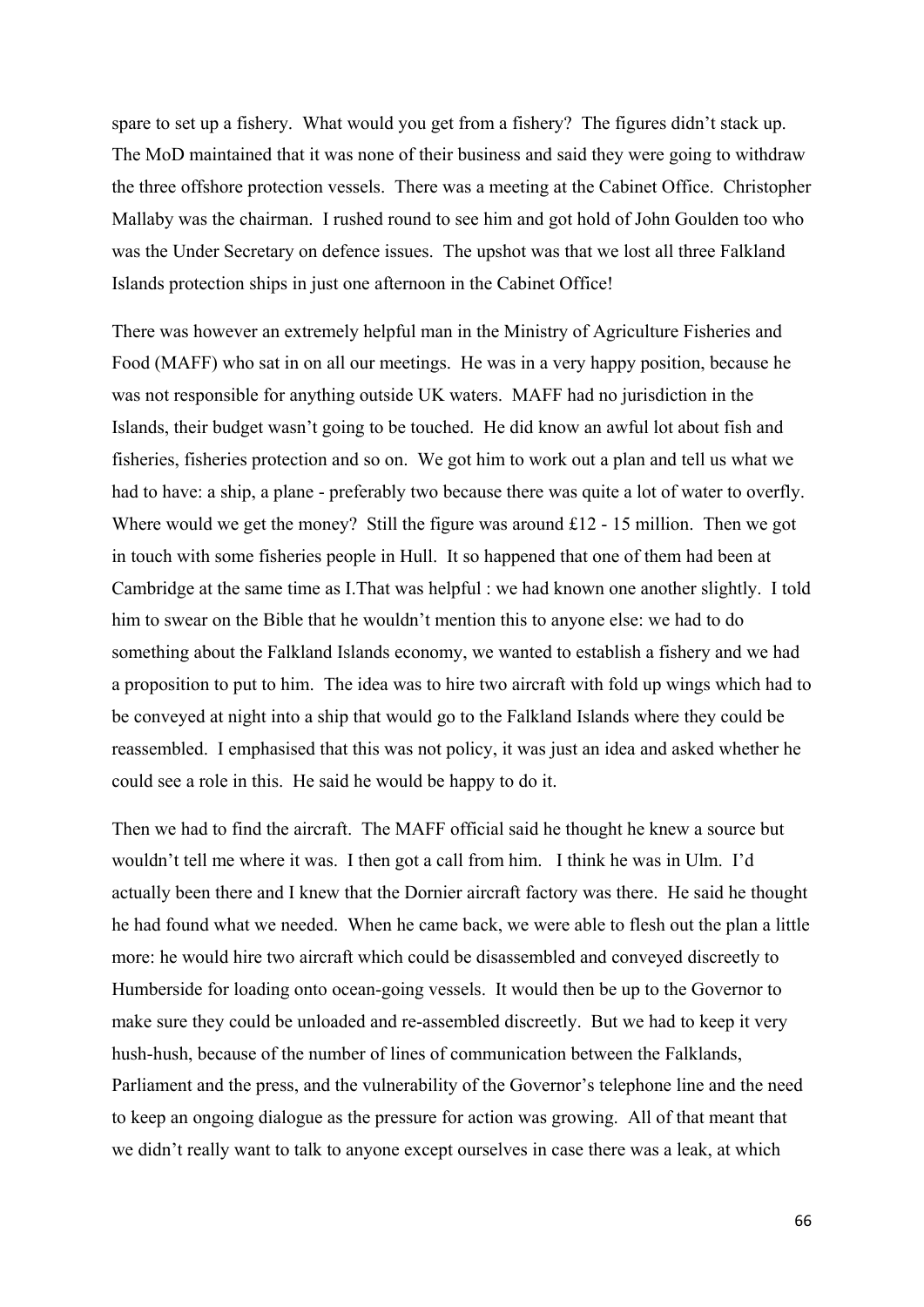point the Argentines would be convening the Security Council and things would become very untidy.

But we had to share our plans with Whitehall. The Committee convened. The MAFF man spoke about the feasibility of it all. David Anderson explained his point about jurisdiction. The MoD said if the fishery protection assets were attacked, they would of course defend them, but they were not having anything to do with fisheries protection. The Treasury asked how much it was all going to cost. And everyone turned to the ODA representative. For the ODA the difficulty was that however low compared with standards in the UK the Falklands standard of living was, the Islands could not by any means be regarded as qualifying for Overseas Aid. That of course was true. However, according to Whitehall arrangements the needs of the overseas territories had first claim on the overseas budget that was voted to the ODA. They were horrified at accepting a long - term commitment that could become much larger and eat into funds destined for countries like Bangla Desh. We had a draft paper for OD ready for submission. I wanted to know if the ODA representative would agree. We then had a row. I said that we had been asked to advise ministers: we couldn't just say that we couldn't agree. This was a very important issue in which the Prime Minister was taking a personal interest. What would happen if we abandoned the attempt to put the economy of the Falklands Islands - the future of this British territory - on a sounder footing? Unmoved. So, I suggested that I would have to put a PS on the submission saying which Departments didn't agree. The row continued a bit but the ODA representative walked out of the room disagreeing.

Anyway, we put it up to the Secretary of State, with a draft to send to the PM and OD colleagues. By then, I was a bit better at Hovian periods than earlier! Off it went and it was agreed. I should just say that there was one amusing exchange at a meeting with the Secretary of State before we sent it over. He said, "How do we actually claim our sovereignty?" David Anderson - a wonderful man, dry as a biscuit with a great sense of timing at meetings - said, "Well, Secretary of State. It's very simple really. All you have to do is tell Parliament. Just say, 'This is our territory and we are legislating for it accordingly". Geoffrey Howe - a lawyer - was not sure, but David Anderson reassured him that was all he had to do. We drafted the statement timed for the afternoon of 26 October 1986. We sent out briefing packs to everyone across the world, timed for presentation in sync. We had a special Bren gun unit at the UN in New York as we knew that in Argentina they would go absolutely ballistic at this. We'd made numerous attempts to get them to talk about conservation, which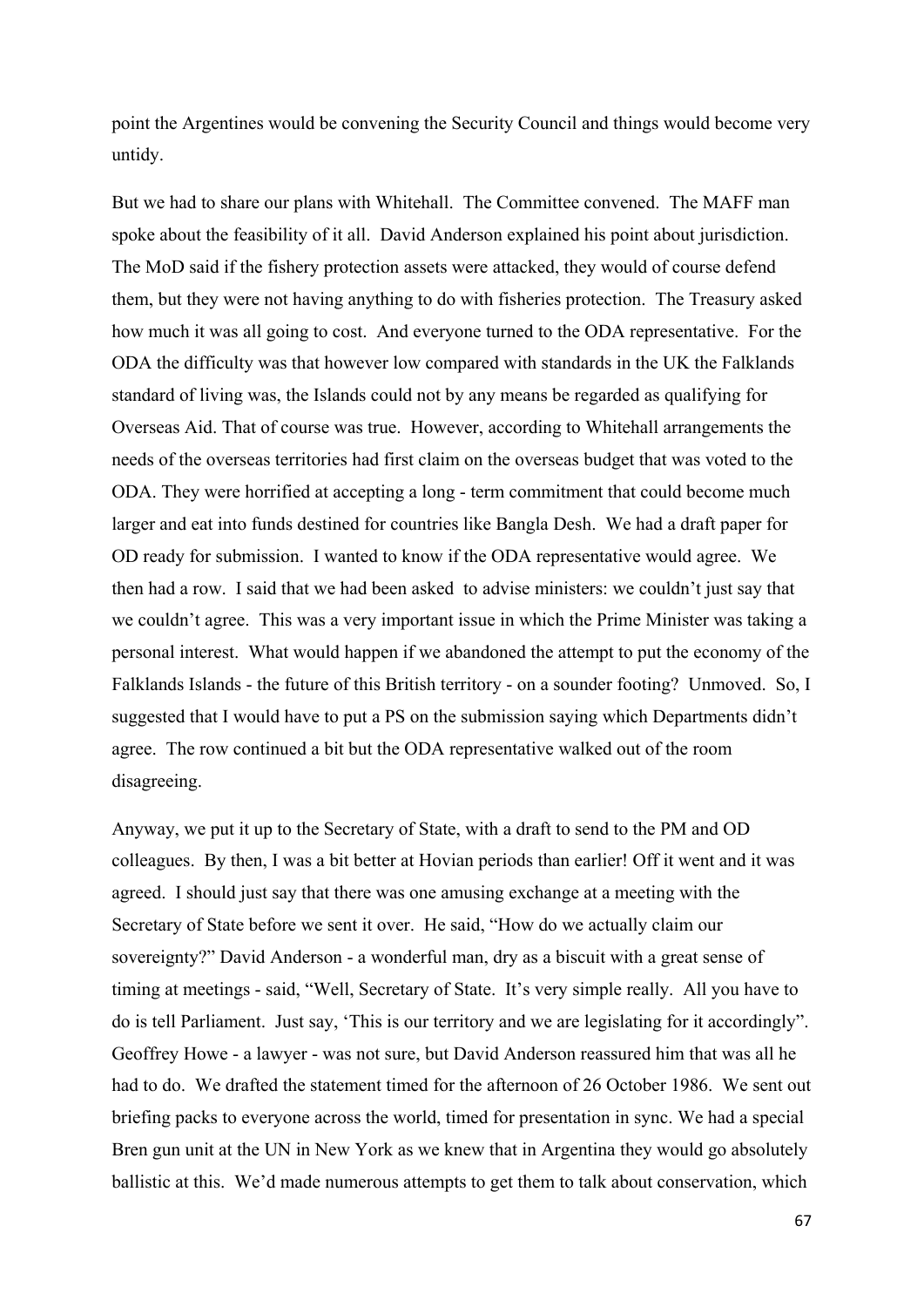we thought could be an easy "apple pie" sort of thing to cooperate on internationally but in vain. I remember persuading David Thomas, the Under Secretary, that we should slip something under Caputo's hotel room door during the General Assembly, asking for talks on conservation in the South Atlantic. There was no response. They couldn't get off the territorial integrity thing. In fact it left them no flexibility and had weakened the conduct of their programme at an earlier stage. Professor John Beddington - now Sir John, who later became Chief Scientific Officer to the government - was a whizz at modelling fish stocks at Imperial College. Because of his expertise, he had spoken for Britain on several occasions at an FAO committee on fish stocks. He had formed a very good relationship with his Chilean opposite number. The Chileans and the Argentines have had their ups and downs over the years … relations are better now. The Chilean had been very helpful and the Argentines, unaware of this good relationship between him and John Beddington, played their territorial integrity card for all it was worth in this committee trying to thwart the decision to have a working party on conservation of South Atlantic fisheries. That was counterproductive for them. They failed and thus dealt themselves out of the discussion, weakening their international stance.

I should also just mention that as we could now see that this plan could work, we invited the Koreans, the Japanese and the Taiwanese separately to come to London to talk about fisheries and whether they would be prepared to accept quotas, pay for licenses and that sort of thing. There was some sort of faint, positive response to that, but nothing that you could really bank on. They did not recognise our sovereignty.

So the day came. Geoffrey Howe got up, said his piece. It's probably the case that it could be claimed that he was the last British imperialist, having anno domini 1986 added quite a substantial chunk of water and sub-adjacent seabed –to our overseas territories, over a hundred thousand square miles, I believe. The Argentines responded as was only to be expected. A lot of people condemned us in New York and John Thompson, our Permanent Representative, had a fine time repelling boarders. The Koreans, the Japanese and the Taiwanese were back in London very quickly to learn what this meant. We told them it meant that they had to pay for the fish. There was a timing factor. John Beddington had briefed us on the breeding cycles of the squid and the finfish. They swam north and then south according to the temperature of the sea. The cycle ended in February. We needed to have everything ready by then for the start of the new season.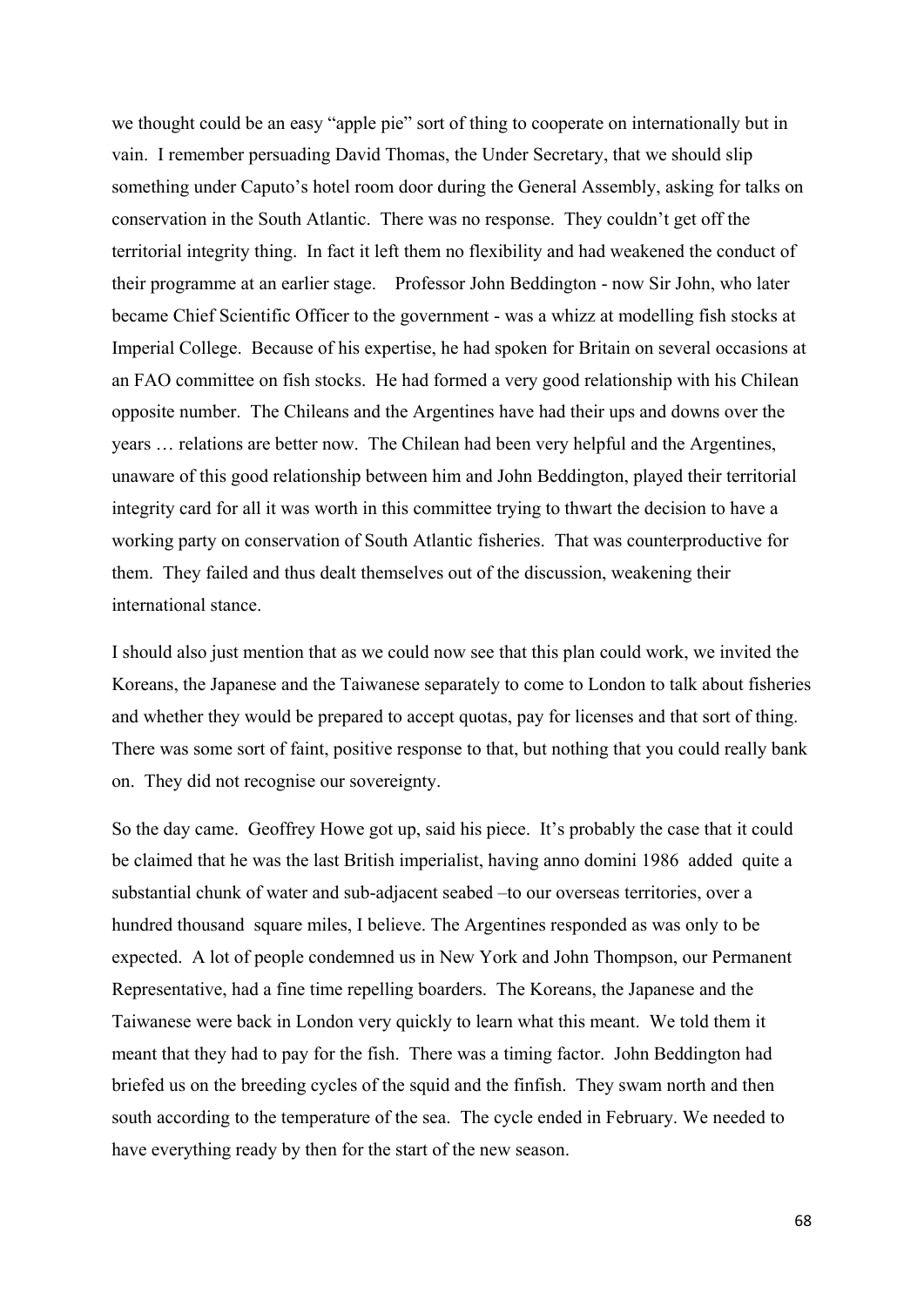One of the Koreans absolutely screamed when he heard what we were going to charge them! But it was a sellers' market. Happily, it all went swimmingly!

SR: Very witty!

AB: I left the Department several months later. On a subsequent visit, I enquired how things were going. Apparently, in the first year, we had collected £50 million in licences. FIG had legislated for a fisheries regime which required foreigners to secure F.I. partners to establish themselves in the Islands so some Islanders also did well.

\*\*\*

SR: I think you said you wanted to add a postscript?

AB: Yes. Within the Office, I detected some impatience at senior levels at the liability the "the King's matter" represented for our foreign policy. As soon as I set foot in the Private Office and other Ministerial Offices they knew it was about the dreaded subject, frequently referred in those elevated quarters as the Flaklands (sic)! I felt I should have a bell, like a leper. In FID, we felt a trifle envious of our next -door neighbours, Hong Kong Department. That was a real colony with money! We were not only the poor relation but also diseased!

When I left the Department, I was very touched to receive a present from members of the Department, 'The Falklands Islands Mystery' marked at one shilling, very likely from a charity shop. Written in the fifties, I think, it was about sinister people plotting actively against British interests in the Falkland Islands and committing dastardly acts, including kidnapping the sister of a young lieutenant in the Royal Navy, the hero of the tale. All the team had signed it. Wonderful!

\*\*\*

#### **Ambassador, British Embassy, Peru, 1987-89**

SR: Good morning. It's 24 May. Now we move on to your being an Ambassador for the first time, in Lima of all places. Tell me how that came about.

AB: Well, I was sitting in Falkland Islands Department. The fisheries thing had started very well and looked as though it was going to transform the Falklands Islands economy. That was very satisfactory for all concerned. There didn't seem to be a great deal for me to do. We still had no relations with Argentina: there was no development there and I felt that I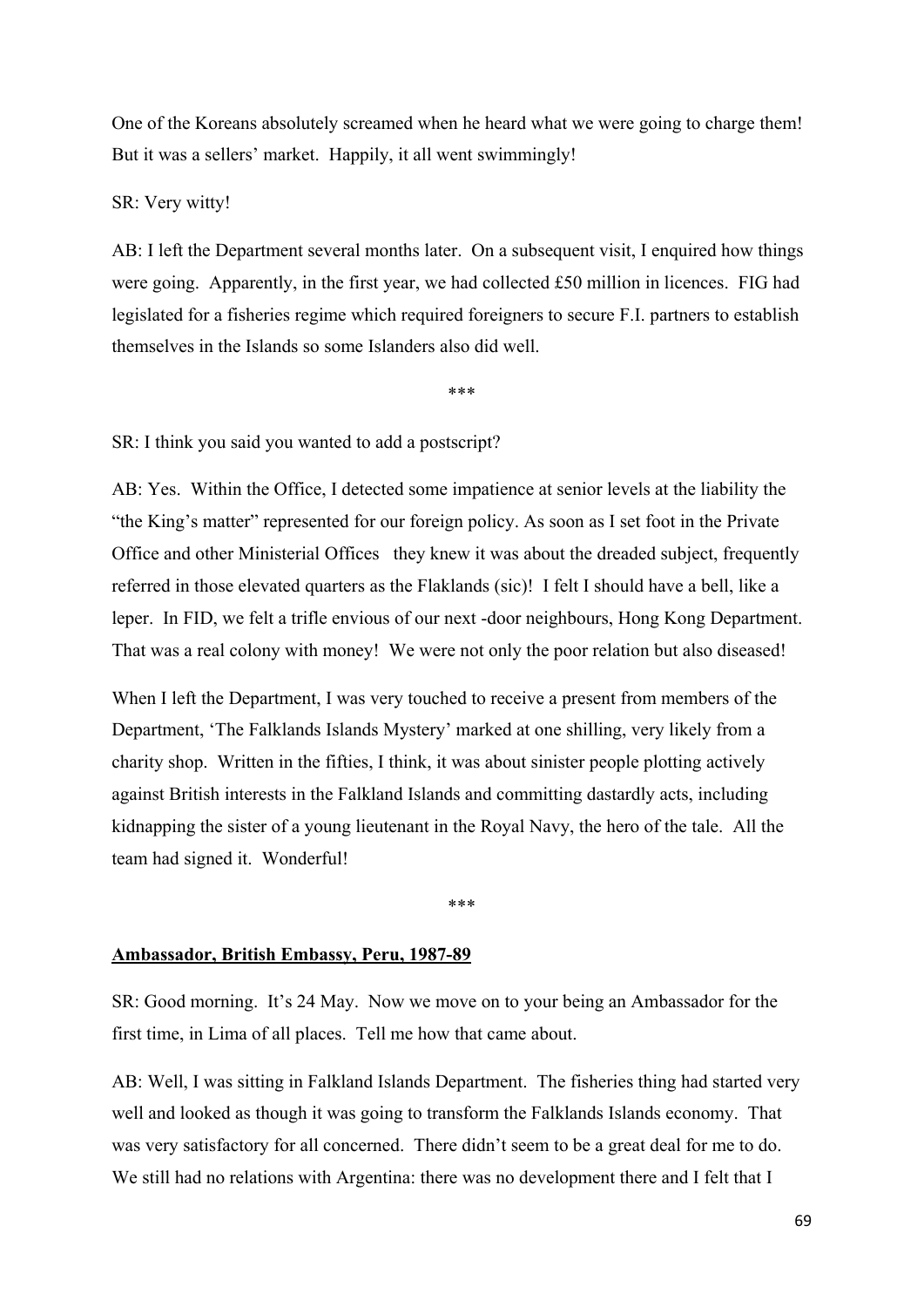couldn't do much more. I think Personnel Operations Department (POD) shared that view and they asked me what I would like to do. Partly as a result of my holidaying in Normandy, where I'd come greatly to appreciate the seaside at Houlgate, and noticing that most capital cities were not on the coast, I thought it would be wonderful to find a capital city on the coast. There weren't very many. I saw that Lima was coming up and put my name forward. I was nominated and accepted by the Board. There was a bit of a wobble because the Peruvians questioned the nomination: they were Argentina's closest supporters during the Falklands war and they had lent several squadrons of aircraft to the Argentines. The new President in Peru, Alan García, was very much a Third World, non-aligned, anti-colonialist politician. So there was a delay: I wasn't told exactly why. But when I got there, the people in the Protocol Department explained.

Before I went, I had a valedictory interview with Bill Harding who was the DUS looking after that side of the Office. He asked me if I felt ready to be an Ambassador. I replied, "You bet!" Moreover, after eleven years spent between London, Brussels, Bonn and London again, the prospect of travelling to an unknown, to me, distant continent renewed my interest in travel.

SR: How was your Spanish? Did you have to do extra Spanish training?

AB: That's quite a relevant question because I had never actually set foot in a Spanish speaking country up to that point. However, during the Civil Service Commission selection proceedings, we were invited to offer a language. I offered Italian as I had worked at it on the side as an undergraduate. After the oral in the Civil Service Commission, the examiner said to me '*Lei sa parlare l'italiano discretamente bene'* (you speak Italian pretty well) which, having never before had any test, was a wonderful thing to hear. So, I had Italian and David Logan who was dealing with me in POD said, "I'm sure you'll soon be able to turn your Italian into Spanish!" I wasn't so sure but I did spend about three weeks in the language lab.

I arrived in Peru in December, but they kept delaying the presentation of credentials. You're not exactly under the radar but you are a bit limited before you have presented. I was however able to accept an invitation from Alva Castro, the Vice President, given to four other Ambassadors, (Filatov - the Soviet, Blair the Colombian together with the Israeli and Edwards the Chilean), to accompany him on a visit to his native city, Trujillo. This 24 - hour trip was a photo opportunity for him the final act of which was a public meeting at the seat of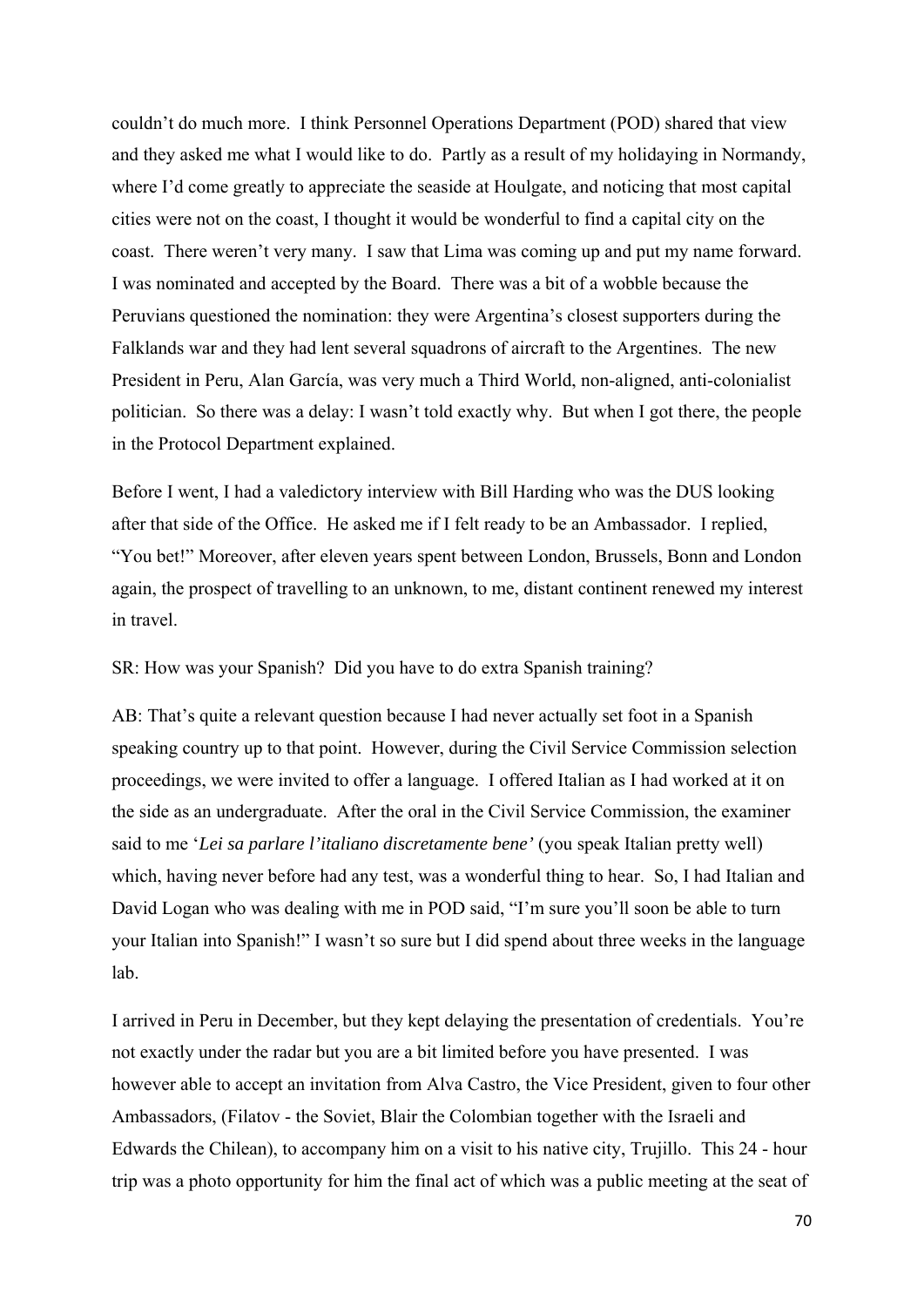the Municipalidad in the Plaza Mayor. The place was full and we were all on the stage with Alva Castro and the Mayor (Alcalde), a crony of the VP, and rumoured to have connections with the drugs trade. The Vice President had waxed eloquent about the importance of the visit to Trujillo, praised the City's welcome to the 'brother Ambassadors' and was confident that the "fraternal" countries they represented would be staunch partners in Trujillo's future. Echoing and endorsing these optimistic sentiments, the Mayor was just concluding her peroration when I felt a slight touch on the wrist. I turned to find Alva Castro smiling. "*Embajador",* he said "*algunas palabras, por favor."* (Ambassador, a few words please.) Of the five Ambassadors, two were native Spanish speakers, Filatov had already been five years *en poste* and the Israeli was also well dug in, whereas I had been in the country scarcely a month. I thought, 'I can't do this!' And then, 'The so and so! He knew I had only just arrived!' I was in panic. Talk about 'wee timorous, cowering beastie'! But then I reasoned that nobody knew who Adrian Beamish was and that the British Ambassador could not just sit there dumb. That wouldn't do. It took me some seconds to reach this decision, a few more to think what to say and while I was trying to work out how to put it into what I hoped might be Spanish, I found the microphone slipped into my hand. All of a tremble, I got to my feet. As we were leaving, my Israeli colleague said with a smile, "Adrian, I didn't know you knew Italian!" That was my first ever outing in Spanish!

Peru is a long way away and perhaps still not all that well known. So, I think I should say something about it. The more I think about it, the more I see there's an element of the holiday guide in this!

I first heard about South America in geography lessons at school. I had retained a few facts and remembered names such as Valparaiso and Antofagasta and Montevideo. The master who taught us geography also doubled up with Latin: this made the Latin American part more memorable in a way, because he went into the names explaining how, when the explorers were sailing down the coast, one of them must have said, "*Ah, monte video*", (I see a mountain).and then a little further south somebody must have said, "*Que buenos aires"*  (What wonderful fresh air here!). True or false, that made it all more vivid. I was at a boarding school and some of the boys' parents were expats, working for Shell or BP or Cable & Wireless. I remember one boy talking about his parents' garden in Brazil: they grew pineapples in the garden as we might cauliflowers! For us, at boarding school in the 50s, accustomed to tinned beef, cabbage and potatoes this was just astonishing. With these and a few other scraps in mind, Latin America did not seem to be entirely *terra incognita.*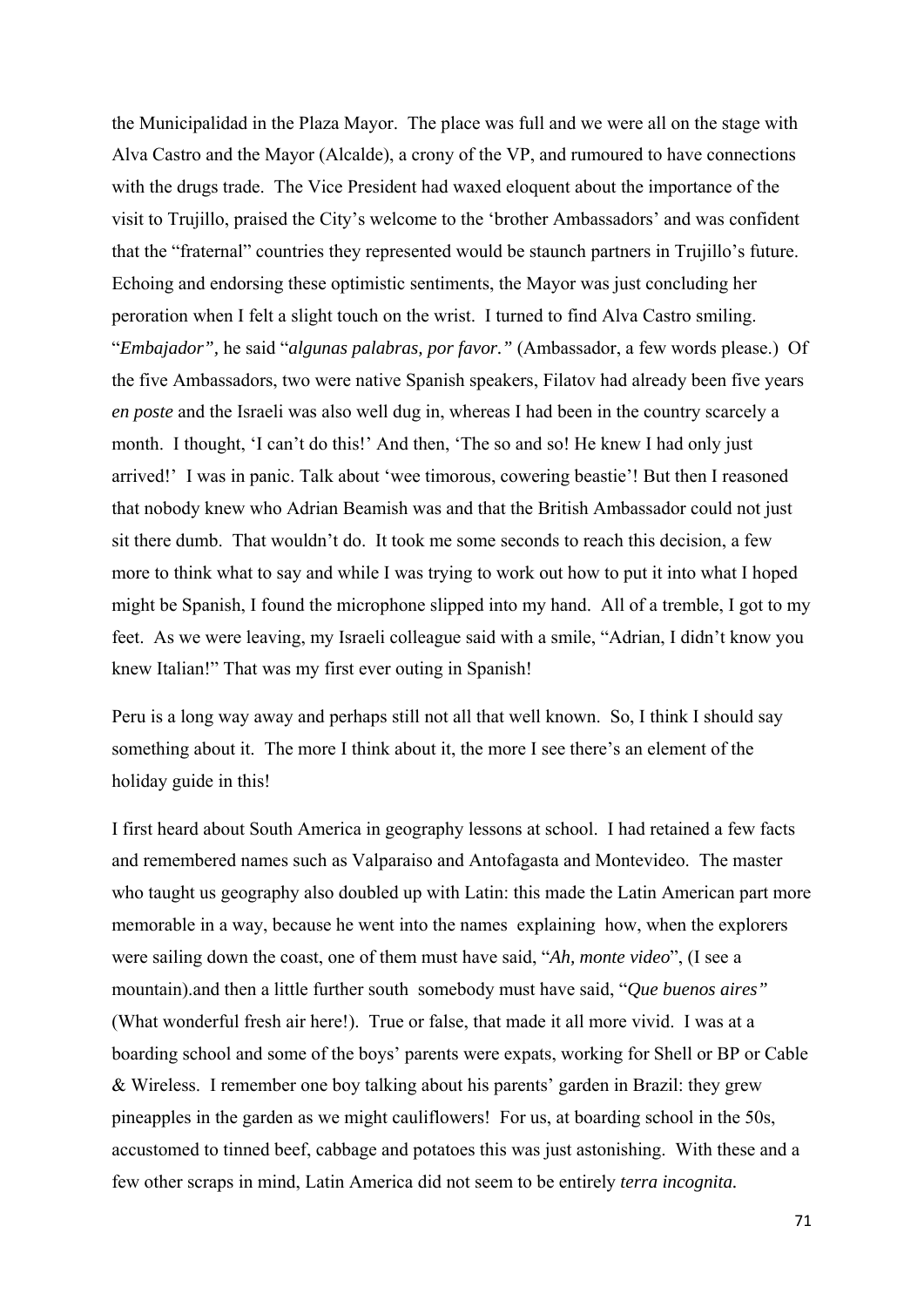Moreover, at school I had quite by chance read the book about the Kon-Tiki expedition that purported to show how, long before Columbus had crossed the Atlantic, the indigenous of Latin America had crossed the Pacific on balsa wood rafts reaching Hawaii or Fiji.

### SR: Was it a large Embassy?

AB: Probably average. There was a Number 2 at Grade 5, a Defence Attaché, a First Secretary (Political), a commercial First Secretary, a drugs liaison officer, UK-based technical assistance, consular and information staff: all the main services were provided. But it wasn't your traditional Embassy: it was on the fourteenth floor of a block. Quite a challenge when, from time to time, there were power cuts and the lifts didn't work. Anyway, it was my seaside location, so I was pleased about that. And it turned out that it was not far from a beachside restaurant called Kon-Tiki: handy for an informal lunch!

### SR: And did you have a nice Residence?

AB: Yes. At Monterico*,* the rich mountain. It wasn't really a mountain, more a hill on the Southern outskirts of the city. The house was a handsome bungalow, early twentieth century in the colonial style. It was three sides around a lawn, one of which was a pergola. One of the features of Lima is that, for most of the year, it's covered in cloud. At the seaside, that's often blown away. And at Monterico too we would have sunshine while the rest of the city would be shrouded in cloud. It never rains in Lima, ever.

## SR: Ever?

AB: Occasionally, there is a very light drizzle, but it might only last for half an hour. A little to the north of the city there is a cloud forest with its own microclimate.

SR: So you had to be very careful with water?

AB: There didn't seem to be a problem with water supply. Perhaps I should talk about the geography? As you lived there, you realised more and more just how 'geographical' the place was. The Western slopes of the Andes are very precipitous. How they built the railways in the nineteenth century … it's amazing, zigzagging up the slopes.

The coastal strip 40/50 miles wide is watered by torrents cascading from the mountains, some like the Rimac, on which Lima stands, reach the ocean but many peter out, leaving arid,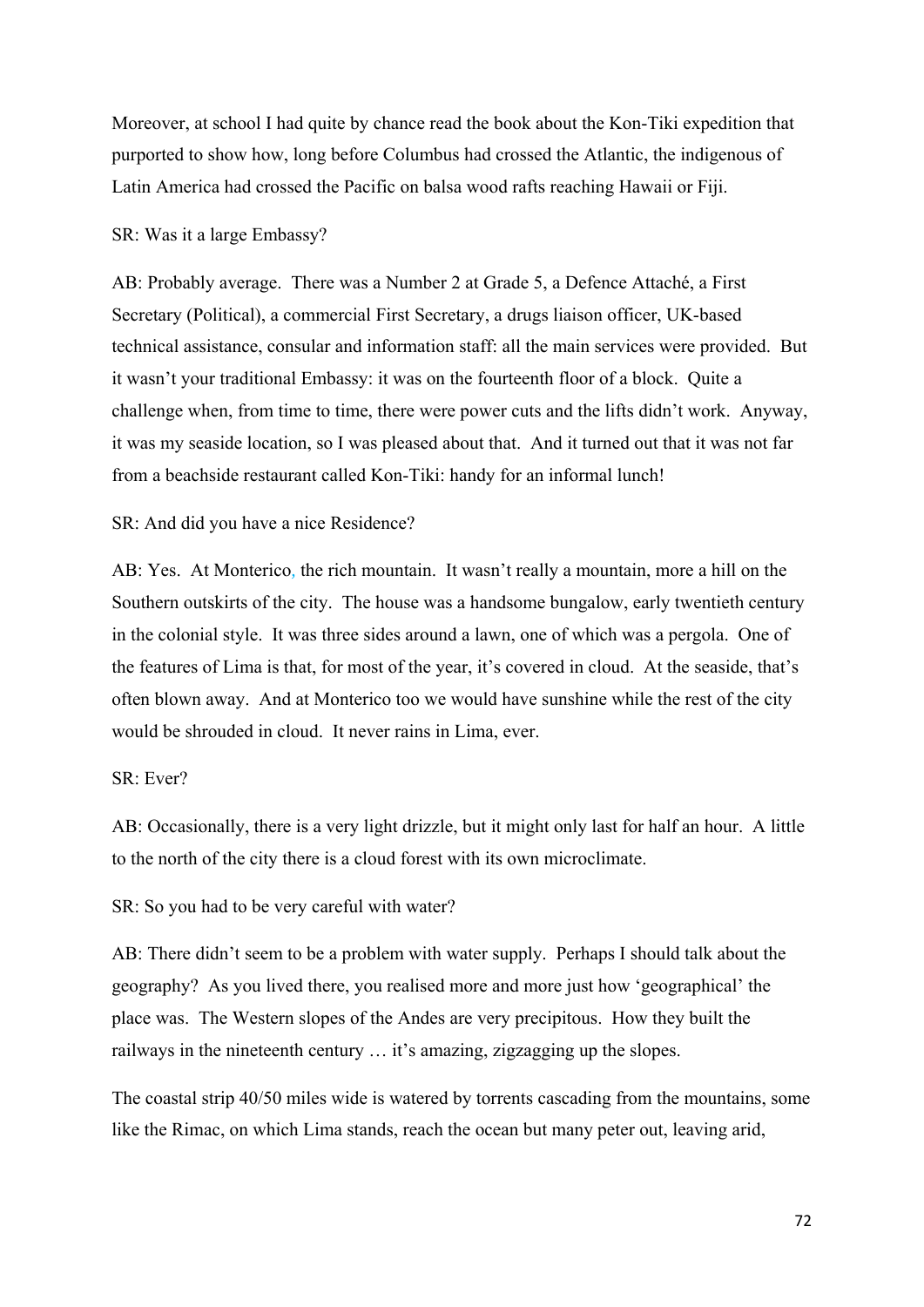desert stretches of land between the capital and other coastal cities along the 2,000 kilometre coastline. Camels are not an uncommon sight.

Within fifty or so kilometres of the Pacific, you can be at 15,000 feet in the Sierra, the system of fertile highland valleys stretching from Colombia along the Andes going on into Chile, over all of which the Inca held sway. What was their capital, Cuzco, is at 12,000 feet. The peaks go on up to 20,000 feet and above. The Inca took little interest in the coastal strip, regarding it from the military point of view as a more or less impassable glacis which, coupled with the steep mountains, would keep them safe. The Eastern gradients of the Andes are less precipitous, sloping down into the Amazon rainforest, the Peruvian share of which accounts for 60% of the national territory, but is home to only 5% of the population. It is inhospitable territory. I visited an oil well there where I saw my first sloth and learnt that it took the supply barges eleven days to come up the Amazon from the Atlantic coast. 30% of the population (the Serranos) live in the Sierra, the rest (Cholos – mixed race - and Blanquitos) on the coastal strip. So all of that takes a bit of seeing and understanding.

As far as the history is concerned, scholars have described the Conquest as a collision between THE Renaissance Superpower and the local autocracies (Aztec and Inca) that technologically had not advanced much beyond the Stone Age e.g. they had never learned to work iron or bronze. After overwhelming the indigenous powers, the Spaniards, with some help from local subject peoples, implanted their own polity (the Vice-Royalty of new Spain – Cortez 1517, Mexico, Central America and the southern parts of what are now the USA and the Vice-Royalty of Peru – Pizarro 1532, all South America less Brazil) and of course their religion. The rest is history, a lot of it. Arguably the Aztec and Inca yokes were heavier than the Spanish but, given the latter was alien, accompanied by fatal diseases from Europe (e.g. measles) against which the indigenous had no immunity, and harsh, the impact was deadly and deeply traumatic. So much so, that to this day, the indigenous people and their overwhelmingly *mestizo* (mixed race) descendants manifest an enthusiastic nostalgia for the pre-Colombian cultures.

Early in the sixteenth century, sustained campaigns by Catholic colonial clergy against the cruelties of the *conquistadores* persuaded the Spanish crown to introduce the so-called New Laws protective of the rights and privileges of the indigenous, notably exempting them and all their descendants from slavery, even where only one of the parents was of indigenous stock, one consequence was to increase mixed marriages. But by then it was late and the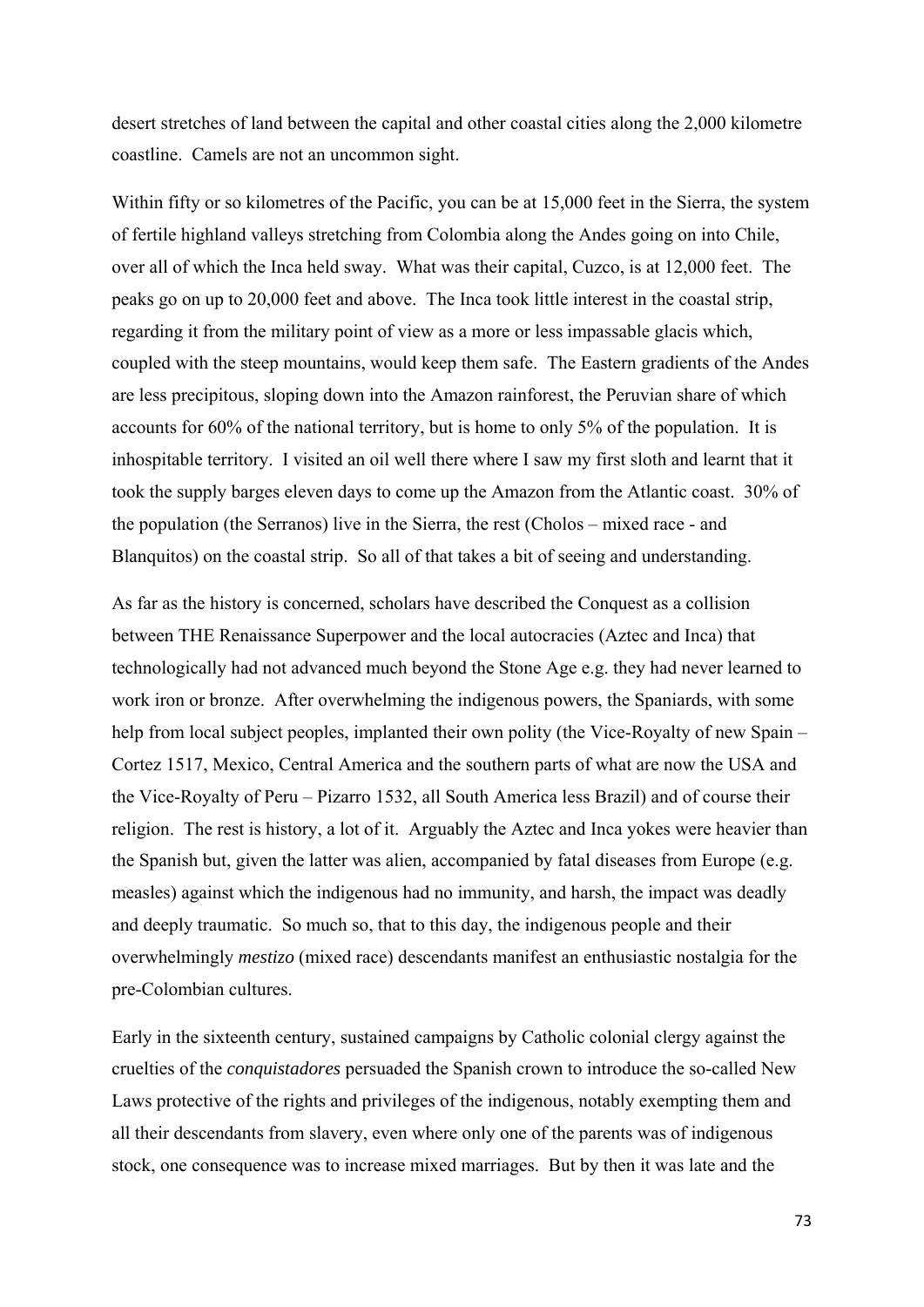local populations had already been the subject of great abuse, brutality, including forced labour in the mines, and neglect. Moreover, the execution of the New Laws left a great deal to be desired; more in the breach than the observance. It has been calculated that, by the end of that century, the population of Peru had shrunk by around 60%. The Church acted energetically to protect, convert and educate the locals.

And for all the brutality, destruction and upheaval, the Spaniards succeeded in setting in train a cultural transformation. In Peru, resistance lasted longer than elsewhere but, in the end, the local population had no choice but to submit and did so with varying degrees of resentment, docility and enthusiasm.

One of the earliest and perhaps best-known examples of acculturation is the story of Garcilaso de la Vega Inca (1539 – 1616), the fruit of an illegitimate union between a conquistador and an Inca Princess. Garcilaso, brought up largely by his Inca mother, showed great prowess at Latin and Spanish and at twenty went to Spain where, with the help of a paternal uncle, he succeeded in having his birth legitimised. He stayed for the rest of his life, never returning to Peru. He served as a captain in the Spanish army, but seems to have spent most of his time writing history in Spanish and Latin, including an account of life among the Inca before the Spanish arrived.

Spaniards, on the defensive against attacks on the Imperial record in Latin America, notably but not exclusively, from Anglo-Saxons, have asserted, "*Almenos, les hemos dado nuestra fe y nuestra sangre"* (At least we gave them our faith and gave them children), a claim that cannot be made for the encounter between the Anglo-Saxons and the indigenous tribes of North America.

Still with history, it may be worth mentioning a word that sometimes can be confusing: Creole or, more appropriately in this context, Criollo. It comes from the Spanish verb *criar*  (to suckle), to nurture, to rear, care for, but had a specific connotation in the Spanish colonies referring to those of Spanish descent born in Spain's American colonies. As time went by, the Criollos began to resent more and more the fact that their American birth excluded them from power in the running of the colonies. All the top jobs, civil and military, were given to *peninsulares,* i.e. Spaniards born in Spain. In the eighteenth century, this Criollo identity was articulated in the statement *Mi nacion es Espana, pero mi patria es Mexico o Peru* (My race or nation is Spain, but my fatherland is Mexico or Peru). This notion of identity, coupled with the currents of opinion in favour of Republics, following the establishment of the USA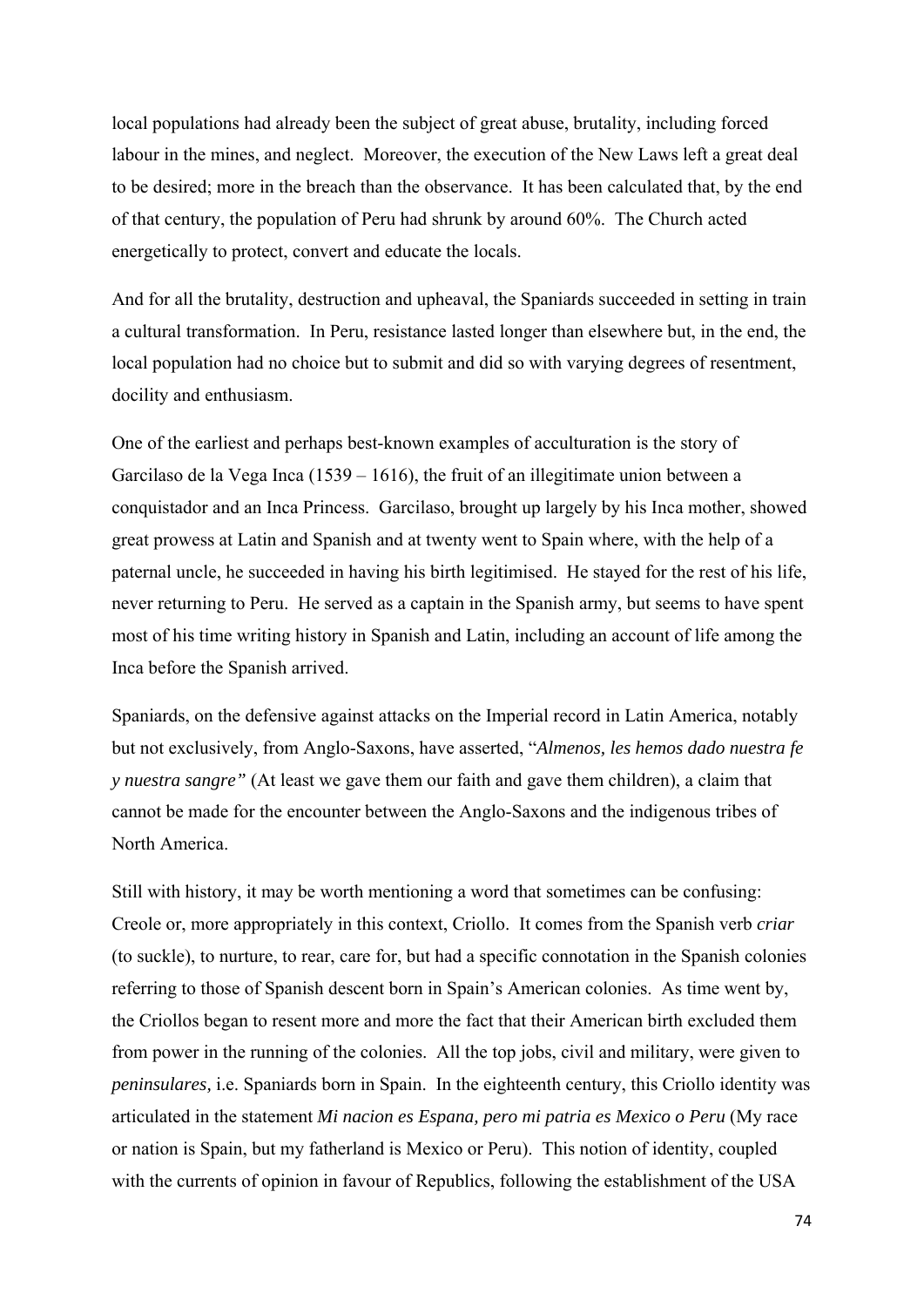in 1776 and the French Revolution, was a significant factor in animating the struggles for independence against the Spanish crown in America that began in 1808 and ended in 1824 in Peru.

From the two great Vice-Royalties Mexico and Peru, the Spanish American Empire split into a group of weak, ill-defined republics in search of stability and modernisation. In the first half of the nineteenth century, the go-to place was Great Britain. Peru needed to modernise her mines, build roads, railways, urban public transport, ports and energy networks (gas and later electricity) and irrigation schemes.

British technicians, engineers and medical men left for South America, including Peru, where their much-needed skills meant far higher pay than at home and higher social status. Going home for holidays was hardly an option. They married locally, became Peruvianised and, in doing so, honorary *blanquitos.* 

They left lots of relics. One is *la hora inglesa,* literally the English hour or time, i.e. on time, then a novel concept for the locals and one that for many still remains a somewhat hypothetical notion. Another is the bowler hat. In the high Andes, a looser social milieu, staunch Victorian mining engineers would, on high days and holidays, disport themselves in their dark woollen suits and bowler hats, in many cases arm in arm with a local lady. Love being what it is and imitation the sincerest form of flattery, the local women took to wearing bowler hats too: a fashionable, though perhaps not very romantic, accessory, still to be seen in the Sierra today. As today, new technology brought new words indispensable but impossible to translate that just had to be adopted. One that gave me a little difficulty when first heard, the accent being as it had to be in Spanish on the second last syllable was *gasfitero.* I just couldn't get it and had to ask. It derives from gasfitter, a key man in the mining world. Today, it now includes plumbers and heating engineers as well. And then, as marriages were contracted and children born, things became full of colour, thus Pablo Hernandez García y Mackenzie. Or, more notably, when I was in Peru, His Eminence Cardinal Archbishop of Lima, Juan Landázuri Ricketts! And there was Freddy Cooper de Vargas, one of Peru's most prominent architects, prominent also in the failed presidential campaign of the Nobel prize-winning novelist, Mario Vargas Llosa, to whom he was a first cousin.

Just a word about the population. The people who live in the jungle, *los indigenas,* are not very numerous. The *Serranos* are the people who live in the Andes and the *Blanquitos,*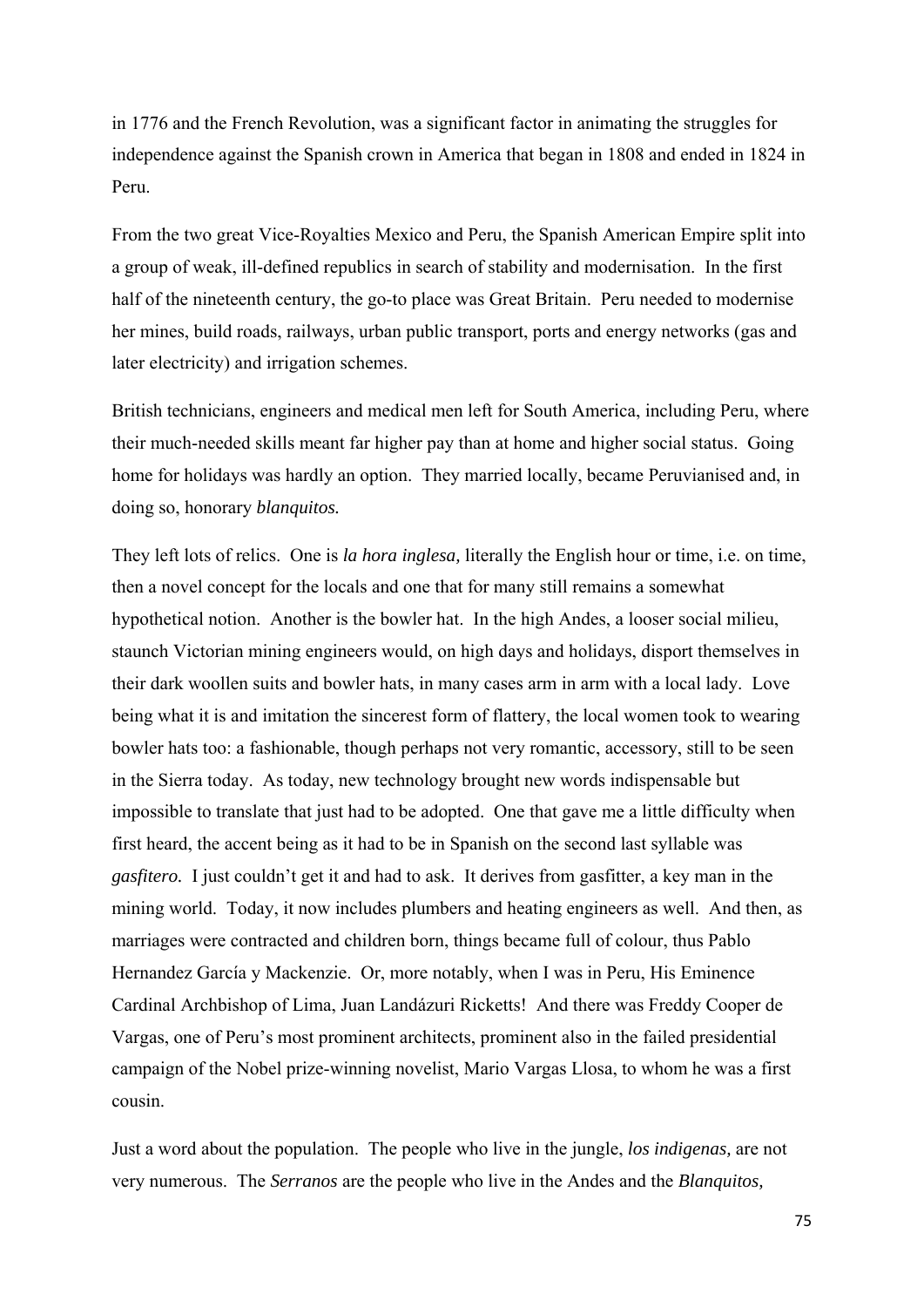descendants of the original Spanish settlers, together with the *Cholos* (mixed race) inhabit the coastal strip. Ever since independence in 1824, Peru - the last colony in South America to become independent - had been run by the *Blanquitos* until the coup (the 44th.) in 1968 when the military took over. The military, determined that the country should no longer be governed for the exclusive benefit of the *Blanquitos,* embarked on a more collectivist/socialist approach. They handed power back to the civilians in 1980, when Fernando Belaúnde Terry, a committed Democrat, was elected. Belaúnde's focus was strengthening the democratic institutions which he managed to do but to the detriment of the economy.

In 1985, a young man in his 30s, Alan García, was elected President on the APRA ticket. The APRA Party (*Allianza Popular Revolucionaria Americana)* was founded in the 20s by Victor Raul Haya de la Torre, a Peruvian. The idea was that it should spread throughout Latin America but that never happened and de la Torre had to seek exile in Mexico. Later, he was able to return to Peru where, notwithstanding intermittent proscription from different governments, the Party continued in existence. The handover between Belaúnde Terry and García was the first constitutional transfer of power in Peru's history. Hopes were high.

Alan García stood 6'5" in his socks and was a powerful and effective speaker. He had a good deal of charm and lots of popular appeal. He was the son of an APRA couple. Indeed, his father had been jailed several times for his political activities. Alan joined the Party as a teenager. As a young militant, he caught the eye of Haya de la Torre and was sent abroad to Spain and France for study. He played the guitar, sang, wore flares and sideburns, soaking up the spirit of 1968. He encountered Felipe Gonzalez in exile in Paris. On return to Peru, he was, much to his surprise, made Secretary General of the Party and, when the time came, with Haya de la Torre's backing, was chosen as presidential candidate. His election provoked little enthusiasm in Washington, but found more support in Europe, especially in Spain and France (Danielle Mitterrand was a frequent visitor).

One of the first things Alan García did was to say that Peru would pay interest on only 5% of her considerable international debt: this had a really negative impact on the way people like us and the Americans regarded the régime. He then followed that with similar legislation in the economic field. It wasn't an entirely socialist agenda, it was a mixture: the worst thing about it, really, was that it was incoherent. Belaúnde Terry had left the economy in a mess. García's measures made it worse. There was also the savage and increasingly threatening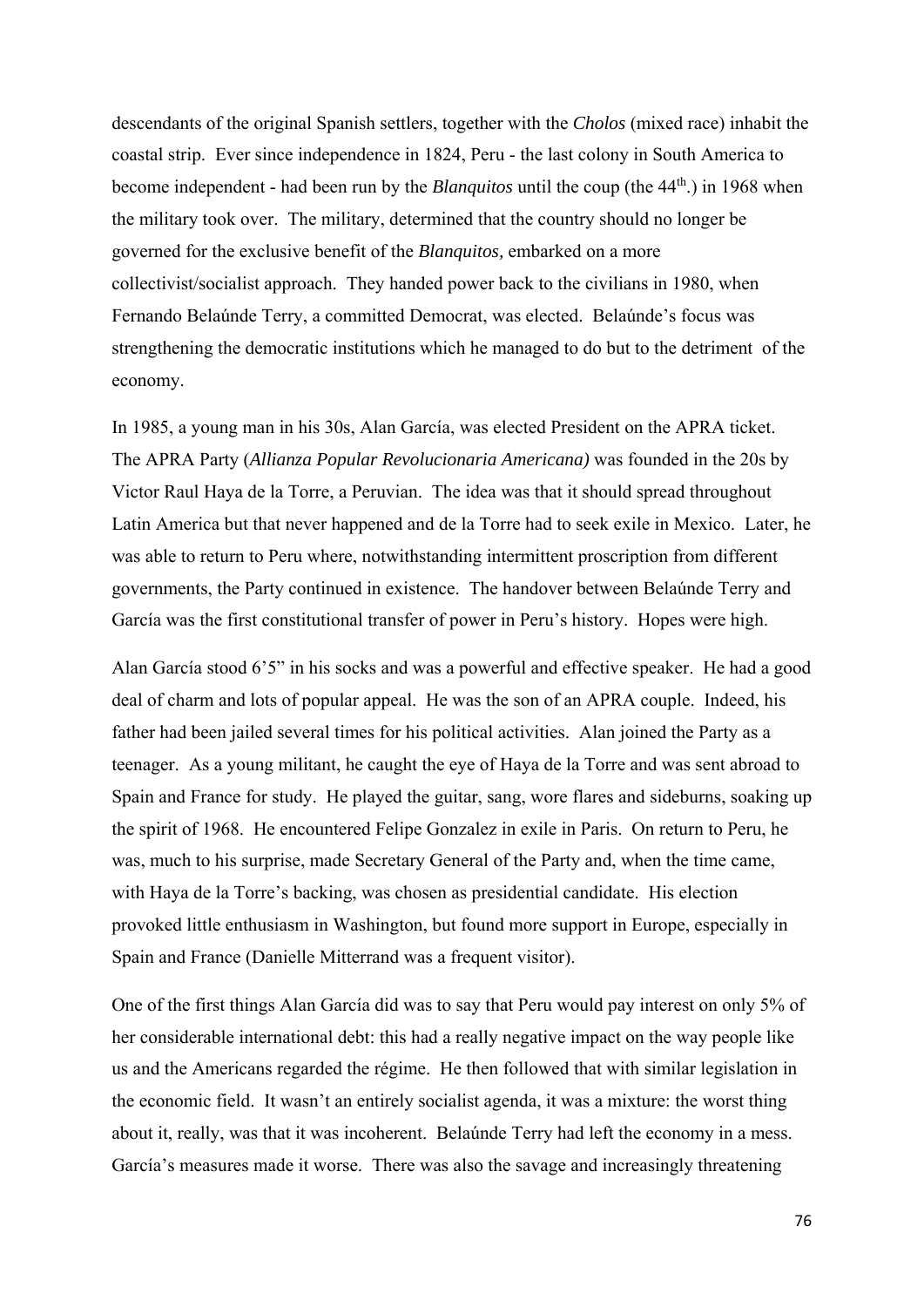terrorist organisation called the Shining Path (*Sendero Luminoso*). They were gaining ground in the Sierra. Allied to that was the problem of the narco-traffic. Peru is – or was - the largest source of coca in the world. As the *Sendero Luminoso* became more effective militarily, denying territory to the government presence, so they were able to move on to narco-territory and a relationship developed where *Sendero* took protection money from the *narcos,* the narco-traffickers. A sinister alliance.

So when I arrived, there was García crashing the economy, with very few friends abroad and a very divided bourgeois *Blanquito* population. And a very unhappy *Cholo* population. The *Serranos* too were unhappy.

In the latter decades of the twentieth century, Peru experienced massive internal migration. Millions moved off the land and down from the Sierra to congregate in the cities and towns of the coast, where jobs were scarce. The phenomenon was called urbanisation without industrialisation. Lima, in particular, was a focus for this internal migration: they came and they squatted in their *pueblos jóvenes* - new towns - which, in many cases, were just shanties with rattan cane walls and roofs, no water, nothing, higgledy-piggledy in the sandy desertlike outskirts of Lima and the other cities. In addition to their economic problems, the *Serranos* faced another problem. *Sendero* would go into a village and find out who would cooperate with them. Those who weren't cooperative would, in many cases, have their houses destroyed or would be killed. So the villages became depopulated as the *Serranos* left for the coast*.* They were without jobs, without prospects, getting more and more discontented. The government's ability, notwithstanding its collectivist approach, was very limited. In a way, the goodwill was there, but the capacity to do anything was sadly lacking. So that was all very combustible: there was a lot of violence. Indeed, my very first experience of Peru was of violence: not only was it in the air, but on the ground. You'd go to a restaurant and there'd be a machine gun post outside. Other places would have armed people patrolling on the roofs.

SR: Did you have a security detail yourself?

AB: No, I didn't. I had an armoured Jaguar, but everyone agreed that I probably wasn't a target. I was prudent.

SR: Weren't there some cases of hostage-taking?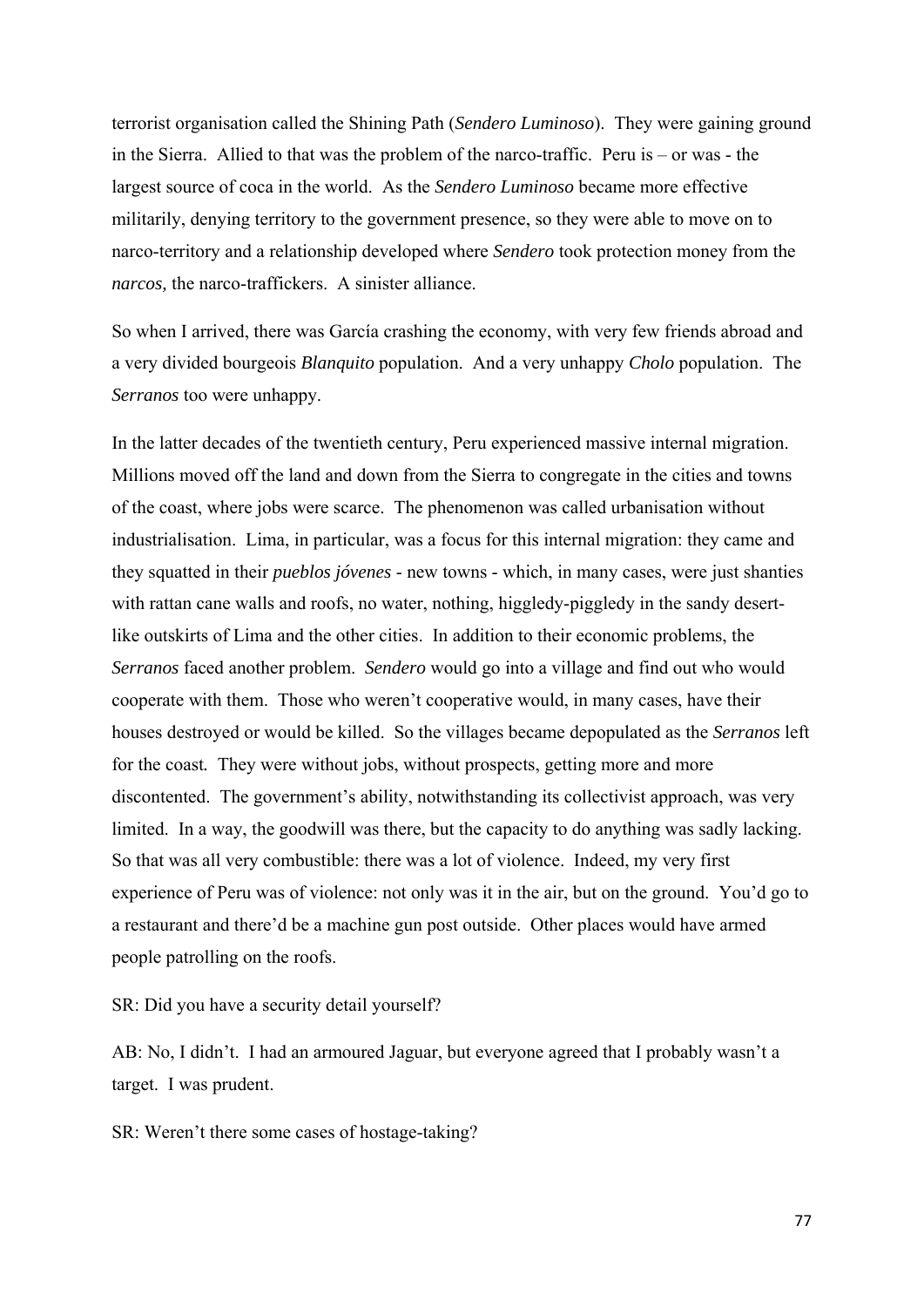AB: The hostage-taking was in Chile, but in Peru a Russian tourist bus was blown up with a large loss of life. But I do remember going up country with my driver. In the middle of the desert, a chap suddenly appeared and waved at us to give him a lift. My driver said that we shouldn't. But we called him over and asked him where he was going and gave him a lift to the next town, his destination. But I realised later I shouldn't have done that! Sometime after that, the PUS, Patrick Wright, came on a pastoral visit and we discussed security: I didn't tell him what I had done!

I remember being invited to a *hacienda* in the country. On the way home in my hostess's car – she, a grandmother, was driving - we stopped at a traffic light. A man approached the driver's door and, without hesitating, cool as ice, my hostess drew a revolver from the glove compartment.

There was a pervading sense of insecurity. Often there would be political demonstrations and the smell of burning tyres was quite common. So it was difficult.

British interests were pretty slight. We helped with the anti - narco operation. The Americans were obviously in the lead and the European Community played a role. We had our drugs liaison officer who managed one or two coups. He was a very tough chap from the North of Ireland. I often remembered Geoffrey Howe's words at my valedictory meeting with him before going out to Peru: "We shan't be coming to see you, Adrian." Entirely understandable.

We also helped on terrorism. I remember handing over an armoured car to the Peruvians - it was multi-use and could be used against the narcos and against the terrorists.

My staff used to get postcards from *Sendero Luminoso* saying, 'We have thousands of eyes. We have thousands of hands' with nationalist images and pictures of Peruvians who had rebelled.

I had my own generator in the house, although most of the time we were on the grid. One of the policies of *Sendero Luminoso* was to cut power lines, quite frequently. As soon as the generator switched on, I knew what had happened. That, again, was a bit lowering. I have somewhere in my stud box a bullet which came into the kitchen and ricocheted around and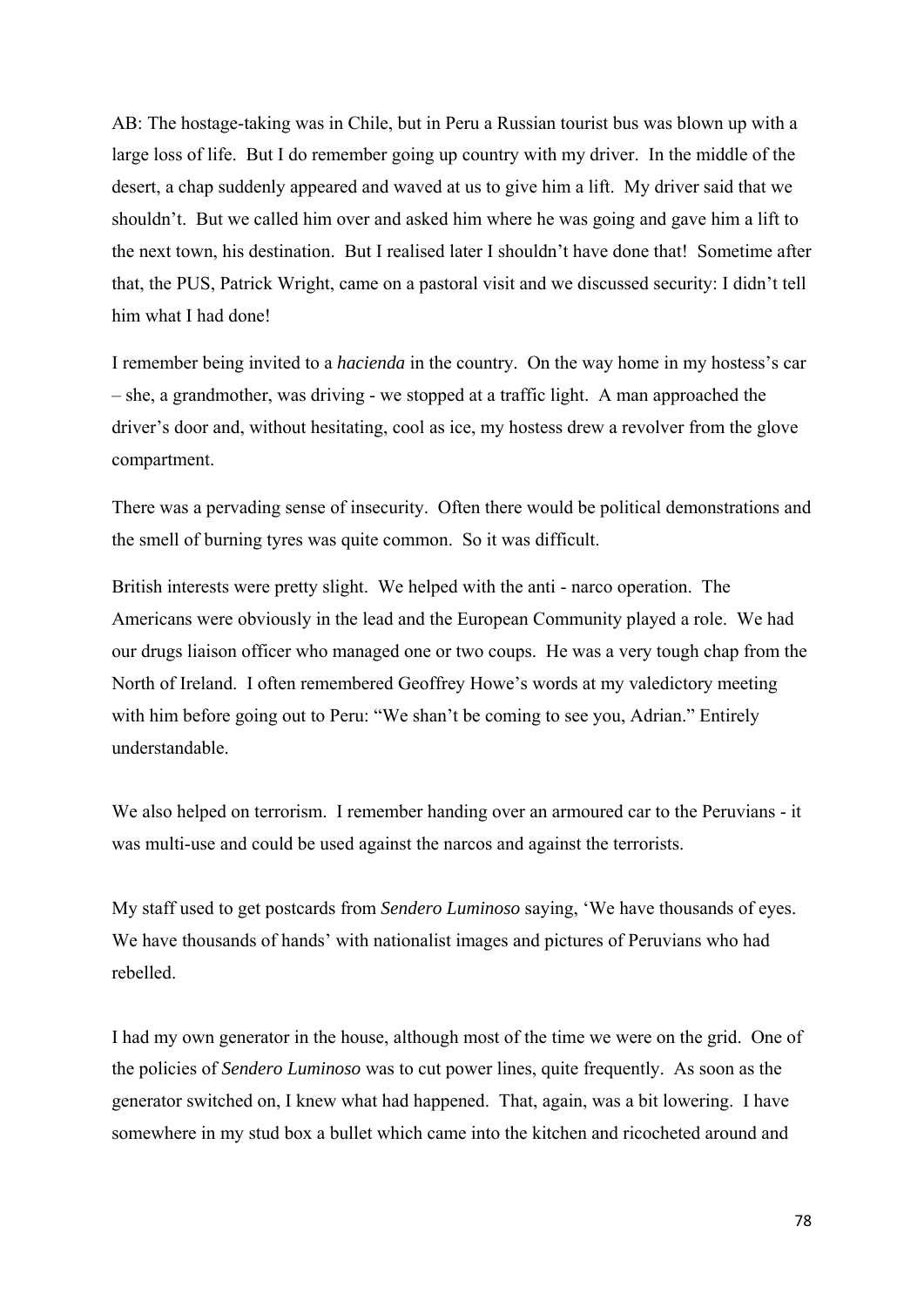landed on the floor: it might have just been a reveller coming home from a party but it certainly gave them all a bit of a jolt in the kitchen.

As time went by, I came to see that the *Blanquitos*, the people running Peru, weren't people you really wanted to help much: they were so selfish. Just reverting for a second to the narco business, I hadn't been in Peru a week when I met a couple at a party who said they were going to Miami for the weekend and Federico was flying his own plane. They asked me if I would like to come. I said 'No', for a variety of reasons, one of which was not that they might be drug runners. But, later on, I thought they probably were. If they'd made me part of their group who went for weekends in Miami on their own aeroplane, my diplomatic status could have been a convenience

So it was a bit dispiriting. There wasn't a great deal to do. I wrote a dispatch on the drugs trade. I wrote a dispatch on terrorism. I wrote a dispatch on all the social problems and economic difficulties and the political prospects.

In that respect, I should perhaps come back to my house and garden. I told you there was this bald hill with a little garden and a bungalow on top. I'd left a nice garden back in London full of flowers and I was missing it. I remembered a tip in the Evening Standard that one way of composting leaves was to put them in big plastic bin liners and then leave them in the sun which would accelerate the composting process from seven years to maybe two. So I did that. Then I saw a man on the TV, the Rector of the Agricultural University, who had a sort of chat show, a discussion programme. I invited him to come to the house. We had lunch. I told him that I had never seen a lot of the plants in Peru before and suggested walking round the garden to look at them. He was delighted to do that. Then I boasted to him about my new composting plan and he asked me what kind of leaves I had used. I replied they were eucalyptus. He laughed, pityingly, and said, "What you may not be aware of is that the natural habitat of the eucalyptus is the Australian desert, where it is also called the gumtree. The leaves fall all through the year and form a kind of carpet around the trunk. There's an enzyme in these leaves which inhibits all growth which can threaten the eucalyptus!" Luckily I hadn't had time to spread any leaves because they hadn't decomposed. Botany gave us a link and we got on quite well. He was called Fujimori.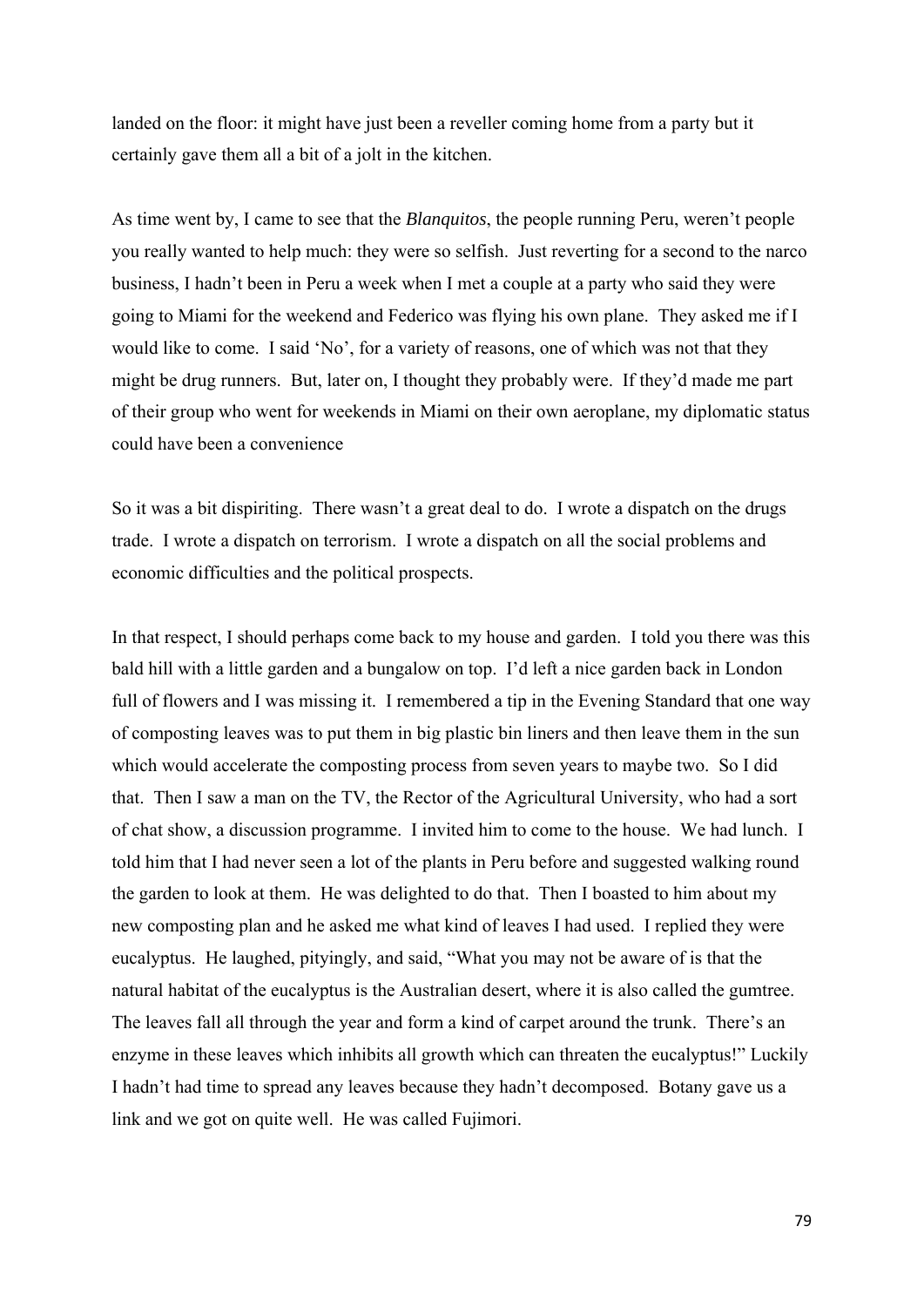I also met Mario Vargas Llosa, the renowned novelist. He is a Peruvian and lived some of the year in Lima. He had lived in England for many years, writing his novels in the British Museum library. He sent his children to the Leys School in Cambridge, where my daughter Antonia was at school. He had fallen in love, at a distance, with Margaret Thatcher and her politics in particular!

Alan García was becoming daily more unpopular. Peru was going more and more to the dogs. Mario Vargas Llosa saw it as his patriotic duty to come and do something. Word got out and the Americans got interested in him. He was being promoted in Peru by some sort of consultancy, of which I think a current member of the House of Lords was a member. So these consultants came down from New York, linked up with Mario's supporters and talked him up as the saviour of Peru. I thought he didn't have a chance, I really didn't, because he was a *Blanquito*: they'd got rid of the *Blanquitos* in 1968. Now was the time of the *Cholos.*  Belaúnde Terry had been a *Blanquito* but part of Alan García's bankability for the APRA party was that he was a *Cholo.* Mario had been living in England for a long time. He was very much on Thatcher's side, anti-Argentina, talking up supply side economics and that kind of thing. I invited him more than once to meals and argued, "You must be out of your mind to leave what you have. You have such riches in your head, you can create your own world and your own people and summon them up for millions of people around the world." Trading that for any kind of politics seemed to be a complete misapplication of talent. But he said it was his patriotic duty. He failed. Per contra, Fujimori won.

SR: Fujimori the horticultural expert?

AB: Yes, it was six months after I had left. Fujimori was half Japanese and formed his own party. He was a *Cholo.* Everyone knew who he was because he had this TV programme.

Just coming back to my encounter with Fujimori and the garden, I wanted to fructify this bald, gravelly hill on which nothing seemed to grow. So I took some advice from him and from others and I planted it with lucerne, a kind of clover and a bush called *jojoba.* 

SR: Isn't that used in cosmetics?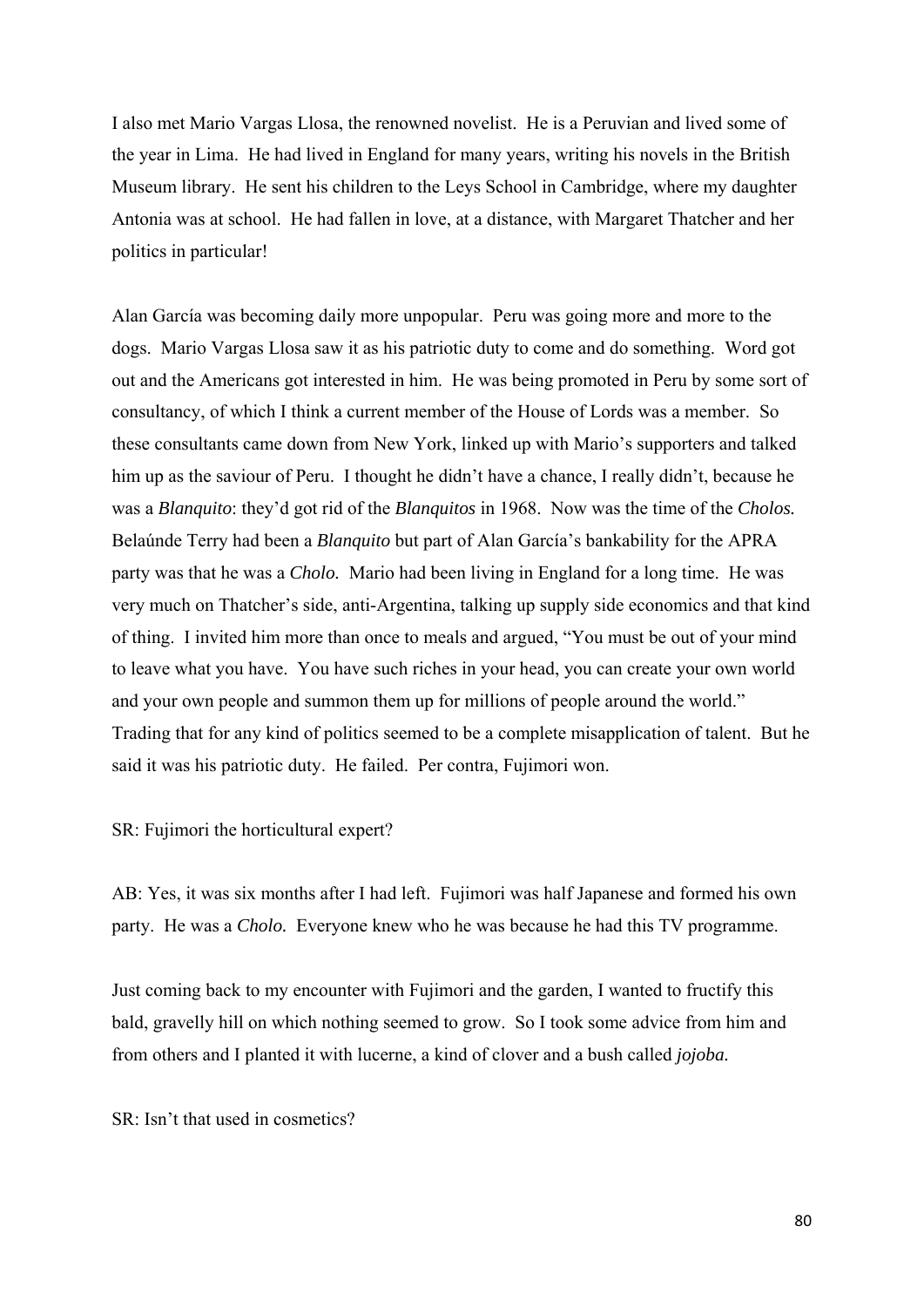AB: Yes. It's native to Peru. Practically everything grows in Peru, from strawberries to mangoes. Anyway, I made the hill green. I then got some hens and ducks and I built a little pond with a ramp. The ducks were just like Jemima Puddleduck: They didn't sit much on the eggs. They lay a huge number - 20 or something. They're supposed to sit on them for six weeks, but they just go chasing around. Anyway, one day there was a fierce racket in the kitchen. The cook, a lady called Jesus, was beating down a hen that was attacking her. They thought it must have been fathered by a fighting cock, a very popular sport in Peru. After supper, I asked her what had happened to the chicken and she replied, "You ate it!" An instructive lesson in home economics. In due course some of the ducks followed her to the dining room

To finish off, perhaps I should just say one thing about the Americans who, as you know, regard Latin America as their back yard. I had good relations with my colleagues on the whole. We saw quite a lot of one another because none of them had much to do. There was a population of twenty million, it was a small market getting smaller, they were resistant to a lot of advice from us, our business wasn't interested. Because America is America, every country in Latin America has a special relationship with the US. The governments all know that the Americans can bring them down very quickly. So the Americans get all the news and are usually extremely well informed. But they're very cagey. I would occasionally try to have a tête-à-tête lunch with my American colleague but he was standoffish. He was very popular, partly because when you're the representative of the most important power, you tend to be and everyone wants a piece of you. But he was also personable, affable, easy to talk to and very effective. But he wouldn't share.

SR: Was he a political appointment?

AB: No, he was a career diplomat. He went on from there to be Ambassador in Brazil and later Assistant Under Secretary.

One last point. As far as the Peruvian administration was concerned, one illustration comes vividly to mind. I got on very well with the Peruvian Ambassador in London. In the few weeks that I met him before going I found him to be a tremendous admirer of England, very keen on and very good at golf. After I'd been in Peru for a bit more than a year, he came back and was made Minister for Industry. So naturally I paid an early call on him: he was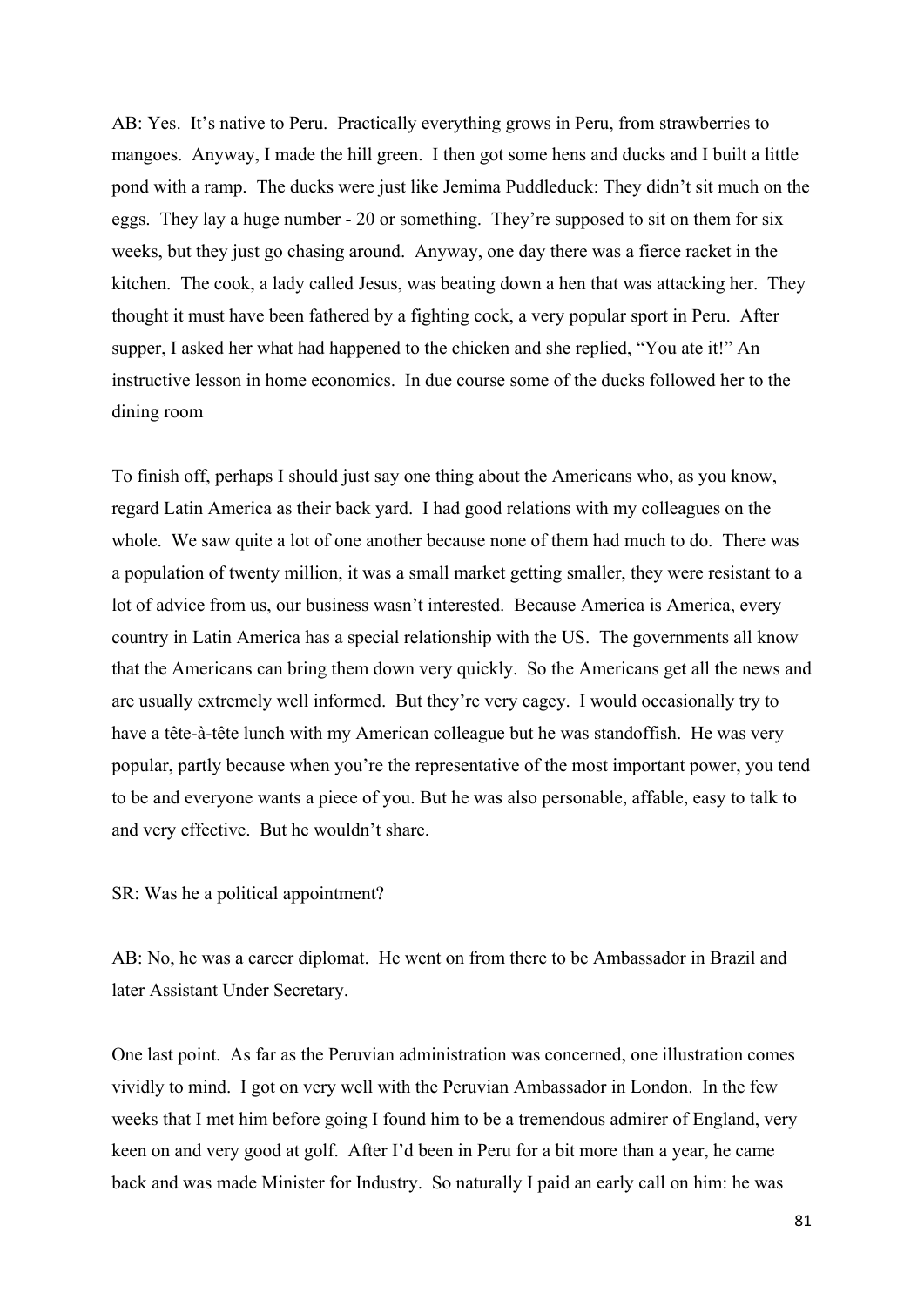full of enthusiasm. He told me he had launched new initiatives including one on tourism and had established a network of government tourist offices abroad in … and I was expecting him to say the US or Europe or something like that … but no, it was Central America. And he had appointed his daughter head of the office in Guatemala. The idea that his daughter-, or anyone else for that matter, could magic up thousands of tourists from Central America was too sad to be laughable. Some of the blanquitos were still not getting it!

#### \*\*\*

## **Assistant Under Secretary (Americas), FCO, 1989–94**

SR: Good morning. It's 3 October 2019. We've come to 1989 when you were transferred back to the Foreign Office as AUS (Americas). Did you ask to come back or would you have preferred another overseas posting?

AB: I got to Lima in December 1987, expecting to do three years. I was on leave in London in late July 1989 and had a meeting with Mark Russell.

### SR: The Chief Clerk?

AB: Yes. He told me they weren't thinking of moving me as I had only been in Lima for a short while, but the sort of things they might be looking at later were Dublin, the OECD or East Berlin. I wasn't really grabbed by any of those: Dublin on the grounds that given my Irish background, I wouldn't have felt very comfortable there.

SR: You'd already been to the OECD.

AB: Yes, I didn't want to go there again. I had enjoyed my time in Bonn. E. Berlin had no appeal. In my ignorance I saw it as an unsavoury brew of Communism and Fascism. Nigel Broomfield was there at the time and things began to happen! Apparently, they did appoint someone to East Berlin but he or she never got there because Nigel hung on until *Wiedervereinigung* actually came to pass the following year when he became ambassador to Germany reunited.

 I went back to Lima. I wasn't keen to extend my stay there beyond what I had assumed it would be and was surprised when, towards the end of September, I got a message asking if I could be back to start work in the first week of October. Talks with Argentina on Security in the South Atlantic had been scheduled for 8 October in Madrid. I was to lead our team.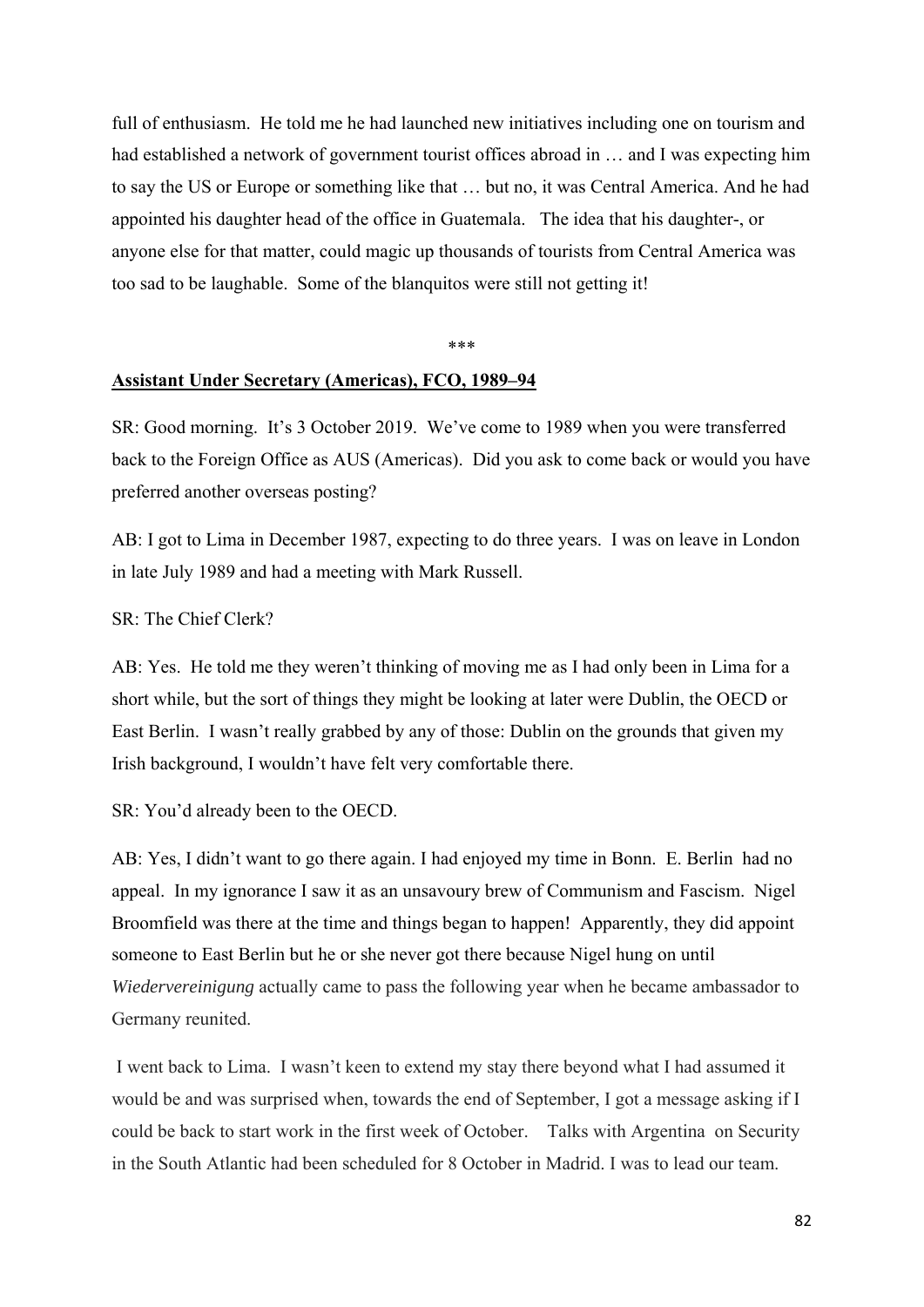These would be the first formal contact with the Argentines since the abortive attempt in Bern five years earlier and, it was hoped, a prelude to restoring Diplomatic Relations in due course It was a bit of scramble and when I got to London I was rather nettled to learn that in fact Crispin Tickell was to be the nominal head of our team and would be in Madrid. At the time Crispin was head of UKMIS, New York where I later learnt he had developed a good relationship with the Head of the Argentine Mission, Lucio Garcia del Solar. Crispin bright, energetic, sharp-edged and effective was not bound by Office caution and liked to take initiatives. I think that he and Garcia del Solar had cooked things up together.

However, more troubling than my slightly bruised amour propre, was my discovery over the weekend as I went through the briefs, that our position on maritime boundaries offered nothing to the Argentines, was open to challenge under International Law and would in my view be un-negotiable. I rang Charles Powell. We agreed to meet first thing on Monday morning. For the Argentines as for Mrs. Thatcher, sovereignty was of the essence. On Monday morning I went across the road and showed Charles my Admiralty chart. He agreed to do what he could. The following morning as it was beginning to be time to think of leaving for the airport, Charles called to say that someone with whom he worked closely agreed.

 What actually happened in Madrid was that we went into the conference room where we met my Argentine oppo, Jose- Maria Otegui, and his team, and then slogged away all day at texts, sometimes not breaking until mid-night. We had with us at all times our indispensable and brilliant Legal Adviser, David Anderson. Crispin and Lucio Garcia del Solar nowhere to be seen. But we would report keep our respective bosses in the picture and they, as might be needed, would go for a walk in the park. By Friday, I think it must have been we had agreed texts.

We alternated between the Argentine and our Embassy,… an awful building to work in, I thought, so glad I never had to work there permanently!

 For me, I'd never had to negotiate a text with a foreign power before, so I learnt quite a lot and enjoyed doing it … choosing language and making sure that it worked in both English and Spanish. It was stimulating. The most difficult part of it was the reciprocal security agreement. It's not true to say that neither Argentina nor the United Kingdom featured in it but if you read it quickly, you could have easily missed the mention of both countries: it talked about reciprocal parties, coasts, islands and that sort of thing. It all worked fairly well. The ice was broken and there followed several more meetings in Madrid, London and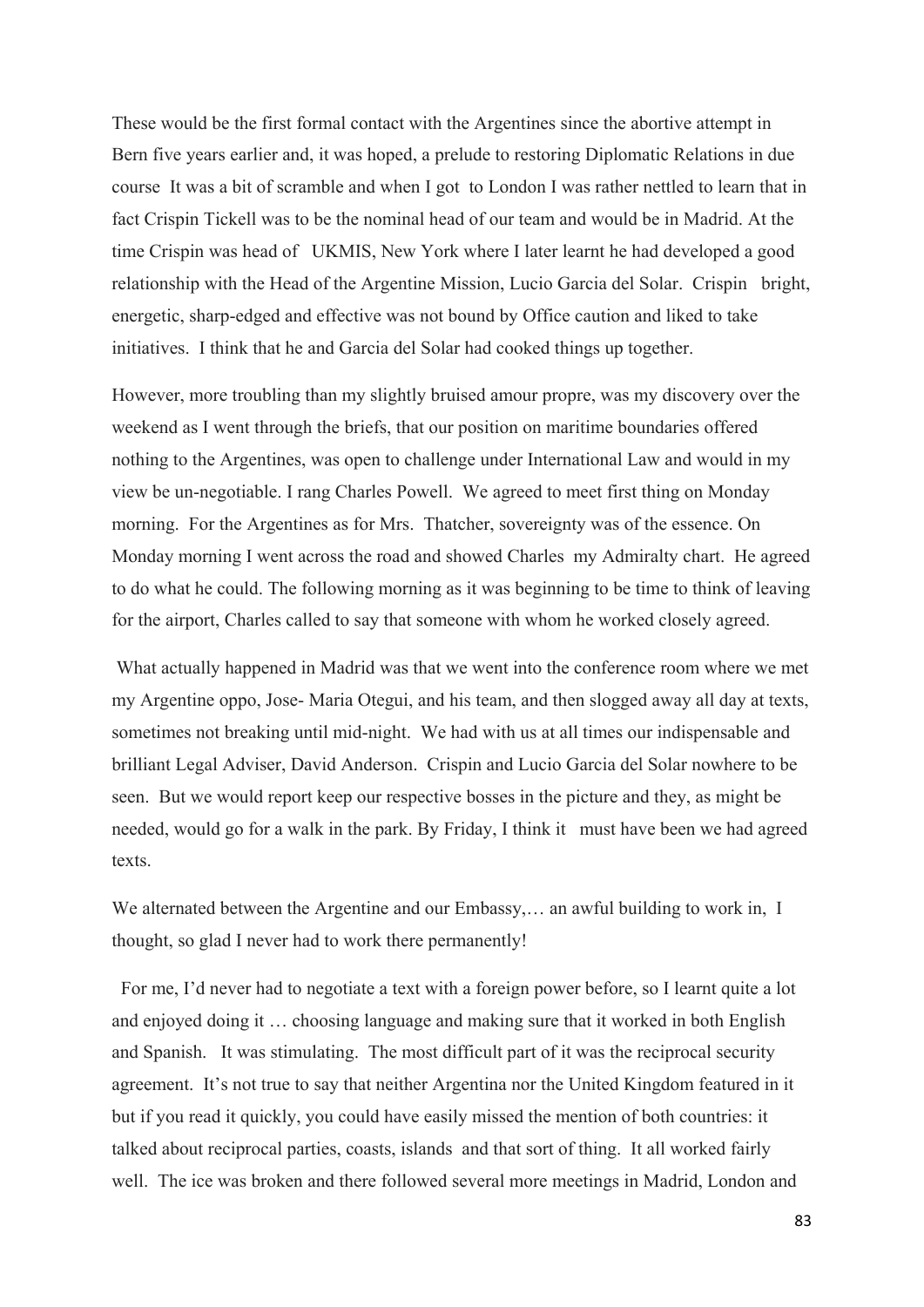Buenos Aires. Agreements were made on Fisheries , Consular Relations and Diplomatic relations after which a Charge d'Affaires was appointed and finally Ambassadors exchanged. Until then, our communications had been sketchy and scratchy. So that was all put behind us and we were able to talk to the Argentines more or less normally. But it was still a very sensitive issue in Argentina and their expectations continued to be quite unrealistic in relation to sovereignty.

Down the corridor from us was Hong Kong Department: they were getting rid of Hong Kong. We were straining every muscle to keep the Falklands British.

The parish was quite large. North America is a big place and, at that time, we had lots of consulates. In Central America, there are ten republics. There is a similar number of former British territories in the Caribbean that are now independent jurisdictions. Then there were the dependent territories which were still hanging around us like so many millstones. Andt hen in South America there were another ten republics, not to mention the ocean islands, Ascension and St Helena. I didn't know until that time that the people who live on St Helena are called saints; a happy thought.

#### SR: Did you visit all these places?

AB: No. To get to St Helena at that time, you had to take a ship from Bristol. It was a Royal Mail steamer which would steam off and arrive in St Helena in three or four weeks and wouldn't come back for another three or four. So you couldn't nip in and out. Now there's an airport. I never visited there. Ascension I went to, because that was on the way to the Falklands: the planes stopped to refuel.

Then there were what you might call the technical issues which arose with Antarctica, because we were coming up to the twenty-fifth anniversary of the Antarctic Treaty and that had to be renewed, abandoned or revised. Since its signature, Antarctica had become much more accessible. People had got interested in it. Pollution was starting to be a problem. So we needed to take an interest in that as well. The DTI were very keen that we should insist that our right to carry out mining should be safeguarded! The Department of Education and Science were refusing to fund the British Antarctic Survey. Boring!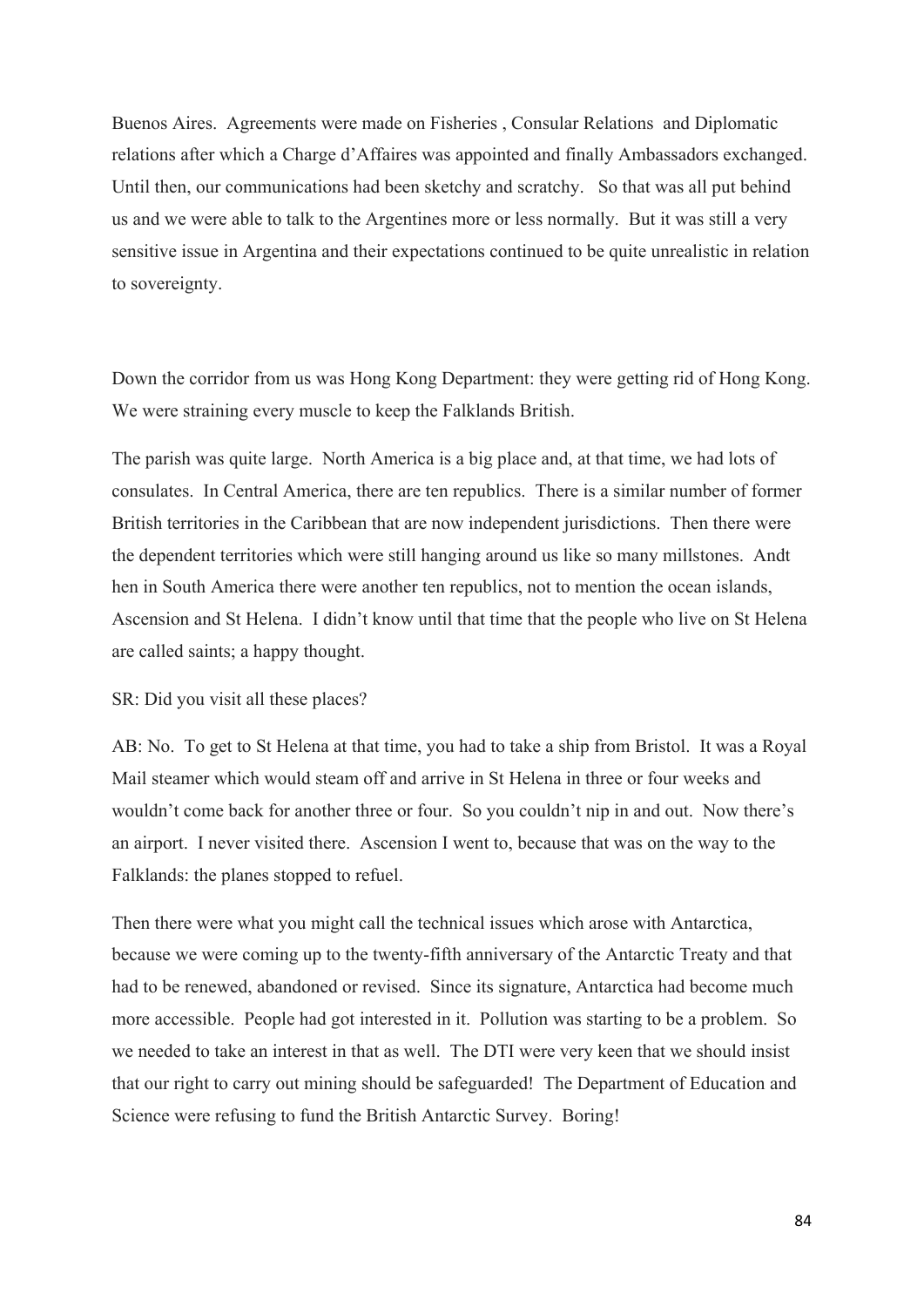Coming up also on the agenda was human rights. The big issues were Chile, of course, and reconciliation. What was going to happen? Were they going to hang all the people who had behaved so disgracefully? What was going to happen to Pinochet? There was a similar attempt to take evidence and reconcile in Argentina and in Uruguay. But the more lively focus at that particular time was what was still happening in Central America. Archbishop Romero had been murdered some years earlier and there was still a lot going on in El Salvador, Nicaragua and Guatemala. Brutalities on both sides and the Cold War hadn't quite ended. The Americans were still in Cold War mode as far as their policies on Latin America and Communism were concerned.

It was a big parish geographically and it grew larger when theAntipodes and the Pacific Islands were added. There were many jurisdictions, and lots to know about places where British interests were not very significant.

As I knew the Falklands, I thought I wouldn't go there straight away, but would go to the Caribbean dependent territories. I was frankly scandalised when I went to my first dependent territory. In 1962, the West Indies Federation that we had set up collapsed, leaving the five littlest and unviable islands for us to look after. I went on a visit to Anguilla, the Turks and Caicos Islands and the British Virgin Islands. What concerned me were the conditions in these tiny places for which we were directly responsible: they were British territories. Standards needed to be higher in an area increasingly exposed to tourism, money laundering and drug trafficking.

In the Turks there were people living in the open ... immigrants from Santo Domingo which is south of the Turks, hiding out in the scrub looking for jobs, some operating as prostitutes for the tourists. No one was taking any interest in this: and this was at a time when AIDS was a big issue. The public health facilities in Providenciales, the main island, consisted of a small clinic run by a Canadian doctor who was being paid by the ODA: that was it. Tourism was being developed, mostly with money from North America. The tourist facilities had their own medical centres with North American doctors. The locals, in the care of the British government, had nothing. Absolutely disgraceful. When I got back, I wrote a minute drawing attention to some of this and pointing out the inconsistency between what the Secretary of State and other Ministers were saying about the importance of good government and what was actually happening on the ground in our backyard, as it were. Ministers agreed that something had to be done. A dialogue was opened with the ODA. A difficulty was that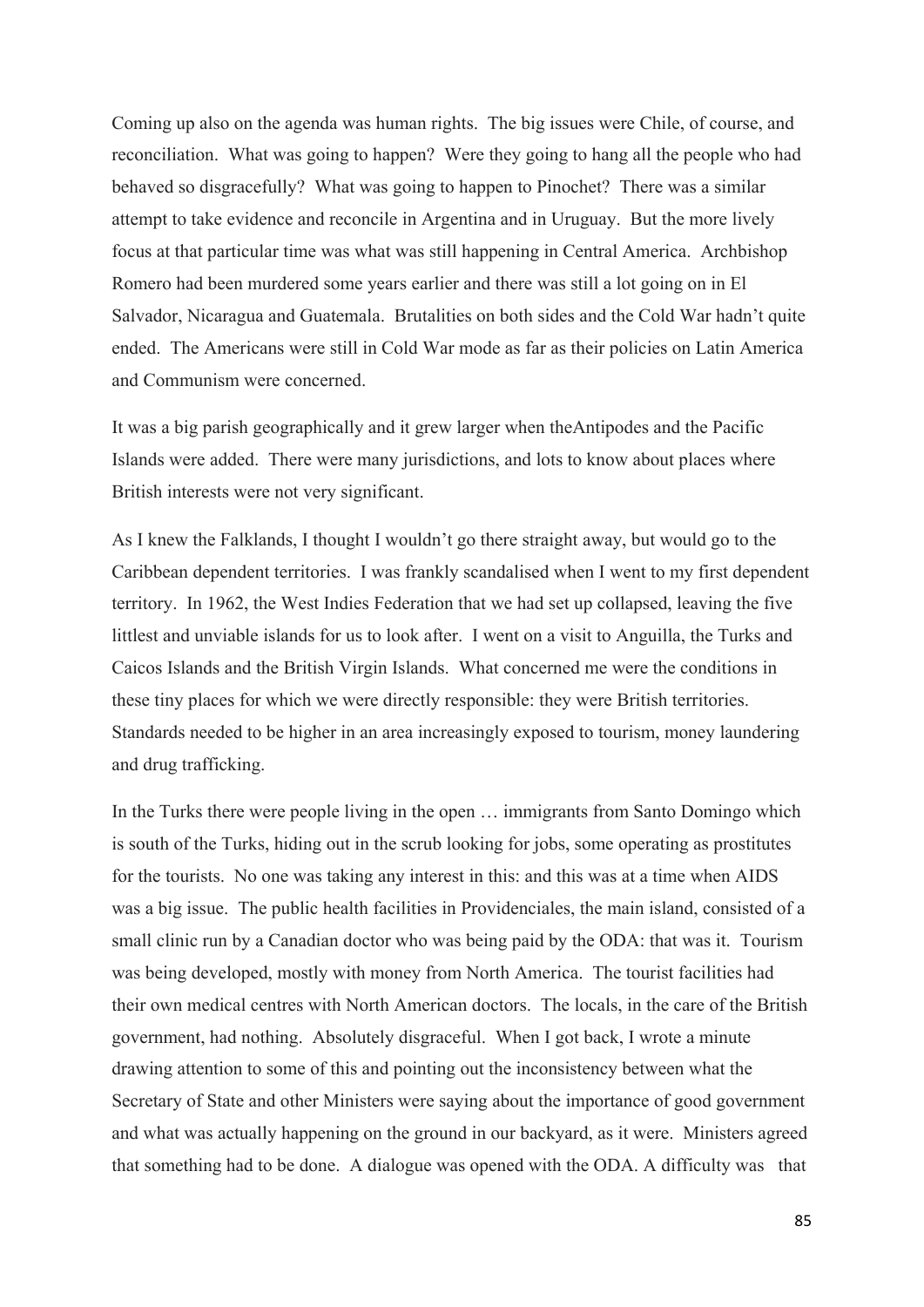the Foreign Office was entirely responsible, the Secretary of State would have to answer in Parliament, but the ODA had the money The traffic into these islands was increasing because of tourism, particularly package tours from North America. The nightmare which had been explained to us by someone from the Civil Aviation Authority was if a plane full of wellheeled Californian widows turned up and something went wrong, there would be a class action in Orange County and we would be taken to the cleaners. We generated a few more scare stories of that kind …

We had the responsibility, but the ODA had the money: talk about a brick wall ! notwithstanding the fact that, according to our constitutional arrangements, the overseas territories have a first call on aid funds. They were absolutely mulish! Our plan was to boost the Governor who had no status locally. Everyone knew the Governor had no money, so if you were a Chief Minister you went to the DevDiv which was in Barbados. The head of the DevDiv was an ODA official. It seemed to me that a ridiculous arrangement had been allowed to develop.

I said what we needed was a hard-hitting policy paper that covered all the bases: we set that in motion, but it took a while to prepare. It was not the sort of work the Department had much experience of.

What we decided to recommend was to give the Governors more staff and also extra funds to do things that would support good government like having less dodgy Chiefs of Police and improved local judicial arrangements, recruiting better government lawyers, accountants and so on. It took several rather disagreeable encounters. Having failed to resolve the thing at my level, I asked Tristan Garel-Jones, who was the Minister, to talk to Lynda Chalker who was Minister of State for Overseas Development. She said no. I insisted we had to do something to avoid having egg on our face. Then we both went to see Lynda. She still said no. Garel-Jones said that he would be back the following week, at the same time. Some time later she grudgingly gave in.

On another, Falklands related issue, Sylvia Milroy – do you know her …?

SR: Yes of course, she's married to Michael Jay.

AB: She was on a Whitehall committee that I had convened on the Falklands. I had got everyone else to agree, except the ODA because they were scared I was going to take some of their money. I told her that all but her Department were agreed and that I was going to put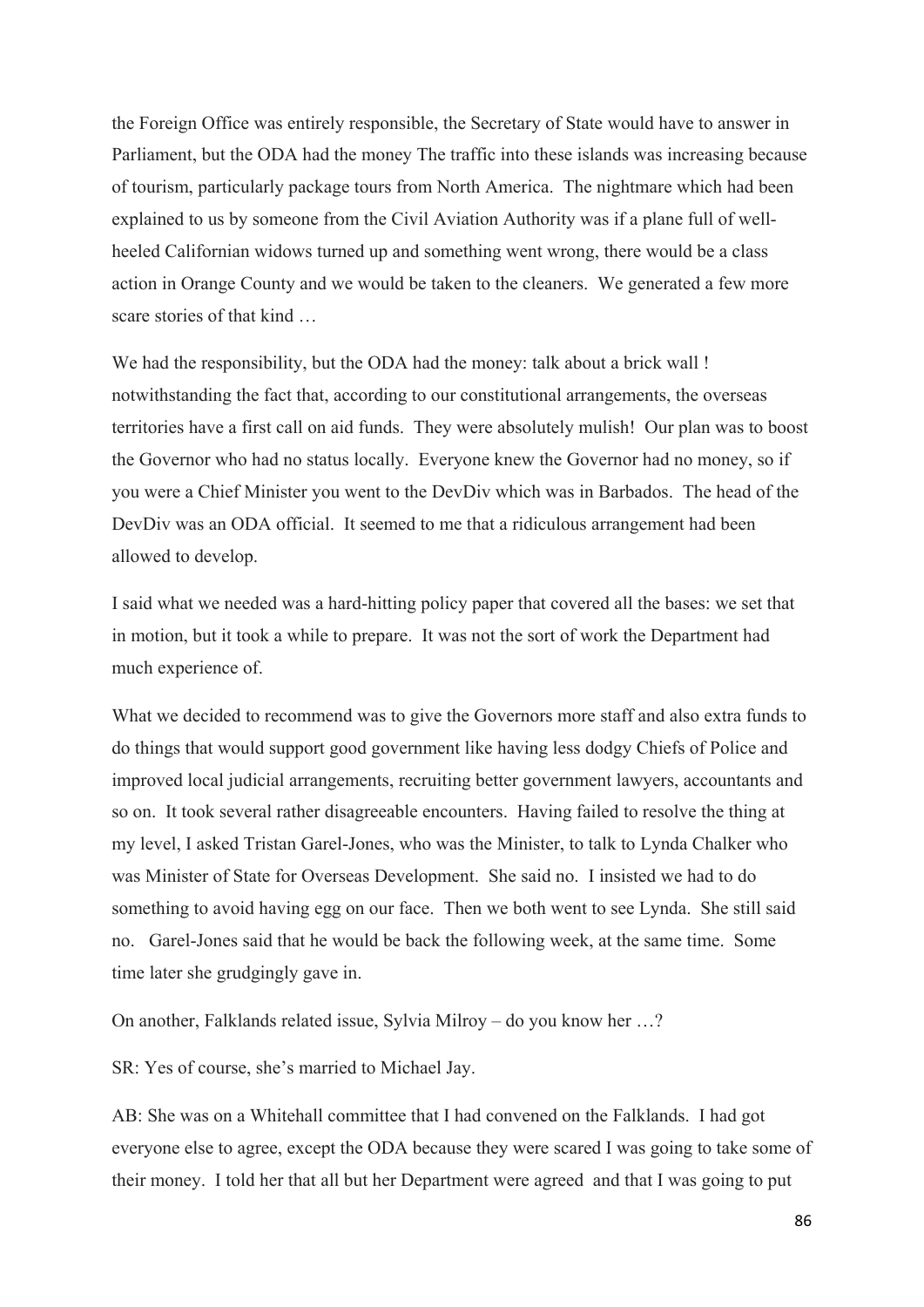this paper up. Which I did, making the point that everyone except the ODA had agreed. This went round to all the Ministers involved and the next day Sylvia came storming round to my office … Anyway, all of this Whitehall warrior stuff was being repeated trying to get the resources necessary to boost our Governors, not only in terms of their staff - better staff, higher grade staff, but also to give them some access via us to the money because, otherwise, they would continue to be ignored. This was something we really had to do. And I was determined to do it. Towards the end of the year, I was asked by the PUS's office (it was David Gillmore at that time) to come and see him. The Public Accounts Committee, he told me, were going to have a hearing on dependent territories in the Caribbean. He wanted to know if we had a good story to tell. I told him we were just about to submit on the subject and, if our recommendations were agreed, we would.

We appeared before the Committee. Happily, by then we had taken the decisions based on the submission, so that David Gilmore was able to say that the bureaucracy was already on the ball. Few people could match David's eloquence: he handled the Committee very well, I thought.

I was busy and had to do a lot of long-haul travelling. I was probably crossing the Atlantic at least once a month, sometimes more. You could go to the Tropics any time of the year, really, but if you wanted to go, for example, to Cuba in January and then up to Ottawa, you had to have a large suitcase: I learned that after the first winter. When the Antipodes and the South Pacific were added, that of course made the strain all the greater. Usually I would fly to Tokyo and then go down. I didn't get to Pitcairn which I think is still ours but New Zealand administers. Going to South America often meant changing at Miami. Never a pleasure.

Meanwhile, Russia was being invited as an observer to sit on the NATO Committees and Greenspan was running the world economy to everyone's satisfaction. Inflation low. Growth springing ahead. Peace breaking out. Trade developing. And here were we, gripped by these ancient complications.

But, returning to the overall brief, as well as relics of Empire that had to be dealt with, we were also supposed to be promoting Britain to North America in general as well as to Central and Latin America. Our interest was peace and stability and enlarging the market for British goods, services and culture. No different from anywhere else. But our presence in the region had been starved of funds. As you know, every now and again in the Office, there are policy reviews. In the early 1980s, the Office formally took the view that Latin America was of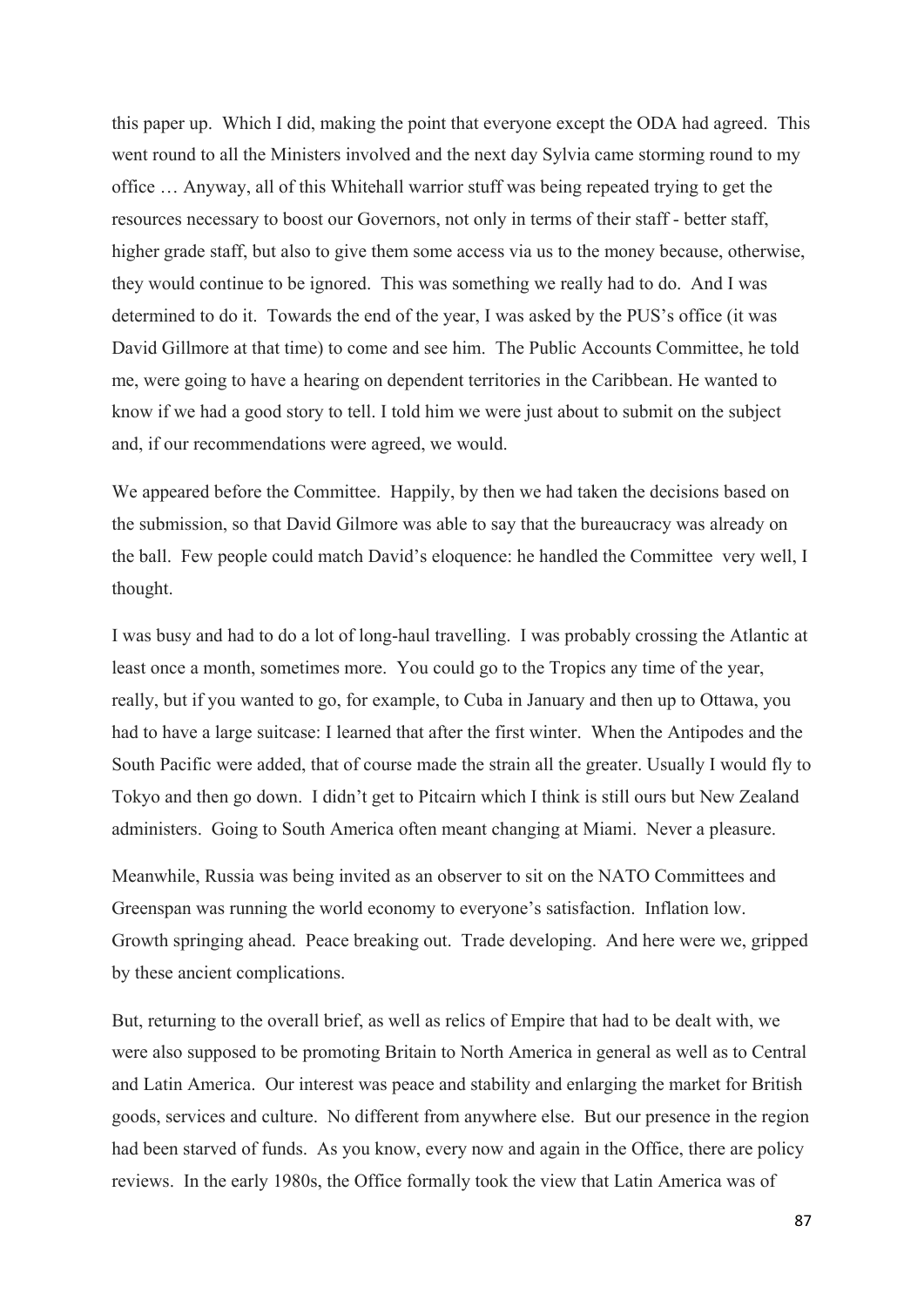lower priority. And that meant that resources, in terms of people and funds to do things with etc. were very hard to come by. In that respect, Garel-Jones was a great asset with his enthusiasm for everything Hispanic and Luso, if I can introduce that rather strange word. It took quite a bit of time but he persuaded John Major to make a visit to South America…I think it may have been the first ever by a British Prime Minister. Tristan (Garel - Jones) also tried to encourage other Ministers to regard Latin America as a place where people regarded us with a friendly eye, as they did. Not only had Britain played an important role in the nineteenth and early twentieth centuries financing capital investment in Latin America, but in the latter part of the twentieth century we were another Anglophone presence which could, if circumstances permitted, dilute the ever-expanding US presence. From that point of view, we were also welcome. Not a threat, only an opportunity, if you like. We tried to energise Whitehall: Ken Clarke went out a few times as Secretary of State for Trade and also as Home Secretary and later as Chancellor. And a range of other Ministers. As time went on, people became more enthusiastic because they could see what we could see.

Another element was adding to threads to the tissue of European cooperation. In most of these countries there was an EU Commission office and the Presidency Embassy would organise meetings and promotional events backed by Commission funds. We would make sure that Embassies kept involved. Back in Europe, I used to meet my German, French, Dutch, Italian, Spanish and Russian counterparts on a regular basis. I often went to Washington and Canada to meet the Americans and the Canadians. All of us were, if you like, engaged in a common policy of supporting Latin America in its new attempt to embrace democracy. In the 60s and 70s, the Latin American republics had been overthrown by dictatorships of one kind or another, with all sorts of human rights and other horrible consequences. In the 1980s, the wheel turned and an attempt at a much more genuine kind of democracy emerged: it was in the common interest of all of us in Europe and in North America to support these efforts, so there was a great deal of commonality in our policies but commercial rivalry remained keen. Where one country, for historical reasons, was in a more privileged position, they would be expected to take a bit more interest than other countries, for example, e.g. the Dutch, the French and us. In Argentina (a member of the Sterling area until 1945) we were hampered by the Falklands problem though matters improved after the resumption of relations but elsewhere, especially in Brazil, Chile and Colombia we were much more active. We all had our different strengths, if you like, and tried to be aware of what the commonality of Europe and North America policies could do to help.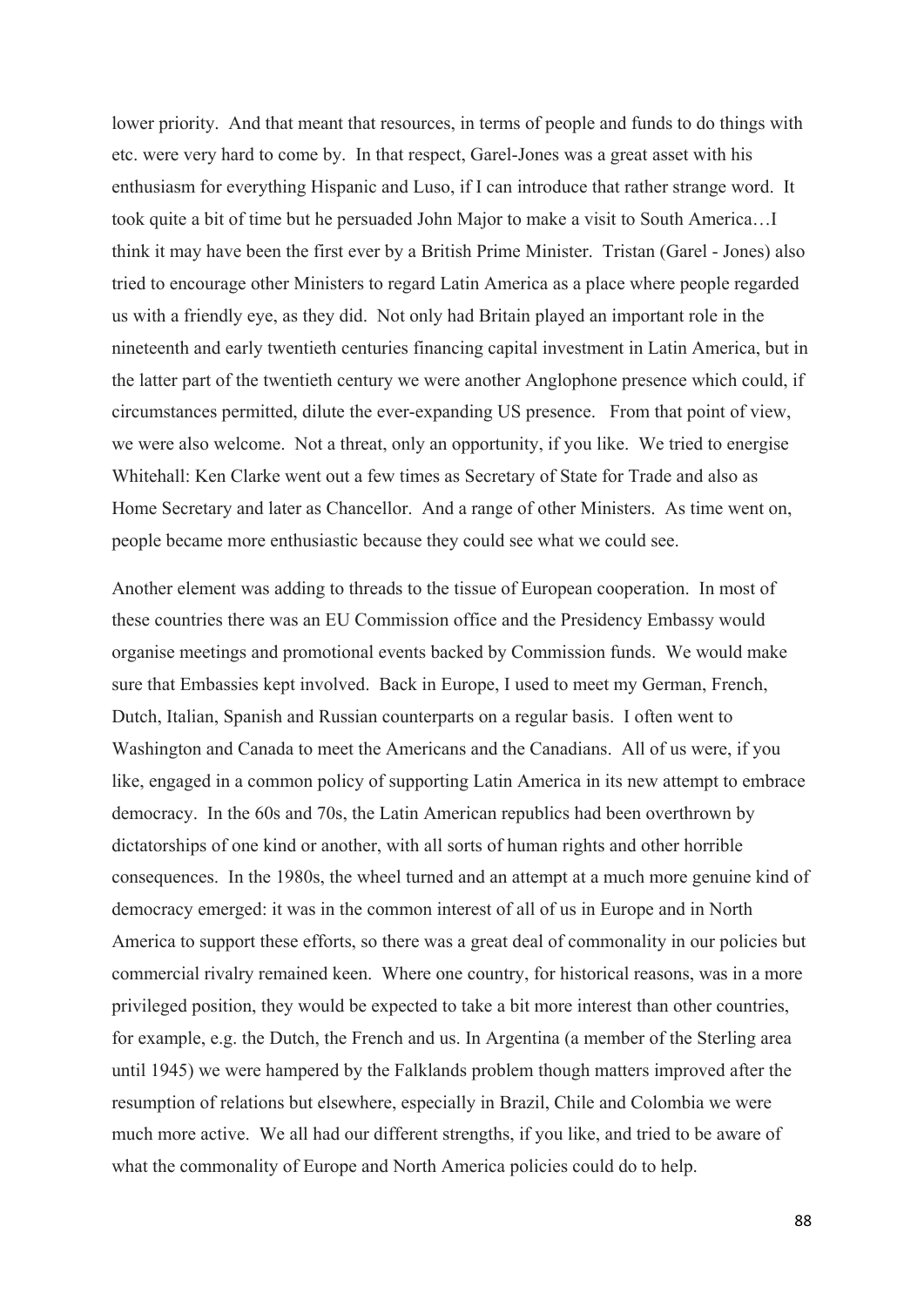Illustrative of the tenor of the times was my first visit to Moscow for consultations. It was rather moving to meet their Latin American team, led by a man who had served in the area in a senior capacity and knew it well.

 After welcoming us, he said he wanted to start by making a confession. I looked at the note taker and gave him a nudge. It was a confession and also an apology to the effect that Soviet activity in Latin America throughout the post-1945 period had been aimed specifically at undermining attempts to promote democracy and justice. He said that the Soviets had promoted themselves as champions of Justice and Peace but the reality had been that all their energies had been devoted to sowing discord, disorder and subversion and of course trying to sabotage Western efforts, particularly those of the United States. In the spirit of Glasnost and Perestroika the Russians wanted his words to be noted and recorded.

SR: That was quite remarkable.

AB: Yes. I remember talking about this man to Michael Alexander. His name was I think Yuri Petrov. Michael said that he had known him at the MBFR talks in Vienna. I later learned that Petrov had left some years later and had gone to live in the US. It sounded as though he himself may have been a believer and that he wanted to let us know in the new era of mutual respect and understanding that was growing in the early 90s that the scales had fallen from his eyes. At all events he was speaking formally and wanted his remarks to be put on the record.

But alas, thereafter, we didn't get much from the Russians. After a few exchanges in Moscow and London things tailed off. The situation in Russia became more disorganised and they were very disappointed when we accepted all the East European countries into NATO. It still surprises me that we weren't somehow able to keep them on side.

Can I make some other remarks, about resources?

SR: Yes, by all means.

AB: During my time, the Foreign Office seems always to have been under great financial pressure. Thatcherian economics, of which Geoffrey Howe was an important driver in his time as Chancellor, took a bit of time to show fruit. But by 1983, things were improving. He defeated the attempt to demolish the Foreign Office building and it was restored: that presumably cost quite a lot of money. Some trickled down to what you might call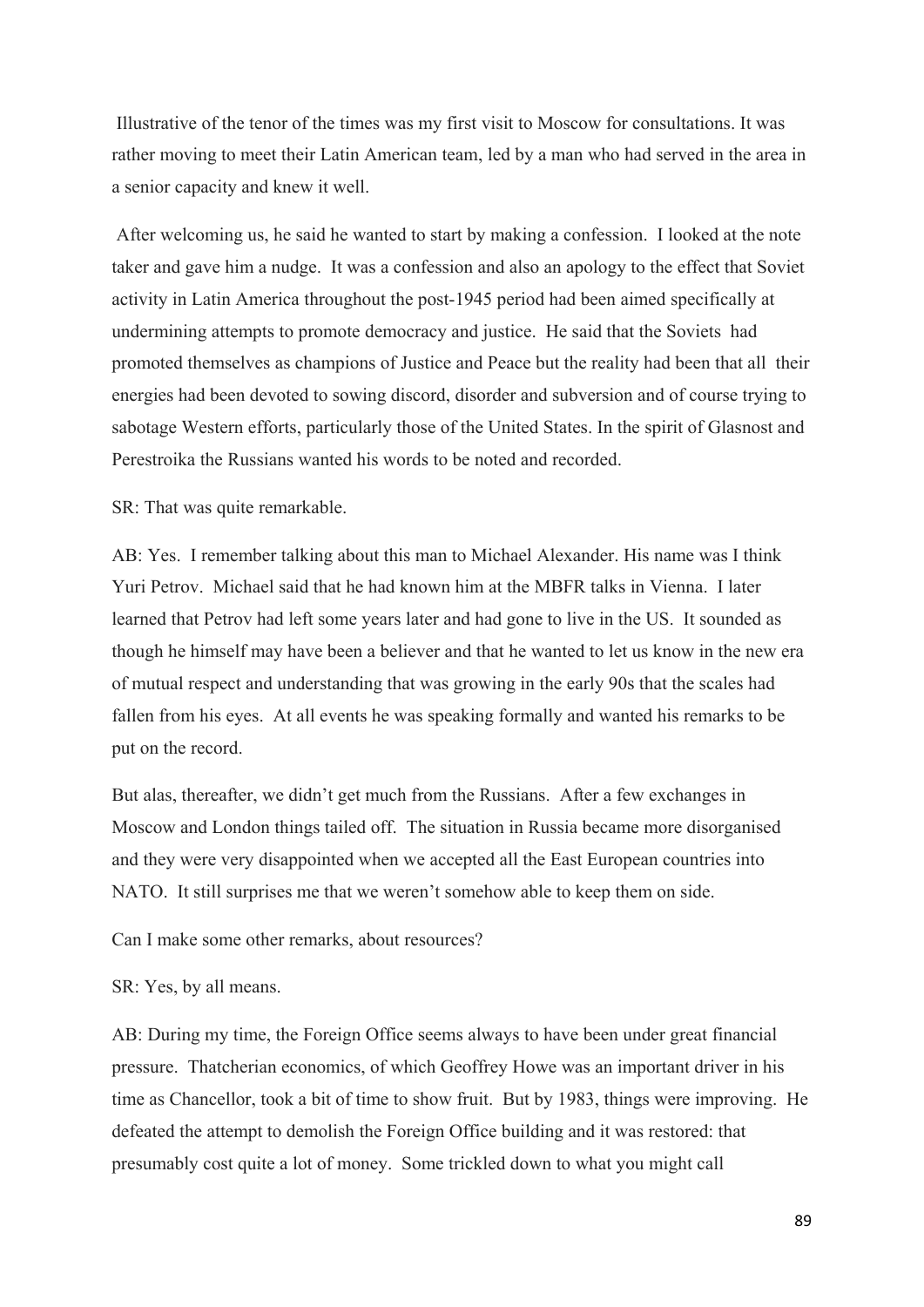operational level. But, apart from that, I've always felt that we've been under the cosh financially. Never more so - because it affected my life as an AUS - when we were suddenly told that we were responsible for our own budgets which up to that point, we'd never heard of. I was supposedly responsible for £70 million, but all of it was pre-empted by staff and accommodation costs at home and abroad. The idea was pure fiction. But fiction or not, I was sent a Staff Officer from another Department, equivalent to a grade 9. She was admirable but left after about six months. I asked why she was leaving to become an Immigration Officer. I'd seen what Immigration Officers had to do when I was in Delhi. She replied that the money was much better. So off she went. I don't remember a successor!

All of this was a prelude to an inspection of the United States. But it was an illusion. I had no discretionary control over this budget whatsoever. It was likely that the inspectors who were looking for economies, would go for the so-called 'low hanging fruit' i.e. our consulates in the US. So, I had to go quickly to the Consulates to see for myself.

I wrote a minute to the PUS, David Gilmore, using all the usual arguments about America being our biggest operation and asked whether we were being serious about this or not. If we were going to leave it all to British business, we should be clear and do it. Then we could save a lot of money by abolishing Cincinnati, Chicago, Atlanta, Seattle, San Diego and so on. He was sympathetic but said there was really a lot of pressure. "You know, Adrian, it's all a question of smoke and mirrors." I hadn't heard the expression before. He told me that with less straw we had to make more bricks! It wasn't easy.

AB: When we were given our budgets over which we had no control, all we had was the staff and the buildings and whatever you need to run them. They are assets but also liabilities. If you downgrade your Ambassador in Washington, you save money. You sell the building or whatever. But you are left with fewer assets. So how do you judge? The input is easy – you just count up the numbers, but what is the output? It's very difficult to measure.

One of the things that we have to hope we achieve, it seems to me - and it is an output - is credibility. The key difference, I think, between being a civil servant and a diplomat is that y the latter have to operate as both – to have two skill sets: you have to be able to operate successfully in Whitehall, often squabbling about money and what policy should be (sometimes they are the same thing) and you also have to be able to operate successfully abroad. Credibility needs to be achieved and maintained by the man or woman, both abroad and in London. One of things that Ambassadors know, or learn quickly, is that they can ring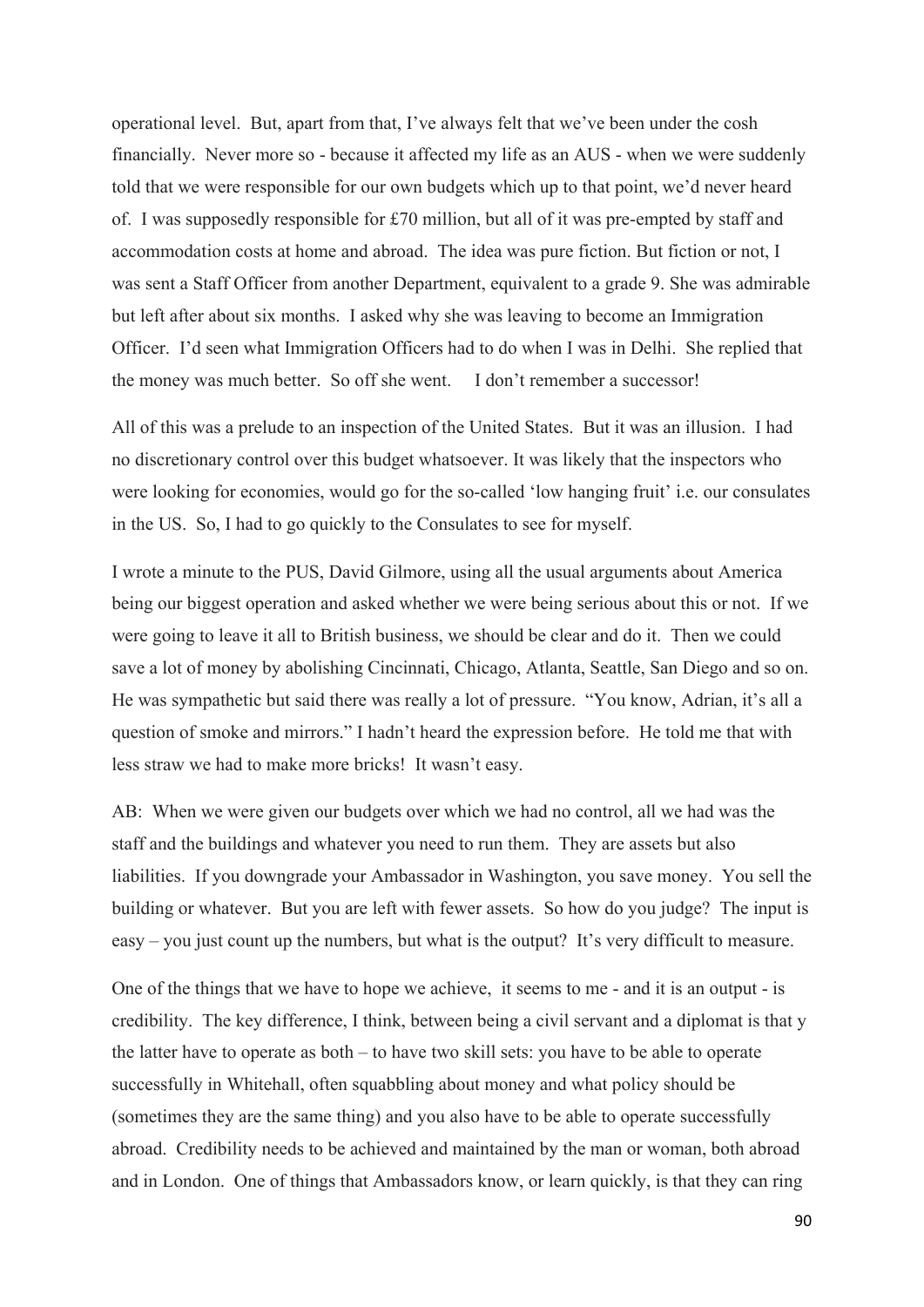up anybody: the test is whether that somebody will take the call a second time. In Whitehall it doesn't happen like that. Ministries cannot boycott one another. The personal element counts for much less. But in a post abroad, it is the easiest thing in the world for a Foreign Minister to cold-shoulder an ambassador, should he or she be so minded. So diplomats are very exposed and they need to be visible with all the advantages and disadvantages that brings: you can't escape, your name is in the Diplomatic list, at the bottom of the bottom of the despatch and so on.. I tried to make a case in my valedictory despatch that we ought to recognise this need for people with two skill sets and pay accordingly. Interestingly, I believe that now in Whitehall, desk officers in the Foreign Office are routinely at lower rates of pay than those in DFID and people at First Secretary look for transfers to the new Department for Business, Innovation and Skills because they pay so much better. This seems to me a system mistake and the disparities suggest that exposed to market forces the FCO has lost prestige and value.

I once heard someone talking about the British class system. There were the nobility, the landed gentry, the professional classes, the commercial, middle classes, the working classes and then there was a marginal group called shabby genteel. I felt, in the Foreign Office, that's exactly where we were! We had to make do all the time, trying to keep up appearances. Demanding ever more from spouses and so on not to show that there was a hole in your sock. Wouldn't you agree?

 SR: Yes, they resent the fact that Ambassadors have nice houses and chauffeurs and all the rest of it which are simply tools for the job.

AB: Just to round off, being an AUS was satisfying for me because I was able to have some ideas and push them through. Given the very ephemeral and amorphous character of a lot of our work, it is good to be able to point to something that you had a hand in, that actually worked, that came to pass. I was glad to have had that opportunity and would have been

\*\*\*

# **Ambassador, Mexico City, 1994-98**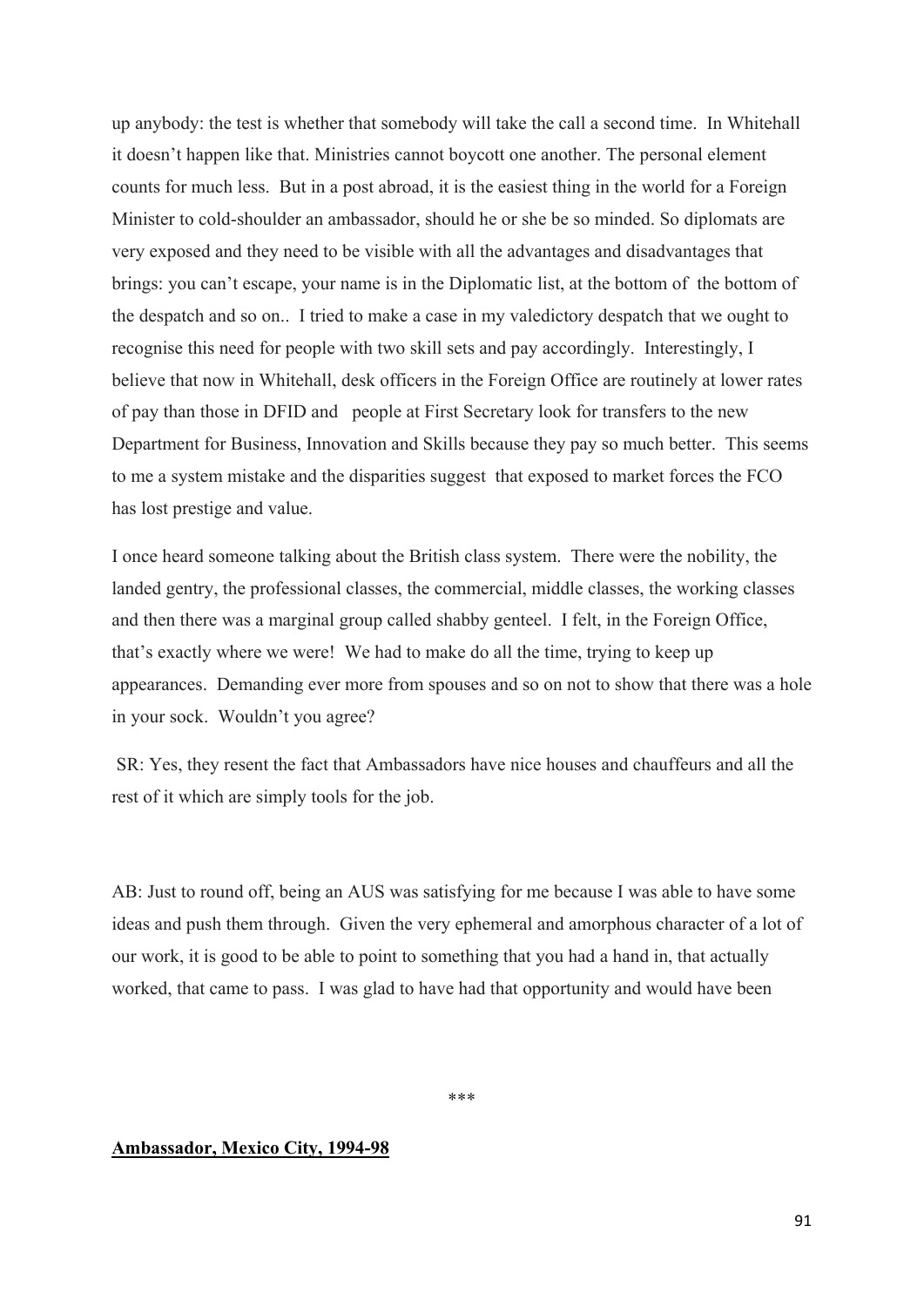SR: Good morning. It's 16 October 2019. Now we come onto your last posting, Adrian. Did you ask to go to Mexico?

AB: No, I didn't really. It was one of the possibilities, because at that stage I had acquired quite a bit of Hispanic experience, so it was natural that I should be in the field. But I was also in the field for some other places. The other obvious one was Brazil which was also coming up. And there was Spain. Canada was on a later timing and I don't think Nicholas Bayne who was there had any plans to leave earlier. So, effectively, the choice lay between Brazil, Spain and Mexico. The one I was mostly keen on was Madrid, but I didn't get that. So then it was between Brazil and Mexico. I thought to myself that Brazil was the bigger job, in a way - a big country and greater British interests.

SR: But then you would have to speak Portuguese.

AB: Yes. And I didn't feel at that stage in my mid-50s that I wanted to embark on a new language. Furthermore, both my daughters were at that time living in the US, Kitty in Los Angeles and Antonia in New York. Mexico was handy for both and I already had Spanish, so I decided to go for that. But I wasn't very attracted to Mexico as a place. I'd only been there once before and had a rather negative experience. I came down with a ferocious flu attack at a Heads of Mission conference.

However, I set off in good heart. It was rather amusing when I arrived at the airport in the middle of the night, the deputy Head of Protocol greeted me. He got over the formalities very soon and then said, "Ambassador, I just wanted to let you know that I've got a very nice flat if you or any member of your staff needs one."

I think it's worth saying a word about the time that we were living in. This was in the middle of the 90s. If you compare the 90s with the decade before and the decades afterwards, it was a very special time in that the world was full of hope, energy and action following the collapse of the Soviet Empire. Having been the AUS in the previous four or five years for the Americas, I had seen the impact of the overthrow of the Soviet Union and its satellites and the collapse of Communism and also the progress made by globalisation, deregulation, liberalisation of trade and privatisation. Things were really happening and people were very optimistic, not least in Mexico which in 1994 joined NAFTA and the OECD. At a jump, Mexico had suddenly joined the Euro-Atlantic group of countries. Before going, I met people in London - bankers and others - who told me that Mexico was really a country of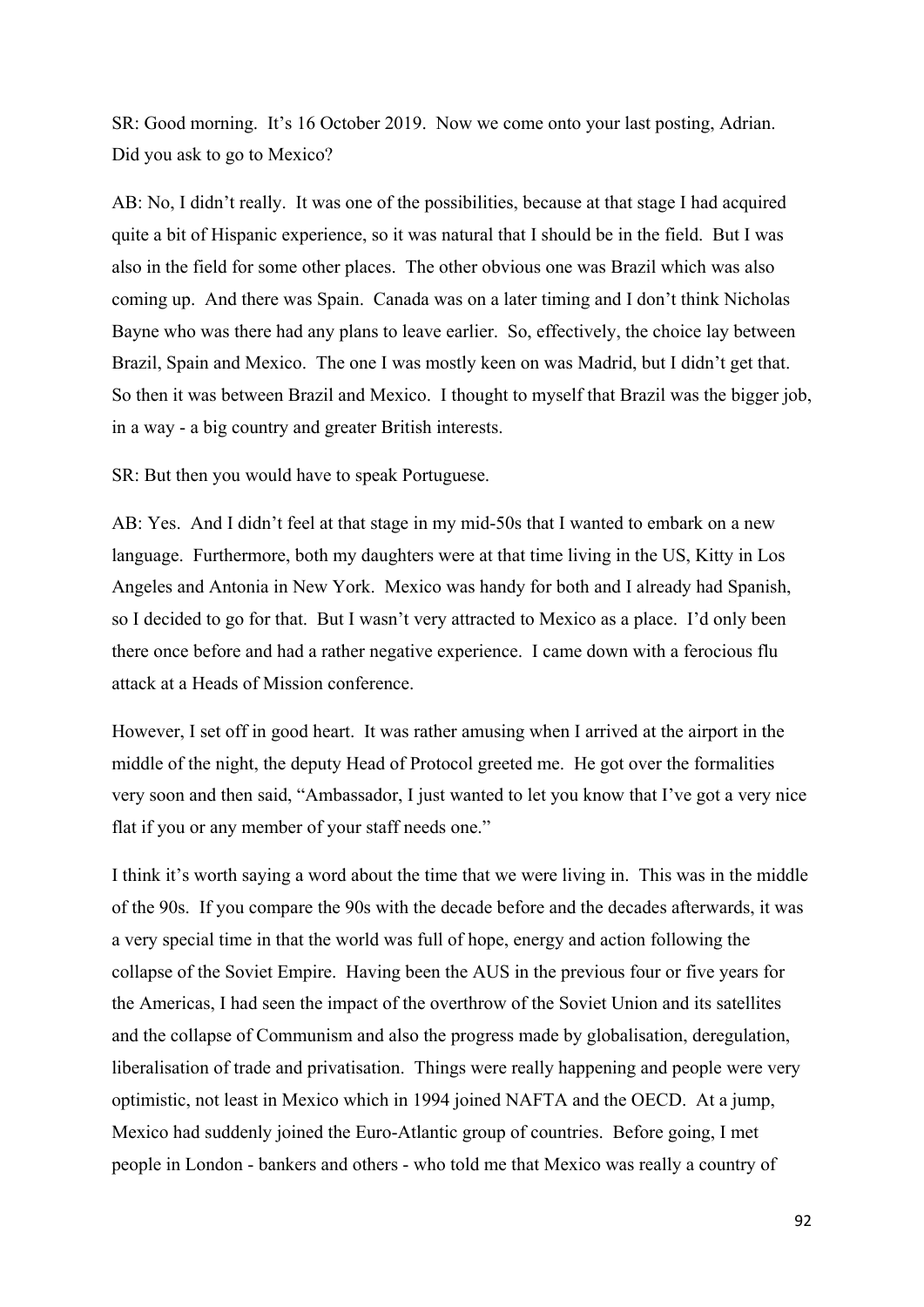interest to them. It had become quite a large trader, partly because of the so-called *Maquiladoras* established along the Mexican-US border … a very long border. San Diego to San Antonio is the same distance as London to Beirut. All along the border, the Americans and the Mexicans had introduced manufacturing plants which were exclusively established to supply the US market: it was all part of the development of the 'just-in-time' logistical process. The auto industry in Detroit would get stuff manufactured in Mexico and shipped over the border. That was the first time I had heard of 'just-in-time'. So that boosted the trade figures. As a result of that particular activity, trade generally had expanded, leaving Mexico as the second largest export market for the United States (Canada was the first with Japan in third place).

The only discordant note was when I went to see people at Barclays Bank. There was a very sceptical chap there who said he was not going to buy any Mexican government bonds because he didn't trust them. His caution was justified, as I later saw.

Anyway, I arrived, having taken the trouble beforehand to make sure I had my Higher standard Spanish exam under my belt. I'd got it when I was in Peru but I wanted to refurbish it and give a good example to my staff.

Mexico had had an eventful year because not only had she joined NAFTA and the OECD but, at the beginning of the year, there had also been a rebellion in one of the southern states, Chiapas. There were dissidents in the jungle who were burning villages and generally causing upset, trying to resuscitate the Che Guevara ideas: people were a bit worried about this. In the event, the rebels were not able to ignite the jungle let alone the country. But thanks to growing human rights scrutiny, the authorities were not able to crack down as hard as they might have liked. The trouble rumbled on. Later that year, 1994, the governing party's presidential candidate was murdered: this became an unsolved mystery which cast a cloud, made a deeper colour of grey when it turned out that the outgoing President, Carlos Salinas, who had done so much to transform the Mexican economy, had a brother linked in some mysterious way to the murder. He was put in jail. So, there was a good deal of nervousness as well as excitement at the new prospects. The Mexicans, like so many other Latin Americans, had copied American practice in having fixed term presidencies which allowed for an election and then a transition period under the outgoing President, and then an inauguration either at the end of the year or the beginning of the next. I arrived in the transition period which meant that I was having difficulty presenting my credentials as the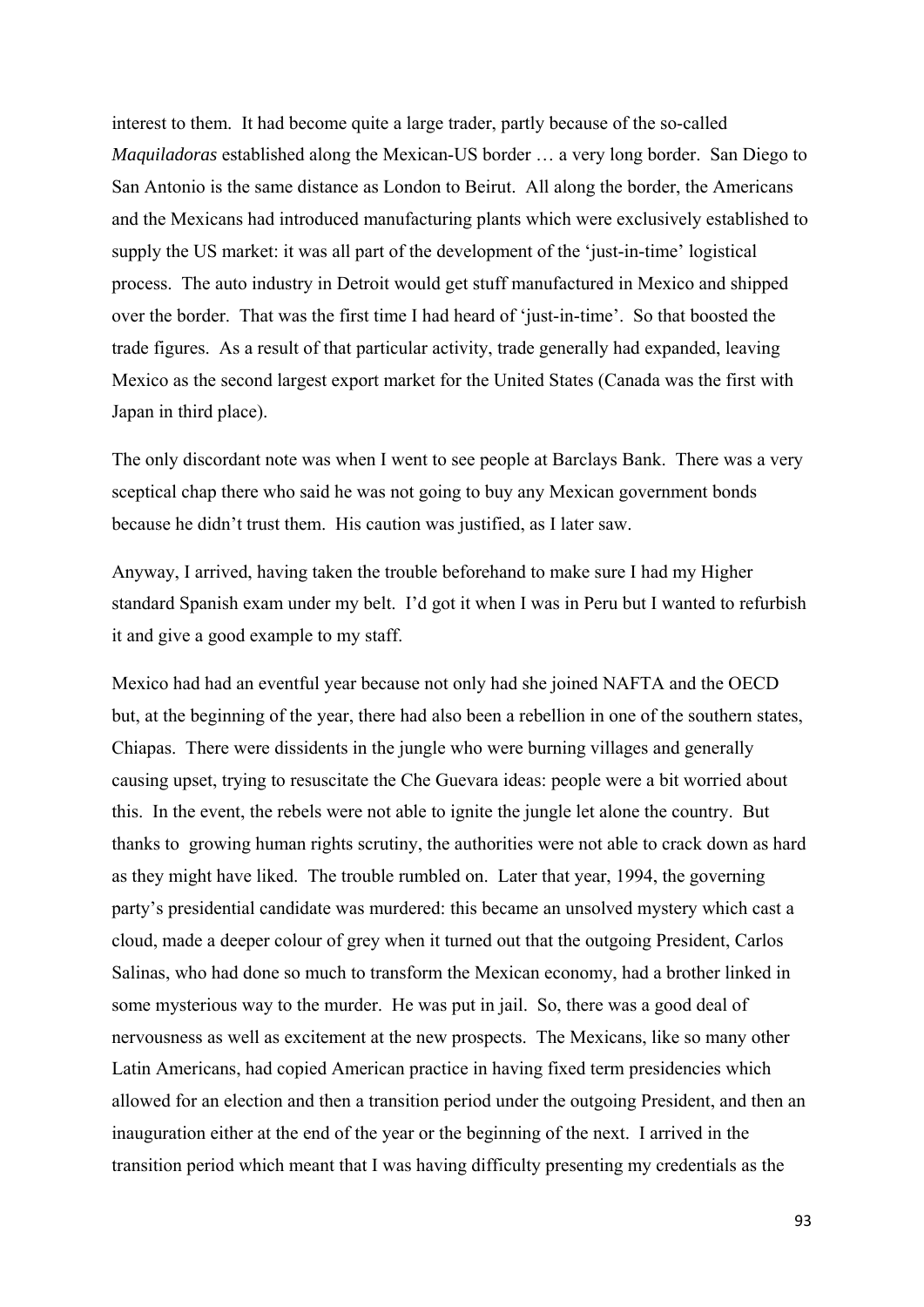existing president only liked to do it in bulk: he wouldn't do it just for one but would receive a number of ambassadors at the same time.

The inauguration was due and our representative was William Waldegrave whom I'd met a few times during my time as AUS. An absurd situation to do with his ranking in the inauguration ceremony arose. All American countries are republics, except Canada and Commonwealth Islands in the Caribbean. In a republic, you have a President who is the head of state as well as the head of government. For the inauguration of the new President of Mexico, an big neighbour as far as all the American neighbourhood was concerned, nearly all the local Presidents were going to turn up, including the President of the United States. Presidents and Vice-Presidents from elsewhere, as well as Prime Ministers and Foreign Ministers, were flooding in from all points of the compass. William Waldegrave at that time was Minister of Agriculture, an office that didn't rank very high in the protocol order: There was the President, the Vice-President, the President of the Senate, the President of the Supreme Court, then Foreign Presidents and Vice-Presidents etc. It's a long way down before you reach the Ministers of Agriculture. The Chief of Protocol was being very stuffy and *protocolaire* and wouldn't depart from the Mexican order of precedence. I spent a frantic time trying to find someone else to talk to because I needed to move Waldegrave up the pecking order. Otherwise, there was a risk, with so many VIPs there, that his turn wouldn't come until he had left! There was no point in talking to the existing government as they were on their way out; the new people weren't in power; I hadn't presented credentials. But I managed to get hold of Jose-Angel Gurría, now Secretary General of the OECD but at the time Finance Minister-designate. He'd had a British Council scholarship to Leeds where he had done a degree in Economics and he claimed to be fan of Leeds United. He was very busy, but I did manage to get his mobile phone number. and in a series of hectic phone calls got him to accept an approach, already rejected by the Head of Protocol. The idea was to establish an Order of Precedence separate from the Mexican Order to accommodate the European Monarchies, viz. Belgian, Sweden etc. of which the United Kingdom was the oldest. I also explained that in protocol terms in England, a Ministry can only be created by Act of Parliament, whereas a Secretariat of State is created through an Order in Council: thus, the Minister of Agriculture, was one of the most senior members of the Cabinet.

Happily, Gurria delivered: Leeds United must have been the decisive factor! We got our audience on the first day. I was both slightly disappointed and perversely pleased, as we were driving to the President's palace, to see that Mr Waldegrave's white shirt had slightly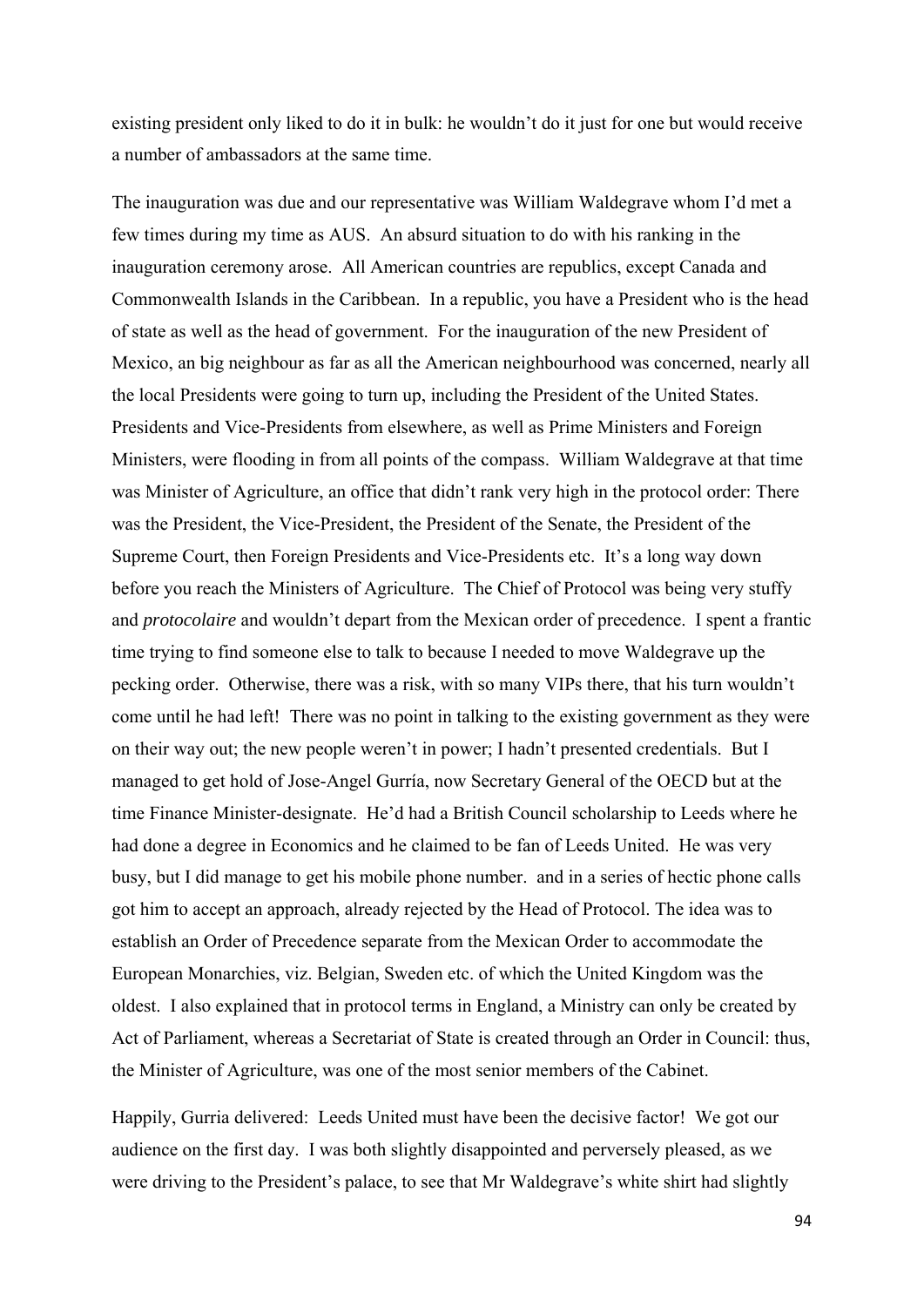frayed cuffs. The nonchalance of the British ruling class! But as my father used to say, "A gentleman should always be above his clothes."

While all of this was going on, the so-called Tequila crisis blew. That meant that Mexico had run out of money and people were scrambling to sell their government bonds. The man in Barclays was right. As a result of that collapse, the IMF, under close control from the United States, mounted the biggest, until then, ever debt bailout in history – some \$50 billion, an enormous sum at the time.

Mexico's bright prospects at the beginning of 1994 were more or less in tatters when the new President, President Zedillo (who'd also had a three-month British Council scholarship, to Bradford), took office in December. It was a rocky start. For the first couple of months, the convention of writing a first impression despatch weighed heavily on me. There was so much chaos: I couldn't really form any impressions.

 But I was aided by an institution which had been established by one of my predecessors in the 1940s, a man called O'Sullivan (or perhaps he was just Sullivan), who was the British Minister in post-World War II Mexico. He founded a luncheon club called *Los Esnuffers.*  Translated, it means the Snuffers. This was a group of twelve men, of whom the chairman *ex officio* was the British Ambassador of the day. Its purpose was to meet once a month and talk about anything it chose. The only rule was that, during the course of lunch, members had to take snuff and offer snuff to their fellow Snuffers: were anyone to sneeze, then he had to pay a fine. The fines were donated to charity. You may think this is quite absurd and idiosyncratic, but the Mexicans thought it was very British. It had obviously worked from the beginning and, I believe, may still be working very well.

SR: Was membership by invitation?

AB: Yes. The British Ambassador was automatically a member ex officio. The other eleven were invited. The membership, you might say in a parallel with London, was drawn from the ranks of the Reform, the Athenaeum and Boodles. They were all good chaps, all extremely wealthy with *curricula vitae* to match. One of them was Miguel de la Madrid, a former President. He it was who turned Mexico away from her historic exile from the Western world by joining the GATT. That had gradually paved the way for joining the OECD years later. He was a brilliant man, quite elderly by this point, but sharp as a pin and so lucid. There were one or two people who had been *papabili* for President in the PRI (*Partido*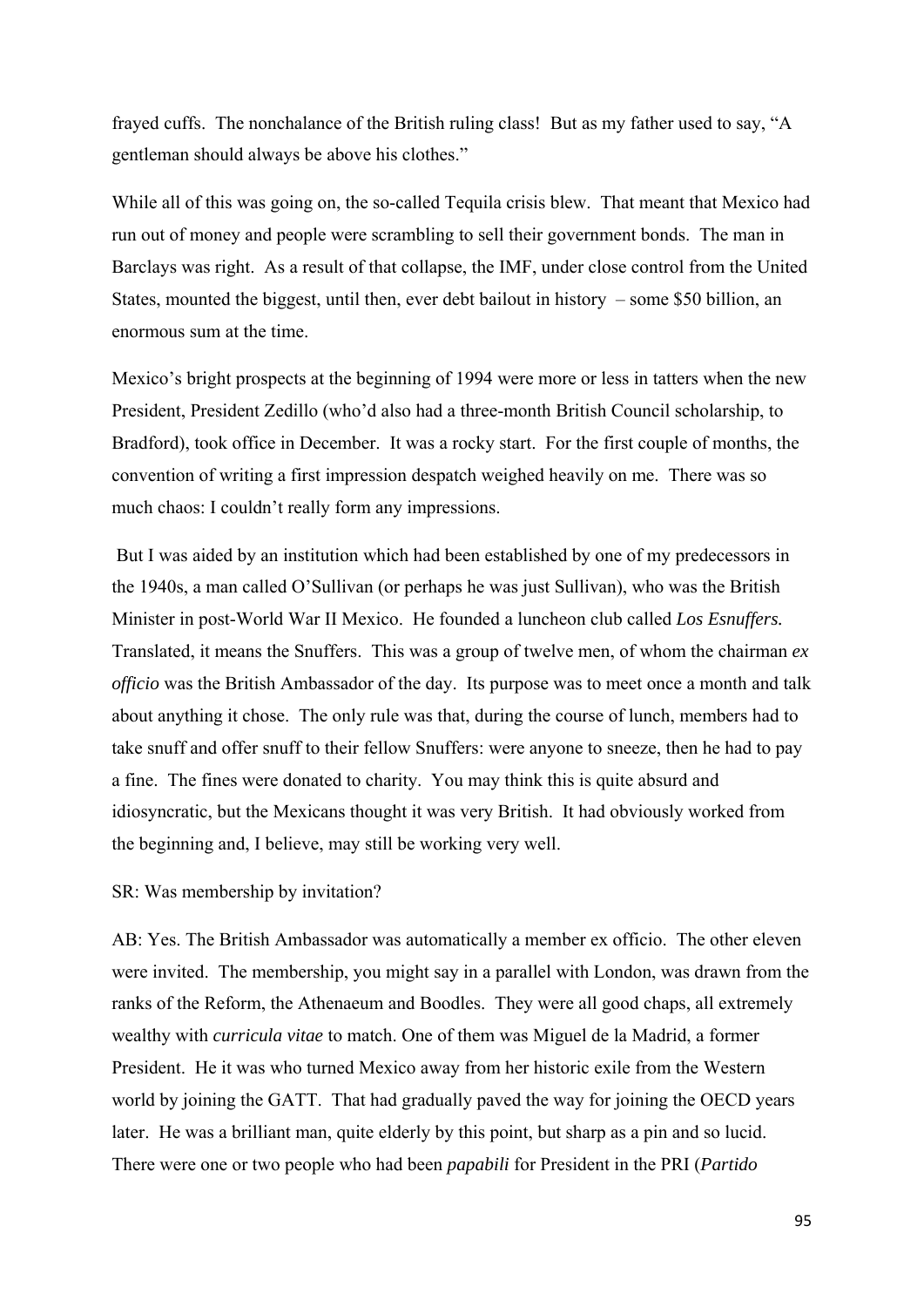*Revolucionario Institucional*), the party that had governed the country since the 1930s and still had it firmly in its grip. All of the people in this group, whether they were brilliant architects, owned Media chains, had held political or public office or were wealthy, successful businessmen, had all benefited from the rule of the PRI. So, in its eleven Mexican members, you had people who had been at the core of national life in significant positions for the preceding 30 or 40 years and some still very active -the age span was wide. Collectively, they made up an immensely rich store of knowledge political, economic, social and cultural; a precious source for me as a new ambassador and I am sure that went for my successors too. In order to have lunch, you have to open your mouth to eat but with the Snuffers you also had to open your mouth to speak. Usually, the host chose a theme for lunch. On my first occasion, our host after welcoming me, asked if I would talk to them about Media and Press freedom and how it all worked in the UK. The language of this group was Spanish. I noticed in my contacts with top Mexicans that most spoke fluent American. The trick was to get them to talk to you in Spanish, in which they felt freer. Later, I realised that these, like other well -educated Mexicans, felt they had a bit of an edge over Amercan counterparts in being heirs to two cultures. Like the Americans, they were familiar with Hemingway, Faulkner, Arthur Miller and others in the American canon but of course they also had been behind them Cervantes, Lorca, Gabriel Garcia Marquez, Octavio Paz etc.

What had I been sent to Mexico to do? Not to bother about politics. It was clear to me that the Americans had the whole political scene covered: in addition to having a large Embassy, they had the largest US Consulate in the world in Guadalajara, in the neighbourhood of which tens of thousands of Americans had retired - it's like the south of Spain for Europeans.

My job was commerce, of which I really knew little. Notwithstanding the fact that the Mexican government was pursuing Reagan and Thatcherite policies they didn't really know a great deal about her or her achievements. Nor indeed did they know very much about Britain or indeed have much contact with it. In the Americas the gravitational pull of the US is colossal, especially over the border in Mexico. So, the idea, it seemed to me, was to get Britain noticed.

The first drum we started to beat ad nauseam was that Britain was the second largest foreign investor in Mexico after the US, but before Germany. We kept beating it. Then we tried to get our role as free traders into the spotlight and Mexico was a free trading country. As time went by we found other affinities and complementarities. I used to go round the country as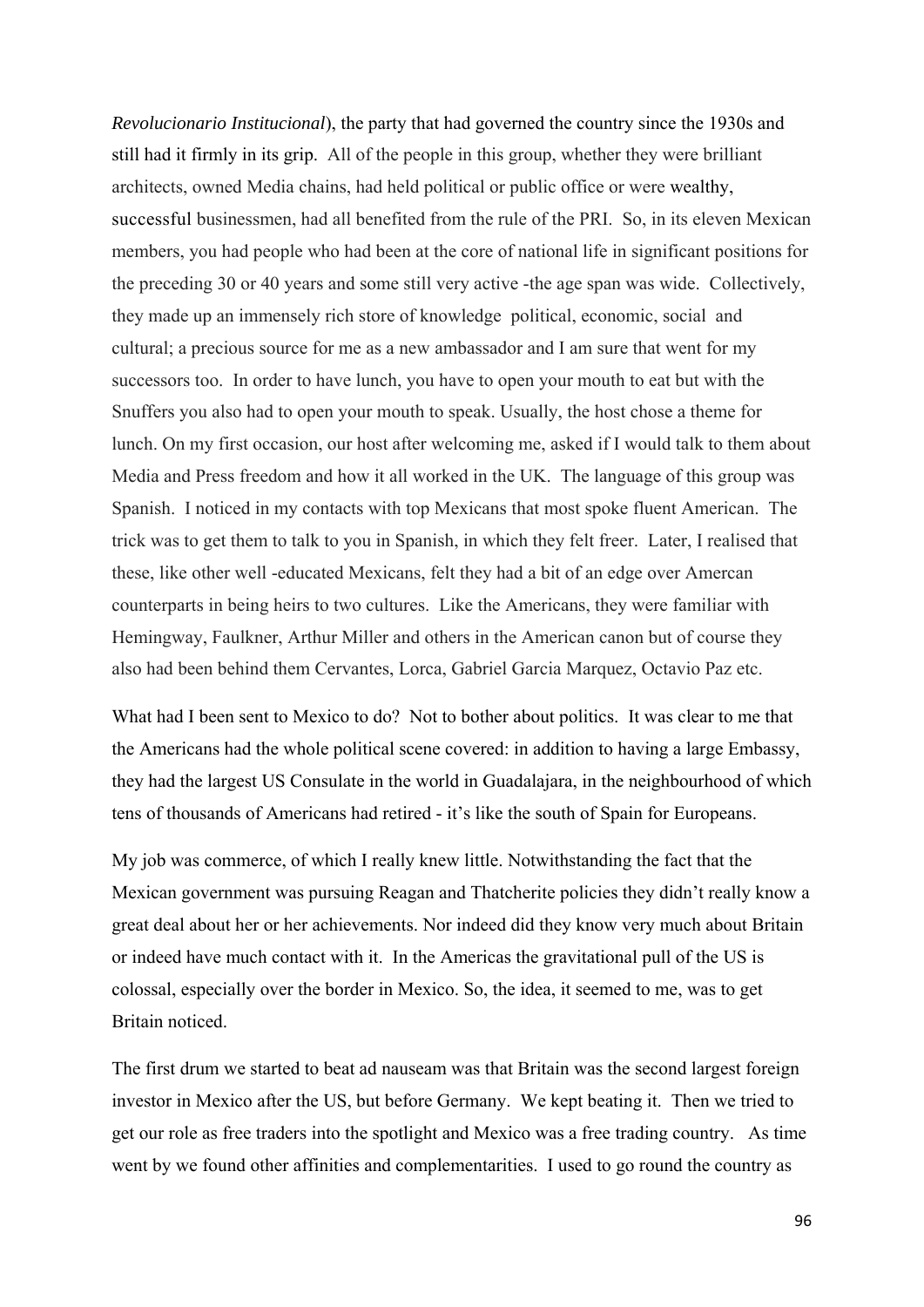Ambassador speaking to people and making these same points again and again. Gratifyingly, after a while media stories began routinely identifying the UK as the second largest investor. The word was getting across.

We also saw that people in Whitehall and in the UK generally didn't know much about Mexico. There was a great deal for them to learn because, partly as a result of globalisation, there had been a huge investment in Mexican industry and manufacturing capacity which had gone unnoticed. Up near the Northern border fronting Texas, there is a city some way back from the border called Monterrey - not to be confused with the Monterey in California – where, in the middle of a semi-arid almost desert zone, an amazingly modern, thriving manufacturing city had been built: breweries, internal combustion engines, rails, cement and huge range in between. Very impressive. The people running these businesses were mostly young, highly qualified engineers, MBAs from Stanford, UCLA, MIT, Chicago and successful, with little time for sentiment. A kind of dynastic system had grown up where the daughters and sons of these different firms had married into one another's families. The atmosphere of the city, the ethos was tremendously commercial and very oriented towards the United States, into which market they were not only shipping a great deal of goods: bricks, tiles, motor engines, whisky, beer, textiles but also investing their own production capacity.

I saw that my task was to get people out from Whitehall, in particular Ministers of Trade and Ministers of Environment and other economic departments. Mexico is fourth in the world in terms of biodiversity but suffered a lot from pollution especially in the Megalopolis of Mexico City (pop. 20m.). Something needed to be done. One of the Snuffers was a genial and intelligent chap who had been Mexican Ambassador in Washington and London. I'd met him in London when I was doing the AUS job. He was very switched on and I asked him how I could get some of these top people to London. They went to the States all the time and places like Frankfurt and Paris, but they didn't go to London. He told me that I just ought to invite them. I thought I couldn't just invite them but needed a programme with a budget and so on. Then I discovered that these people were not just rich, but very rich. They were billionaires. One of them, Carolos Slim, was the then richest man in the world, according to Forbes magazine. I decided to call on him and, rather to my amazement, he agreed to see me. Fortunately for me, he was late, quite seriously late for the appointment, and I was left waiting in his office. After about half an hour, I began to get curious. I noticed that there were several canvases on the floor with their faces to the wall. I knew he was interested in art because he had built a museum in Mexico for his wife and had filled it with works by Rodin.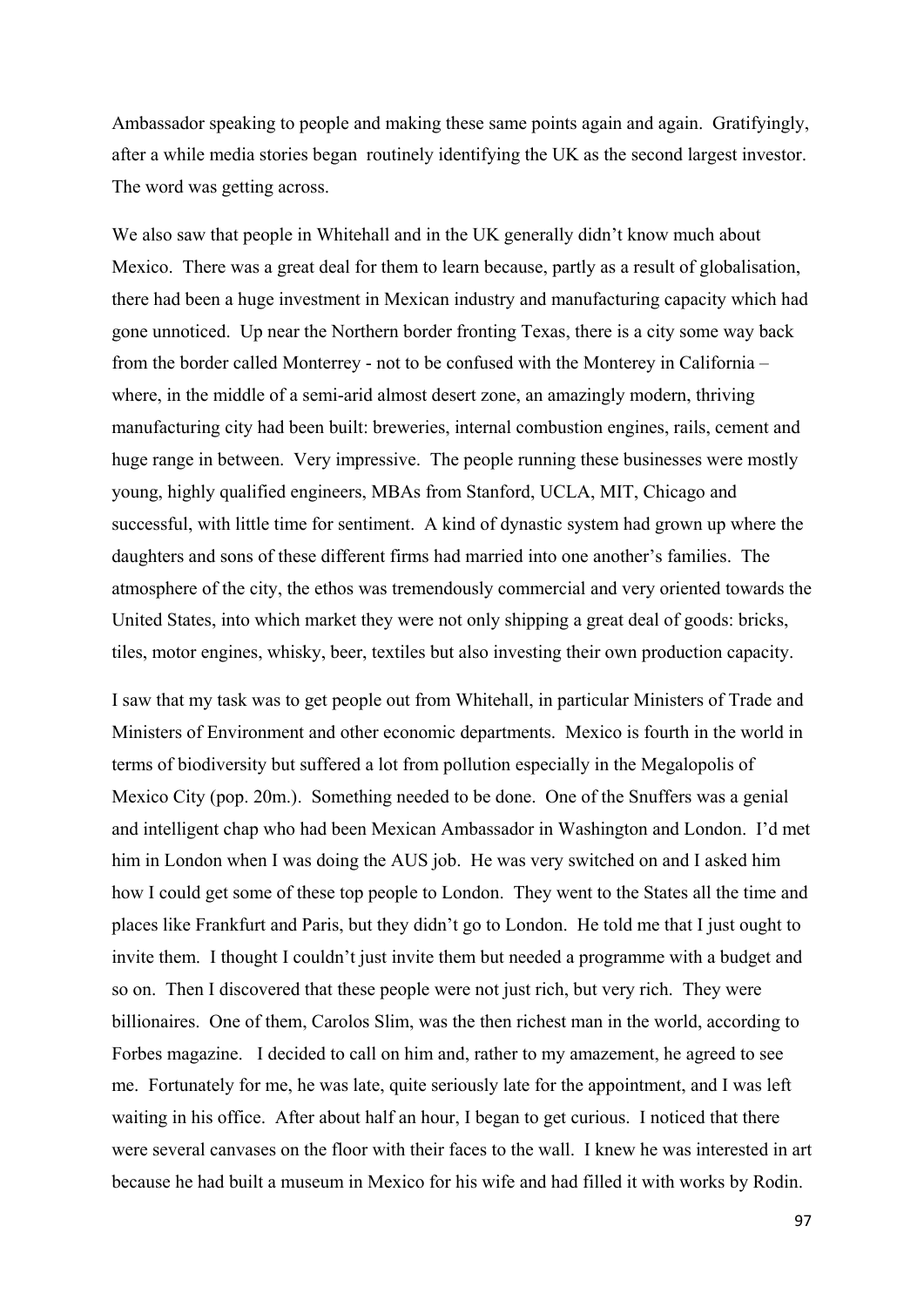I turned these paintings over: there were post-Impressionists and people like Derain, Vlaminck and Bonnard.

SR: So why were they on the floor?

AB: They hadn't been hung yet. I think he'd just acquired them. When he finally came in, all of a bustle, apologising for being late, I said that I had had plenty of time to look around and had noticed that he had some wonderful paintings. And before he told me where he had got them from, I taxed him by saying that I supposed that all he knew about London was Sotheby's and Christie's. He looked slightly sheepish. I went on to explain that I was there to try and get him to London to see what had happened: Mrs Thatcher had had a big influence around the world and he needed to see what had happened in the UK. This was well received and we talked. I offered him a chance to meet the Prime Minister (but he didn't know who the Prime Minister was!).

Having been in contact with other people, I then got in touch with my successor as AUSS, William Marsden, and explained that I wanted to put together a party of six billionaires to bring to London and show them the transformation that had been effected. We had to see top people, including the Prime Minister. To cut a long story short, William got the Prime Minister to commit and thereafter others fell in behind that, no problem. We got a budget. When I green light came from London, I was able to give them a date and to offer hospitality including airfares (first class, of course). However, I soon discovered that they would all be flying in their own aeroplanes and that they all had somewhere to stay in London. In the event, HMG did not have to fork out much at all, just a few meals.

The programme had calls in London on the Prime Minister and other relevant Ministers and the Governor of the Bank of England. The Chancellor gave them dinner. It seemed to me that we should also go out of London. As there wasn't much time, we went to Cambridge in a very rattly Thameslink train (HMG paid the fares) and my old college gave them lunch. The college had recently discovered in a loft somewhere a box of Darwin's letters, one of our better-known alumni: they were being prepared for publication. A small display was arranged for the pre-lunch drinks in the Master's Lodge. It certainly had the Wow! factor. "So", I heard one member of the group murmur reverently "Charles Darwin studied here". The Master, Prof. Frank Kelly, FRS, distinguished mathematician, expert in electrical circuits and communication systems, and Carlos Slim who, in addition to owning, *inter alia*, all Mexico's telephone landline and mobile circuits, lectured regularly in the mathematics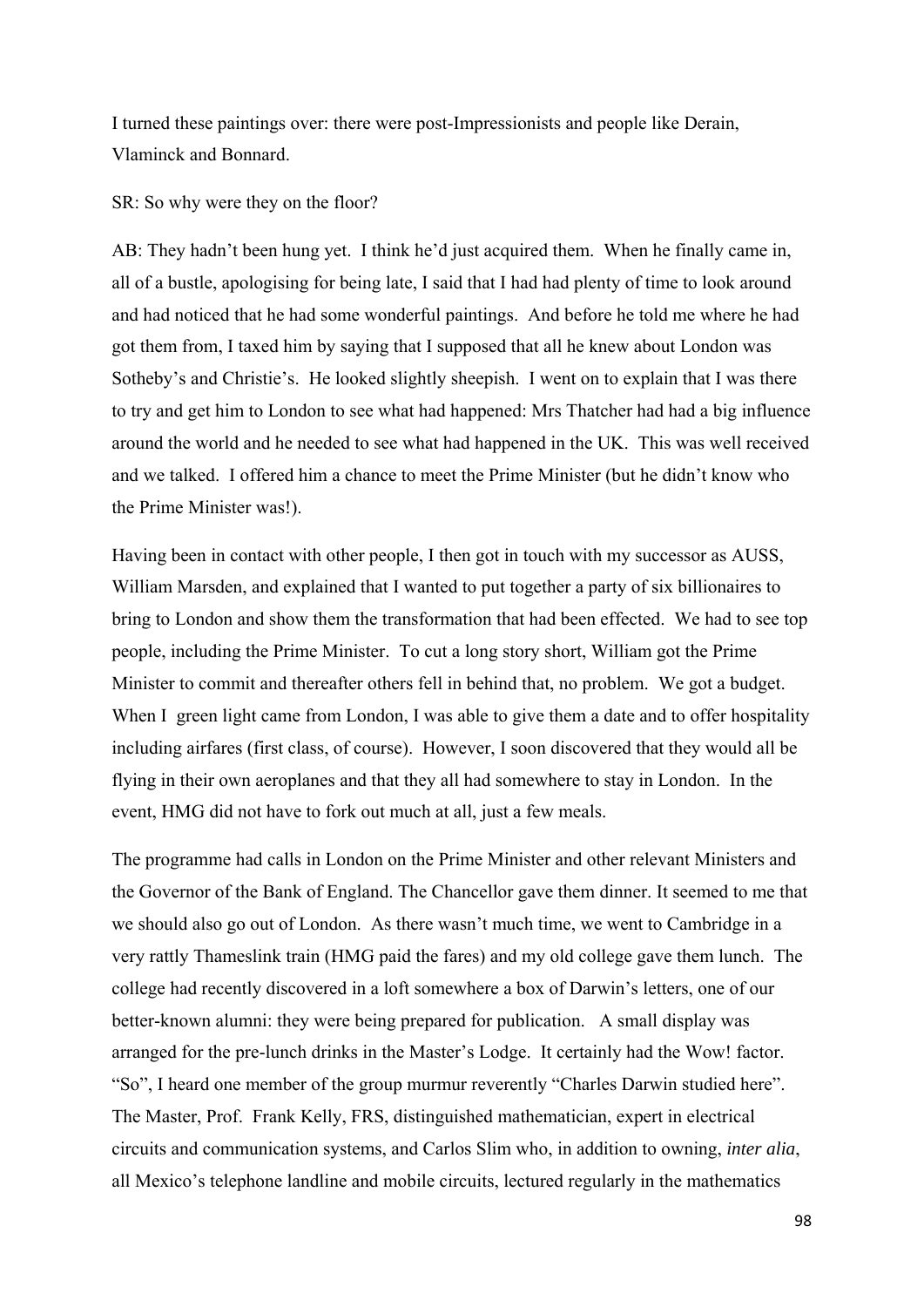faculty at the National University, found plenty to talk about. That was the expedition of the six Mexican billionaires to London. It was rather amusing that after we had had chosen the team to go, word went round and other high worth Honchos approached me to join the trip. It made a few ripples!

So that was the main body of the work, really, making commercial connections. One of the billionaires made a small investment in start-up in the Cambridge Science Park, where we had taken them, but that apart very little came out of it in the form of Mexican investment in the UK. But it did bring more businessmen and people from Whitehall out to Mexico. From that point of view it was beneficial.

One of the firms that showed interest and got a big reward was BOC (the British Oxygen Company), which was bidding for a project in the Gulf of Mexico to extract nitrogen from the air. As the air consists of four parts nitrogen to one part oxygen it struck me as money for old rope! The scheme was to extend the life of the sub-marine gas deposits in the Gulf of Mexico by pumping nitrogen into them and thus increasing the pressure.

Our involvement began when my Commercial Secretary heard from a British businessman in New Jersey, who wasn't getting anywhere with the Pemex people there and wanted advice. Pemex, Mexico's national oil company, was set up to run all British (including Shell-mex), American and other foreign oil companies when the Mexican government nationalised all their assets just before WWII. As it happened I knew the head of Pemex and offered to talk to him.

The head of Pemex, Adrian Lajous, told me British interest was welcome because one of the company's policies was to diversify their business from America as much as possible. As things stood, American, French and German companies were all bidding. He suggested that as he was going to be in Madrid the following Friday, a meeting could be set up there. I passed that on to the Chairman of BOC in London urging him to be sure to make the appointment. A fortnight later, he came out to Mexico and put up at the Residence. At breakfast he surprised me by telling that we had been at Christ's together: we were exact contemporaries. He'd read metallurgy and I'd read English but we'd never met. BOC won the contract which was for over \$1 billion, the biggest in the company's history. To complete the story, perhaps I should add that Adrian Lajous had also been to Cambridge and that some years later the German company Linde, one of the rivals in the tendering process, bought out BOC.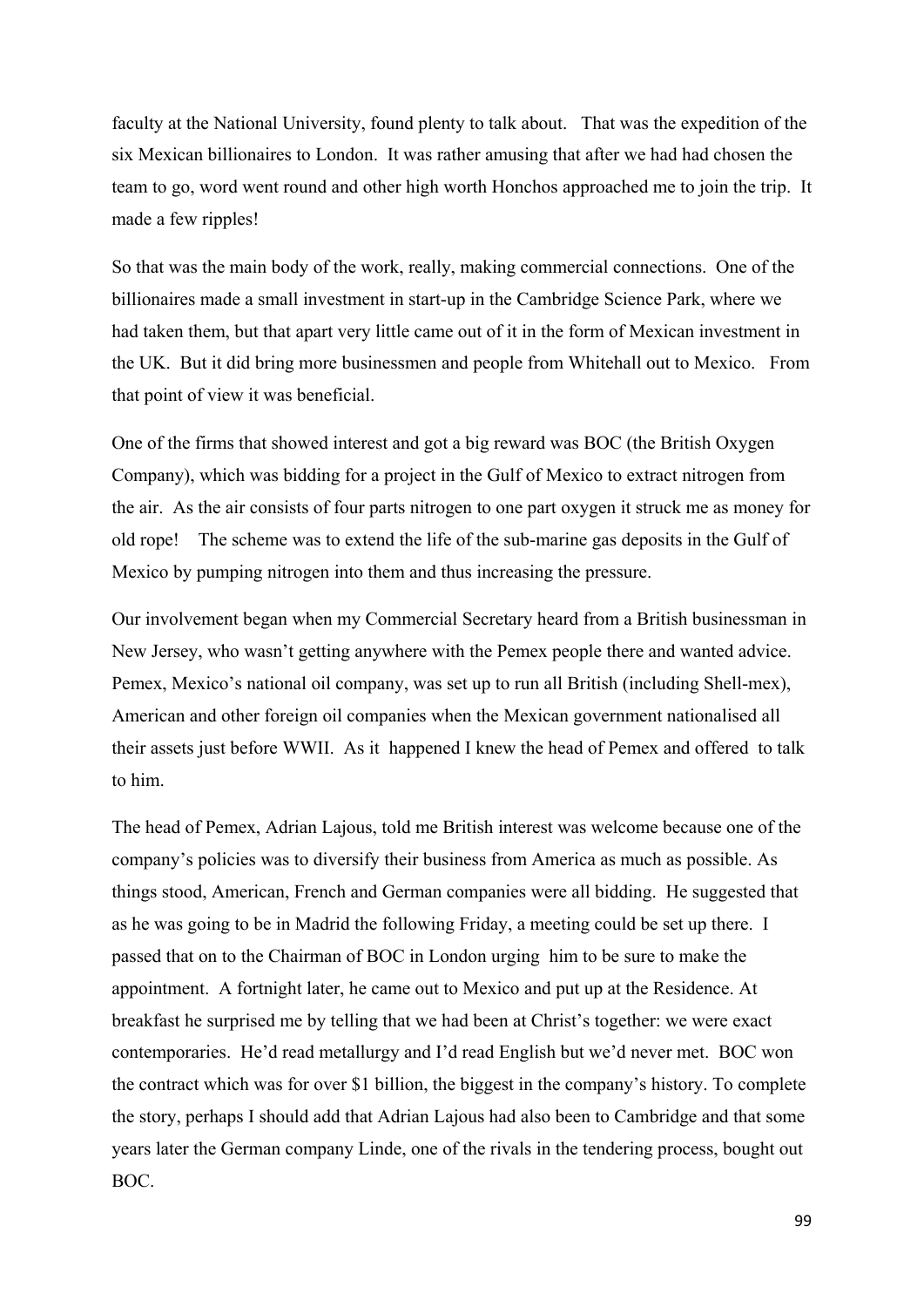So that was the thrust of our work - commercial. Our European partners, not mention the Americans, were all our rivals and energetic too. Volkswagen had a huge manufacturing and assembly plant in Mexico: they'd transferred all the Beetle production from Germany there to Mexico, to serve the whole of the Americas or maybe it was just N. America. Although that was a huge investment, historically it wasn't as large as ours. We built ours up in smaller bits as more and more people began to take an interest.

From the official point of view things went well. We had hoped to get the Prime Minister, but we did get the Foreign Secretary and the Chancellor. Also, the Deputy Governor of the Bank of England.

Another visitor who came to stay was Ian Lang who, at the time, was Minister of State at the DTI. He asked me, "Adrian, do you know when we last met?" I'm usually quite good at remembering faces, but on this occasion couldn't. He told me that it was at the Cambridge Footlights. As soon as he said that, I remembered. I had helped him go through material he was preparing for an audition. It was rather amusing because when we went to Monterrey in northern Mexico, this hub of industry, we called, inter alios, on the Governor. He had recently been elected and was absolutely thrilled to bits at this new responsibility. He was from one of the big commercial dynasties but didn't cut the mustard commercially, so they sent him into politics. He read us his election memorandum … yawn, yawn … but got so excited by his own rocambolesque vistas and visions, possibly encouraged by our polite questions, that when Ian Lang and I came out, we could scarcely our laughter, shades of Monty Python.

I must switch from the commercial to talk about the political. The second choice President, Ernesto Zedillo, who had spent some weeks on a British Council award in Bradford, had seen that Mexico wasn't going to get anywhere unless there were serious political reforms. One of the first things he did was to sack the Supreme Court *en masse.* Then he also went for the next echelon down and did a purge there … not as comprehensive – and put his own men in who were more committed to human rights and more modern constitutional arrangements. He carried out several legislative changes that reduced the power of the executive. He was very keen on encouraging pluralism. The PRI had begun as a left-wing revolutionary party, but it had become a power party and would follow any economic policy that would deliver more power. Zedillo introduced changes which curtailed its ability to do that and was, of course, regarded by many in the Party as a traitor. But these changes enabled one of the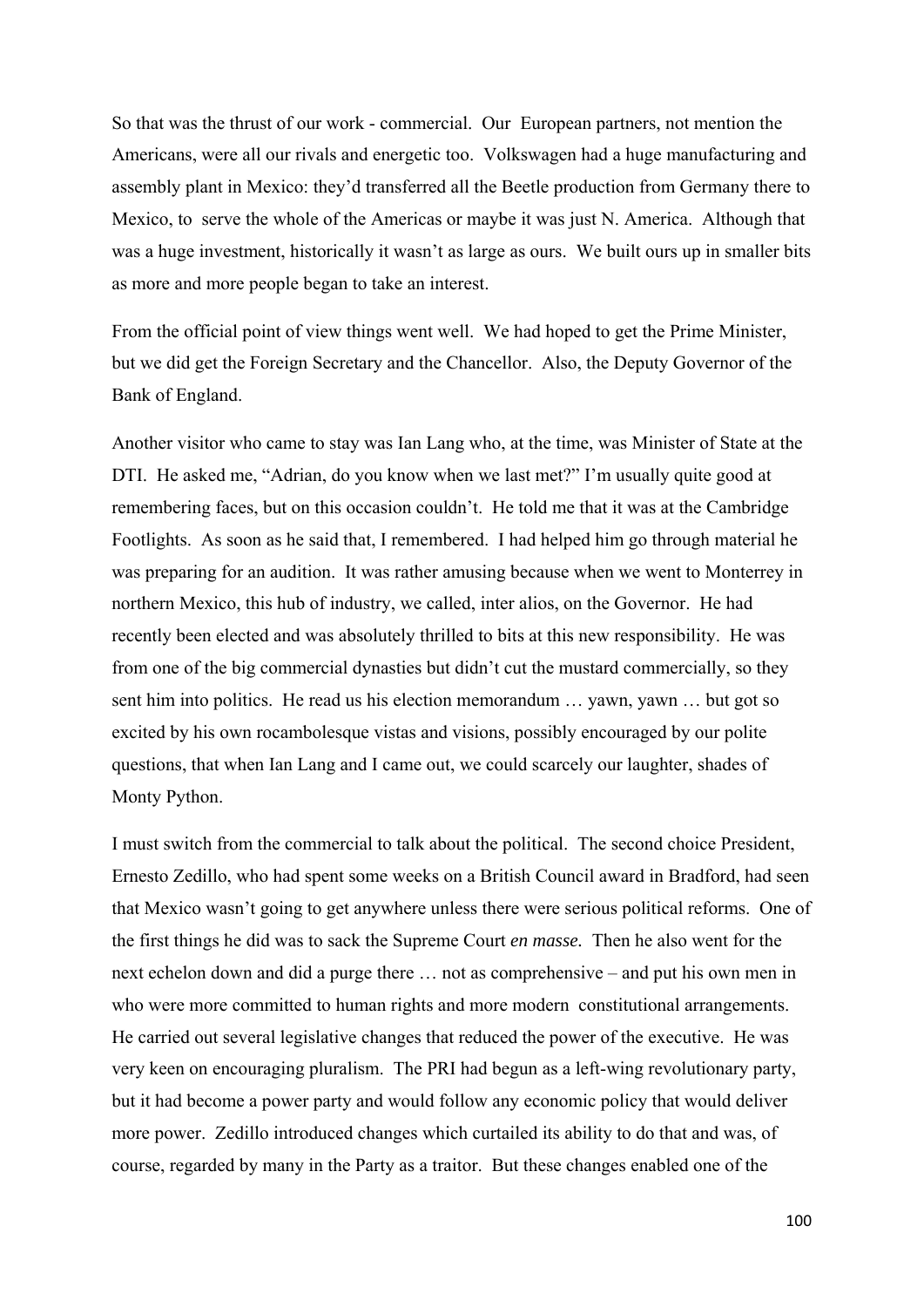Opposition parties, the PAN, a liberal, right-wing sort of party, to make ground. They won governorships and more junior offices. When Zedillo's term came to an end, Vicente Fox, a businessman and not a member of the PRI, became President - the first non-PRI President for and led the PAN to victory. That this switch came about owed much to Zedillo's reforms.

Fox was a good President. And alternance has since become a feature of Mexican political life. It has enabled some of the economic and social gains that came about through liberal economic policies to be consolidated into the running of the country more generally. Mexico, politically and economically, was a more together place when I left than when I arrived in the autumn of 1994.

I mentioned the Snuffers. There was one member who had gone to China at some point and to whom the Chinese government had sent as a present something like 2,000 Chinese beech trees to line the drive to his hacienda. He came from a family which had settled in Texas in the seventeenth century. (Spanish jurisdiction over Texas was brought to an end by Colonel Houston in the 1830s: there was a treaty in 1844, I think.) He was a prominent member of the Snuffers and had the air of a landed grandee which is what he was (he also had extensive brewing (think Corona!) and political interests (founder member of the PAN in 1939) and was always addressed as Don Juan, full name Sanchez Navarro y Peon. He invited Carlos Slim, the then richest man in the world, to join the Snuffers. When Don Juan reported this and that Slim would be happy to join, all were aghast. This was a *fait accompli* up with which the others would not put. No invitation was issued and a certain amount of umbrage was taken all round.

I should mention Hugh Thomas, the distinguished historian. He made his reputation as a young don with a book on the Cuban revolution and went on to write successful books e.g the Spanish Civil War, the Atlantic Slave Trade and the Conquest of Mexico bringing Prescott up to date. He was also active politically, a committed European, a great supporter of Mrs Thatcher and an early member of the Centre for Policy Studies, and later its Chairman. He became a great friend of Mario Vargas Llosa, the celebrated Peruvian novelist and failed presidential candidate. When I was in Mexico, he made several visits, one of which was to be part of a lecture series that we organised. With the support of William Marsden, AUS, we got Sir John Elliot, Hugh Thomas (who, by then, was Lord Thomas of Swinnerton), Professors Alan Knight, Brian Hamnett and David Brading all outstanding and influential names in Mexican Studies world-wide to deliver a series of lectures. In Mexico naturally

101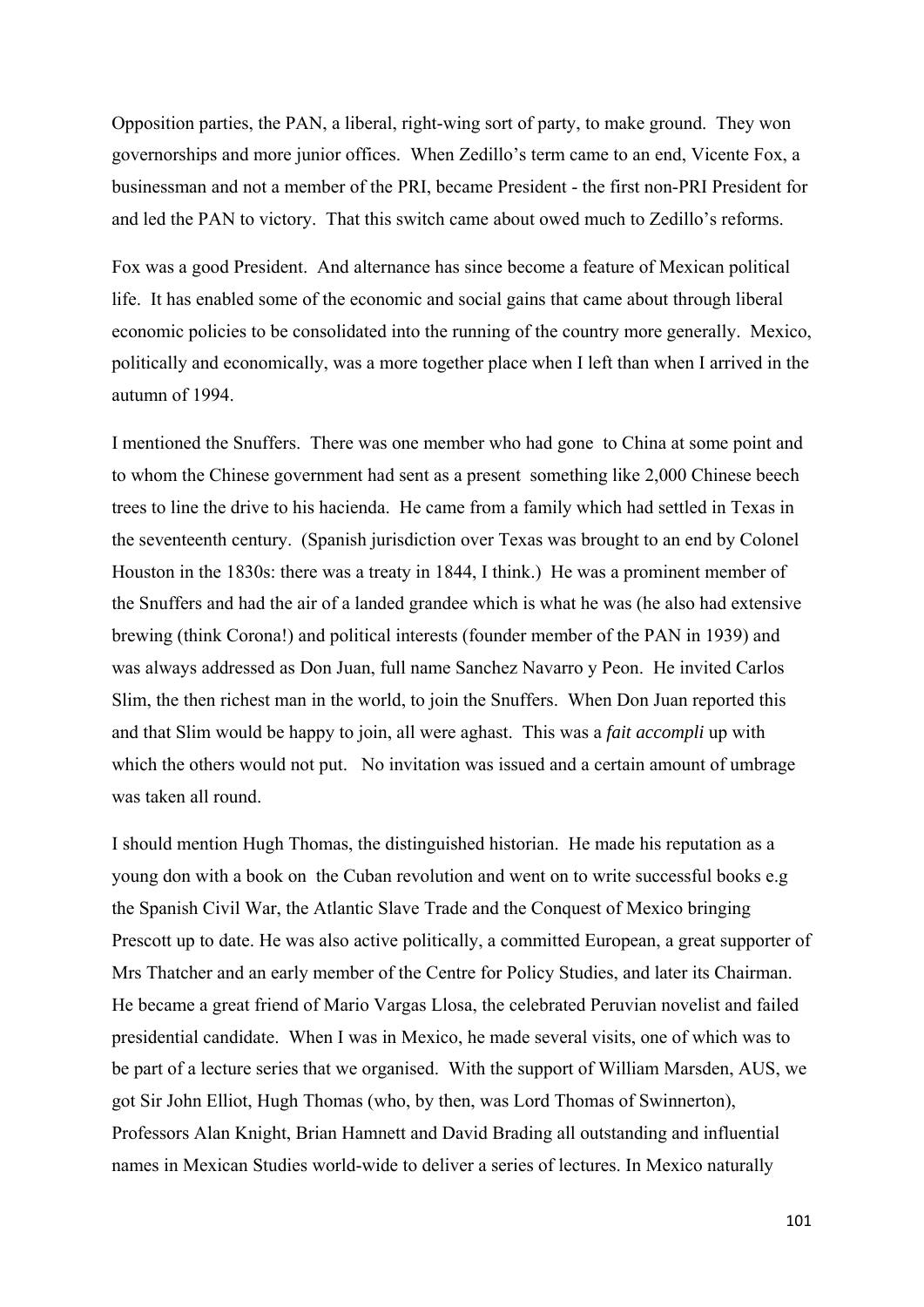their work reached a much wider public beyond the academic community. The lectures, delivered over a period of four or five months, were well attended and widely covered in the Media. And the Mexican National Council for Culture and the Arts was happy to publish the texts.

SR: Can I ask what was it like to actually live in Mexico? One gets the impression that it's quite polluted with a lot of traffic jams.

AB: Yes, it was a stressful city. Extremely large. About 20 million people. The urban tissue is both dense and extensive: it's difficult to get out. Huge freeways cut through it, but it just seems to go on for ever and ever. It was polluted. You could feel the grit in the air. Every day in the newspapers there was a pollution score. I don't think we have that in London where the limit is, I believe regularly breached.

The stress of the huge *urbanización* and the pollution had persuaded a tight-fisted Office that there should be an Embassy house, a refuge out of the city. Mexico City is about 6,000 feet up so the air is thinner and the pollution heavier. Members of staff could book the house e.g. for a week-end or at other times. It was a great morale booster. The Mexican government was making progress on pollution, but of course it's a pretty slow business.

But the city had a lot to offer. It had after all been a metropolis for a long time; under the Aztecs, the Spaniards and now the Mexicans. These three layers have left plenty of evidence of their presences. There was plenty to do and see and any amount of places cheap and expensive in which to eat and drink. And Hollywood was not so far away; all the latest films! For me, it wasn't too difficult because the house wasn't far from the office. I had a wonderful driver who knew the city extremely well: I don't know how he did it because it seemed to me be a kind of trackless muddle. He was renowned among his fellow ambassadorial chauffeurs for always finding just the right place to park. After an event, I'd come out and there he would be! It was after my time, when he was awarded his richly deserved MBE. He was dignified with a natural authority and a good sense of humour. Some of the drives we did were quite long and he was a great companion. I used to think sometimes, as I arrived at some anonymous modern building housing some dreary government agency, if I just sent Ismael in, he would get the business done - no problem! We used to laugh about that.

SR: Was it a big Embassy?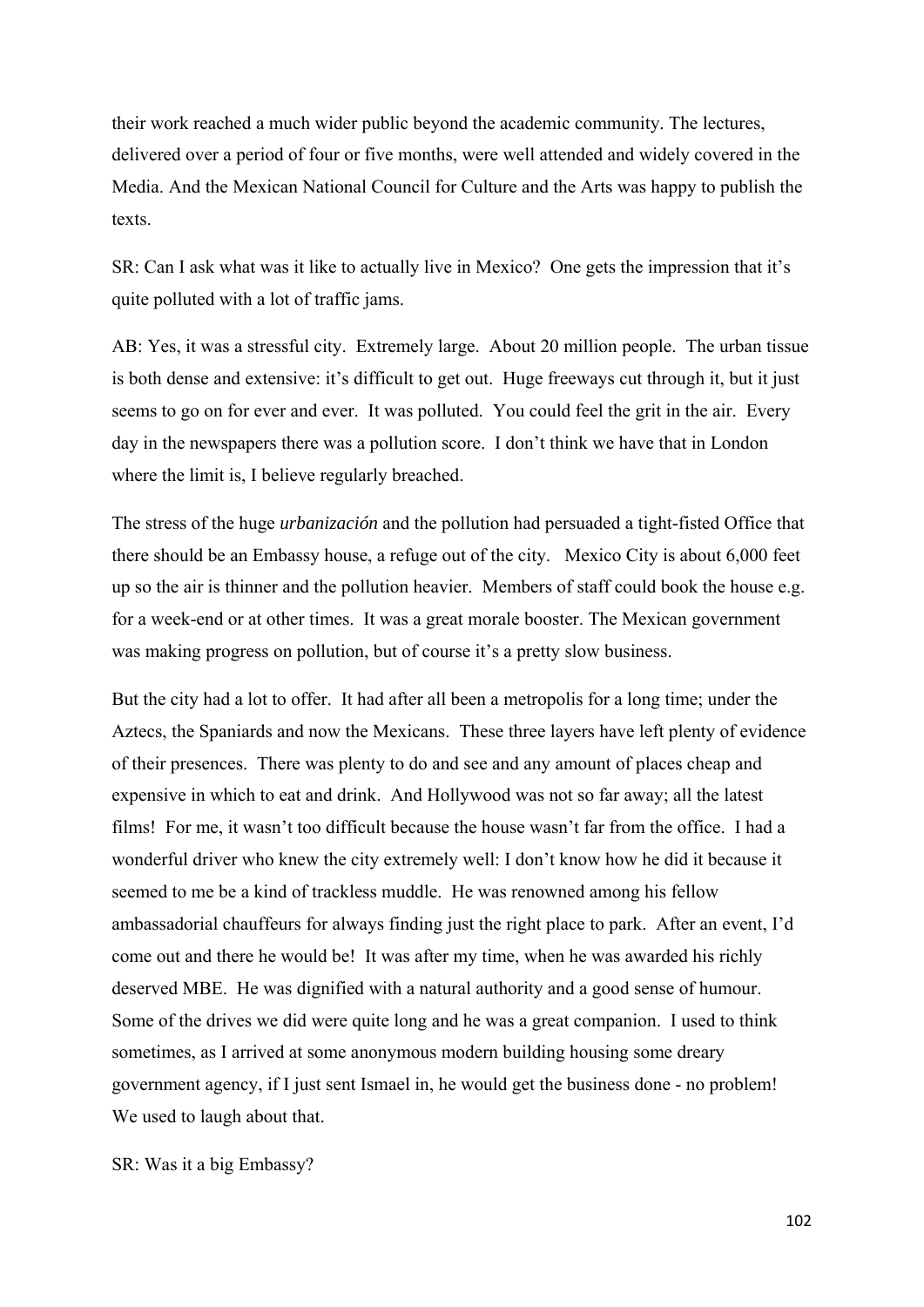AB: Yes, above average, I would say. My no. 2 was a Counsellor (Commercial). I had a Defence Attache and several First and Second Secretaries divided between – Chancery, Commercial, Consular, Press and Admin as well as numerous L.E. staff. The place was rather relaxed when I arrived so I felt I had to shake things up. This led to trouble with POD. After the departure of one First Secretary, I had to wait many months before a suitable successor was proposed. During the course of what became an edgy series of exchanges between me and the Office, POD suggested at one point that I should accept a Grade 9 as the substantive replacement! But once that problem had been ironed out we settled down and got through plenty of work. Oh, I should not forget our Honorary Consuls. We had about ten.

To begin with a posting to Mexico is daunting. The City is very large, there are a great many people and the country too is big – approx. 2 m. km.2. But the people are friendly. They know who they are and don't fawn. Embassy staff enjoyed exploring outside Mexico City, so much to see of colonial and pre-colonial Mexico, not to mention the beautiful beaches of the Caribbean and the Pacific and the mountains, jungles and deserts. Highly recommended!

We had a very successful programme of Chevening scholars: I think we were able to double our allocation to 100. They were people who were going to do well anywhere in the world. Mexican culture is very rich and Mexicans take great pride in it. They also take great pride in having survived in close proximity to the United States. Until - I would say - the time I was there, American policy towards Mexico was unconsciously pushy: they didn't regard the Mexicans as *interlocuteurs valables.* They seemed to regard them as awkward neighbours from whom not much could be expected and who needed firm rather than sensitive handling. But Bill Clinton articulated a change though which, no doubt, had already been in the works some time, when he declared on one of his visits "We must now regard one another as having a common future." You could almost hear the sigh of relief from the audience. It's a very stressed relationship, in many respects, consisting of three basic elements: first, migration; second, drugs; third, trade. All three of them, as you can see immediately, are matters that bristle with difficulties and, when not prospering, cause a lot of trouble.

Mexico has come a long way and when I left very hopeful. But I believe since then the security situation – the drugs problem in other words - has deteriorated sharply but there has been progress all the same politically and economically.

 $SR:$  And the wall?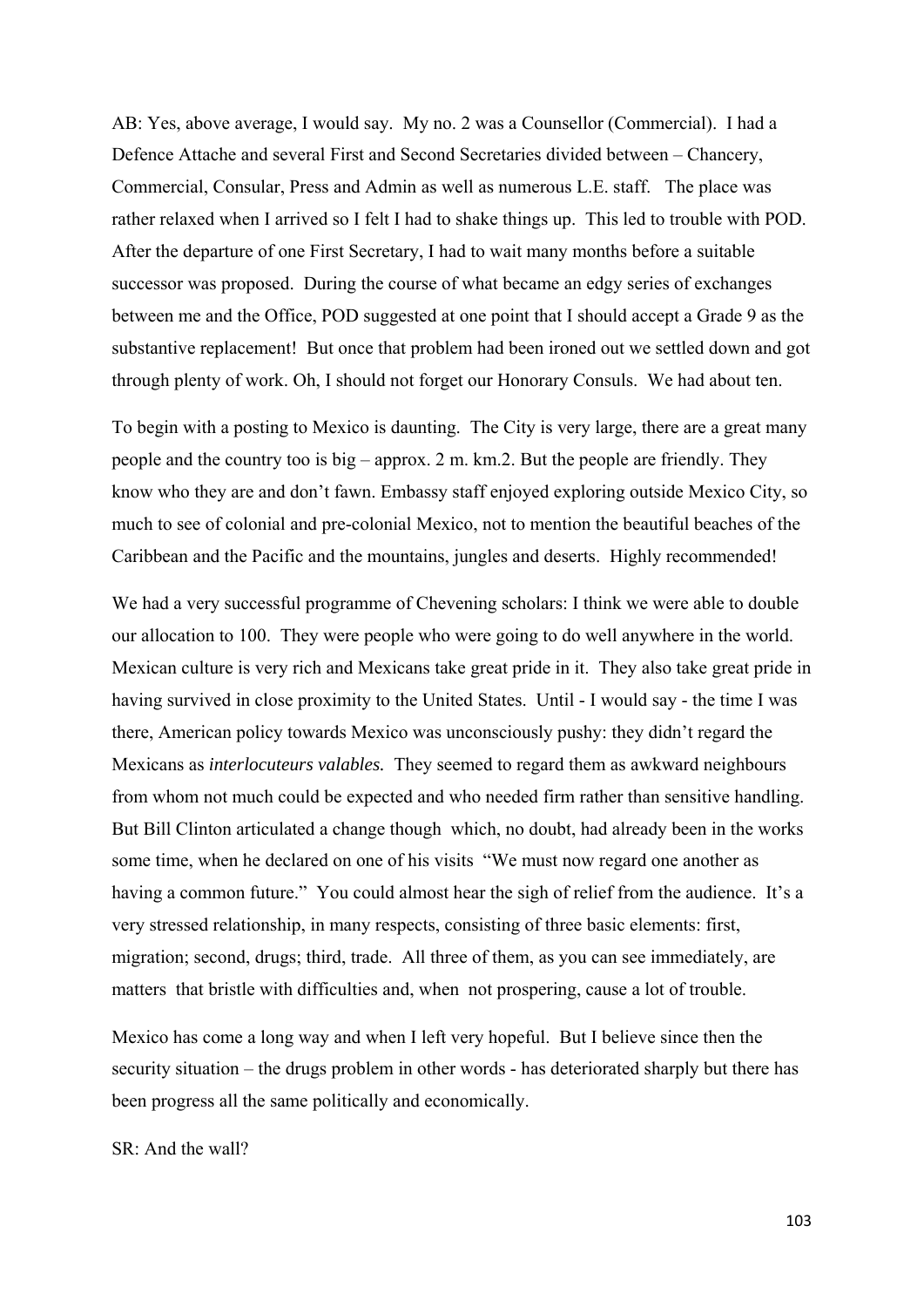AB: Yes. What country in the world is enjoying a happy or comfortable relationship with the Trump administration? Starting with Canada.

But I enjoyed it. Largely, I think, because of the Mexicans. I was very glad to meet them. I felt that the people at the top - tough businessmen, no question - would have survived in any market. Many of them, indeed, were serving on the boards of top American companies. One of those who wanted to join my little billionaires' excursion was very proud of the fact that he'd been appointed a main board director of General Electric which at that time was run by a fearsome CEO called Jack Webb one of whose boasts was that in the course of his career he had slimmed (cruel euphemism) the Group's workforce by 100,000. The hard face of capitalism could be seen in Mexico too. One tycoon I met in Monterrey had a policy of showing the door to any employee who became pregnant. But there were others who took proper care of their workers. Such contrasts are usual in countries undergoing rapid political and economic transition. There was a lot of injustice. The basic problem in Mexico, as with all the other countries in Latin America, is that justice is weak. Judicial officials and lawyers are routinely exposed to bribery and intimidation (kidnapping of family members – a common occurrence) and the police have a long way to go before becoming a reliable instrument. I recall a vignette of that social disequilibrium. One day a new recruit (L.E.) came sidling into my office bearing a huge package. It was present for me. I told hm I could not accept it, that that was not our way. If he worked well, we would treat him well. It was I thought a vivid illustration of the humble propitiating the powerful.

\*\*\*

Looking back on my time, I realise that I was fortunate in my postings, to some of which I went only reluctantly. Except towards the end they were rather ad hoc. But in fact, they suited me well.

My visit to the consulate in Venice in search of a loan to prolong my last long vacation made a vivid impression. Through the floor-to-ceiling windows at the other end of the Consul's spacious room, I saw the waters of the Grand Canal glinting and, moored conveniently, the Consular launch with its stern pennant shifting gently to the swell of the passing *vaporetti.* It was a picture into which I thought I could easily fit. Not many weeks later, after the induction course, it was therefore a jolt to be invited (ordered more like!) to learn Persian. I hadn't fully internalised that the Service operated worldwide and that there were many posts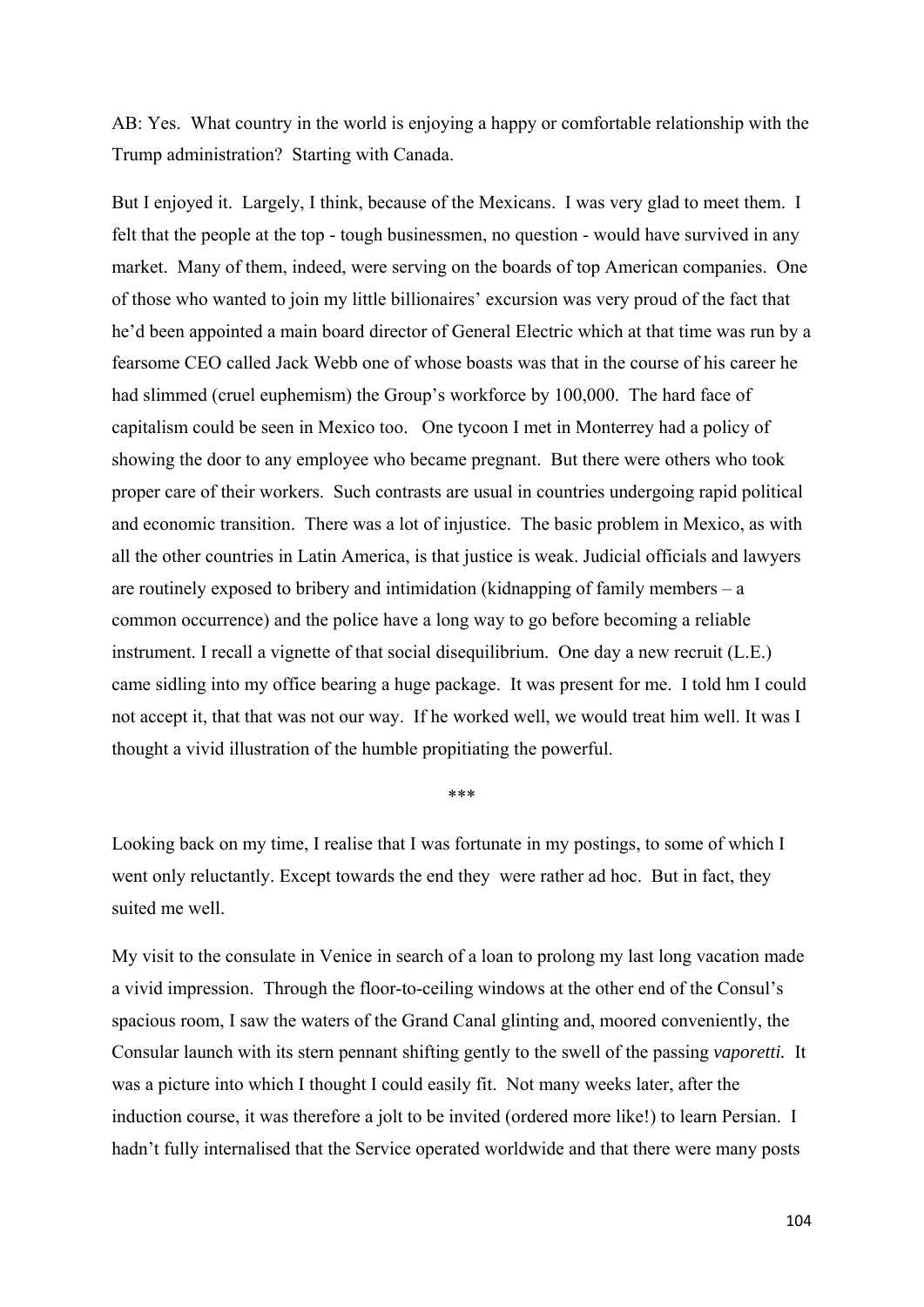that I later learnt were called 'warm and amusing'. The Venice vision was a far cry from the no-nonsense routines and realities of SOAS.

As a member of the Service, I felt as though I was on a never-ending Adult Education course. All the countries I served in had rich and distinctive cultures: Iran, France, India, Germany and two Spanish Vice-Royalties, New Spain (Mexico) and Peru. In addition to soaking up the history - in the case of Iran, India and the Latin American posts a very long and a deep history - there was also the need to perform in the respective languages. So, an intensive and extensive course, constantly stimulating, challenging and enriching. At the same time, misleading though it might seem to some, eating the Shah's caviar and drinking his champagne was absolutely an indispensable element of the essential service supplied by the Diplomatic Service to Queen and country. It was a reassuring thought.

At home, in the Office, the caviar and champagne were in short supply, but advancing public business on paper or in committee brought many more satisfactions. I was sorry not to have had more of it.

It is nearly 60 years since I joined. The Consulate in Venice is long gone. The UK has lost much prestige. Our global footprint will shrink further as those of others increase.

In the early 60s, the Foreign Office enjoyed great prestige. New entrants could expect more respectful treatment from their bank managers and, more generally, from people of their parents' generation. And contemporaries frankly acknowledged that getting in was not easy. The prestige no doubt reflected the UK's position in the world. We had our own agenda and were, moreover, America's buddy (think John F Kennedy). The importance of the issues the Office dealt with reflected by the Foreign Secretary's seniority in Cabinet, second to the Prime Minister, showed it was a serious enterprise.

Once inside, it took a little while to recognise that important as these external factors were, the quality and motivation of the people working for it, wherever they might be, in drab Whitehall or exotic Kathmandu was as important. For all, from the security guards, Office Messengers through Registry staff, shorthand typists right through desk officers and on up the chain, getting the job done properly and on time was what we were all there for. Loyalty, reliability, fair dealing, mutual respect, acceptance of responsibility, energy, speed, brains, initiative and imagination were all in plentiful supply.